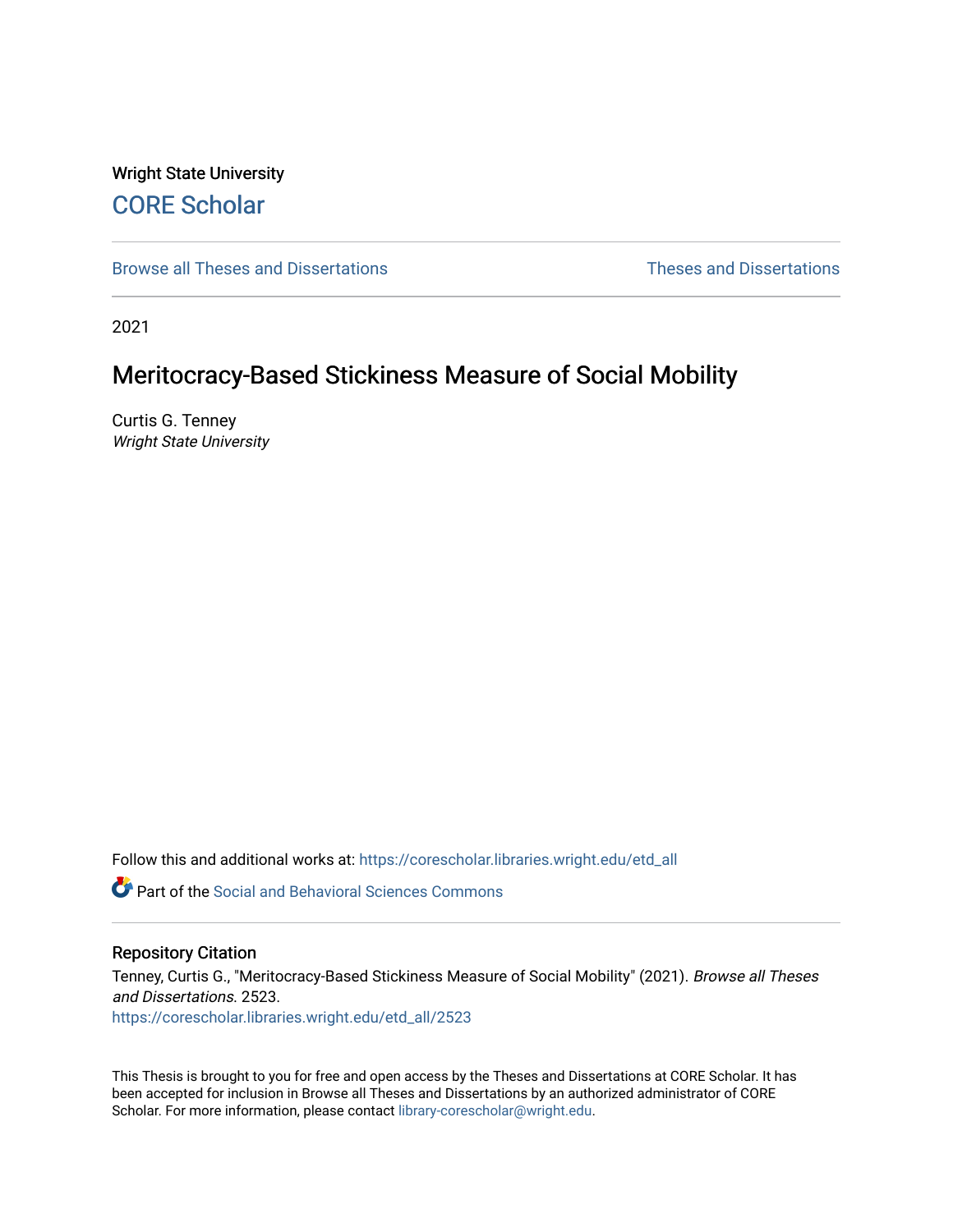A thesis submitted in partial fulfillment of the requirements for the degree of Master of Arts

# By

# CURTIS G. TENNEY

B.S. in Economics, Oklahoma State University, 1988 B.S. in Electrical Engineering, Oklahoma State University, 1988 M.B.A., Golden Gate University, 1990 Ph.D., Oklahoma State University, 2001 B.A., Wright State University, 2018

> 2021 Wright State University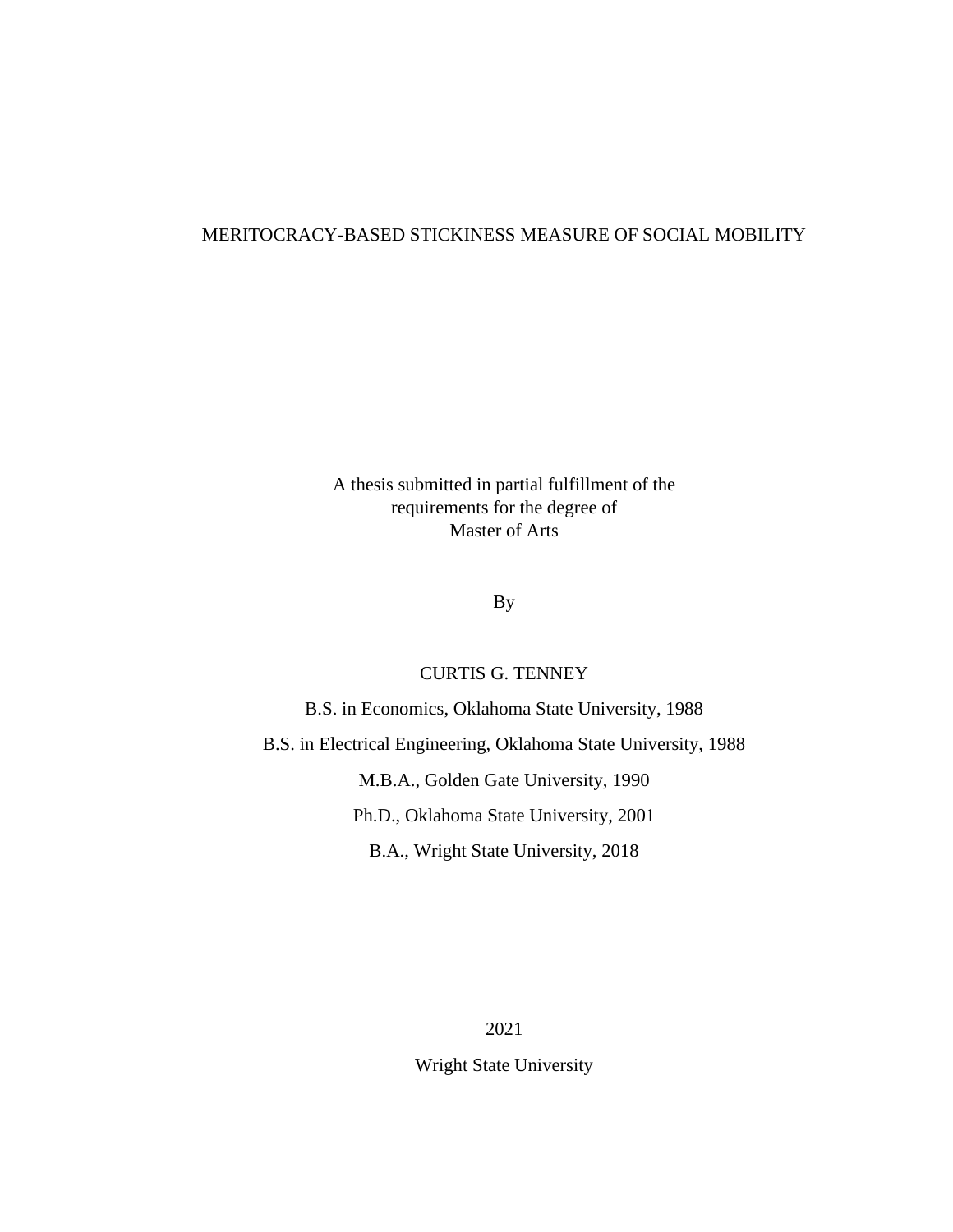# WRIGHT STATE UNIVERSITY GRADUATE SCHOOL

November 2, 2021

# I HEREBY RECOMMEND THAT THE THESIS PREPARED UNDER MY SUPERVISION BY Curtis G. Tenney ENTITLED Meritocracy-Based Stickiness Measure of Social Mobility BE ACCEPTED IN PARTIAL FULFILLMENT OF THE REQUIREMENTS FOR THE DEGREE OF Master of Arts.

Chigon Kim, Professor Thesis Director

December Green, Ph.D. Chair, Department of Sociology and Anthropology

\_\_\_\_\_\_\_\_\_\_\_\_\_\_\_\_\_\_\_\_\_\_\_\_\_\_

\_\_\_\_\_\_\_\_\_\_\_\_\_\_\_\_\_\_\_\_\_\_\_\_\_\_

Committee on Final Examination:

\_\_\_\_\_\_\_\_\_\_\_\_\_\_\_\_\_\_\_\_\_\_\_\_\_\_\_\_\_\_\_\_

\_\_\_\_\_\_\_\_\_\_\_\_\_\_\_\_\_\_\_\_\_\_\_\_\_\_\_\_\_\_\_\_

\_\_\_\_\_\_\_\_\_\_\_\_\_\_\_\_\_\_\_\_\_\_\_\_\_\_\_\_\_\_\_\_

\_\_\_\_\_\_\_\_\_\_\_\_\_\_\_\_\_\_\_\_\_\_\_\_\_\_\_\_\_\_\_\_

Chigon Kim, Ph.D.

Jacqueline A. Bergdahl, Ph.D.

Barbara E. Hopkins, Ph.D.

Barry Milligan, Ph.D. Vice Provost for Academic Affairs Dean of the Graduate School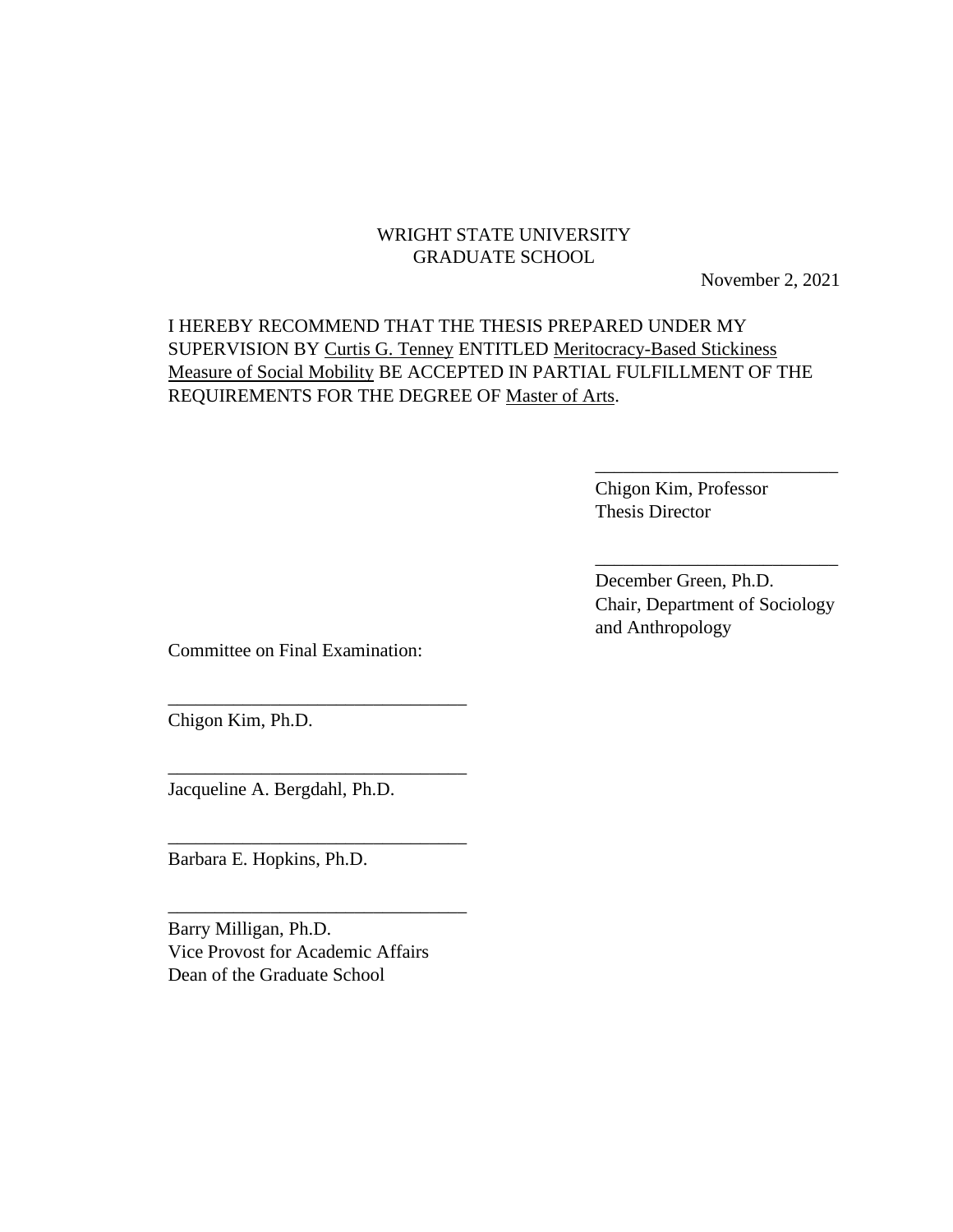### **ABSTRACT**

Tenney, Curtis G. M.A. Department of Sociology and Anthropology, Applied Behavioral Science Graduate Program, Wright State University, 2021. Meritocracy-Based Stickiness Measure of Social Mobility.

I measure the stickiness of social mobility in terms of meritocratic assumptions through the first-known Meritocracy-Based Stickiness Measure of Mobility (MBSMoM) using mobility transition matrices and assumptions based on Full Meritocracy (FM) and Lack of Meritocracy (LM). I develop the Simple Stickiness Measure of Mobility (SSMoM) and the Weighted Stickiness Measure of Mobility (WSMoM). In addition, I create the MBSMoM which is calculated from mobility transition matrices of intragenerational, intergenerational, and multigenerational correlations using various measures of status including education, occupation, class, consumption, income, and wealth. Utilizing mobility transition matrices employed by plethora of studies, MBSMoMs are calculated as a percentage between SSMoMs or WSMoMs under assumptions of FM and LM. The MBSMoM is a standalone measure and is interpreted as the percentage between outcomes under FM and LM assumptions. I calculate MBSMoM values for 92 mobility matrices from 22 previous studies of mobility and report individual and group results.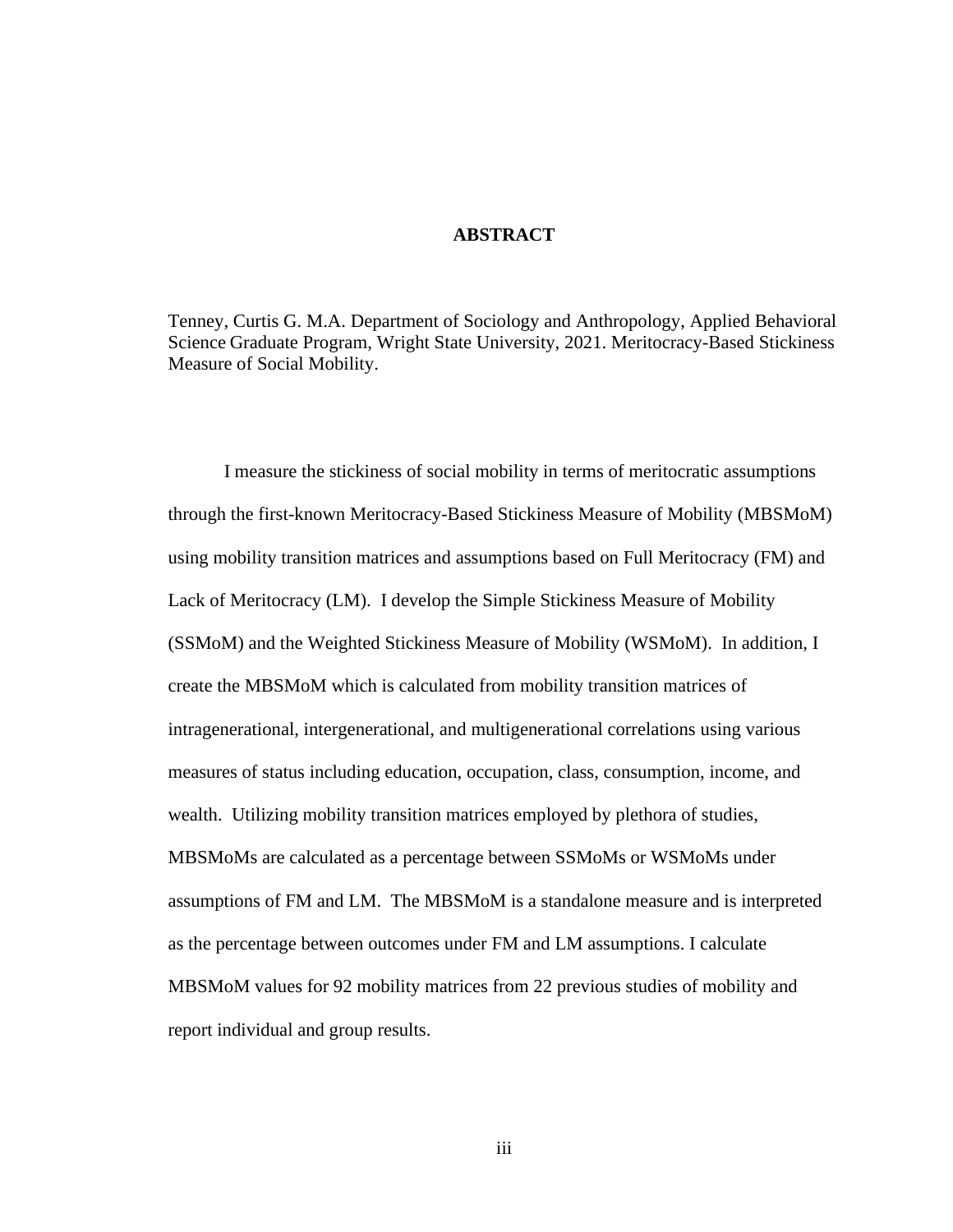# TABLE OF CONTENTS

|                                                                        | Page |
|------------------------------------------------------------------------|------|
|                                                                        |      |
|                                                                        |      |
|                                                                        |      |
| Intragenerational, Intergenerational and Multigenerational Mobility 15 |      |
|                                                                        |      |
|                                                                        |      |
|                                                                        |      |
|                                                                        |      |
|                                                                        |      |
|                                                                        |      |
|                                                                        |      |
|                                                                        |      |
| Data                                                                   | 36   |
|                                                                        |      |
|                                                                        |      |
|                                                                        | 44   |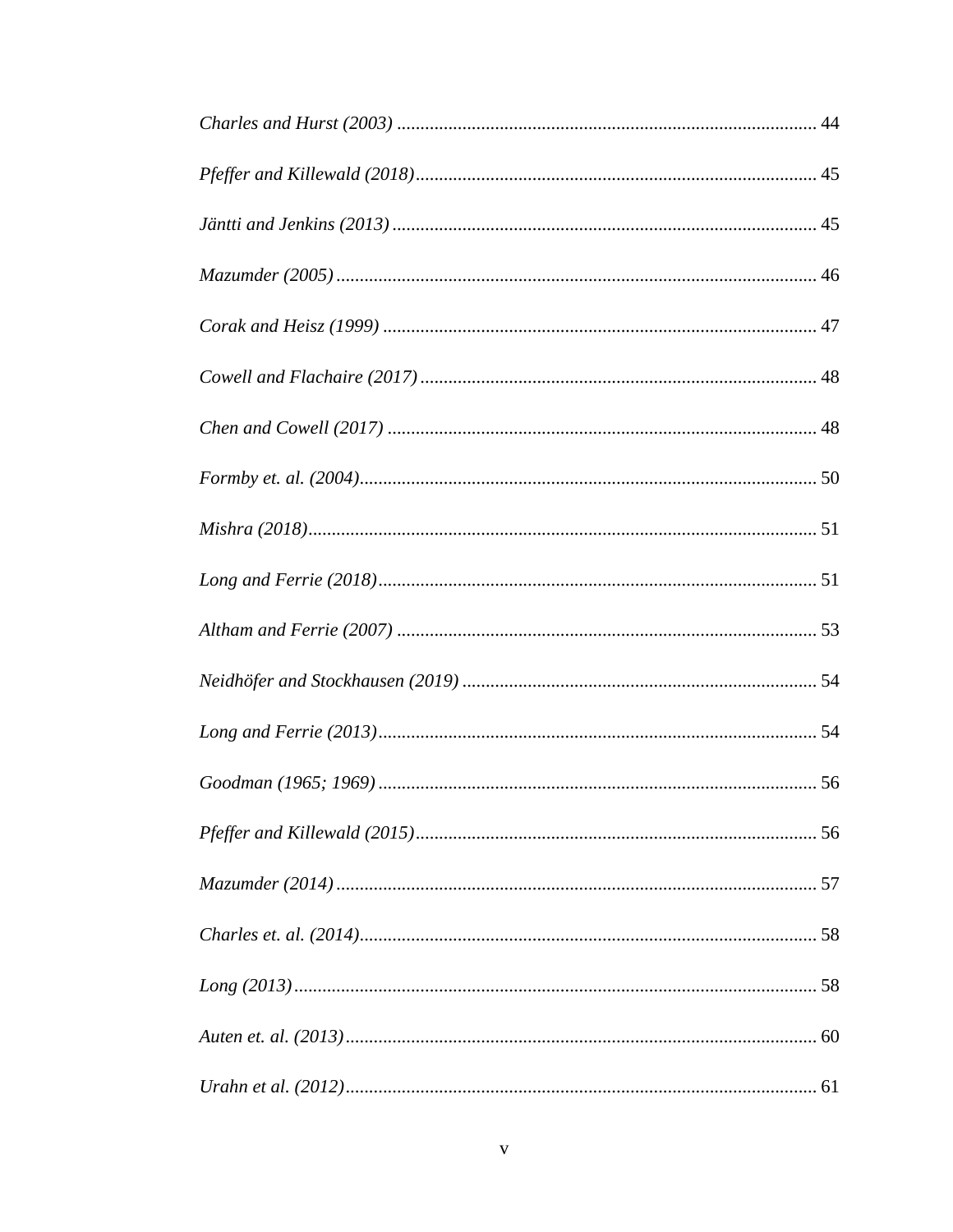| Trends and Patterns of Mobility Generalized from the Values of the MBSMoM  64 |  |
|-------------------------------------------------------------------------------|--|
|                                                                               |  |
|                                                                               |  |
|                                                                               |  |
|                                                                               |  |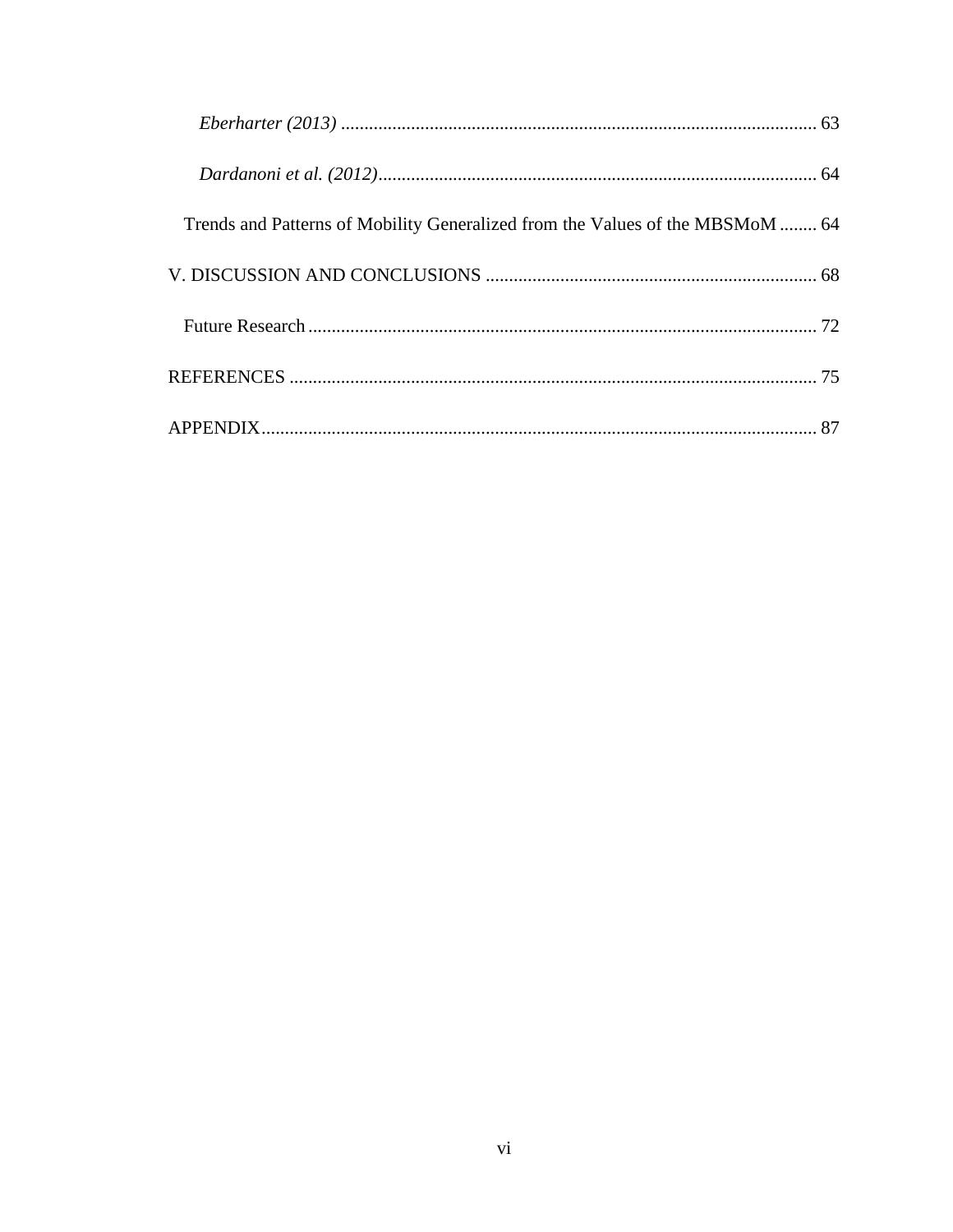# LIST OF TABLES IN APPENDIX

| Table | Page |
|-------|------|
|       |      |
|       |      |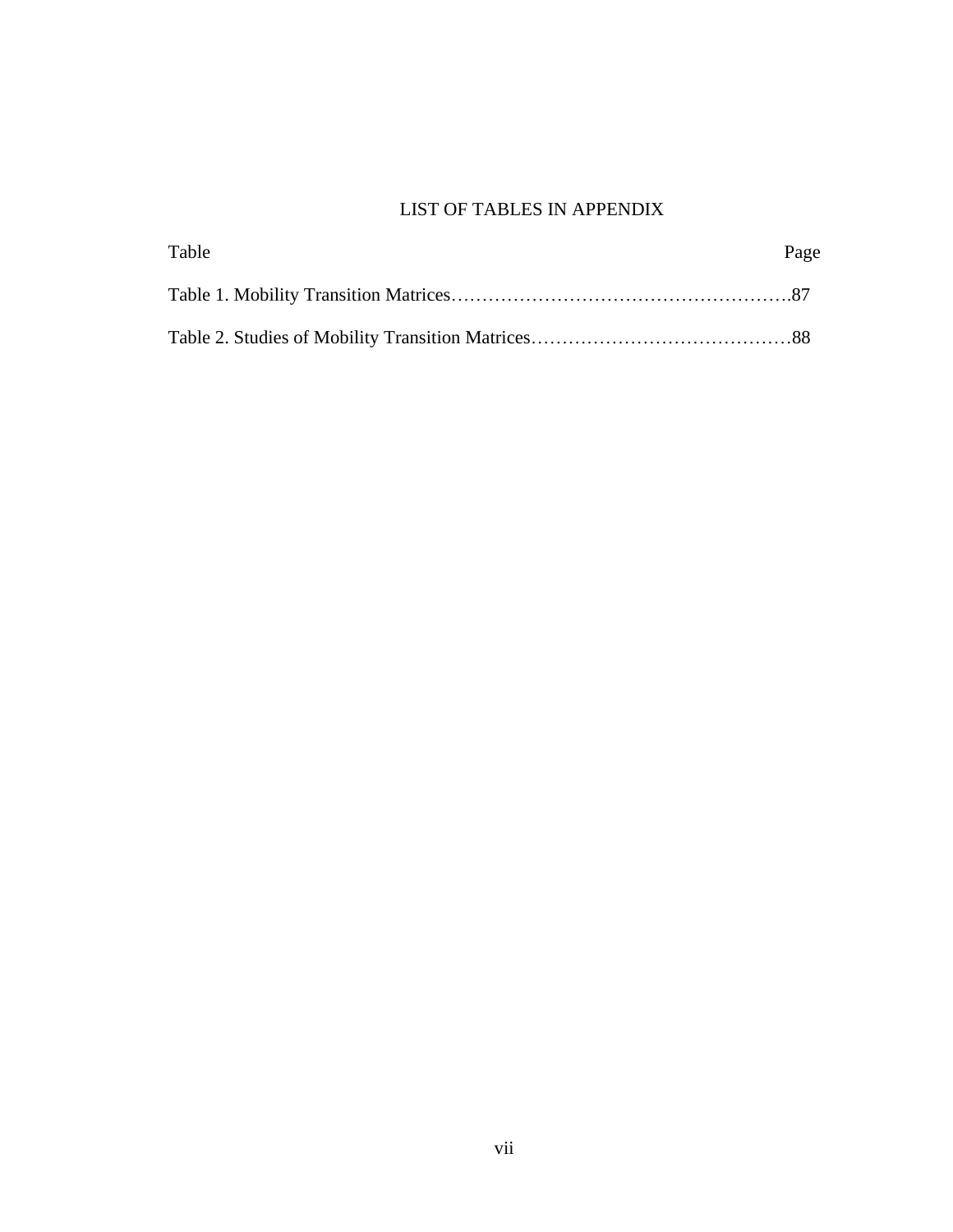# LIST OF ACRONYMS

| <b>BHPS</b>   | <b>British Household Panel Survey</b>            |
|---------------|--------------------------------------------------|
| <b>CEO</b>    | <b>Chief Executive Officer</b>                   |
| <b>CHNS</b>   | China Health and Nutrition Survey                |
| <b>CNEF</b>   | <b>Cross-National Equivalence File</b>           |
| <b>CPS</b>    | <b>Current Population Survey</b>                 |
| <b>DMR</b>    | Downward Mobility Ratio                          |
| <b>FM</b>     | <b>Full Meritocracy</b>                          |
| GC            | Gini Coefficient                                 |
| <b>GSEOP</b>  | German Socio-Economic Panel                      |
| <b>HRS</b>    | <b>Health and Retirement Survey</b>              |
| <b>HSP</b>    | Hadamard-Schur Product                           |
| <b>IGE</b>    | <b>Inter-Generational Elasticities</b>           |
| <b>IHDS</b>   | India Human Development Survey                   |
| IQ            | <b>Intelligent Quotient</b>                      |
| IR            | <b>Immobility Ratio</b>                          |
| LM            | <b>Lack of Meritocracy</b>                       |
| <b>MBSMoM</b> | Meritocracy-Based Stickiness Measure of Mobility |
| <b>NCDS</b>   | National Child Development Study                 |
| <b>NLSY</b>   | National Longitudinal Survey of Youth            |
| <b>OCGS</b>   | Occupational Change in a Generation Survey       |
|               |                                                  |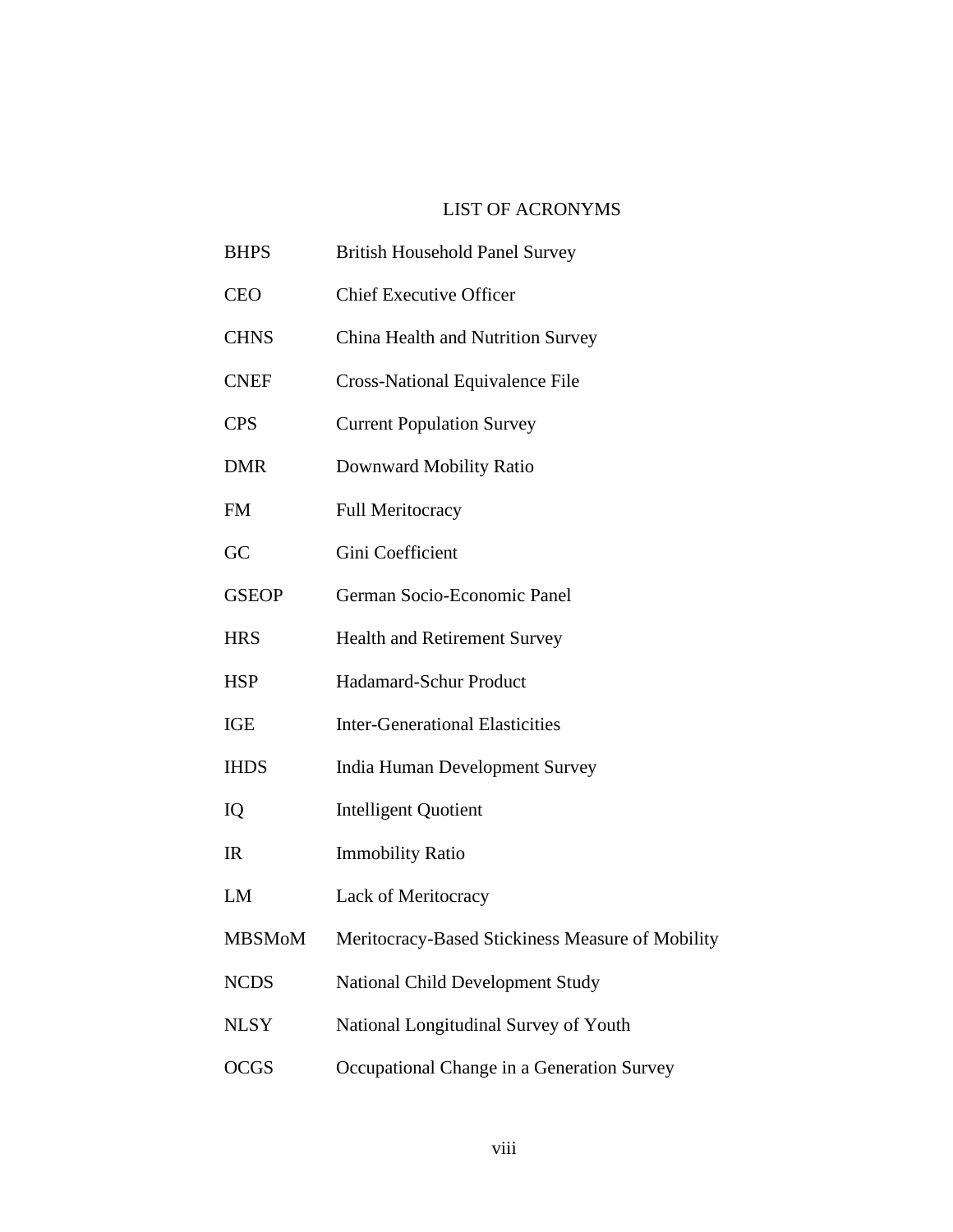| <b>OMS</b>   | <b>Oxford Mobility Study</b>                         |
|--------------|------------------------------------------------------|
| <b>PSID</b>  | Panel Study of Income Dynamics                       |
| <b>QPM</b>   | <b>Quasi-Perfect Mobility</b>                        |
| <b>SAD</b>   | Social Advantage and Disadvantage                    |
| <b>SCF</b>   | <b>Surveys of Consumer Finances</b>                  |
| <b>SFCC</b>  | Survey of the Financial Characteristics of Consumers |
| <b>SES</b>   | Socio-Economic Status                                |
| <b>SIPP</b>  | Survey of Income and Program Participation           |
| <b>SMoM</b>  | <b>Stickiness Measure of Mobility</b>                |
| SOI          | <b>Statistics of Income</b>                          |
| <b>SSA</b>   | <b>Social Security Administration</b>                |
| <b>SSMoM</b> | Simple Stickiness Measure of Mobility                |
| UK           | <b>United Kingdom</b>                                |
| <b>UMR</b>   | <b>Upward Mobility Ratio</b>                         |
| <b>US</b>    | <b>United States</b>                                 |
| <b>WSMoM</b> | Weighted Stickiness Measure of Mobility              |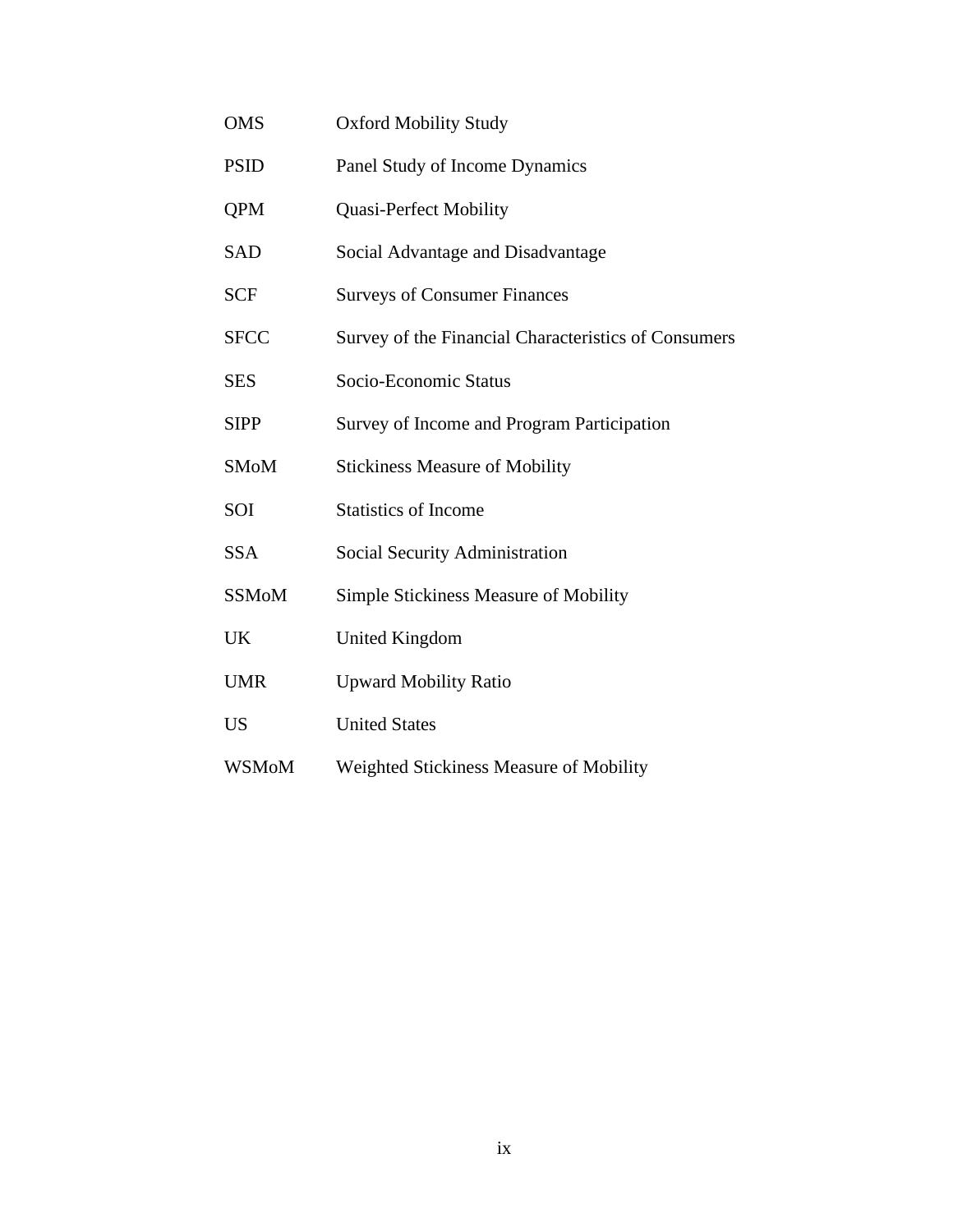#### **I. INTRODUCTION**

<span id="page-10-0"></span>Mobility research has been addressing the concern for inequality for many decades. There is great inequality in the world with over 1.2 billion people living "in extreme poverty," the top one percent owning forty percent of wealth, and the bottom 50 percent owning less than one percent of assets (Mishra, 2018, p. 271). Equality, equality of opportunity, and social mobility are important topics of interest to sociologists, economists, and policy makers. Interestingly, not all forms of inequality are "ethically objectionable" (Roemer & Trannoy, 2016, p. 1288). In fact, by concentrating on equality of opportunity, society demonstrates its willingness to accept some inequality in outcomes (Stokey, 1996). Since outcomes are a result of opportunity, ability, actions, and luck, equality of opportunity implies eradicating differences due to varying opportunities and luck, so ability and effort alone result in outcome inequality (Roemer & Trannoy, 2016; Stokey, 1996). Equality and mobility are different concepts and can coexist at different levels: "rising inequality may (but need not) be accompanied by reduced intergenerational mobility" (Becker et al, 2018, p. S10). For this reason, "today, the literature on intergenerational mobility is integral to the social sciences and draws significant interest from policy circles" (Nybom & Stuhler, 2019, p. 77). Both inequality and mobility are "important indicators used to evaluate and compare the quality of life in modern societies" (Burkhauser & Couch, 2008, p. 522). In fact, mobility researchers often seek the holy grail, "the true rate of social mobility" (Clark, 2013, p. 1). This demonstrates that "assessing the extent to which economic advantages are transmitted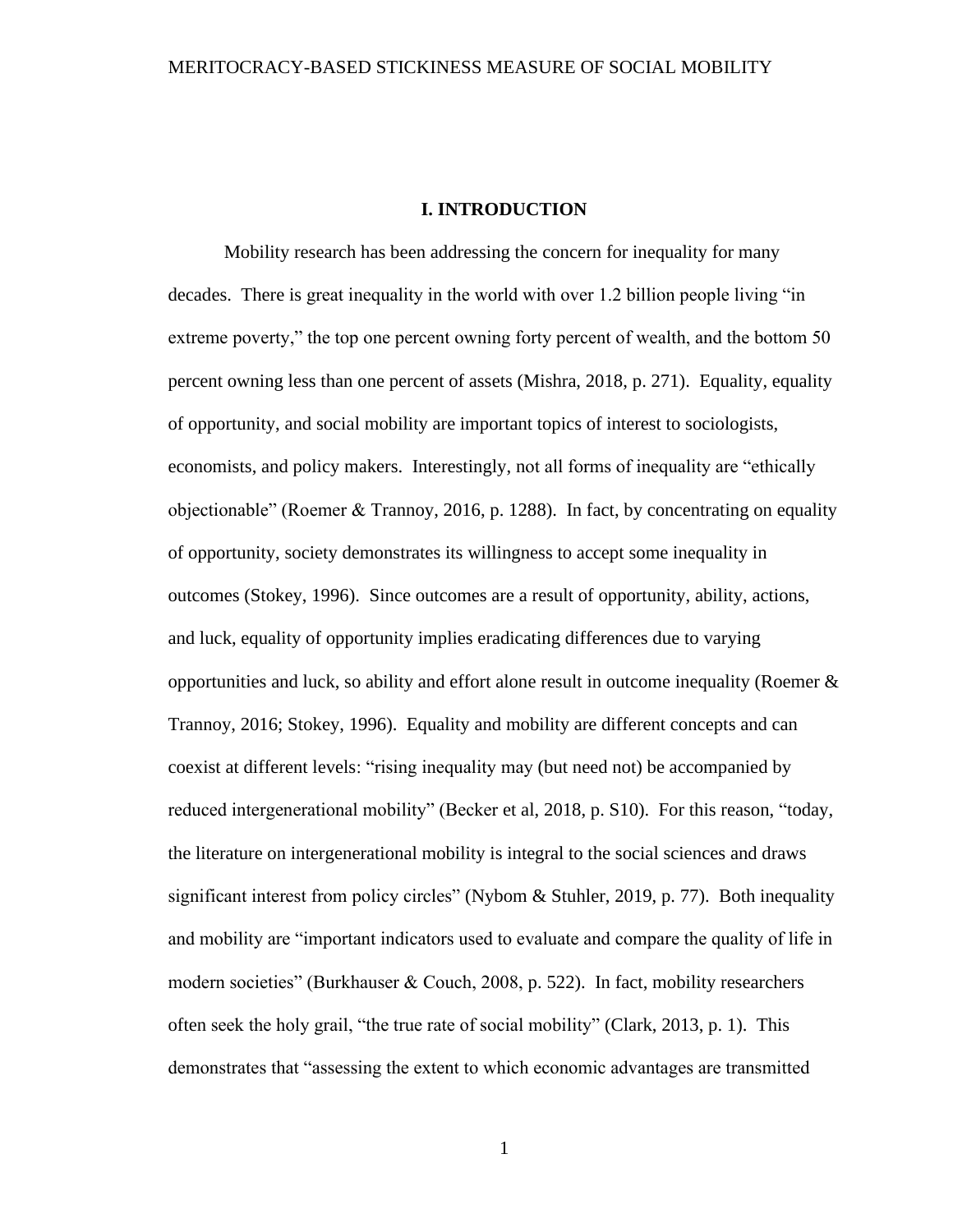across generations is quite a difficult endeavor" (Mitnik et al., 2019, p. 406). There is even disagreement among authors about the basic nature of mobility. Some claim it is variable across social structure, government policy, time, place, and subpopulations while others insist it is "a universal constant across societies, changing little across social systems and epochs" (Clark, 2013, p. 7). Solon (2018) quoted Clark (2013) as asserting that "all social mobility is governed by a simple underlying law, independent of social structure and government policy," even though Clark's thesis is not well supported empirically (pp. F340, F349). Income and wealth are often touted as indicators of mobility (Burkhauser & Couch, 2008; Clark, 2013; Mitnik et al., 2019; Nybom & Stuhler, 2019; Roemer & Trannoy, 2016; Solon, 2018; Stokey, 1996).

Both income and wealth inequality and their growth are often presented as evidence of a lack of meritocracy in the United States (US), especially since the US is considered one of the "least mobile societies among those rich countries" (Corak, 2004, p. 9). Meritocracy is a matter of degree: "However meritocratic most liberal-democracies are, they're far from being fully-fledged meritocracies" (Young, 2015, p. 14). Even today, there is still "the modern view of the United States as one of the least economically mobile countries among advanced economies" so, "the view of the United States as a highly mobile society and a 'land of opportunity' may be unwarranted" (Smeeding, 2018, p. 38). Daniel Markovits claimed that meritocracy "is stifling social mobility" and is leading to an American class war (Damazer, 2019, p. 1). He took the view that, although it was supposed to equalize opportunity, meritocracy has actually concentrated wealth among the few and is the source of transmitting privilege, and is "a lose-lose arrangement" (Voegeli, 2019, pp. 1-2). On the other hand, others have praised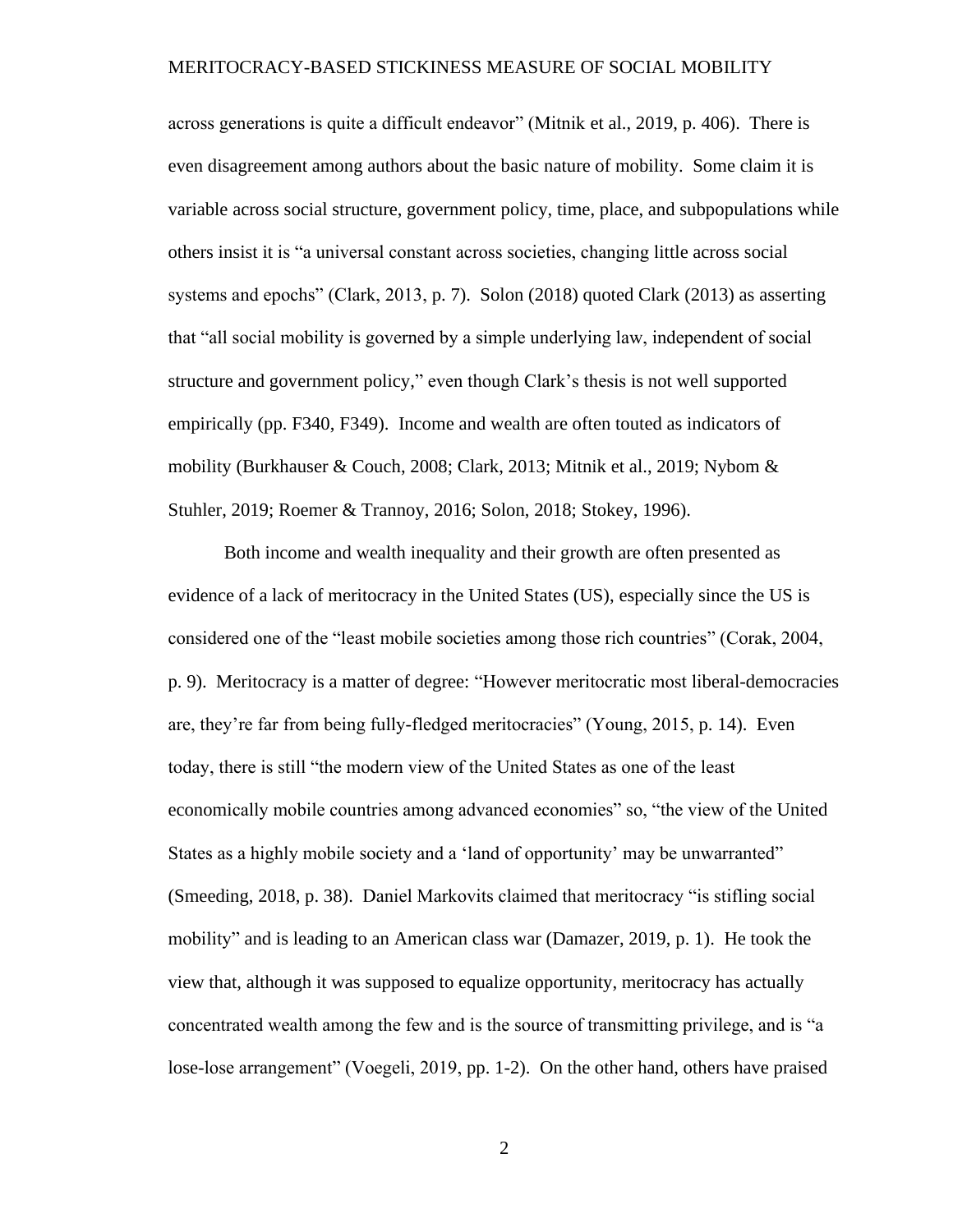the US for its meritocratic atmosphere (Corak, 2004; Damazer, 2019; Smeeding, 2018; Voegeli, 2019; Young, 2015).

Saunders (2010) claimed, "we are much closer to achieving a meritocracy than most pundits or politicians seem to suppose" (p. 9). He claimed that "generally, sociologists have assumed that unequal outcomes...signify unfair selection procedures" (Saunders, 2010, p. 47). Despite the belief that "equal opportunity would lead to true meritocracy, which would be true egalitarianism", inequality and immobility in the US have been blamed for all sorts of social problems even though we still do not fully understand their source and effects (Celarent, 2009, p. 322). Many studies have found a negative relationship between inequality and mobility: "Wealth is rising to the top as a dynastic force that limits intergenerational mobility and preserves economic status" (Smeeding, 2018, p. 38). However, inequality is not necessarily a cause of immobility because institutional forces such as the welfare regime and specific government policy affect both inequality and mobility in society. Before inequality and immobility may be determined as sources of social problems requiring correction, we must understand their nature and workings. This is important because equality of opportunity is vital in economies reliant on human capital—particularly education—for growth and economic efficiency (Corak, 2004). Nonetheless, there is no obvious way of determining the extent of opportunity individuals really have in society (Celarent, 2009; Corak, 2004; Saunders, 2010; Smeeding, 2018).

The purpose of this study is to build on prior research by developing a Simple Stickiness Measure of Mobility (SSMoM), a Weighted Stickiness Measure of Mobility (WSMoM), and a Meritocracy-Based Stickiness Measure of Mobility (MBSMoM) which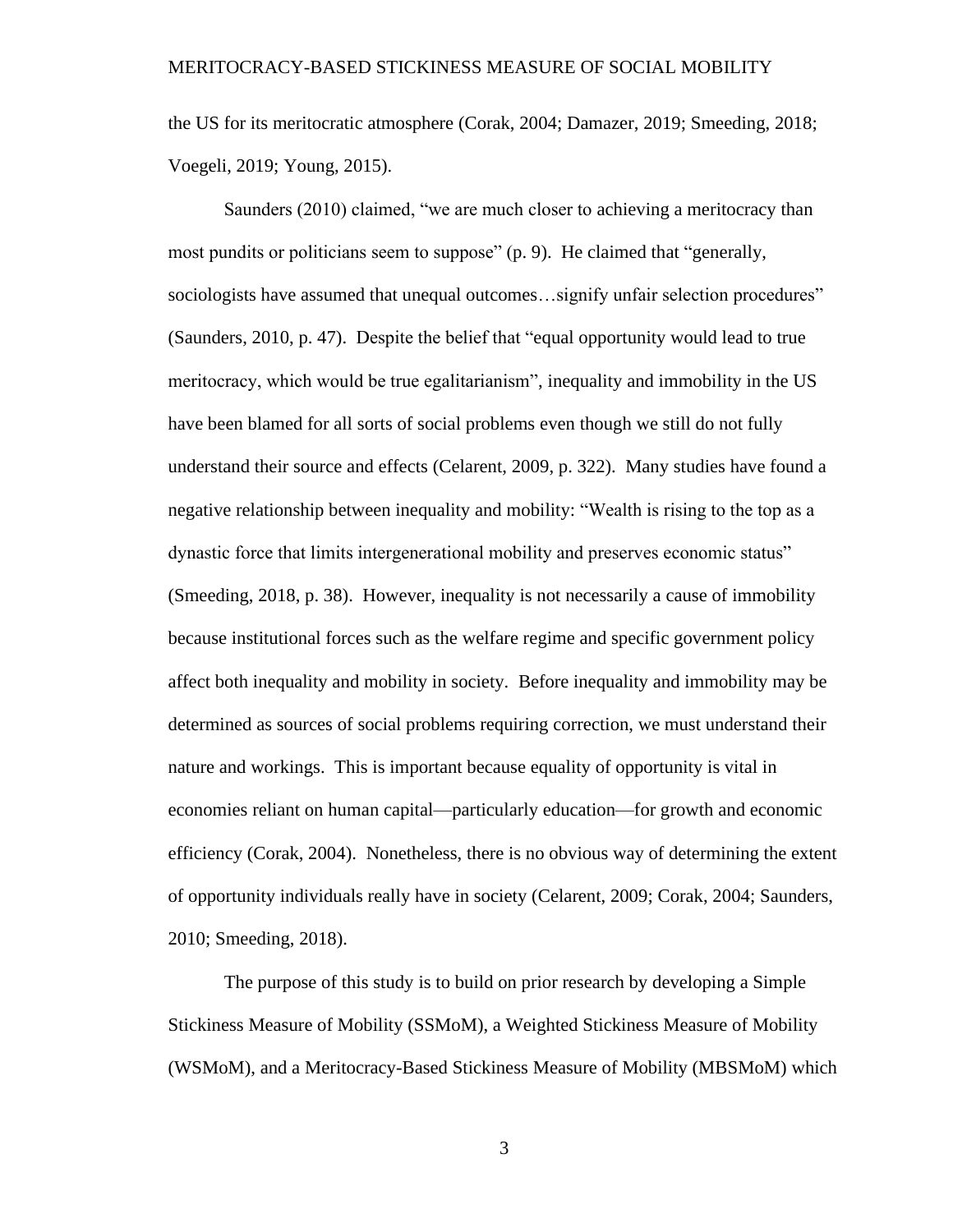may be used with mobility transition matrices of intragenerational, intergenerational, and multigenerational correlations of various measures of status including education, occupation, class, consumption, income, and wealth from multiple and varying studies. Intragenerational is within a single generation while intergenerational indicates across two generations and multigenerational spans more than two generations (Hout, 1983; Jäntti and Jenkins, 2013; Torche, 2015).

This research formulates an MBSMoM—a way to use the idea of meritocracy in the measure of mobility in education, class, occupation, consumption, income, and wealth levels which may be used with intragenerational, intergenerational, and multigenerational mobility transition matrices. Using mobility transition matrices similar to those used by many studies, real-world MBSMoMs are calculated as a percentage between SSMoMs or WSMoMs under the assumptions of Full Meritocracy (FM), or "perfect mobility" (represented by equally distributed "generational mobility") and its opposite, Lack of Meritocracy (LM) (represented by an absence of "generational mobility") (Corak, 2004, p. 3; Saunders, 2010, p. 10). One may think of FM, or "perfect mobility," as a society with randomly distributed success characteristics with equal opportunity, leading to randomly distributed education, class, occupation, consumption, income, and wealth outcomes (Saunders, 2010, p. 10). LM is the total absence of any mobility. Of course, FM and LM are polar opposites within which real-world societies fit. It is important not to equate equal opportunity or fairness with intergenerational class, educational, occupational, consumption, income or wealth mobility (Corak, 2004). Otherwise, policy proposals in pursuit of meritocracy may tend to impinge on other values and individual rights (Saunders, 2010). The MBSMoM is a standalone measure and is interpreted as the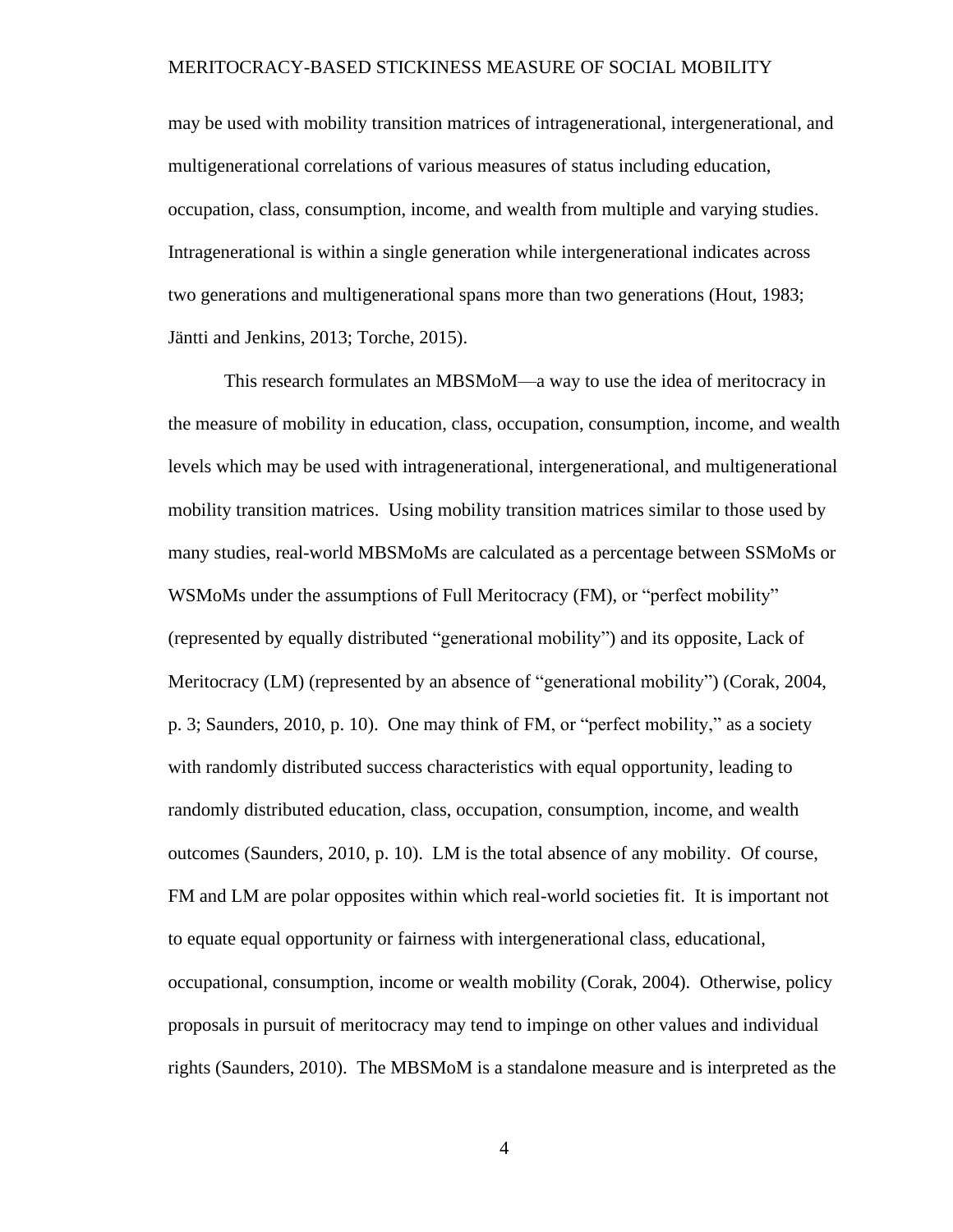percentage between outcomes under FM and LM assumptions. The MBSMoM may also be used in research to make comparisons between social structures, governmental policies, and of population subsets, across time, space, and by identity (race, ethnicity, nationality, gender, sexuality, religion, ability, age, etc.) (Corak, 2004; Pfeffer and Killewald, 2018; Saunders, 2010).

#### **II. LITERATURE REVIEW**

<span id="page-14-0"></span>Equality, equality of opportunity, and social mobility are all related to the American Dream. Urahn et al. (2012) asserted that "the ideal that all Americans have equality of opportunity regardless of their economic status at birth is the crux of the American Dream and a defining element of our national psyche" (p. 1). Even in 1931, James Truslow Adams wrote:

The American Dream is that dream of a land in which life should be better and richer and fuller for every man, with opportunity for each according to ability or achievement…It is not a dream of motor cars and high wages merely, but a dream of social order in which each man and each woman shall be able to attain to the fullest stature of which they are innately capable, and be recognized by others for what they are, regardless of the fortuitous circumstances of birth or position (Bloom, 2011, p. 1).

In the early part of the twentieth century, the American dream included individual equal opportunity and social meritocracy. Even today, "America's promise is predicated on economic mobility" (Bradbury, 2011, p. 1). Therefore, one of the fundamental questions facing the United States today is "whether there is a sufficient degree of equality of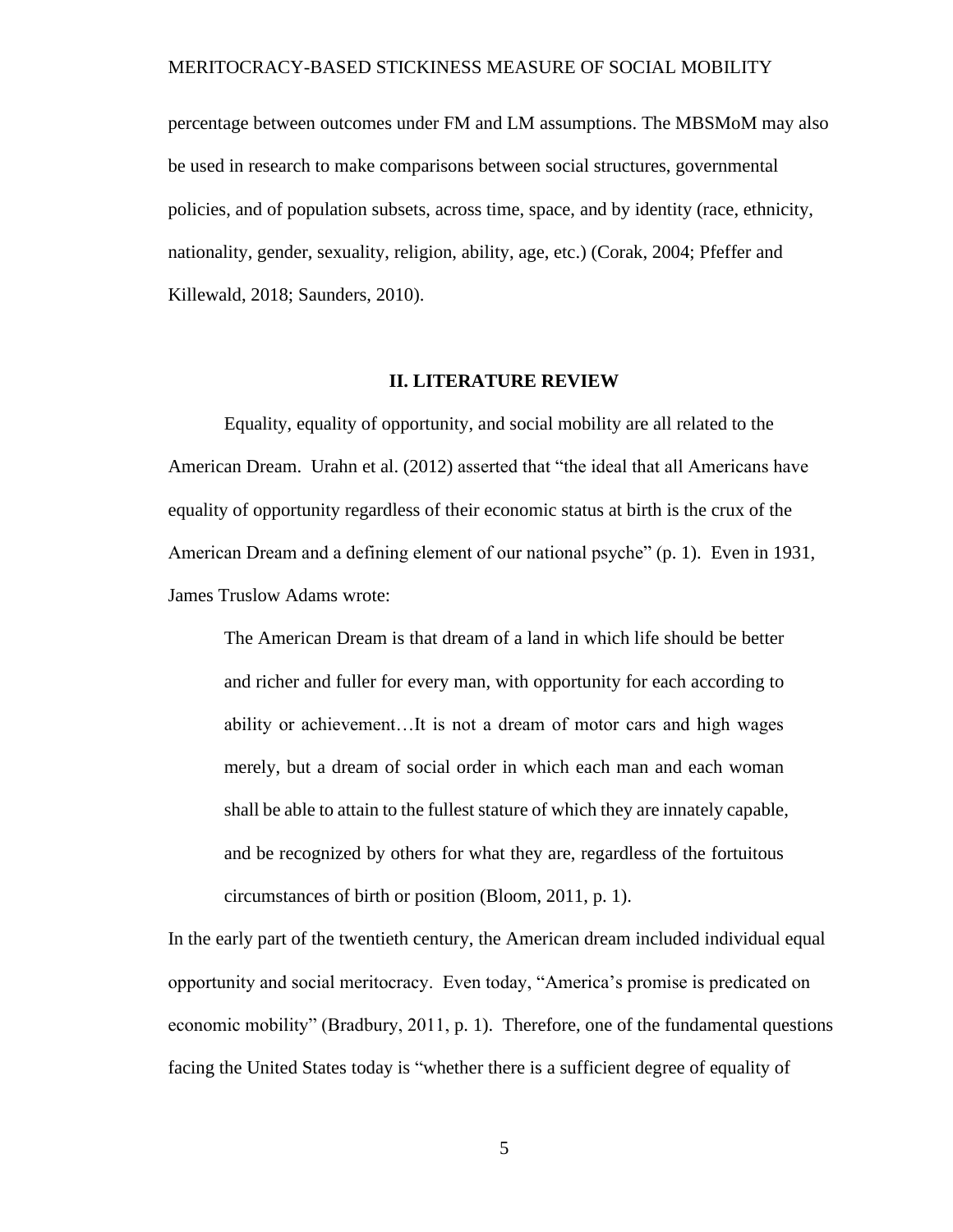opportunity" (Smeeding, 2018, p. 38). But equality of opportunity can itself lead to a widening gap of inequality (Littler, 2018).

The word meritocracy was first used by Alan Fox in 1956 (Littler, 2018). Two years later, Michael Young popularized the term in *The Rise of the Meritocracy, 1870- 2033: An Essay on Education and Equality*, even though he "always found *equality* as a notion extremely difficult" (Young, 1994a, p. 73). Some people in America view meritocracy in terms of income and/or wealth outcomes, but class (social status), educational, and occupational outcomes have also been important. Occupation may be a more stable variable than income or wealth since it could be "less age or year dependent" (Song et al, 2020, p. 257). For example, occupational rank-rank correlations are estimated to be around "0.32" (Song et al., 2020, p. 252). The measurement of income and wealth Inter-Generational Elasticities (IGE) have evolved over time and are currently estimated to be "between 0.30 and 0.60" (Torche, 2015, p. 56). In addition, income and wealth intergenerational correlation coefficients are predicted to be "between 0.50 and 0.60" (Keister, 2014, p. 349). This implies that approximately "half of economic advantages are transmitted from parent to children" (Mitnik et al., 2019, p. 380).

There have been myriad mobility studies conducted in the past 50 years (Bloom, 2011; Bradbury, 2011; Keister, 2014; Littler, 2018; Mitnik et al., 2019; Smeeding, 2018; Song et al., 2020; Torche, 2015; Urahn et al., 2012; Young, 1994a). Studies of mobility have been conducted with widely varied approaches and methods. Solon (2017) summed up what we know concerning mobility: "…the playing field is far from level. Children from poor families are at a substantial disadvantage relative to children from well-off families" (p. 5). Jäntti and Jenkins (2013) pointed out that this disadvantage of a "lack of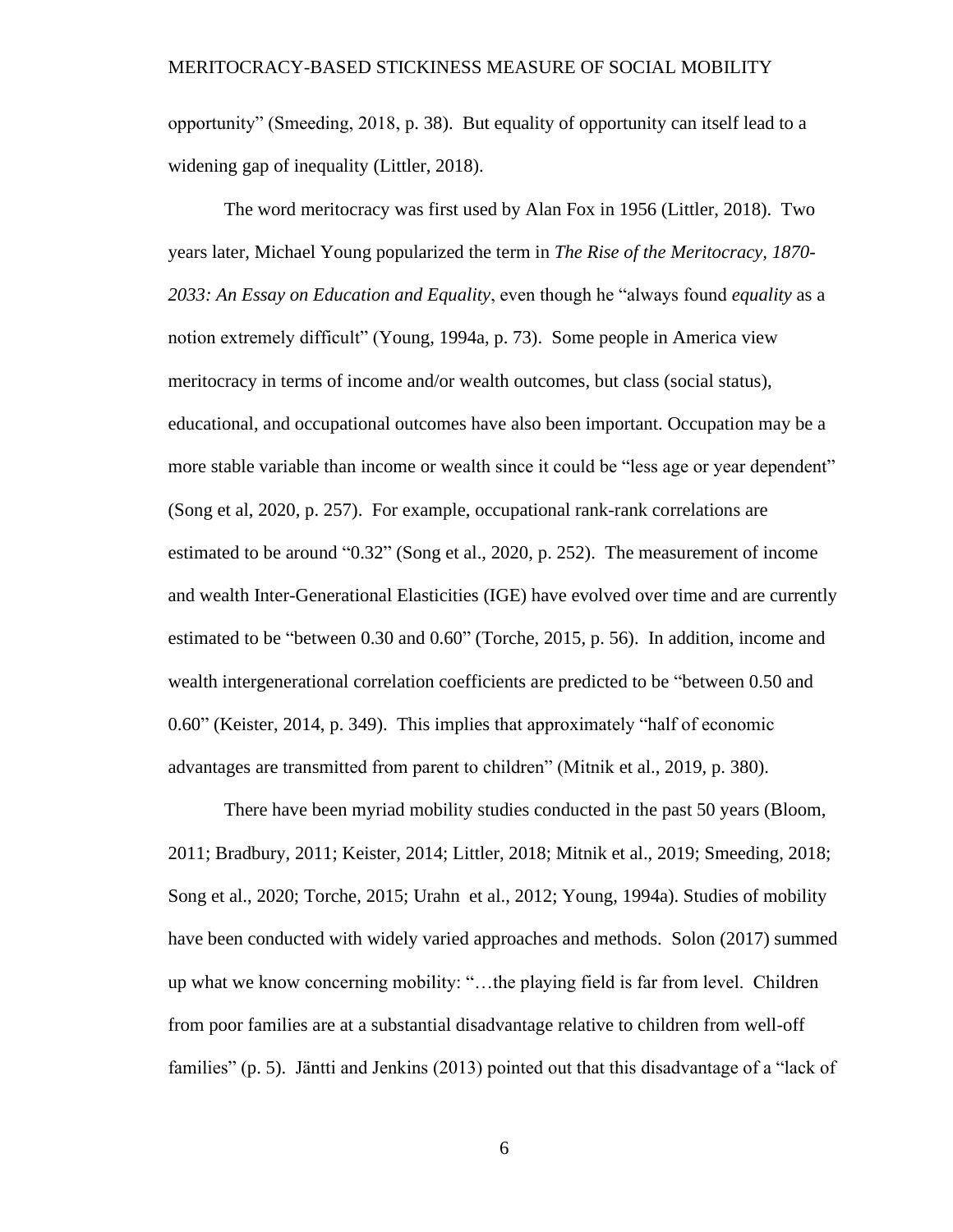social mobility implies inequality of opportunity," so mobility, while "socially desirable," in actuality "is an imperfect indicator of the degree of inequality of opportunity" (p. 13). To Michael Young (1958), both "intelligence and effort together make up merit" (p. 94). He "disapproved of equality of opportunity on the grounds that it gave the appearance of fairness to the massive inequalities created by capitalism" (Young, 2015, p. 9). Young (1994a) saw "that equality of opportunity, which had so much more of a following than equality, was itself going to produce greater inequality" (p. 73). As it turned out, meritocracy developed into a positive term rather than keeping the negative connotation Michael Young intended (Young, 2015). In fact, Toby Young (2015), Michael's son said, "the answer is more meritocracy" (p. 10). The idea behind meritocracy is that "even children born into the humblest of circumstances can succeed if they are bright and they work hard" (Saunders, 2010, p. 3). Meritocracy has developed such a strong following mainly because it counters "established hierarchies" and "reacts against inherited privilege" (Littler, 2017, p. 4; Littler, 2018, p. 48). Today, meritocracy is the concept of fairness within society so that one may use their intelligence, ability, talents, and effort to earn their just deserts and achieve success (Damazer, 2019; Littler, 2018; Stokey, 1996). Inequality of outcomes is acceptable because if talent and effort are normally distributed, "so should a meritocratic distribution of wealth and income" (VannPashak, 2019, p. 3). However defined, meritocracy is directly opposed to the "SAD thesis," the belief that "Social Advantage and Disadvantage conferred at birth is what shapes peoples' destinies" (Saunders, 2010, p. 3). The Social Advantage and Disadvantage (SAD) thesis was originally based on a study conducted by Glass (1954), which produced impossible findings using outdated data and flawed statistics (Saunders, 2010, pp. 11-12).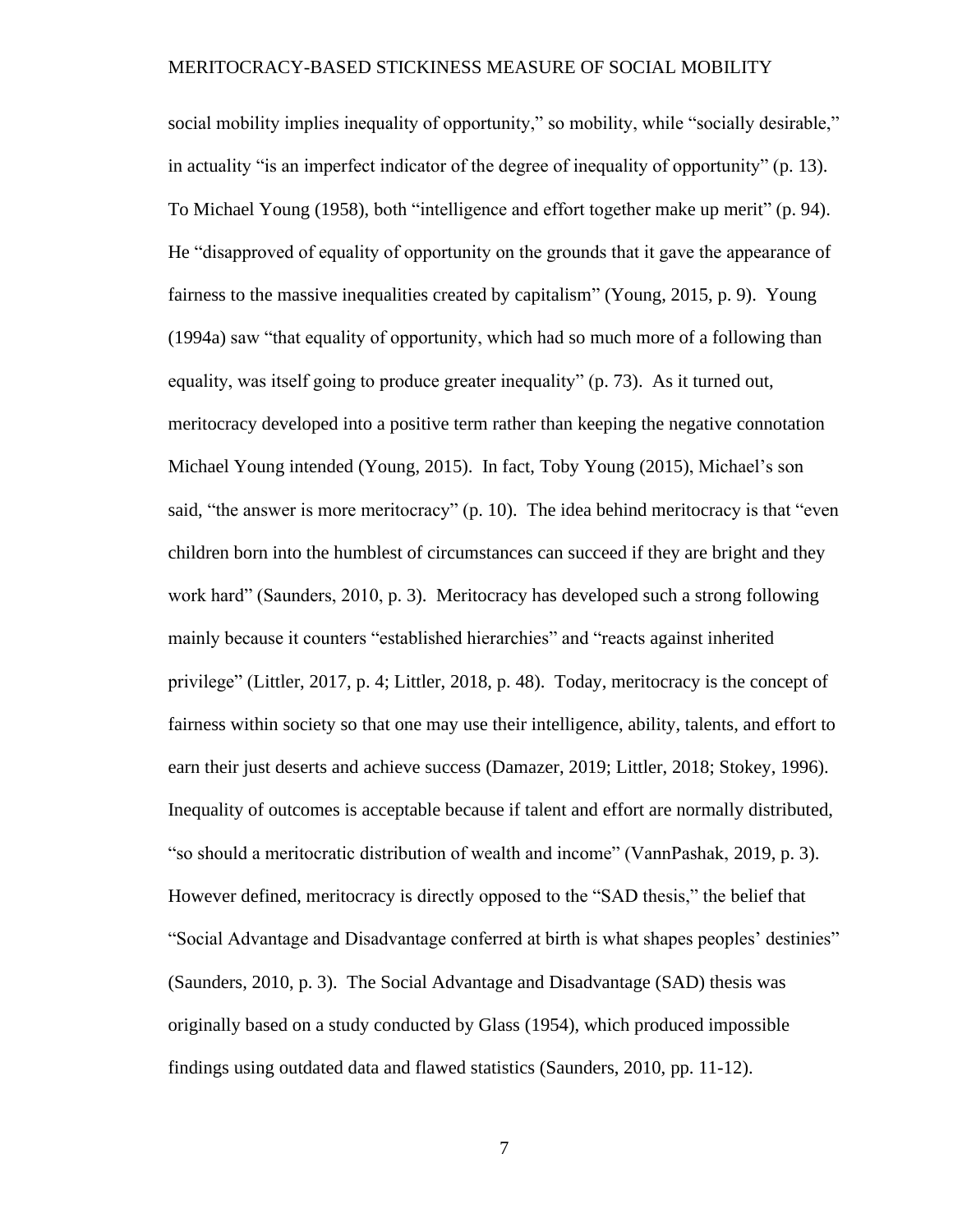Not everyone agrees that inequality matters, but most are concerned about the magnitude of inequality. Even after the reduction in savings and investment during the 1980s, average income and wealth have increased in the US along with growing inequality. Thomas Hobbes saw no problem with growing inequality if income and wealth were increasing because: "felicity consists in continually prospering" (Ryan, 2002, p. 227). Saunders (2010) found that when accounting for individual Intelligent Quotient (IQ) scores, mobility reflects what would be expected in a complete meritocracy. Of course, IQ scores and Socio-Economic Status (SES) have been shown to be correlated. Even so, about fourteen percent of the top 5 percentiles of IQs come from parents with below-average IQs (Saunders, 2010). Some make the case for "sufficient equality" because too much inequality is just too "unpleasant," "dysfunctional," "ugly," and "stupid" (Galbraith, 2002, p. 201). Others advocate that inequality only matters due to emotions of envy and glory. Still others believe that inequality is only acceptable if based on needs, resources, or abilities. Whether inequality is bad or good, "wealth is systematically related to income, point in the life cycle, and other demographic characteristics. But apart from those differences, there remains great residual heterogeneity in wealth holding" (Hurst et al., 1998, p. 268). While income and wealth have grown overall, not all individuals or groups of people have experienced that growth equally (Galbraith, 2002; Herrnstein and Murray, 1994; Hurst et al., 1998; Murray, 2012; Ryan, 2002; Saunders, 2010).

Even though "much of what happens to individuals in the course of their lifetimes is down to chance and idiosyncratic circumstances," some authors have hinted at the stickiness of class, education, occupation, consumption, income, and wealth (Saunders,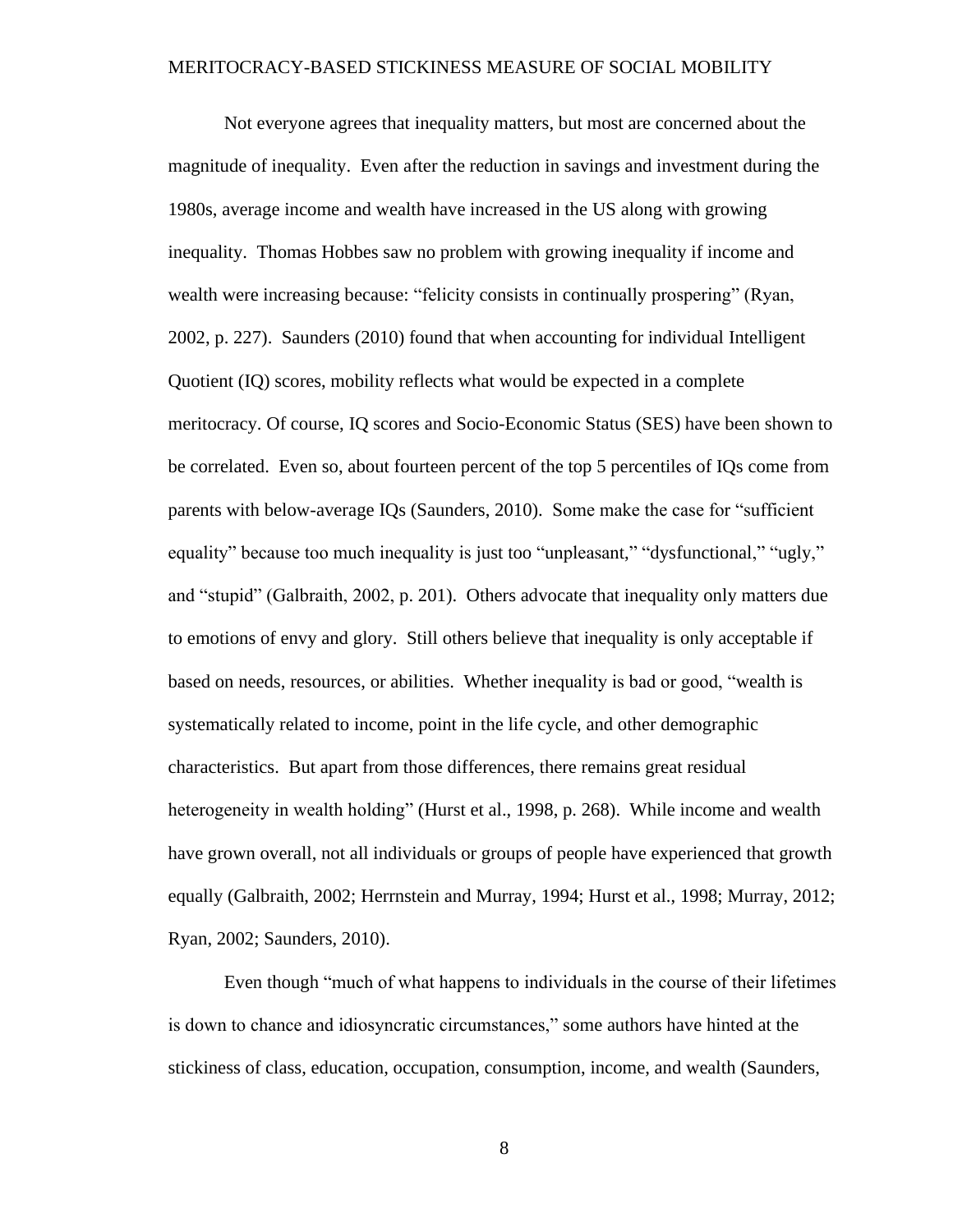2010, p. 2). Pfeffer and Killewald (2018) provided "estimates of the multigenerational persistence of family wealth," and referred to the "intergenerational rigidity of the wealth structure" (pp. 1415, 1416, 1433, 1436). Saunders (2002) alluded to this stickiness when stating that "while class origins have some effect on class destinations (in particular, for those born into the middle class), ability and effort exert a much greater effect" (p. 559). Some researchers have explicitly labelled the persistence in education, occupation, class, consumption expenditures, income, and wealth as being sticky. When discussing class mobility, Saunders (2010) referred to "stickiness" (p. 36). He identified the "stickiness of middle-class downward mobility rates…as the principal weakness in the meritocracy thesis" (Saunders, 2010, p. 89). In contradiction, Urahn et al. (2012) identified the "lack of relative mobility" as "a phenomenon known as stickiness at the ends" (pp. 6, 2). Identifying non-linearities, Pfeffer and Killewald (2015) "hypothesize that wealth positions at the top and bottom of the distribution may be particularly sticky" (p. 4). Authors have also referred to the opposite of stickiness, using the terms "intergenerational fluidity," "social fluidity," and "churning in economic position" (Charles and Hurst, 2003, pp. 1155, 1157, 1163, 1179-1180; Torche, 2015, p. 42). In the US, "people are largely faring better than prior generations" which creates "individual well-being even in the face of growing inequality" (Keister, 2014, p. 363). Of course, equality of opportunity and rewards based on merit are still major goals of Americans. Friedrich Hayek, along with others, criticized outcome equality for practical reasons that it is too costly in liberty and human terms (Young, 2015). Regardless of whether inequality matters to everyone, it seems desirable to have a common definition of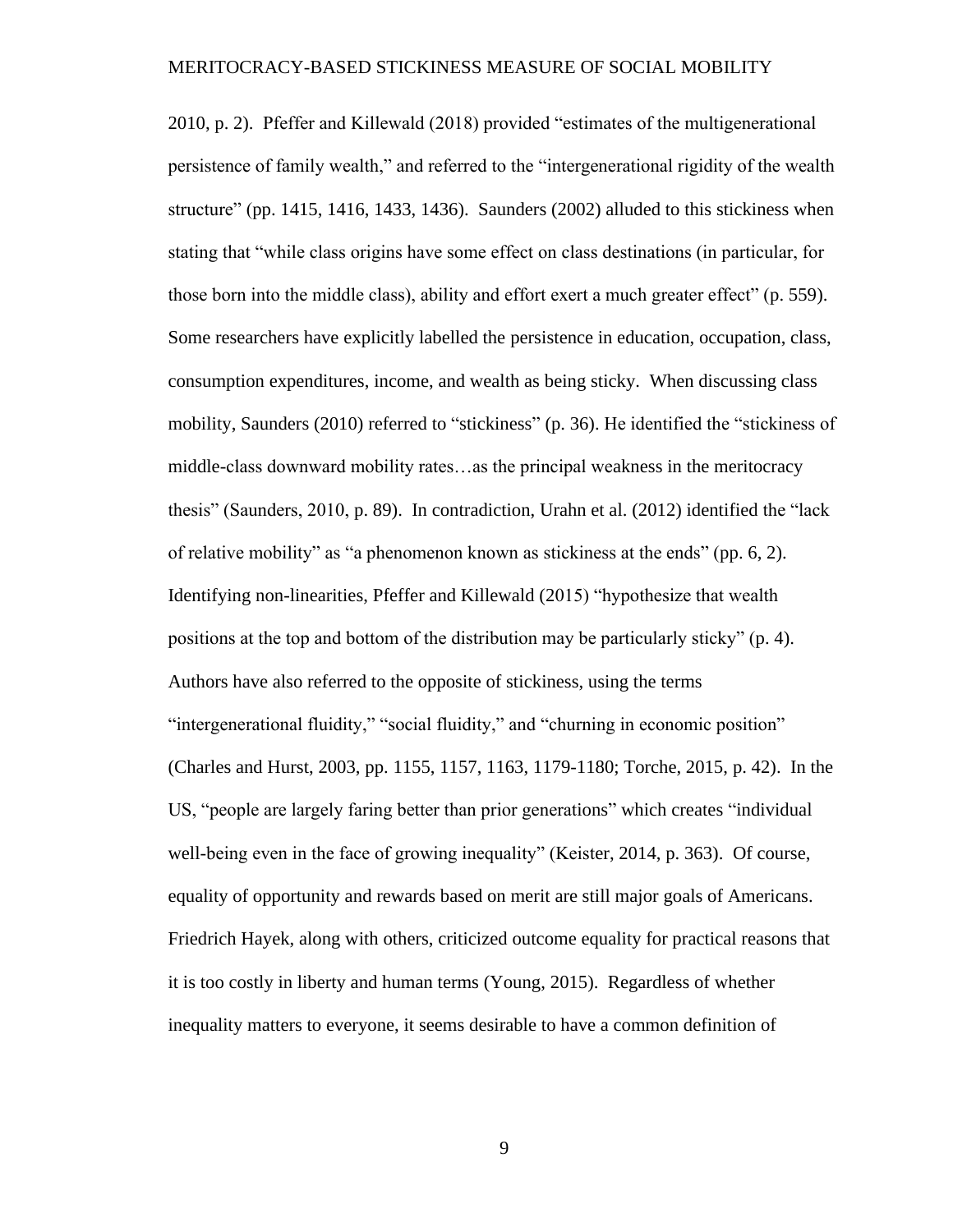meritocracy (Arrow et al., 2000; Charles and Hurst, 2003; Galbraith, 2002; Keister, 2014; Pfeffer and Killewald, 2018; Ryan, 2002; Saunders, 2002; Young, 2015).

#### <span id="page-19-0"></span>**Meritocracy and Mobility**

Unlike the extremes of egalitarianism (equality of outcomes) and libertarianism (just entitlement), "the essence of a meritocratic society is that it offers individuals equal opportunities to become unequal…is inherently competitive and it produces losers as well as winners" (Saunders, 2010, pp. 124, 131-134). Meritocracy works fine for those found with the right merit, but not so well for those who lack what is valued within society (Saunders, 2010). There are multiple accepted definitions of meritocracy. A basic definition of meritocracy in the US is "the ability to get ahead through hard work" (Solt et al., 2016, p. 1). There are two main ways to view equality: opportunity, and outcome. Equality of opportunity and outcome have generally accepted definitions. To sociologists, equality of opportunity refers to equal individual freedom of all to pursue their own development and to "apply themselves to the best of their ability" while equality of outcome means equal access to "rewards and resources" (Johnson, 2000, p. 107). Meritocracy involves a social environment in which personal success depends on individual merits like "talents, abilities and effort," and implies the existence of fair measures of merit and equal opportunity (Johnson, 2000, p. 191). By assuming that merit must be evenly distributed among social classes, income levels, and wealth holdings, some define meritocracy in terms of an open and fair society where everyone has an equal statistical opportunity to rise or fall in order to end up in different social status' (Saunders, 2010).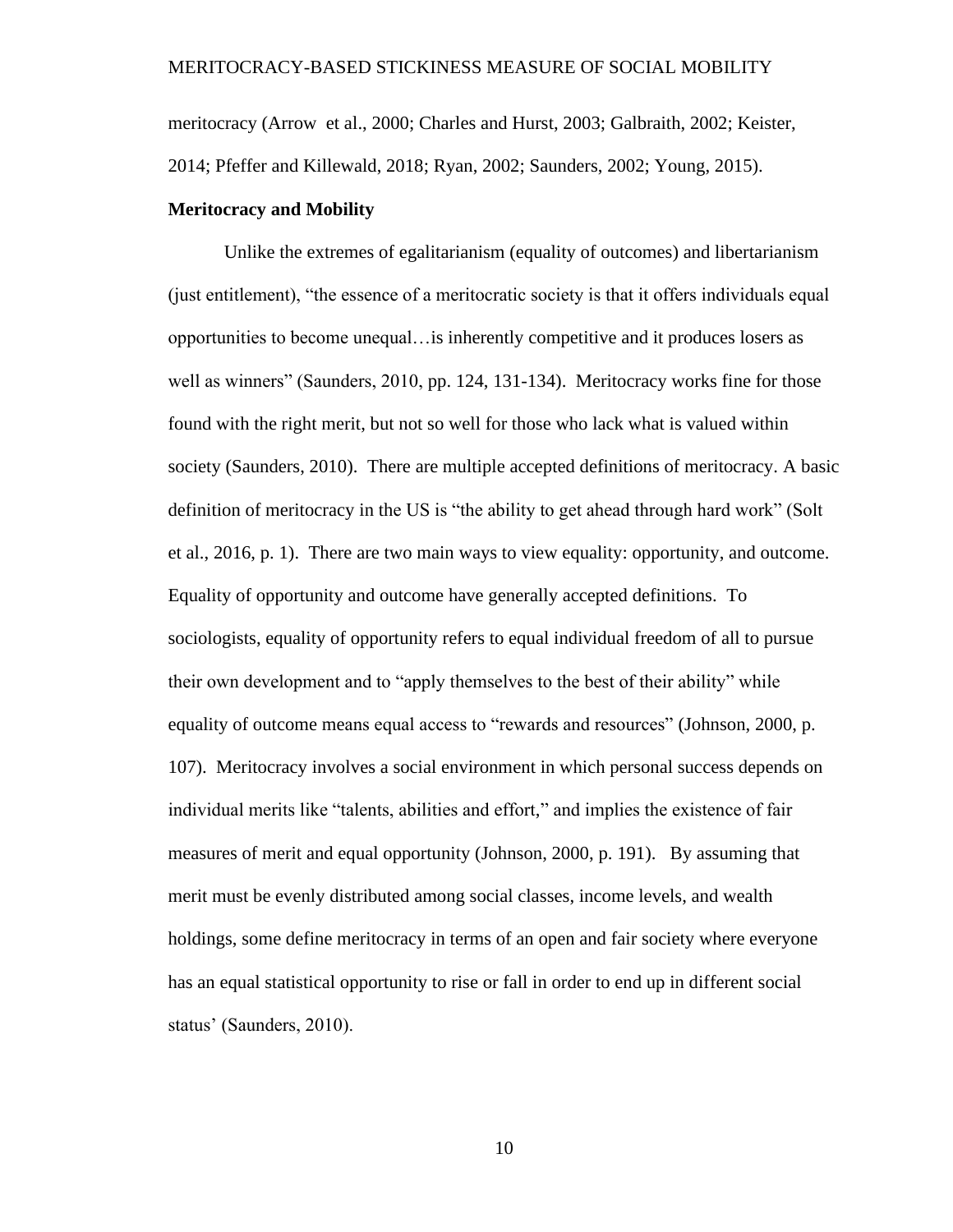Operationalizing these concepts in research is much more difficult than understanding the theoretical definitions. One study, referring to the belief in meritocracy, used "three distinctly different measures of meritocracy" (Solt et al., 2016, p. 1). Most research dealing with income and wealth equality within meritocratic ideals has attempted to explain "generational mobility...the relationship between the socioeconomic status of parents—more particularly to their income—and the status and income their children will attain in adulthood" (Corak, 2004, p. 3). Some mobility researchers assume that equality of opportunity may be proven if the "conditional distribution of children's income does not vary across parental incomes" (Mitnik et al., 2019, p. 383).

Meritocracy and fairness are not necessarily the same thing (Corak, 2004; Johnson, 2000; Solt et al., 2016). Meritocracy and fairness have been entangled in research involving the general population, work environments, university admissions, and education in general. Education is particularly sensitive because of the belief that "a meritocratic education underpins a meritocratic society" (Young, 1994b, p. 88). Some observe that inborn talents are undeserved and distributed like a "natural lottery" since "some people are more gifted than others, the same amount of effort will reap different rewards, depending on their natural endowments" (Young, 2015, pp. 10-11). In fact, "Being a member of the 'lucky sperm club' confers no moral right to advantage" (Young, 1994b, p. 89). With equality of opportunity, inequality is ethically acceptable if it is "due to differential effort" rather than "differential circumstances" (Dardanoni et al., 2008, p. 2). One approach—value-in-merit—proposes an environment of "equal opportunity and meritocratic outcomes," and another—multicultural meritocracy—combines "value-in-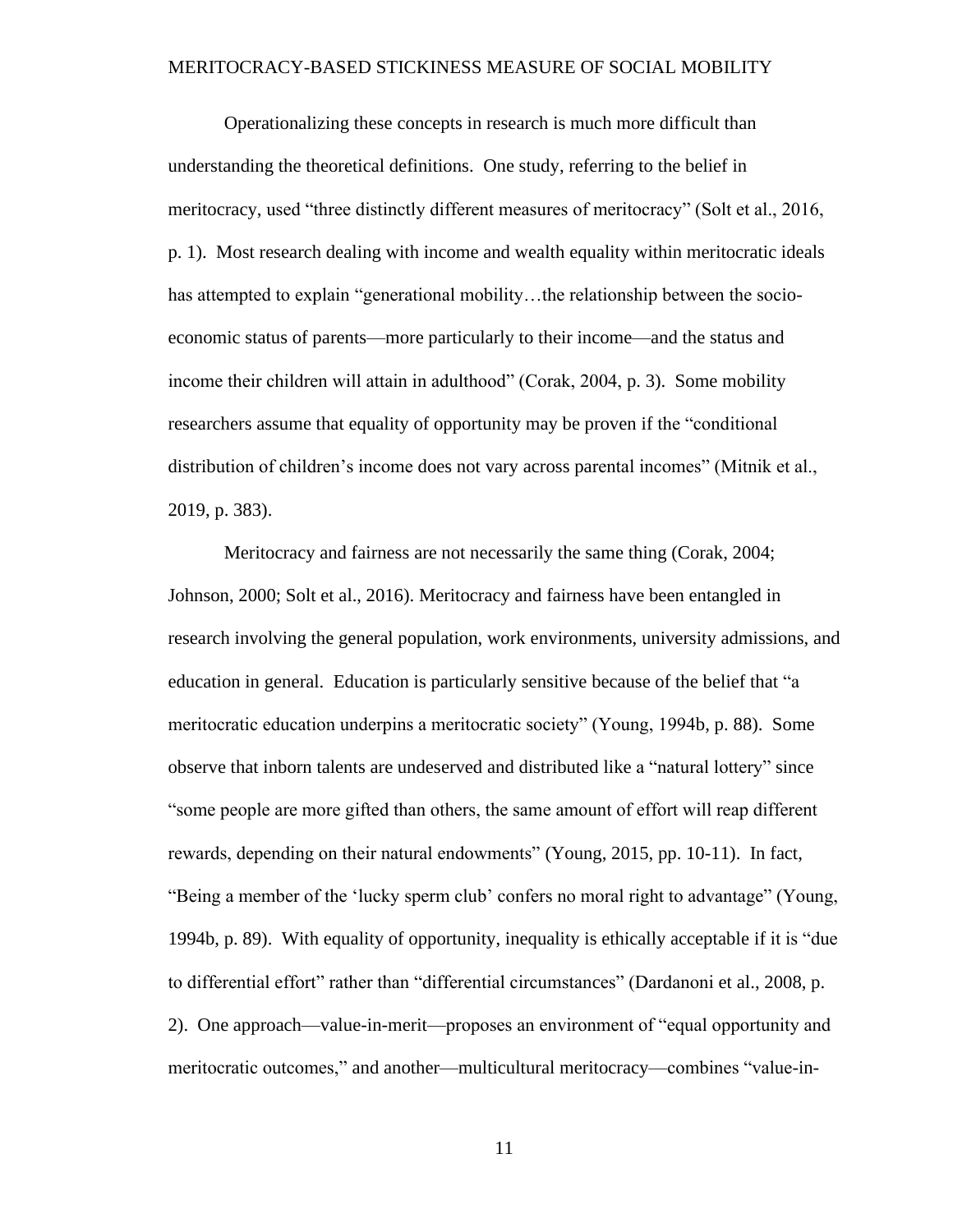diversity elements of multiculturalism with the equal opportunity components of a valuein-merit ideology" (Gündemir et al., 2017, p. 34). Elite university admissions processes have long been criticized as inherently unfair and non-meritocratic. But one study found the admissions process at the University of Oxford highly meritocratic and indicated that what may be needed is a more fair "outcomes-based meritocracy" implemented by the University of California because of the inequality that leads to disparate educational outcomes in public schools (Nahai, 2013, p. 681). This has led to advocating for a lottery system for elite university admissions due to the SAT being a source of admission inequality by reproducing class, income, wealth, racial, and gender privilege. What may be needed is to counteract "a meritocracy based on unequal competitor starting points, and in which merit is continuously defined and redefined in ways that favor the dominant social groups" (Nahai, 2013, p. 699). This leads to the belief that affirmative action is required to compensate those who lack non-meritocratic advantages. If we understand that inequality is not necessarily unfair if it is the result of equal opportunity to use one's talent and effort to find a place in society, then meritocracy is a worthy goal (Saunders, 2010). In addition, belief in meritocracy may depend heavily on where in the class, occupation, income, and wealth spectrum people fall (Gündemir, 2017; Nahai, 2013; Soares, 2017; Solt et al., 2016; Walton et al., 2013; Warikoo, 2017).

There are various opinions about the sources and effects of inequality. In fact, some conflate equality and meritocracy. While meritocracy means different things to different people and is not commonly defined, it usually involves the existence of a system that rewards people based on their valued contributions rather than their genealogy. Genealogy may include both history and inheritance. Many researchers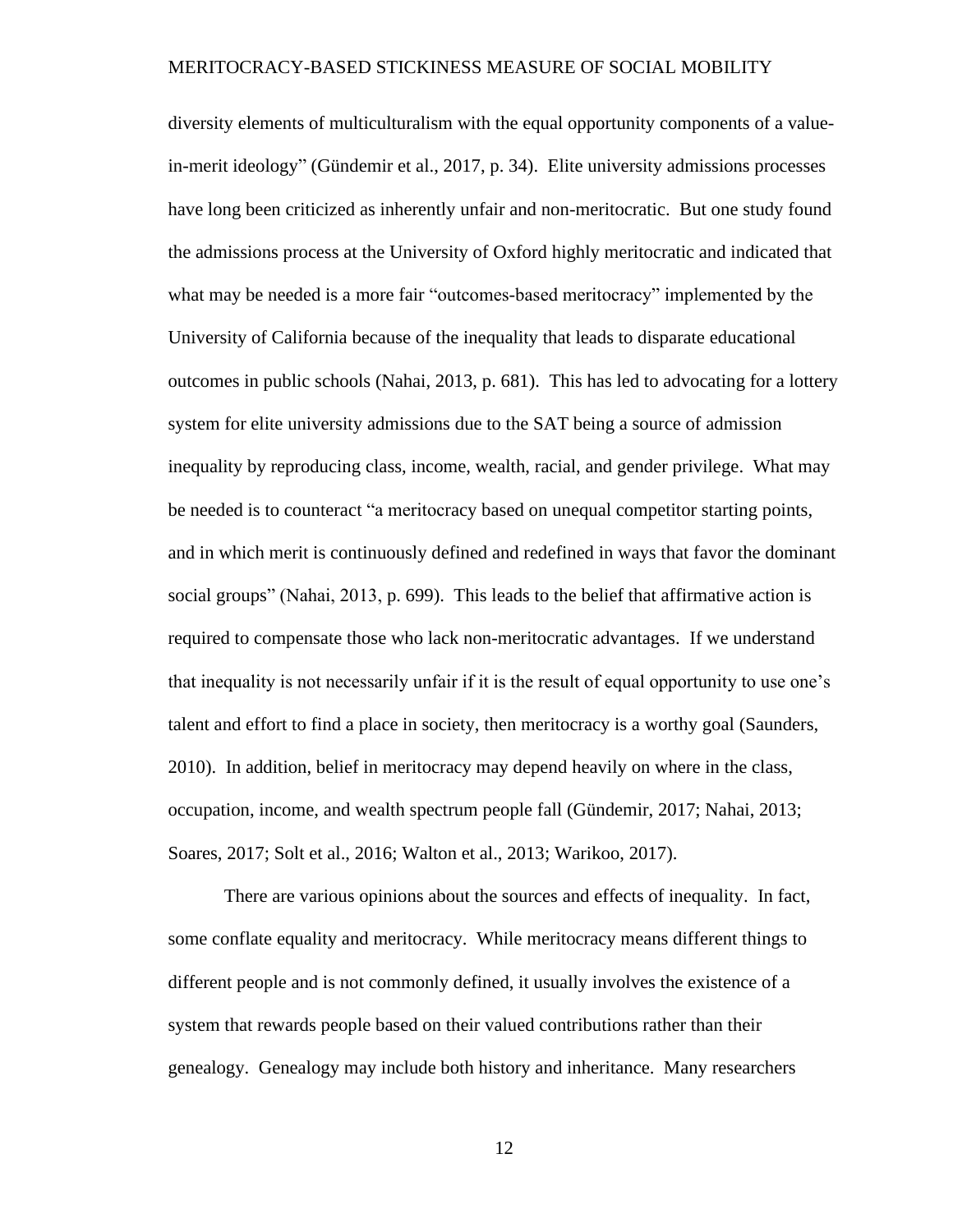associate equality of opportunity with merit-based rewards, which generally leads to eschewing advantages based on birth, except for inborn talents and intellect. Under the condition of equal opportunity, as Young (2015) asserts, cognitive ability is "a better predictor of achievement in school and occupational status than the standard environmental factors singled out by liberal policy-makers" (p. 12). In fact, IQ scores predict SES better than the SES of parents, although parent education is a fair predictor of child education and thus child SES. Peter Saunders (2010) showed that parent education is twice as important than parental class. What many people do not understand is that "merit-based rewards, may, in fact, generate considerable inequality" (Sen, 2000, p. 14). Benabou (2000) believed that equal opportunity within a merit-based system may lead to social and economic mobility but not necessarily to equality of outcomes. In fact, "imposing *equality of outcomes* is unmeritocratic" (Benabou, 2000, p. 320). When advancing to a dynamic measure including intergenerational effects, "parents' outcomes determine children's opportunities" (Benabou, 2000, p. 322).

Measuring mobility is not necessarily easy, given the diverse understandings of the concept (Benabou, 2000; Saunders, 2010; Sen, 2000; Young, 2015). Various methods have been attempted to measure meritocracy. Phillips (2016) investigated meritocracy with an evaluation of new fellows for membership in fellowship societies. He posited that quantitative assessment of objective and subjective elements may be combined in meritocratic measurement of individuals. It is common to measure meritocracy in studies of bureaucracies. Rather than objectively measuring the existence of meritocracy, this branch of the literature has relied on opinion surveys of experts, citizens, and public employees. Charron et al. (2016) showed that evaluating bureaucracies relies on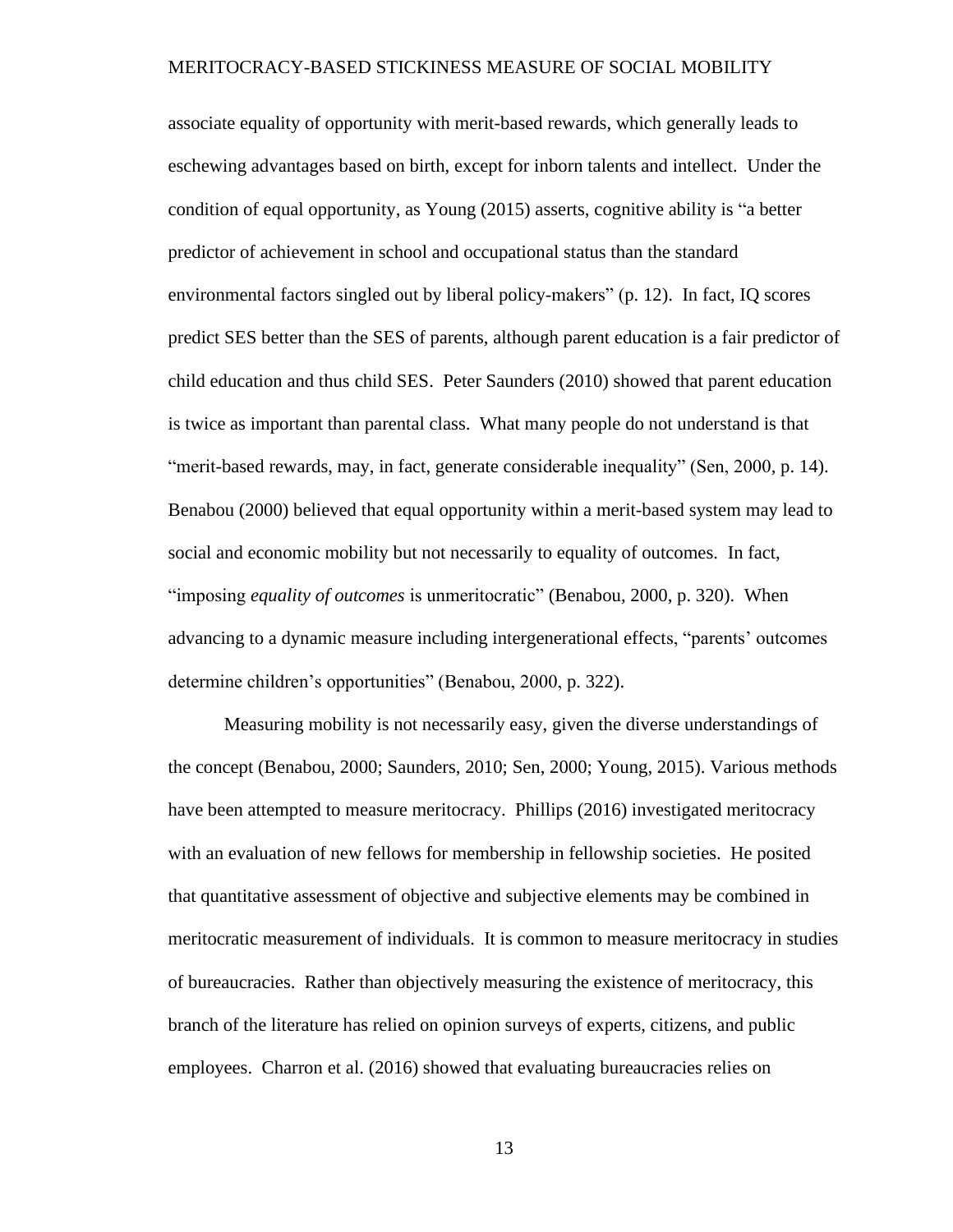definitions of meritocracy in terms of government employee recruitment and promotion as opposed to political appointment. Goode (2016) developed a six-question inventory of meritocracy endorsement called the Meritocracy Scale, which measures individual attitudes toward meritocracy. Directly measuring meritocracy has eluded us and modeling it has been uncommon (Charron et al., 2016; Goode, 2016; Phillips, 2016).

Roland Benabou (2000) seems to be the only author to theorize a model of meritocracy. He modeled two separate types of meritocracy. The first was meritocracy of opportunity which included comparing the variances of a person's lifetime income resulting from intrinsic qualities compared to their total lifetime income. Benabou's second theoretical construct of meritocracy focused on the meritocracy of outcomes. Meritocracy of outcomes includes the intrinsic qualities income coefficient and the redistribution tax rate. Benabou (2000) combined these two models of meritocracy into an overall construct of meritocracy. While he created a theoretical model involving the oppositional nature of opportunity and outcome, Benabou (2000) did not propose an operational measure of either one.

#### <span id="page-23-0"></span>**Patterns of Mobility**

Even though "there are multiple concepts of mobility," we will consider social mobility as "the movement of individuals from one position in society to another" (Jäntti and Jenkins, 2013, p. 2; Saunders, 2010, p. 1). Torche (2015) summarized mobility with the following:

Social scientists operationalize mobility as the extent and pattern of association between parents' and adult children's socioeconomic standing where higher association means less mobility. Socioeconoimc standing is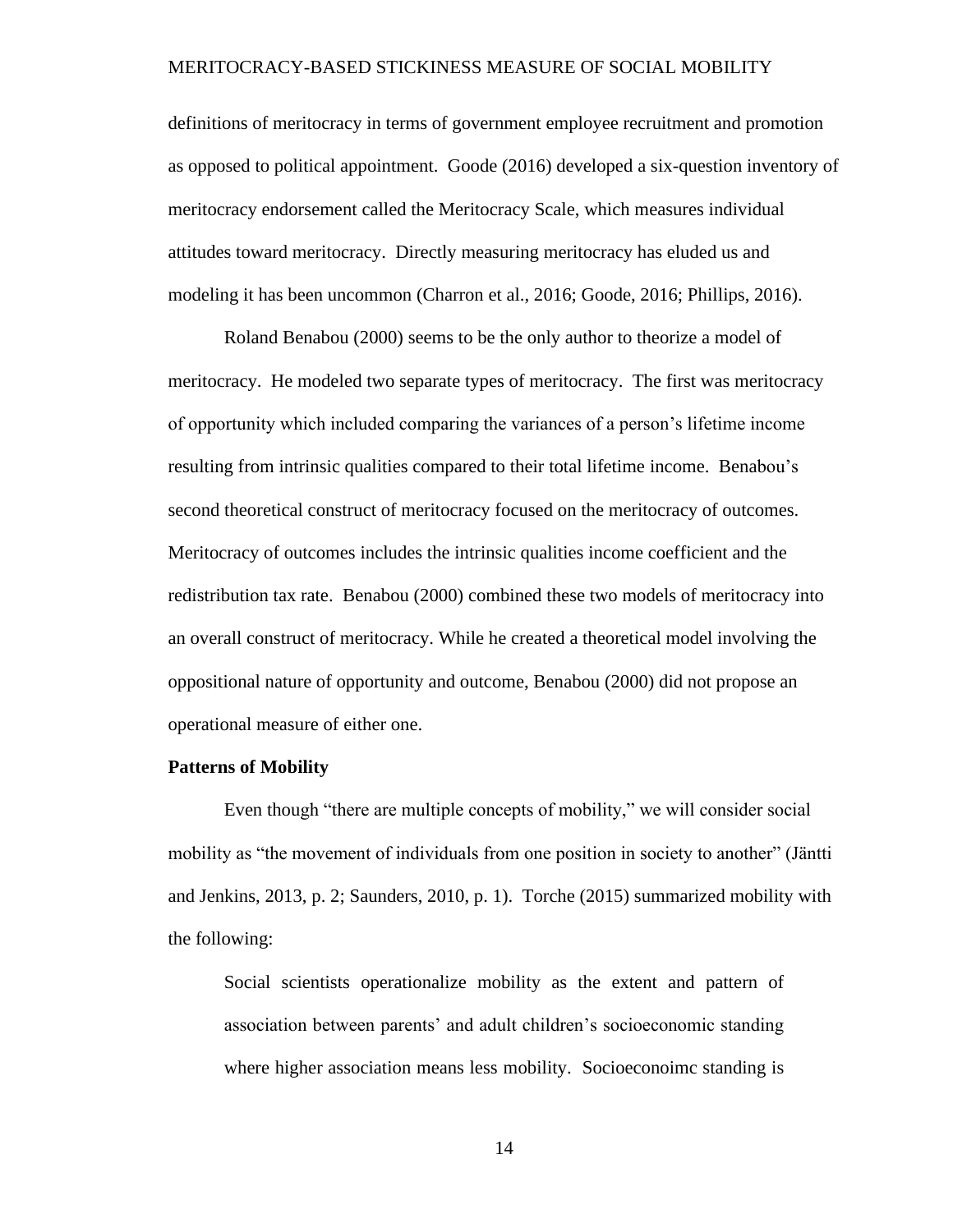captured by different measures—the most common are social class, occupational status, individual earnings, and family income (pp. 37-38).

While sociologists typically concentrate on social class, education, and occupation, economists tend to favor consumption, income, and wealth measures (Solon, 2018; Torche, 2015). Income stability is usually preferred by individuals when all other things are equal (Jäntti and Jenkins, 2013). While inequality is about a static snapshot, mobility is a dynamic look at "status from one time period or generation to another" and may be intragenerational, intergenerational, or multigenerational (Fields & Ok, 1999a, p. 557).

#### <span id="page-24-0"></span>*Intragenerational, Intergenerational and Multigenerational Mobility*

Intragenerational mobility is concerned with social status changes for individuals: "Intragenerational mobility refers to observed differences in the economic circumstances of individuals over time" (Burkhauser & Couch, 2008, p. 524). Intergenerational mobility is defined in terms of the movement of social status across single generational boundaries like parent to child. "Multigenerational mobility refers to the associations in socio-economic status across three or more generations" (Solon, 2018, p. F340). Pfeffer and Killewald (2015) explained that "demographic shifts" including decreasing fertility rates, increasing longevity, and changes in marriage rates and tenure have been increasing the effect of "extended family networks" (pp. 5-6).

#### <span id="page-24-1"></span>*Absolute vs. Relative Mobility*

Mobility may be analyzed from an absolute or relative standpoint (Burkhauser  $&$  Couch, 2008; Fields & Ok, 1999a; Jäntti and Jenkins, 2013; Pfeffer and Killewald, 2015; Saunders, 2010; Solon, 2018; Torche, 2015). Inequality of outcomes "is not the appropriate yardstick for assessing the fairness of a given allocation or social system"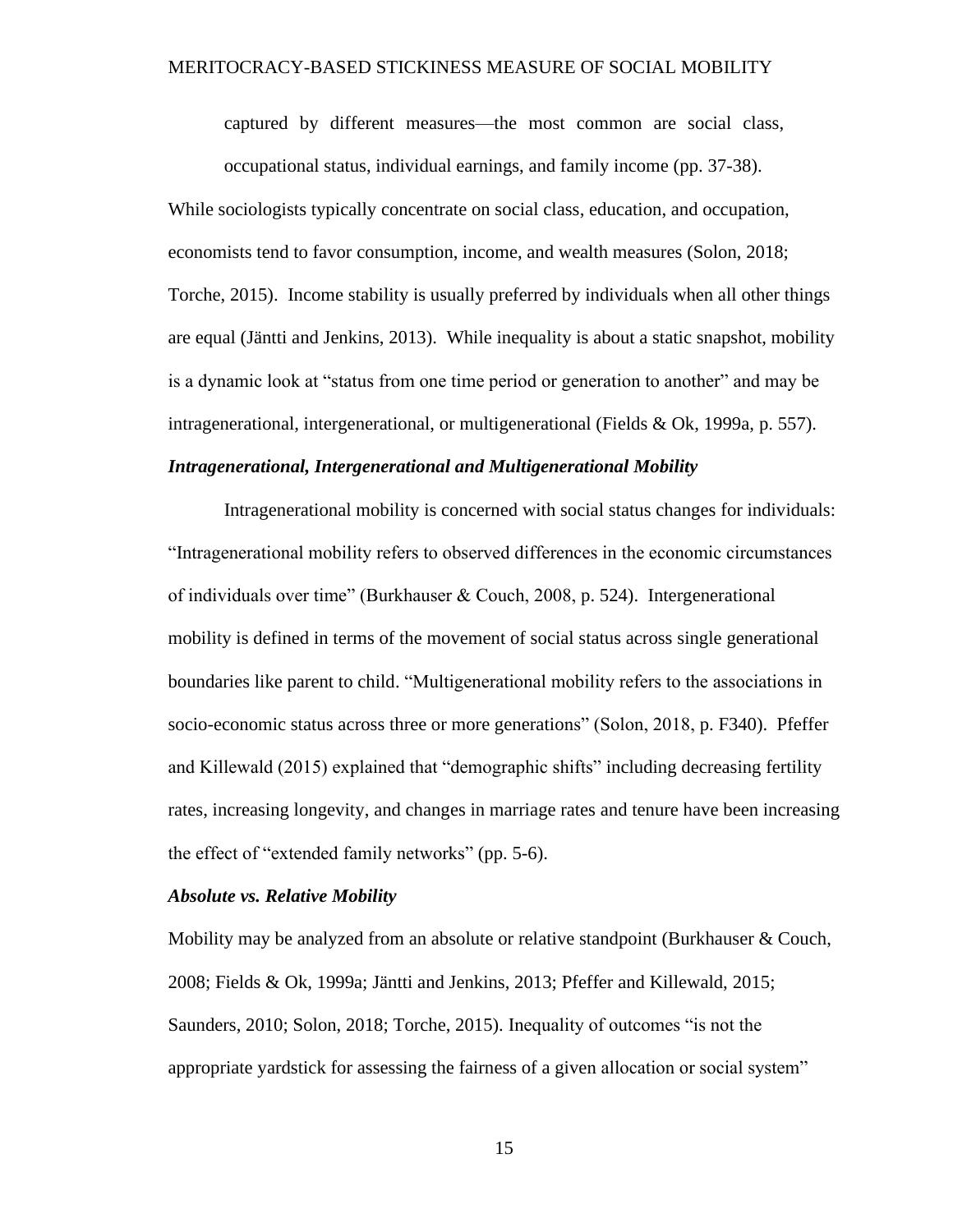(Ferreira & Gignoux, 2011, p. 2). As Saunders (2010) pointed out, relative mobility does not necessarily reflect fairness or equal opportunity within society, but mobility could equalize ex-ante opportunities without having any equalizing effect on ex-post outcomes. This is important because "if fairness matters to economic agents and alters their behavior, then understanding fairness ought to matter even to the purest positive economist" (Brunori et al., 2013, p. 2). Equal Opportunity involves the idea that ex ante inequality due to individuals' circumstances such as resources and/or opportunities race, ethnicity, gender, birthplace, parent's education and/or occupation—is unfair but any inequality as a result of individual ability and effort is acceptable. Therefore, equality of opportunity "implies that differences in status are ethically acceptable if they are due to differential effort but not if they are due to differential circumstances" (Dardanoni et al., 2008, p. 2). These inherited traits may impact intelligence and effort (Brunori et al., 2013; Ferreira & Gignoux, 2011; Lefranc et al., 2006; Stokey, 1996).

Many sociologists and economists simply dismiss heritability as a possible explanation for the stickiness of class, education, occupation, consumption, income, and wealth. Instead, they assume "intelligence is randomly distributed" rather than passed on from parents (Saunders, 2010, p. 50). Economists tend to assume that genetics has a much less impact on mobility than the investment in human capital which may develop into a "human capital elite" (Becker et al., 2018, pp. S8-S9). Others accept both nature and nurture: "richer parents tend to have more favorable endowments, which tend to be passed on to their children through genetic and cultural inheritance" (Solon, 2018, p. F344). Some researchers agree that cognitive ability, which is determined by "both genetics and environment," may have a direct effect on social mobility (Saunders, 2010,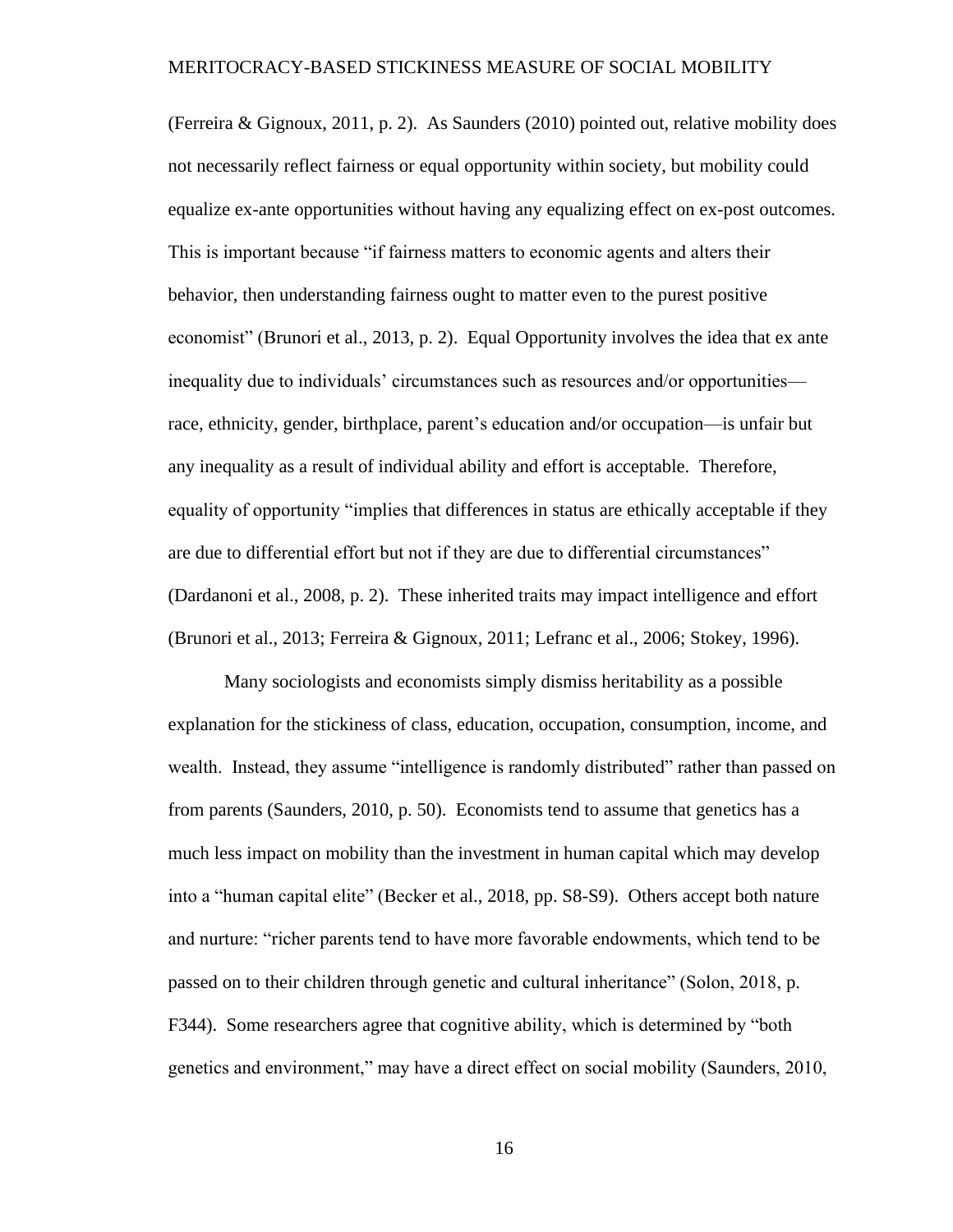p. 56). Referring to racial gaps, Mazumder (2014) commented that "cognitive skills…are strongly associated with these gaps," but this doesn't necessarily mean that they form at birth (p. 2). Hans Eysenck has claimed that genetics ("perhaps 50 percent") may be twice as strong than environment when it comes to intelligence (Saunders, 2010, pp. 56, 58). Even grandparents' traits may skip a generation and they "may contribute to cultural inheritance" (Solon, 2018, p. F345). Just because correlations of intelligence of approximately 0.50 between children and their parents indicates heritability of mental ability, it does not prove the meritocracy thesis, but is consistent with the data and plausible, along with other explanations (Saunders, 2010). Of course, Hill (2003) who said, "All you are or ever shall become is the result of the use to which you put your mind," would have disagreed with this inheritance hypothesis, since he researched the important characteristics of success and promoted their learned nature (p. xxv).

Absolute mobility means analyzing total mobility or "absolute changes" in social, educational, occupational, consumption, income, or wealth status (Fields & Ok, 1999a, pp. 564, 568). The measures used focus on objective rather than relative measures. For income and wealth, absolute measurement of mobility compares children's amounts to their parents' values (Urahn et al., 2012). When it comes to occupations, absolute mobility has been operationalized as "the change in average occupational status over time" of "the total observed flows between classes of origins and classes of destination" (Torche, 2015, pp. 39, 41). Relative mobility typically uses quantiles that result in a zero-sum game as far as mobility is concerned and often use regression models to estimate persistence coefficients or elasticities (Torche, 2015). Relative mobility refers to…and is a "zero-sum game" because "every increase in upward mobility requires a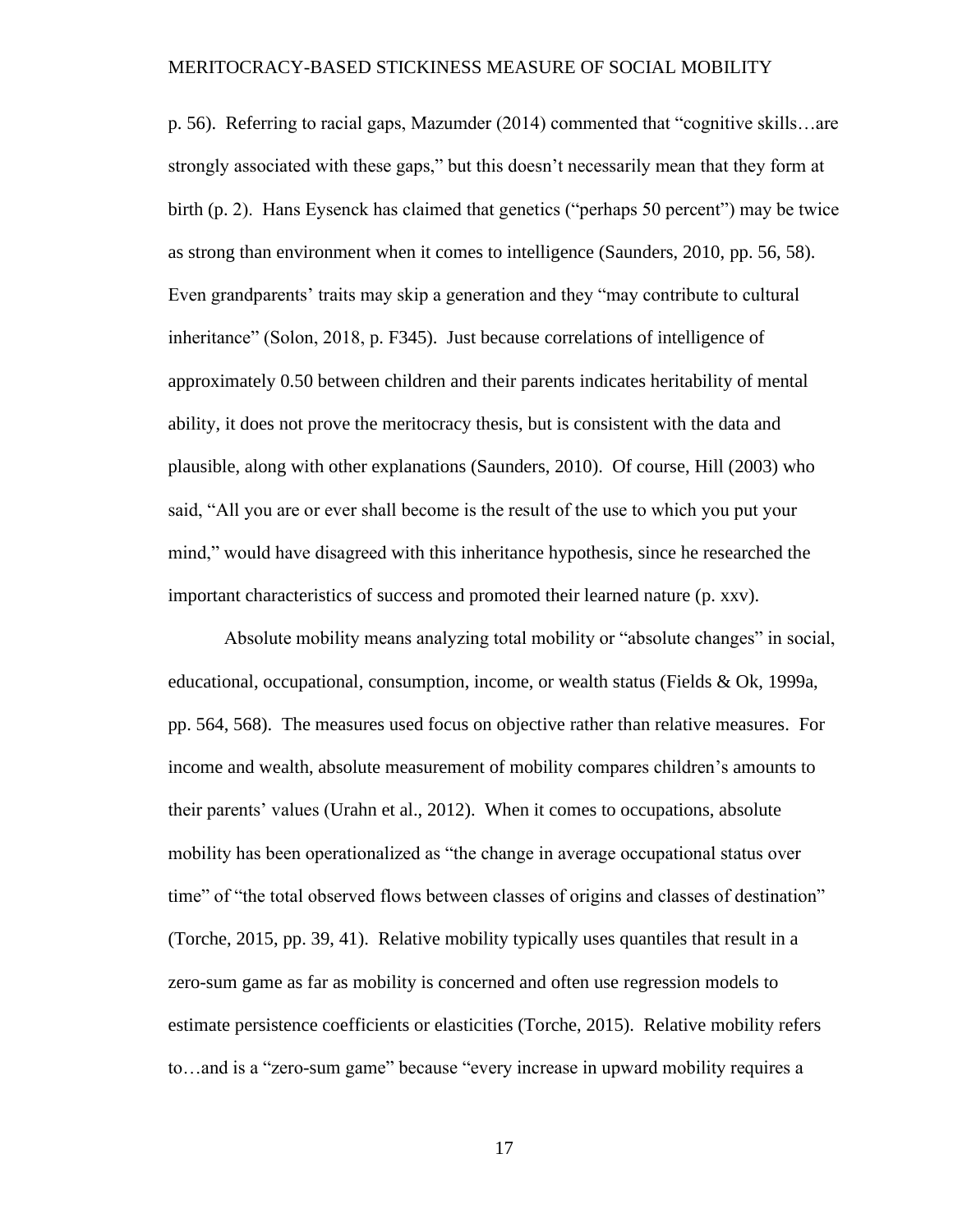corresponding increase…in downward mobility" (Voegeli, 2019, p. 3). When it comes to relative measures, groups are divided into equal-sized quantile (percentile, quartile, decile, etc.) groups, show relative reranking, and "are called fractile matrices" (Fields & Ok, 1999a, p. 567; Torche, 2015, p. 51). Most researchers use "strongly relative measures" (Fields & Ok, 1999a, p. 563). While many researchers emphasize relative mobility, most individuals are concerned with absolute mobility for their children: "What matters most to them is that their chance to succeed in life has improved, irrespective of whether everybody else's chances have improved by a similar degree" (Saunders, 2010, p. 22). Structural mobility concerns fluctuations in mobility due to variations in the numbers of positions available in various social classes, while exchange mobility deals with "movement among social classes, for a given distribution of positions among these classes" (Fields & Ok, 1999a, p. 564).

#### <span id="page-27-0"></span>**Measures of Mobility**

Varying units of measure have been used in mobility research, creating differences between measurements of individuals, families, households, or a combination (Torche, 2015). The principal variables used in mobility research are social class, SES, education, occupation, consumption, earnings, income, and wealth. Even though they are related to individual life chances, social classes are usually aggregated so that they may exclude the measurement of "important variation in socioeconomic advantage" (Saunders, 2010, p. 1; Torche, 2015). Besides using broad occupational categories, researchers use occupational status, which is typically "a weighted average of the mean level of earnings and education of detailed occupations" (Torche, 2015, p. 38). Income or earnings mobility research typically pursues relative mobility by using linear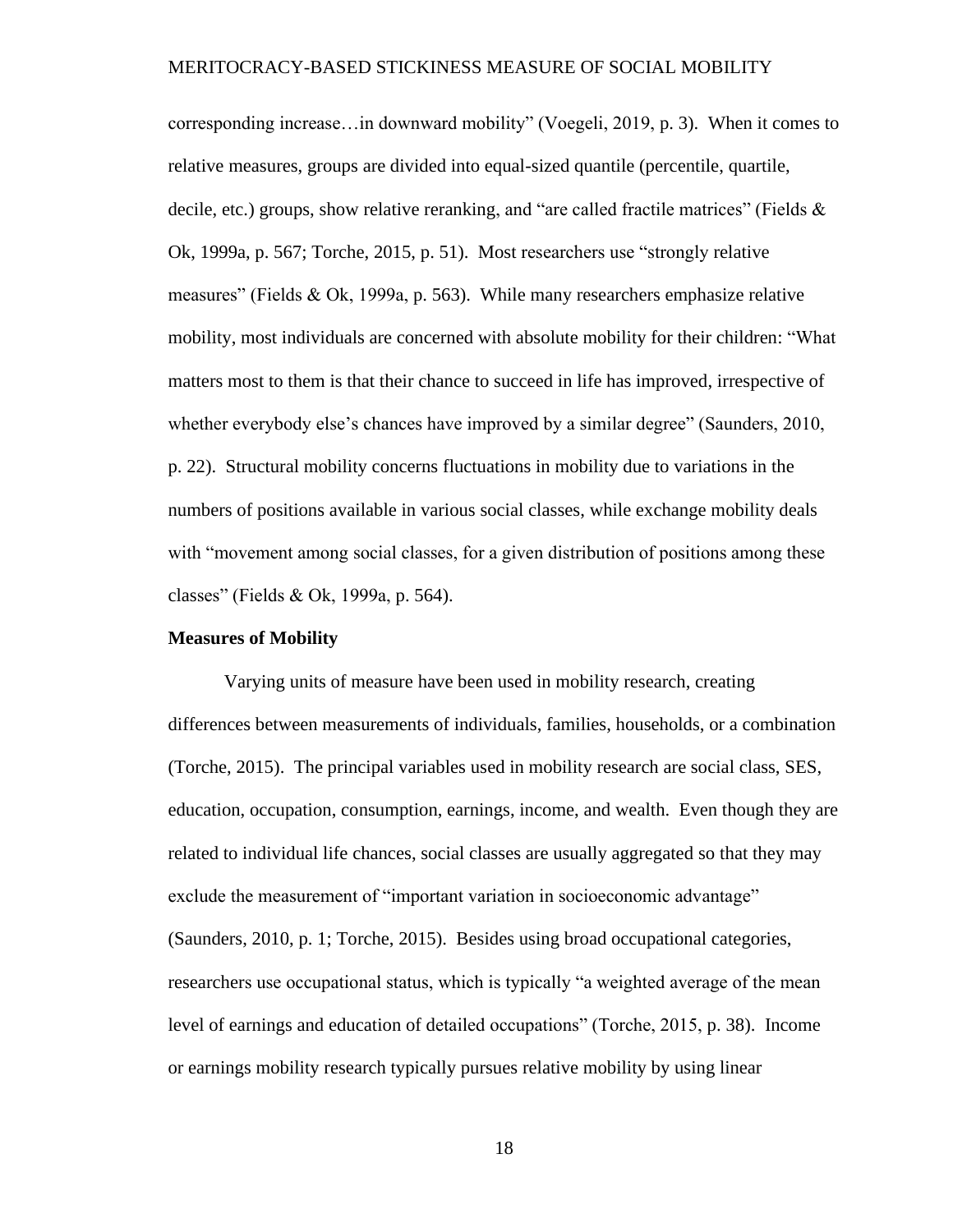regression of the logarithms of income/earnings or quantile (percentile, decile, quintile, quartile) ranks of these variables (Torche, 2015). Because permanent expected income is the theoretical determinant of consumption and well-being, it is the important theoretical variable which has sometimes avoided practical measurement. Researchers often rely on short- or long-run income averages to approximate permanent income. Researchers have created multiple single-number summaries, referred to as mobility measures or indices, even though they result in loss of information (Trede, 1998).

There has been a proliferation of measures of mobility with "at least 20 mobility measures…used in the literature" (Mishra, 2018, p. 276). A mobility measure may be defined as a function on a mobility transition matrix  $M$ ,  $F(M)$ , which maps M into a single scalar. There are some limitations involved in creating summary mobility measures. In order to measure mobility, longitudinal data is required (Fields & Ok, 1996) but "no single mobility statistic has the minimum requirements regarded as essential" (King, 1983, p. 108). There are many descriptive measures of mobility (Chakravarty et al., 1985; Fields, 2010). Since comparing mobility transition matrices from different locations, times, or populations to show mobility relationships is difficult, researchers have created different measures of mobility for different situations (Burkhauser & Couch, 2008). Indices may focus "on positional change, individual…growth, longer-term inequality reduction, or…risk" (Jäntti and Jenkins, 2013, p. 49). It is important to define mobility within one's purpose in order to select the proper method of measurement (Burkhauser & Couch, 2008). As Lundberg and Stewart (2020) assert, "Single-number summaries that capture the relationship of socioeconomic outcomes across generations are a cornerstone of economic mobility research" (p. 2).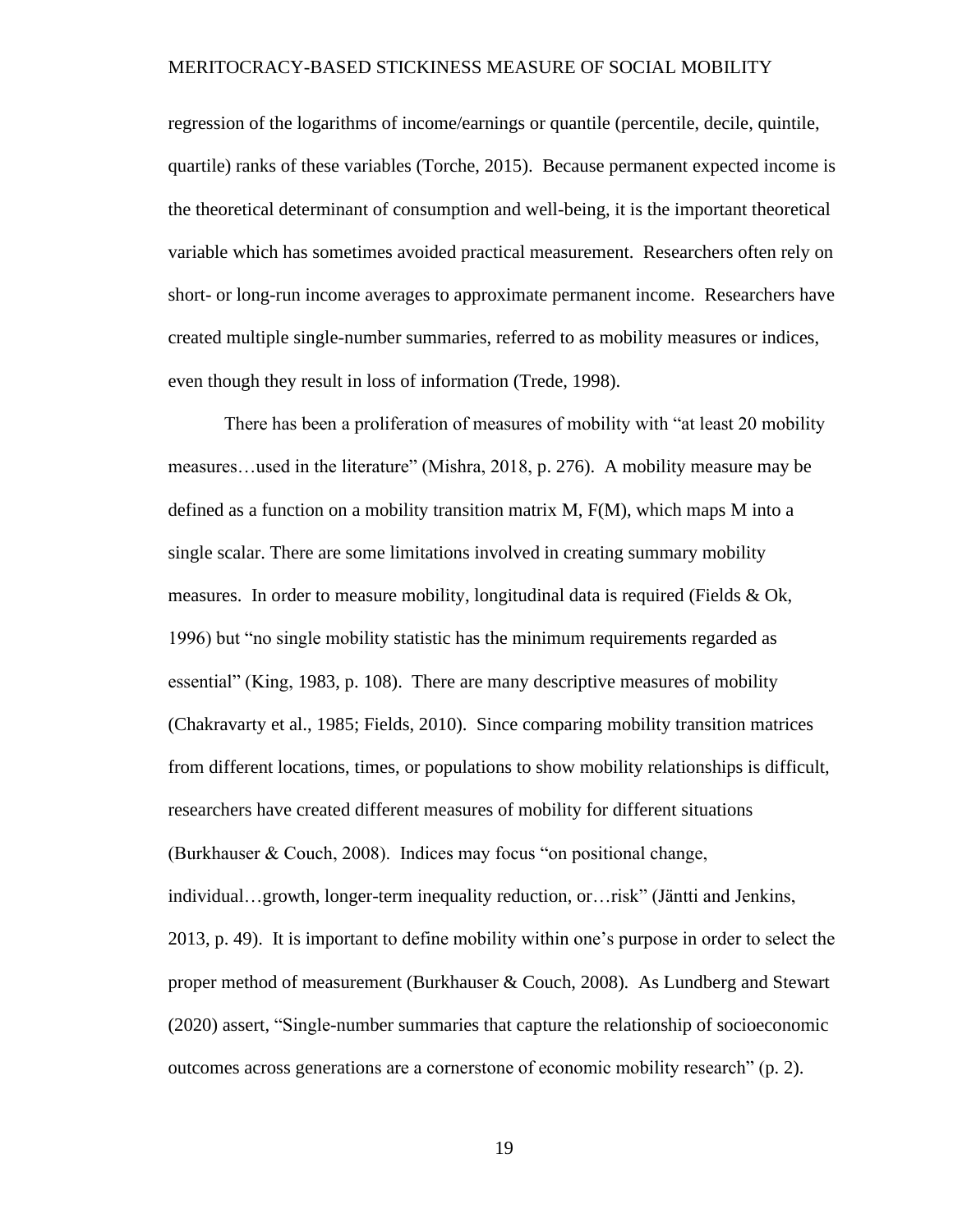But whether single or multiple numbers are used, any values involved in a summary measurement inherently sacrifices information in order to gain parsimony (Lundberg  $\&$ Stewart, 2020) and is an "oversimplification" (Bartholomew, 1982, p. 30). Measurements of mobility are functions that result in ranking mobility outcomes but trying to account for all aspects of mobility is "destined for failure" (Fields & Ok, 1999a, p. 560). There are multiple aspects of mobility that may be measured. The most obvious is movement, which is important with intragenerational mobility. Origin independence is an idea which applies easily with intergenerational mobility and is often equated with equality of opportunity. Any measurement of mobility should address one of these aspects of mobility (Fields & Ok, 1999a). Since "an outcome can be 'more meritocratic' without being perfectly meritocratic," comparing to meritocracy is important (VannPashak, 2019, p. 1).

There are several important existing measures of mobility (Bartholomew, 1982; Burkhauser & Couch, 2008; Chakravarty et al., 1985; Fields, 2010; Fields & Ok, 1996, 1999a; Jäntti and Jenkins, 2013; King, 1983; Lundberg & Stewart, 2020; Mishra, 2018; VannPashak, 2019). Two commonly used, statistical measures of mobility are the Pearson correlation, r, and the least-squares slope coefficient (elasticity), Beta  $(\beta)$  neither of which use mobility transition matrices (Jäntti and Jenkins, 2013). Both 1-r and 1- β have been used as mobility indices (Jäntti and Jenkins, 2013). Schiller (1977) used rank-correlation ( $\rho$ ) as a measure of immobility. Mobility may be measured by 1- $\rho$ . Cowell and Flachaire (2017) asserted that "elasticity and correlation-based indices are inadequate to measure income mobility" (p. 2). Fields and Ok proposed several measures of mobility, including "the per capita aggregate change in log-incomes" (Fields & Ok,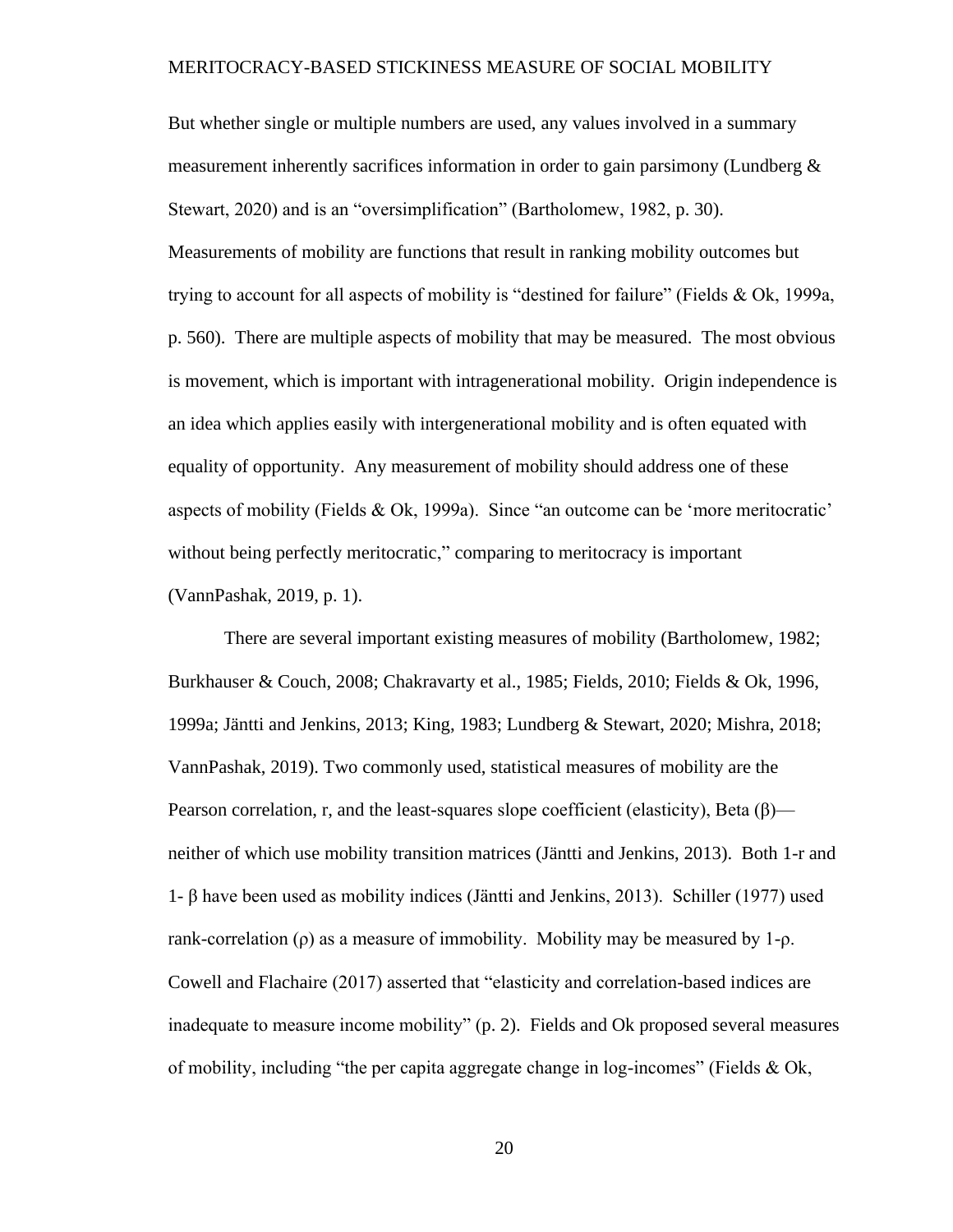1999b, p. 455), "the sum of the absolute values of income changes" (Fields & Ok, 1996, p. 369), the per capita measure of income changes, and the percentage measure of income changes (Fields  $& Ok, 1996$ ). None of these measures are related to mobility tables/transition matrices.

Odds ratios for adjacent rows and columns have been a common method used to show the positive or negative associations in a mobility table (Hout, 1983). Edwards (1963) was a proponent of using cross-ratios of matrices to measure association. The Altham Statistic uses all the cross-ratios of two matrices to measure the distance between them. While this distance may be calculated between any two same-sized matrices, typically the second matrix used is that of independence (matrix of all ones) (Long  $\&$ Ferrie, 2018). The Altham Statistic is equal to zero in the perfectly mobile situation and infinity  $(\infty)$  under complete immobility (Altham and Ferrie, 2007). While the Altham Statistic measures a quantitative association between two matrices, it does not show "direction of the association" (Altham and Ferrie, 2007, p. 11). Of course, there are many different tables that could have the same Altham Statistic value, so comparing mobility between tables may not be possible in some cases.

Mobility ratios are a method used to show the relationship of actual totals or frequencies to those "expected under the model of perfect mobility" (Hout, 1983, p. 17). Since they compare observed quantities to hypothetical values, they do not reflect any strength of association. A measure of upward mobility is the probability that a child's quantile rank exceeds that of their parents' quantile rank (Torche, 2015). Similarly, a measure of downward mobility is the probability that a child's quantile rank ends up below that of their parents' quantile rank. Bartholomew (1982) and Scott and Litchfield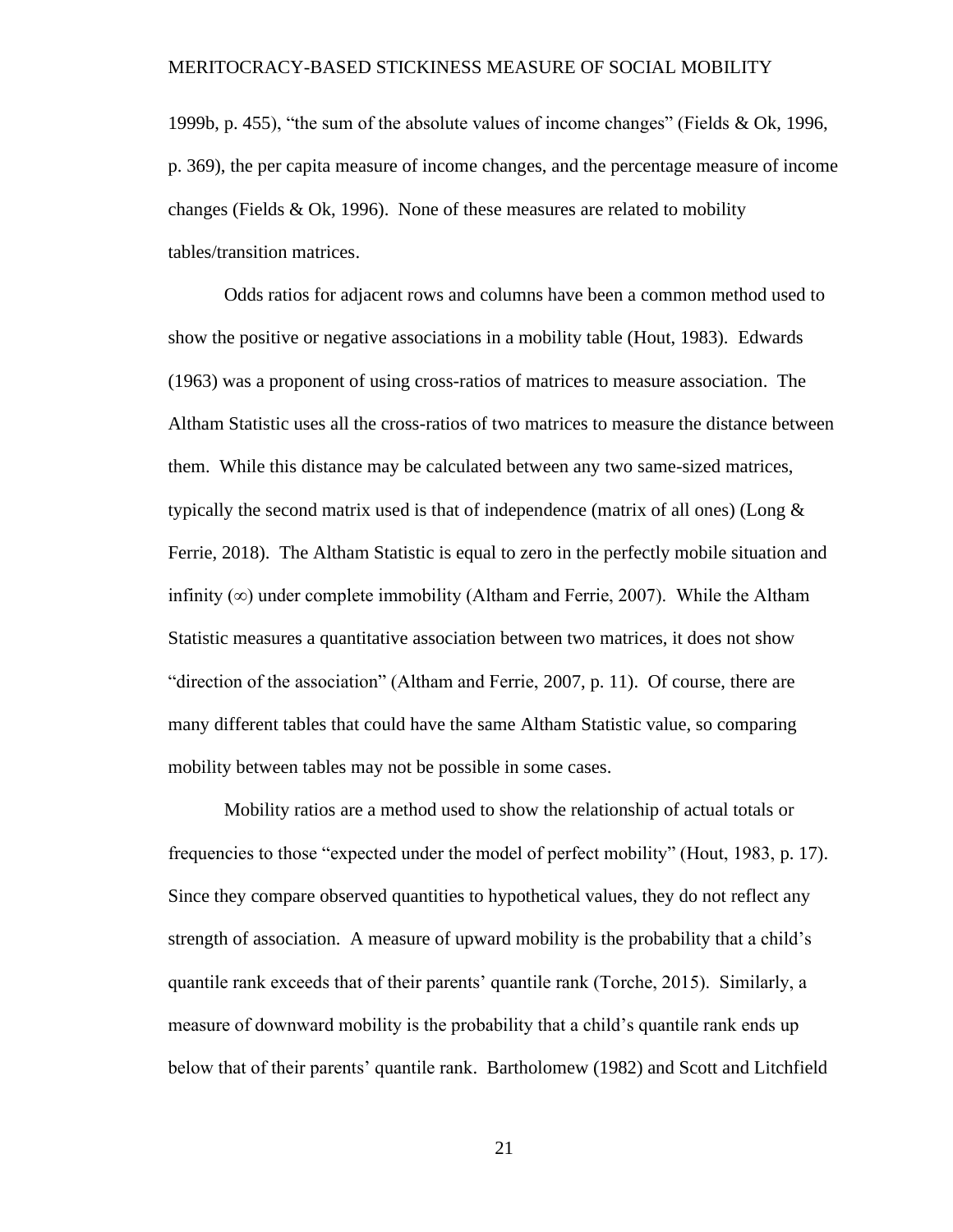(1994) proposed the Average Absolute Jump Index of mobility. It averages the individual class boundaries crossed between the origin and destination timeframes (Mishra, 2018). The normalized Average Jump Index is equal to the Average Absolute Jump Index divided by n/2 (Mishra, 2018). Formby et al. (2004) used a measure of "the average number of income classes crossed by all individuals" (Formby et al., 2004, p. 184).

There are other ways of summarizing mobility using mobility matrices (Bartholomew, 1982; Formby et al., 2004; Hout, 1983; Jäntti and Jenkins, 2013; Mishra, 2018; Scott and Litchfield, 1994; Torche, 2015). Good (1965) "suggested that the algebraic rank of the matrix" should be part of measuring association (Altham, 1970, p. 66). Immobility Ratios (IRs) "summarise how much clustering there is on (or, sometimes, also around) the leading diagonal of a transition matrix—and hence summarize positional change" (Jäntti and Jenkins, 2013, p. 55). In addition, a mobility ratio of 1 – IR may also be used. A simple measure of mobility is using the trace of the mobility transition matrix. The trace is simply the sum of the main diagonal elements and indicate the level of stickiness or immobility (Jäntti and Jenkins, 2013). Prais (1955) and Shorrocks (1978) advocated a measure of mobility using the trace of a mobility transition matrix, referred to as the Normalized Trace (Jäntti and Jenkins, 2013). It takes the form of:

 $P(M) = [n - trace(M)]/[n - 1],$ 

Where n is the size of the n x n matrix M.  $P(M)$  is equal to one in the perfectly mobile situation and zero under complete immobility (Burkhauser & Couch, 2008; Shorrocks, 1978). It "measures the average probability across all classes that an individual will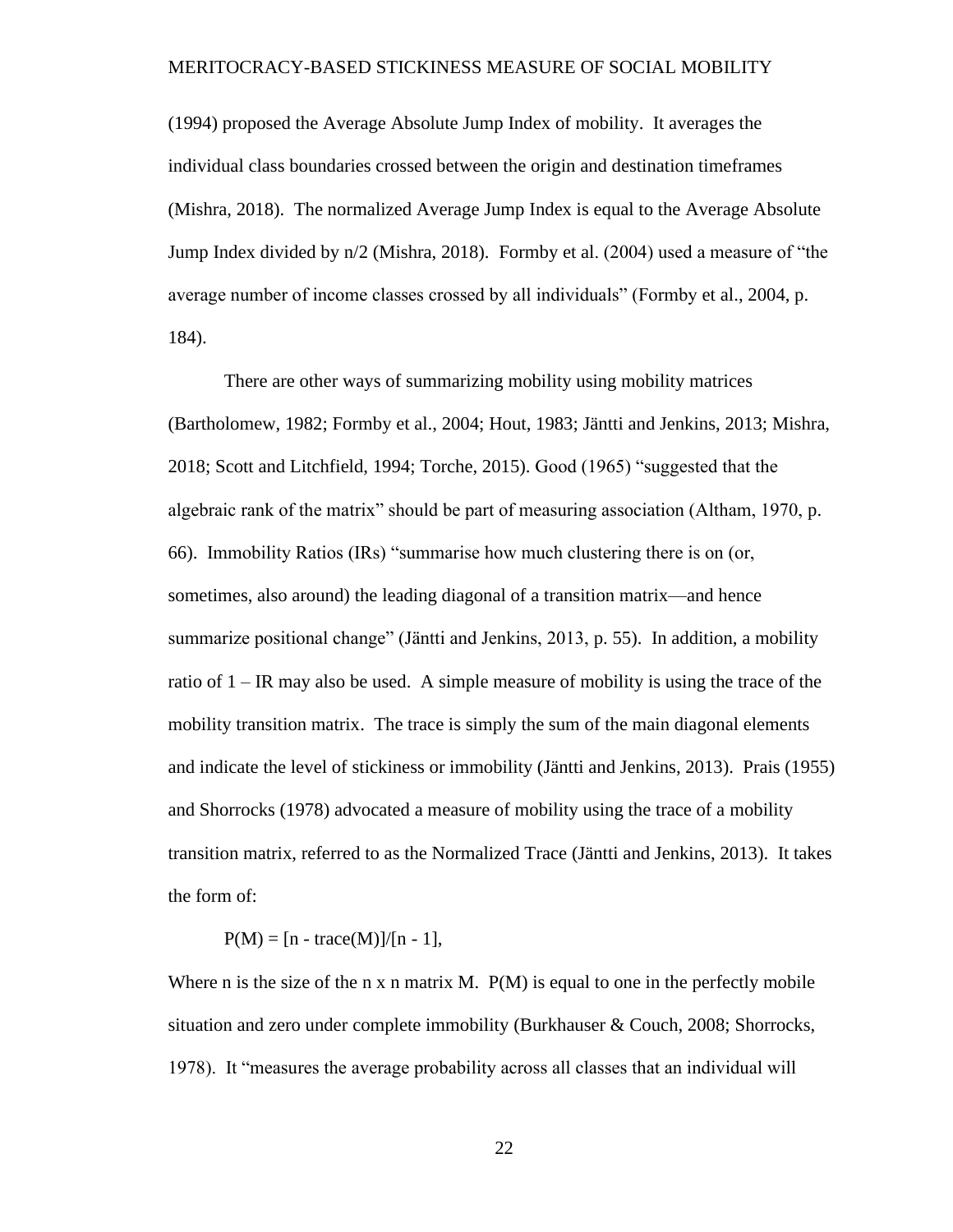leave her initial class in the succeeding period; it is also interpreted as the normalized distance…away from the identity matrix I" (Formby et al., 2004, p. 184). Bartholomew (1982) proposed another measure using the trace of mobility tables and transmission matrices. It takes the form of:

 $B(M) = [trace(M) - 1]/[n - 1],$ 

Where n is the size of the n x n matrix M. Opposite of  $P(M)$ ,  $B(M)$  is equal to one under complete immobility and zero in the perfectly mobile situation (Bartholomew, 1982).

Mobility has also been measured by a fraction of the sum of destination entries found off the principal diagonal compared to the sum of all table entries. This measure is also equal to one minus the Immobility Ratio (IR) and may be called the Mobility Ratio (MR). This overall MR may be split into Upward Mobility Ratio (UMR) and Downward Mobility Ratio (DMR) measures by limiting the sum of the off-diagonal entries to those above and below the main diagonal (Altham and Ferrie, 2007; Long and Ferrie, 2013).

Rather than using dollar amounts of income or wealth, intragenerational, intergenerational, and multigenerational transmission may also be measured by movement up or down the income or wealth ladder of individuals—or across generations. One way to measure this inequality is to compare the top to the bottom in the form of a ratio, whether it is by quartile, quintile, decile, or percentile. Another way may be to compare income and wealth distribution to a reference like a time of greatest equality or inequality (Keister, 2014; Kim and Tamborini, 2012; McNamee and Miller, 2014).

#### <span id="page-32-0"></span>**Modeling the Relationship between Origin and Destination Status**

Besides recording the observed values in mobility tables and transition matrices, researchers create models to predict the cell entries. Linear models typically use least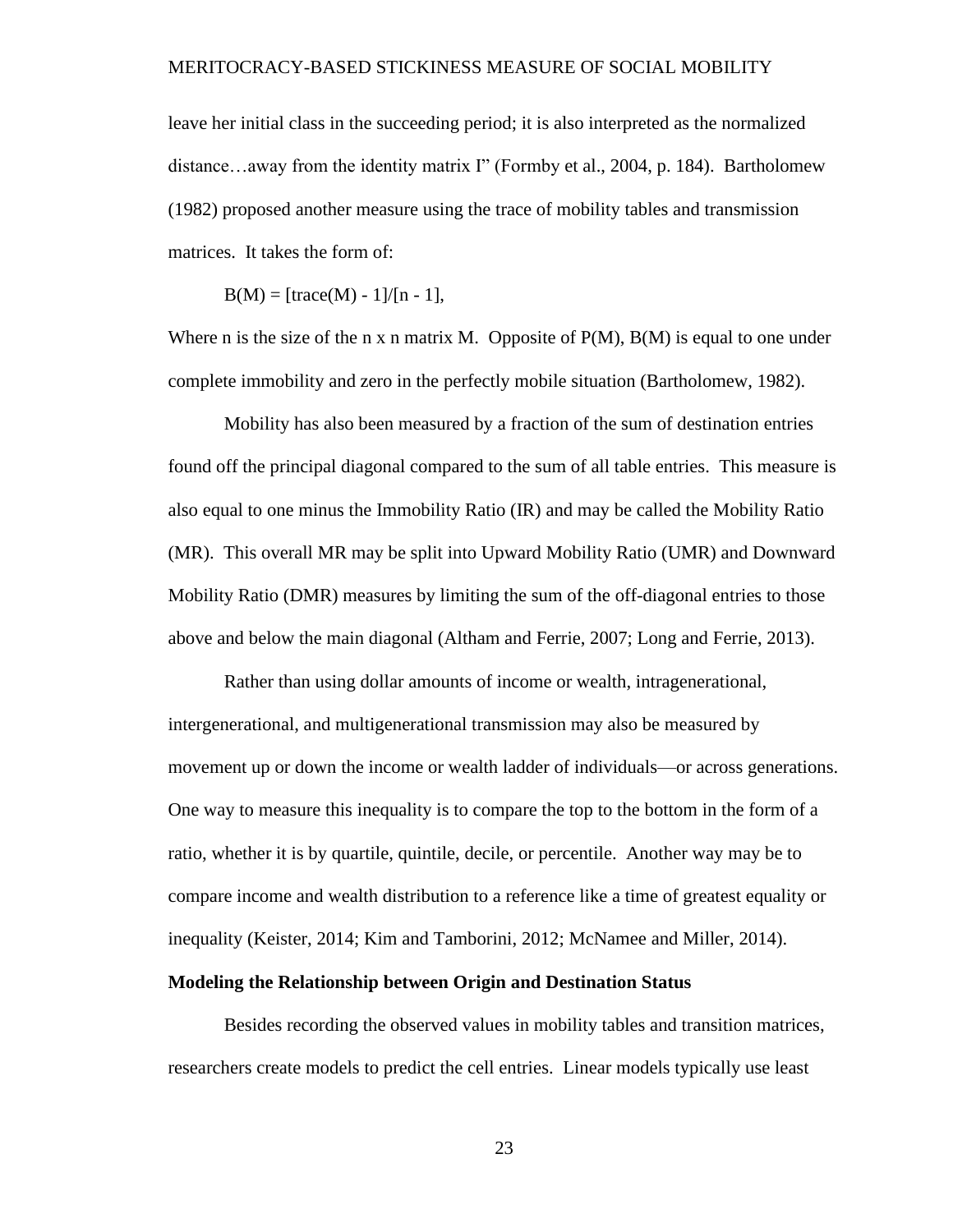squares regression to model the relationship between origin and destination status (Hout, 1983). Most often, logarithms are used to deal with the skewed nature of income and wealth variables. In this case, all observed values of zero must be discarded, which biases the results. This is less of a problem if lifetime incomes are used rather than a single observation (Lundberg & Stewart, 2020). To overcome this problem, authors have divided the population samples into quantiles and performed additive quantile regression (Jäntti and Jenkins, 2013; Lundberg & Stewart, 2020). Quasi-Perfect Mobility (QPM) attempts to model mobility with a two-step process. A proportion is selected for stayers along the main diagonal and the rest of the population is assigned to destinations randomly, according to origin independence. Thus, some of the original non-stayers are randomly assigned along the main diagonal and added to the selected proportion of stayers (Hout, 1983). The constrained and unconstrained diagonals models are a class of social distance mobility models and are concerned with the "number of occupational categories to be crossed" (Hout, 1983, p. 32). There are seven different models depending on the different available diagonal constraints employed by the analyst (Hout, 1983).

Log-linear models may be expressed as equations for expected frequencies or in logit form. A logit model of mobility is measured by "the log-odds on a high-status destination relative to a lower-status destination given a fixed origin status" (Hout, 1983, p. 34). Chetty et al. (2014) insist that rank-rank specifications provide "a more robust summary of intergenerational mobility than traditional log-log specifications" (p. 143). Topological models are structural in nature and deal with mobility through "quasiindependent subsets of cells ('levels') in the table" (Hout, 1983, p. 37). They involve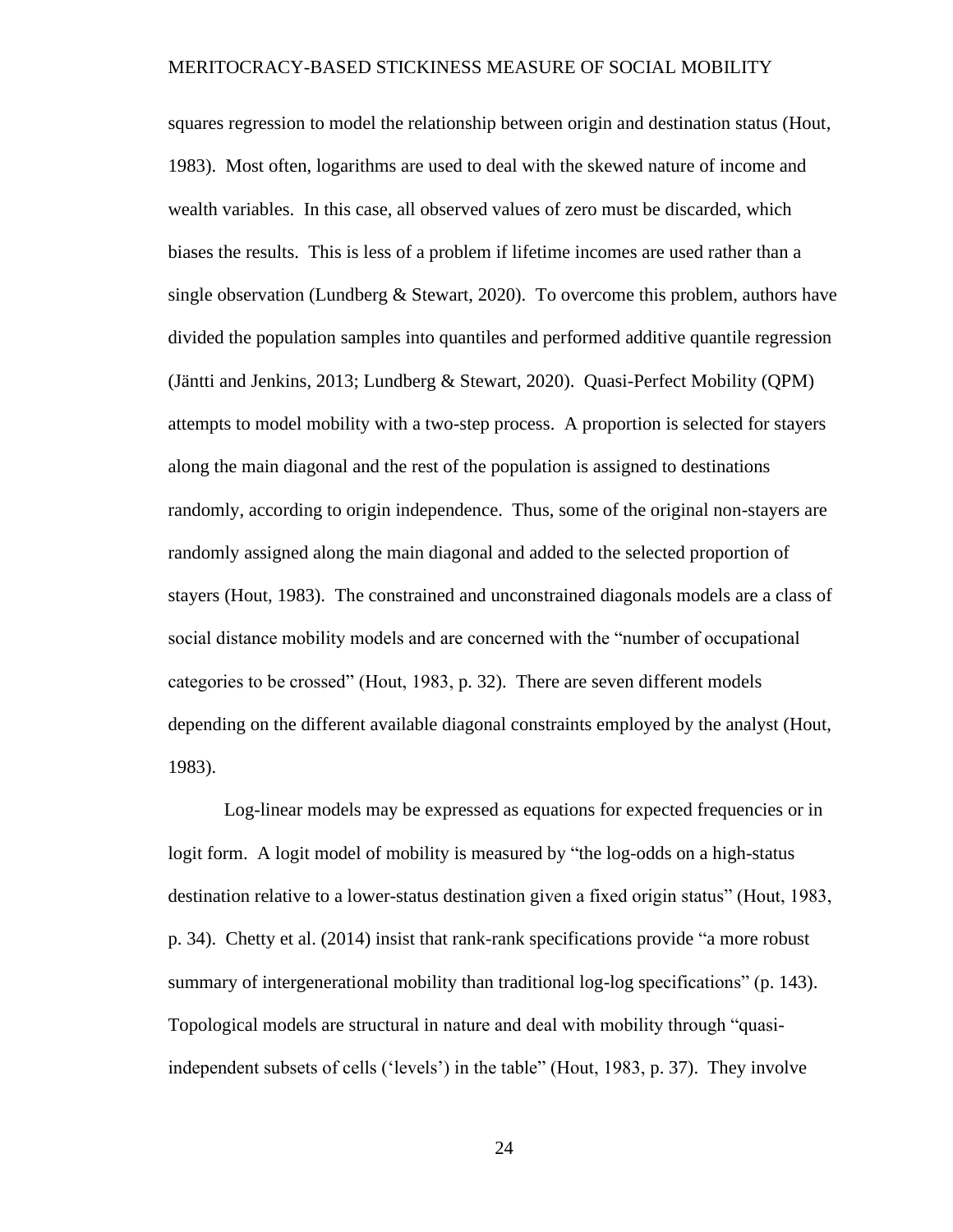conditional invariance with "total, row, and column effects" and "only one interaction parameter" that determine cell mobility/immobility relative to other cells (Hout, 1983, p. 38). Latent variables may also be used if researchers suspect there are unobserved variables at play in the association between independent observed variables (Hout, 1983). Saunders (2010) is one of the few authors who have addressed  $\mathbb{R}^2$  in mobility research. Most others have simply ignored it. According to Saunders (2010), even a model  $\mathbb{R}^2$  of between 0.22 and 0.37 is "fairly weak" and reveals "other factors at work which have little to do with either social advantage/disadvantage or meritocracy" (pp. 77,78). There are very few studies, if any, that exceed this weak explanatory power. No matter how hard researchers try, there will always be measurement error (Chetty et al., 2014; Hout, 1983; Jäntti and Jenkins, 2013; Lundberg & Stewart, 2020; Saunders, 2010).

#### <span id="page-34-0"></span>*Measurement Error in Mobility Research*

Error is significant in mobility research, estimated to account for "a 15 to 20 percent downward bias in intergenerational association" in occupation (Torche, 2015, p. 40). Measurement error in earnings/income include selection bias (especially the censored sample), functional form, short term measurement, transitory fluctuations, the age at which measurement is taken, and life cycle concerns and is exacerbated by using market-determined outcomes which exclude the welfare of those participating in nonmarket activities (Mitnik et al., 2019; Torche, 2015). In fact, "those without jobs…tend to be dropped from social mobility studies altogether, or they get subsumed into bigger categories and their distinctiveness is lost" (Saunders, 2010, p. 8). Authors have worried that after accounting for parental socioeconomic status, education, occupation, income, and wealth correlations may be spurious in nature (Killewald et al., 2017). Bias exists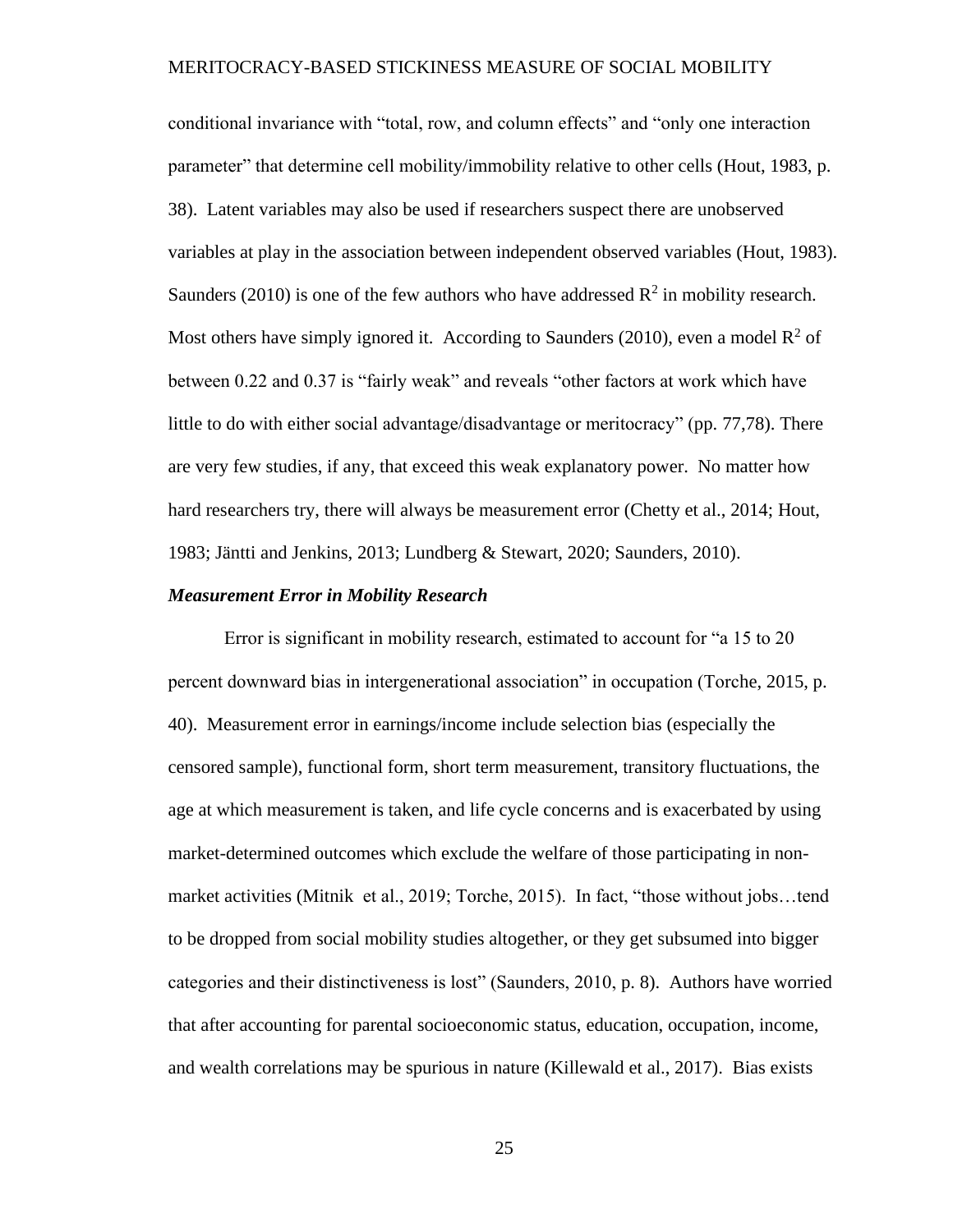when samples are restricted to individuals that are linked through validation systems. Validation systems are less likely to link "those with less education and income, poor English ability, non-employed, non-citizens, non-participants in government programs, and minorities" (Bond et al., 2014, p. 3). In addition to measurement errors, there is considerable random variability in measuring mobility of socioeconomic status. Part of this randomness is due to luck in the real world even after consideration of underlying individual intelligence, ability, talent, and effort. In addition, individual decision-making under similar circumstances is different even for similarly situated people (Clark, 2013). If luck happens to "be correlated across generations," additional bias may be the result (Shea, 2000, p. 157).

#### <span id="page-35-0"></span>*Mobility Tables and Transition Matrices*

Consideration of measurement error and bias is important in forming mobility tables and transition matrices (Bond et al., 2014; Clark, 2013; Killewald et al., 2017; Mitnik et al., 2019; Saunders, 2010; Shea, 2000; Torche, 2015). Altham and Ferrie (2007) pointed out that "few tools are as useful to the social historian as the humble contingency table" (p. 3). Otherwise known as mobility tables and transition matrices, they are "a simple but under-used device" for mobility research (Jäntti and Jenkins, 2013, p. 161). Yet, comparing the mobility shown in these tables and matrices is not necessarily an easy task (Burkhauser & Couch, 2008). They are cross-classifications of the values of a variable at two different times and show the movement of subjects between different categories or classes (Fields & Ok, 1999a; Torche, 2015). In fact, transition matrices/mobility tables are "a convenient way of providing a simple snapshot of rank-movements in the sample" but are still a "crude aggregation" (Chen and Cowell,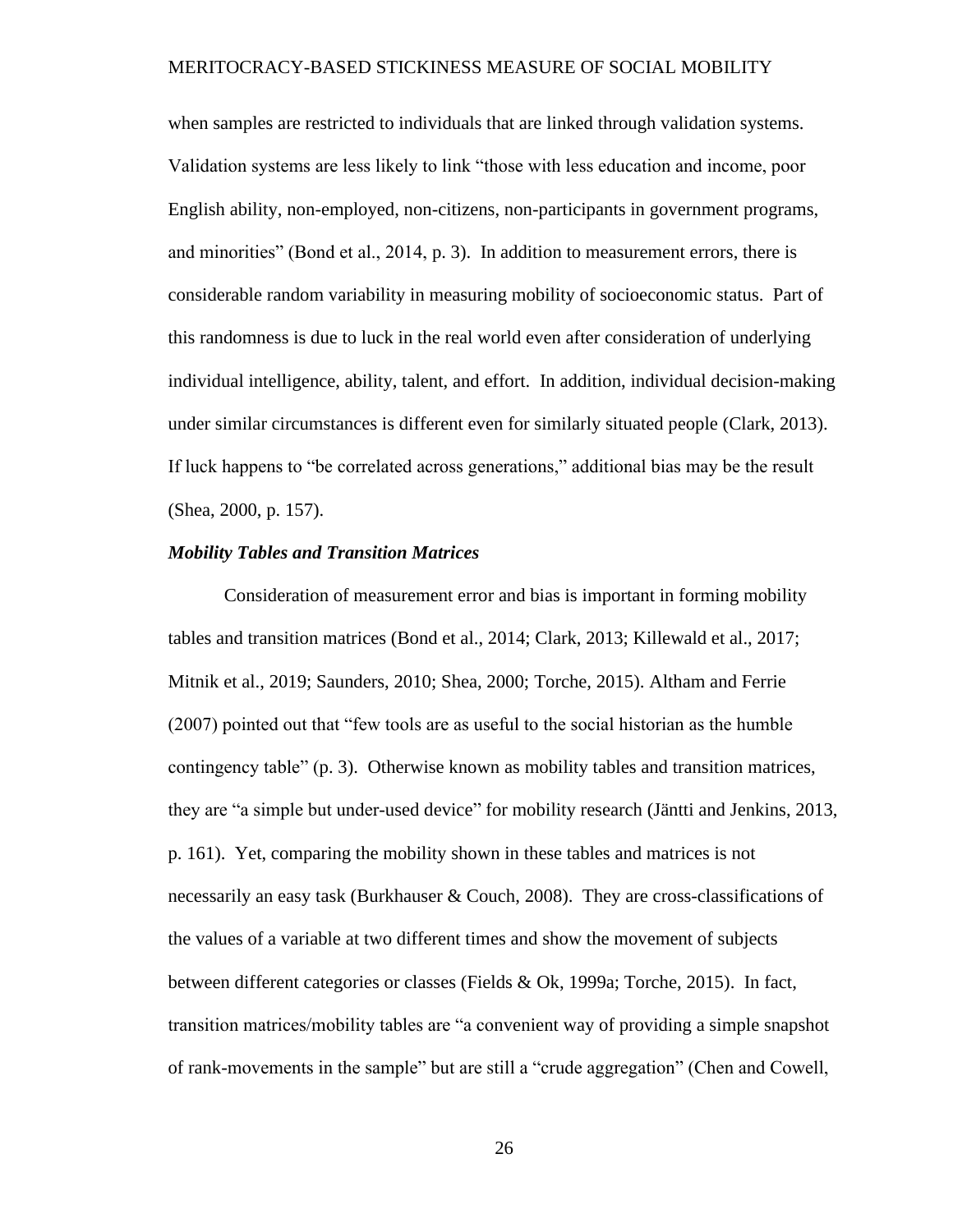2017, p. 206). They convey information about the symmetrical and asymmetrical nature of mobility in table form and may be intragenerational (within a single generation), intergenerational (across two generations), or multigenerational (spanning more than two generations) (Hout, 1983; Jäntti and Jenkins, 2013; Torche, 2015). Transition matrices/mobility tables allow one to see "where the rigidities might exist along the earnings distribution" (Mazumder, 2005, p. 91).

Mobility tables show totals of those moving from each origin to every destination, so that individual cells reflect "the counts of persons that share each combination of origin and destination" (Hout, 1983, p. 9). "The same categories are used for origin and destination," while the chosen categories are displayed in the same order on each axis of the table (Hout, 1983, p. 9). The main diagonal entries represent the number who end up right where they started, so were immobile (Burkhauser & Couch, 2008). In empirical studies there is typically excess immobility—that found over and above what is expected under assumptions of origin independence—discovered along the diagonal (Hout, 1983

Transition matrices contain the proportions or probabilities of that movement (Fields & Ok, 1999a; Prais, 1955; Trede, 1998). The row proportions are outflows and column proportions are inflows (Hout, 1983). Of course, "summarizing a distributional transformation by a transition matrix usually results in a loss of information" but tend to be robust within the defined categories, and do not capture any movement within those categories (Fields & Ok, 1999a, p. 566). Because inequality involves multiple dimensions, interpreting mobility transition matrices is not necessarily easy (Atkinson  $\&$ Bourguignon, 1982; Trede, 1998;). It is important to note that a "perfectly mobile society," or perfect mobility, is represented by the rows of percentages being equal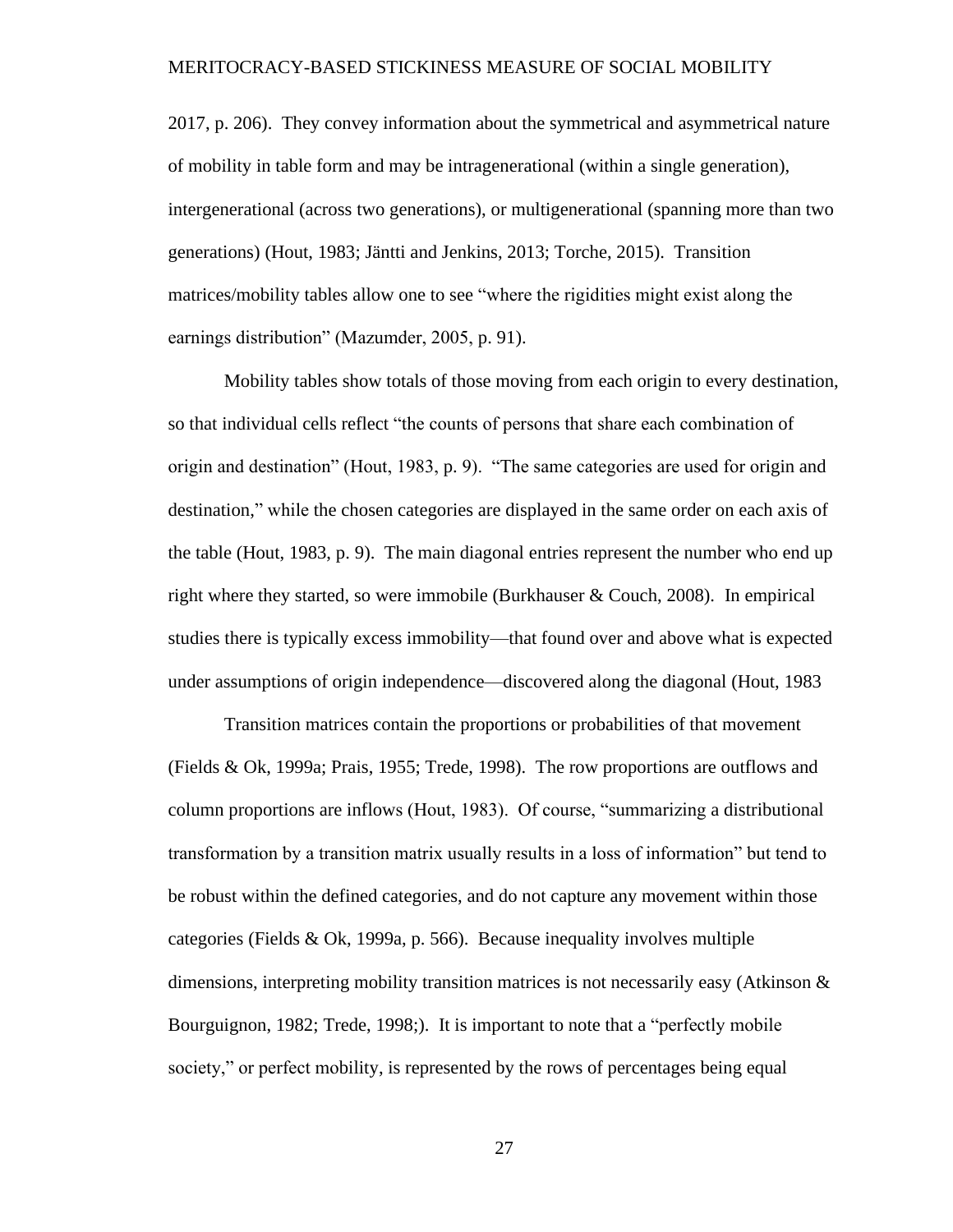(Bartholomew, 1982, p. 24; Hout, 1983; Prais, 1955). Saunders (1996) demonstrated that observed rates of mobility were similar to those expected under a meritocratic society. This idea of perfect mobility within a meritocracy is a result of the meritocratic assumptions made within society (Altham and Ferrie, 2007; Atkinson & Bourguignon, 1982; Bartholomew, 1982; Burkhauser & Couch, 2008; Chen and Cowell, 2017; Fields & Ok, 1999a; Hout, 1983; Jäntti and Jenkins, 2013; Mazumder, 2005; Prais, 1955; Saunders, 1996, 2010; Torche, 2015; Trede, 1998).

#### **Trends and Patterns of Mobility Found in Past Studies**

Research has been divided into studies that outline measures of mobility, establish estimates of mobility, and look at trends in mobility. Some studies emphasize the lack of mobility observed and others value the mobility discovered. Song et al. (2020) discovered trends in mobility between 1850 and 2015 within the US using an occupational percentile rank mobility measure. They found increasing mobility for Americans born before 1900 and mostly constant mobility rates since. Rank-rank correlations began at about 0.17 with the 1830 cohort and were approximately 0.32 in 1980. Net of the structural change "mostly driven by the movement from farm to factory during industrialization" mobility was flat between 1860 to 1960 (Song et al., 2020, p. 251). Even with the sharp rise in income inequality since 1970, mobility has stayed relatively stable (Song et al., 2020). Other researchers have found the same lack of "major changes in intergenerational mobility" (Lee & Solon, 2009, p. 766). "Since the First World War, relative mobility rates have remained roughly constant, but absolute mobility has increased dramatically" (Saunders, 2010, p. 106). In fact, each succeeding generation enjoyed greater upward mobility than the last because of structural changes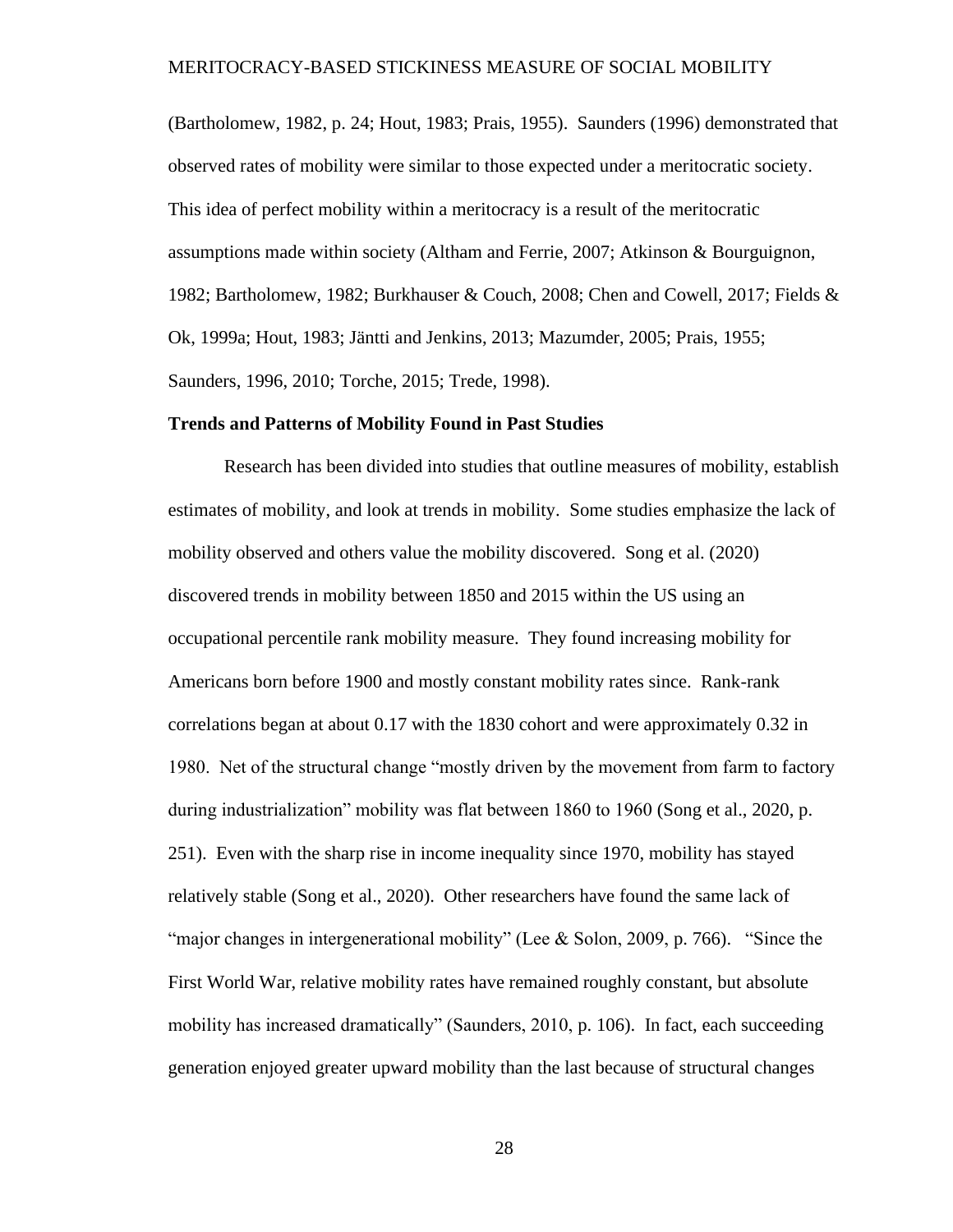that created "more room at the top" (Saunders, 2010, p. 107). More recently, these structural changes have subsided and there is much less upward mobility, especially since "downward mobility is sticky" (Saunders, 2010, p. 109). While "inequality has increased," "rank-based mobility has remained stable" even with consistent differences across geographic areas in the U.S. (Chetty et al., 2014, pp. 141, 145).

Significant non-linearities have been found in mobility research including "substantial kinks in the distribution" of occupational status (Torche, 2015, p. 40). Mobility transition matrices have shown "an especially high degree of rigidity at the bottom and top of the earnings distribution" (Mazumder, 2005, p. 80). Therefore, a single linear IGE is not a good measure of mobility when there are non-linearities involved (Mitnik et al., 2019). Adding higher order polynomial terms to regressions, using spline functions, and utilizing locally weighted or quantile regressions are all possible ways to deal with this non-linearity. Besides linearity, other functional forms may be more appropriate. Many studies use logarithmic functions (Killewald et al., 2017). Another transformation that has been scarcely used is the inverse hyperbolic sine transformation, which "can incorporate zero and negative values, generating a function that is approximately linear close to zero and approximately logarithmic for large values" (Killewald et al., 2017, p. 382).

Adermon et al. (2018) calculated correlation of intergenerational wealth outcomes over four generations in Sweden. They found rank correlations between parents and children in the range of 0.3 to 0.4 and grandparent-grandchildren between 0.1 to 0.2. Gifts and bequests made up over half of this correlation and education a quarter. In the regressions involving wealth, the  $R^2$  was not above 0.20 but was often below 0.10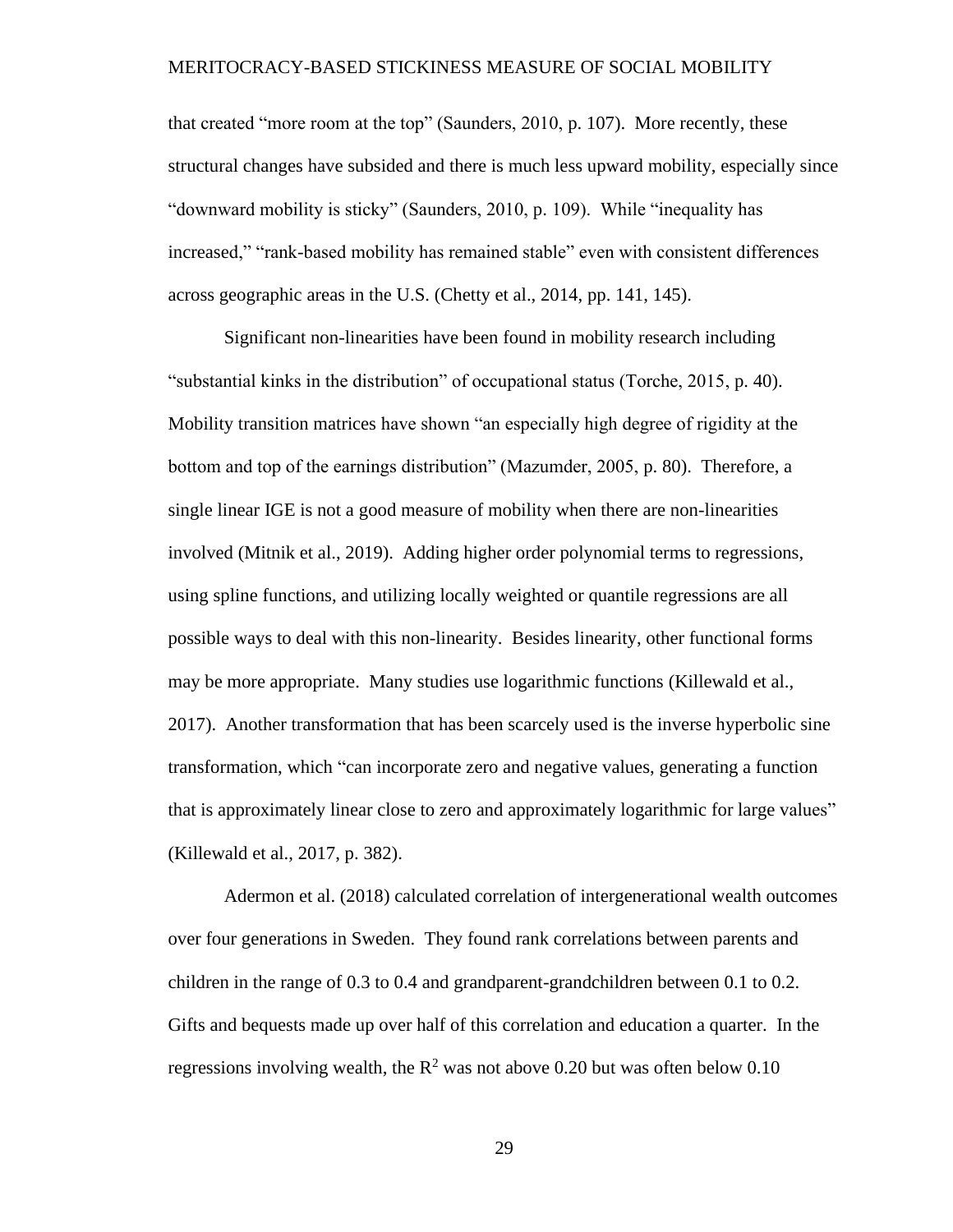(Adermon et al., 2018). Another study done in Sweden by Hällsten (2014) even included first and second cousins. The correlations were found to be relatively low but much higher for families above the ninety-ninth percentile (Adermon et al., 2018; Hällsten, 2014).

In an analysis of the one-percenters—those with income and wealth above the ninety-ninth percentile—Keister (2014) found that their household income and wealth are correlated with coefficients between 0.50 and 0.60. The one-percenter households accounted for seventeen percent of all income and held more than one-third of net worth and financial assets. Most of the top one-percenter research has concentrated on exorbitant Chief Executive Officer (CEO) salaries and has largely ignored wealth and life-course effects. Keister (2014) used the 2001-2010 Surveys of Consumer Finances (SCF) even though the SCF is unable to determine either income or wealth at the very top. In her study, Keister (2014) described the top one percent, next 9 percent, and the other 90 percent shares of income and wealth for what she calls "income earners" and "wealth owners" but reports them as household income and household wealth in her figures (Keister, 2014, pp. 352, 353). This raises the question about individuals versus households when it comes to measuring income and wealth and may complicate comparisons with other earners, households, or the total population. She reports that "members of the one percent are disproportionately male, white, and married" (Keister, 2014, p. 356). But, if income and wealth are being measured at the household level and about half of the one percenters are married, then approximately one quarter of the households would include women, which would contradict the reported top one percent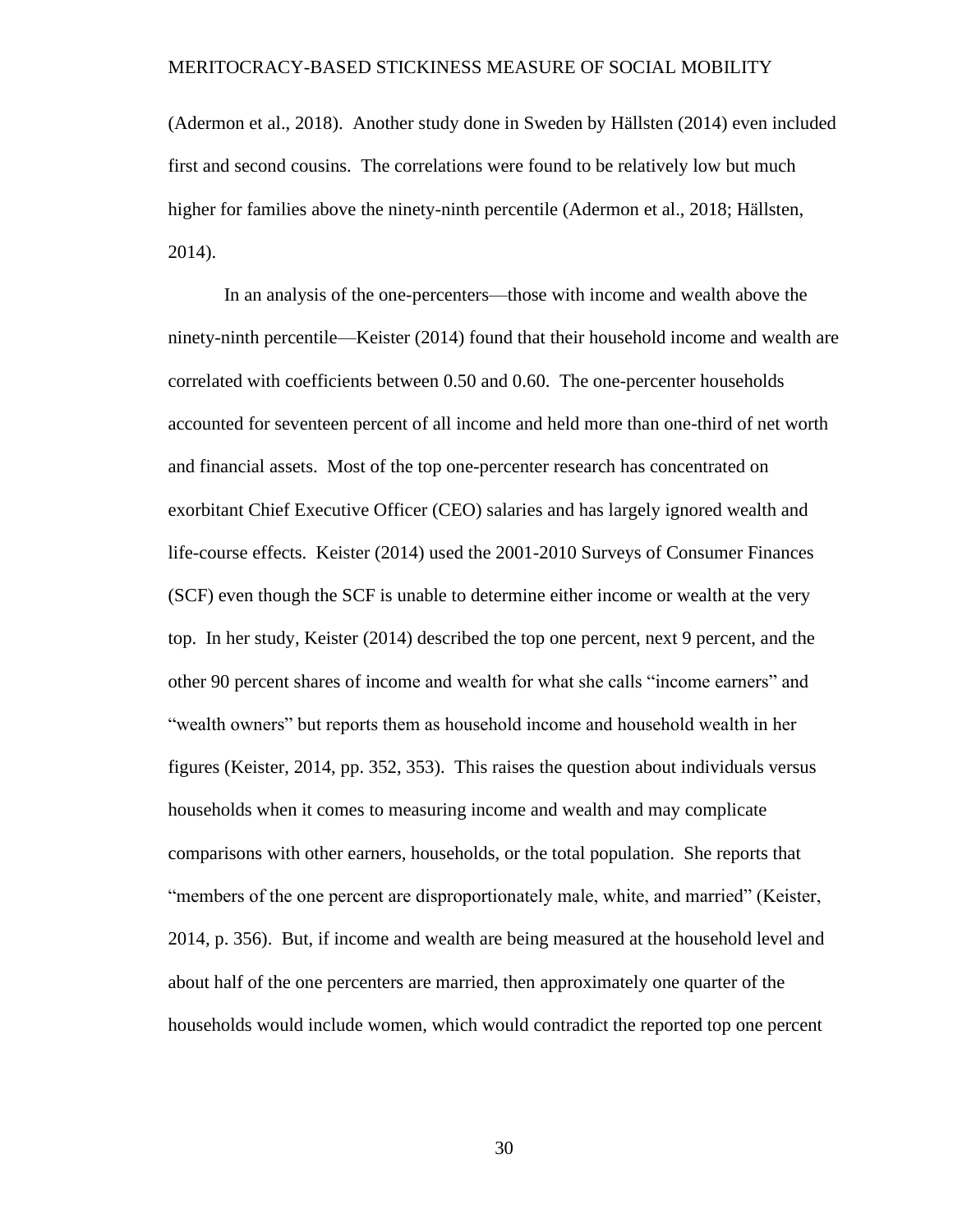being 97.8 percent (income) and 95.8 percent (wealth) males (Keister, 2014). The distinction between measuring individual and household variables is an important one.

While Keister (2014) did not report any new theoretical or empirical work, she employed the commonly used Gini Coefficient (GC) to describe historical trends in income and wealth distribution. This measure of inequality is a number between zero and one that indicates the gap between perfect equality ( $GC = 0$ ) and actual income or wealth distribution (Johnson, 2000). Unfortunately, the wealth GC is commonly calculated by setting negative net worth values to zero, which introduces downward bias into wealth inequality measurements (Keister, 2014). Of course, income or wealth equality do not necessarily parallel to mobility or meritocracy. Even though research of income and wealth inequality has been expanding, there are still gaps in the literature (Keister, 2014; Johnson, 2000).

Nettles (2003) stated that "Intelligence is the strongest single factor causing class mobility in contemporary societies that has been identified" (Nettles, 2003, p. 560). When it comes to occupation, "the direct effect of parental status, once education is accounted for, is nonzero but relatively minor," even though "the mediating role of education varies widely across classes" (Torche, 2015, pp. 39, 41). In addition, parenting style has been found to be more important to explaining educational and occupational outcomes than class and income of parents (Saunders, 2010). Socialization is also a "key factor in boosting life chances for those born into disadvantage" (Saunders, 2010, p. 117).

Charles and Hurst (2003) and Pfeffer and Killewald (2018) used regression methods to show intergenerational wealth outcomes over two and three generations using the PSID. They found "substantial intergenerational persistence in wealth" (Charles and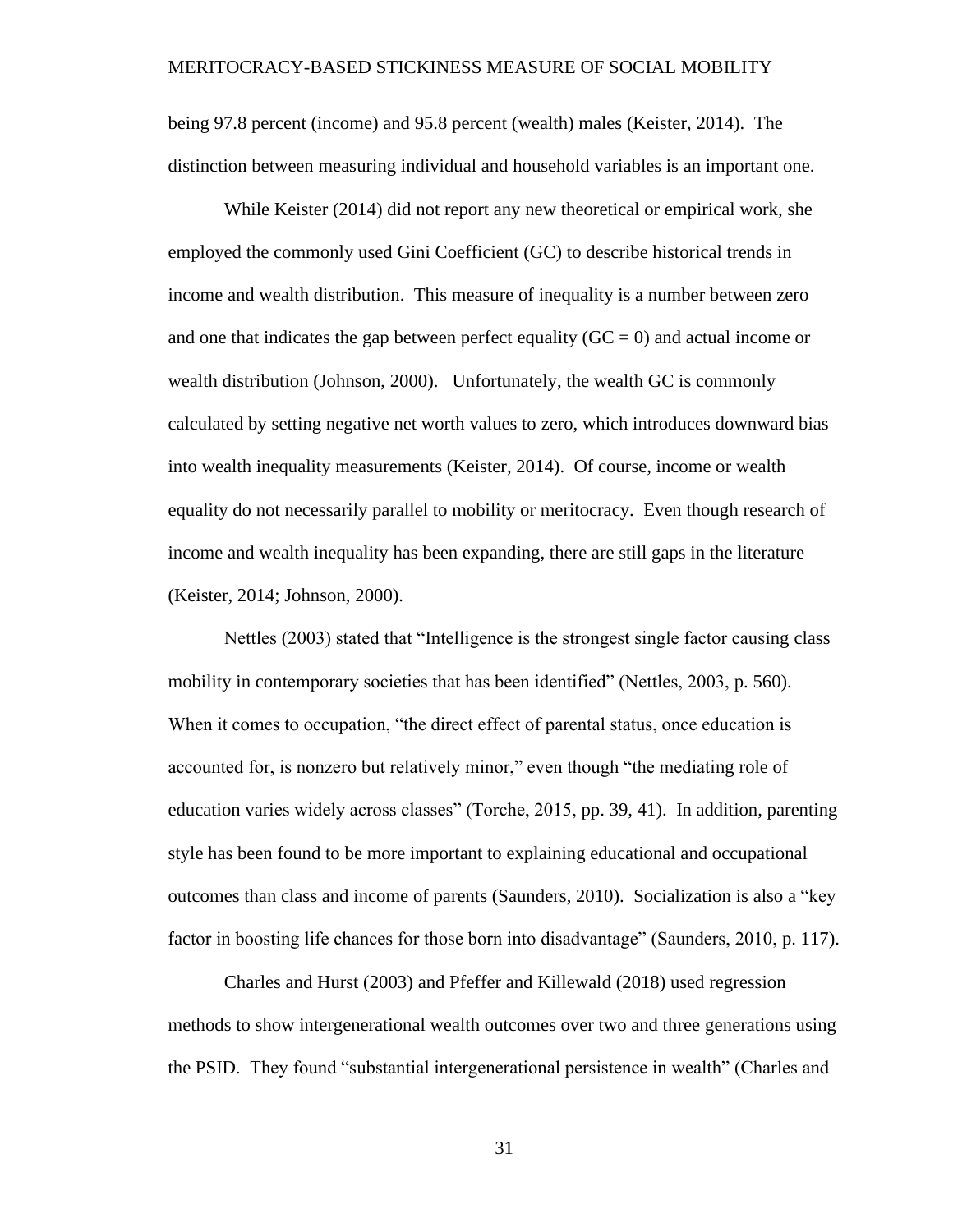Hurst, 2003, pp. 1179-1180) and "stark differences in wealth mobility between whites and African Americans" (Pfeffer and Killewald, 2018, p. 1434). Both studies used a regression model utilizing prior generation wealth to account for current wealth, ageadjusted for the timing of wealth measurements. They also addressed other explanations of intergenerational wealth transmission including income, education, marriage, home ownership, business ownership, asset ownership, and direct transfers. They both attempted to report inherited or learned family-related variables that account for the differential wealth of individuals. What is left after the family-related variable accounting is the wealth derived from non-family-determined variables. This allows the comparison between family-determined wealth distribution and non-family-determined wealth provision over generations. Unfortunately, intergenerational wealth in these studies only explained between eight and sixteen percent of child wealth outcomes. In addition to regression models resulting in estimates in generational wealth correlations, both studies showed mobility transition matrices to display transmission of wealth between generations.

#### **Need for Meritocracy-Based Measures of Mobility**

The need for a single measure to describe mobility has been established for some time. In order to supplement mobility transition matrices, "it is also important to construct a single aggregate mobility index which summarizes the direction and magnitude of…mobility" (Mishra, 2018, p. 276). Cowell and Flachaire (2017) admitted that "it is not so easy to compare two matrices with many different values" (p. 29). Determining from mobility transition matrices "whether there is a large or small amount of mobility" is not "straightforward" (Jäntti and Jenkins, 2013, p. 28). A single measure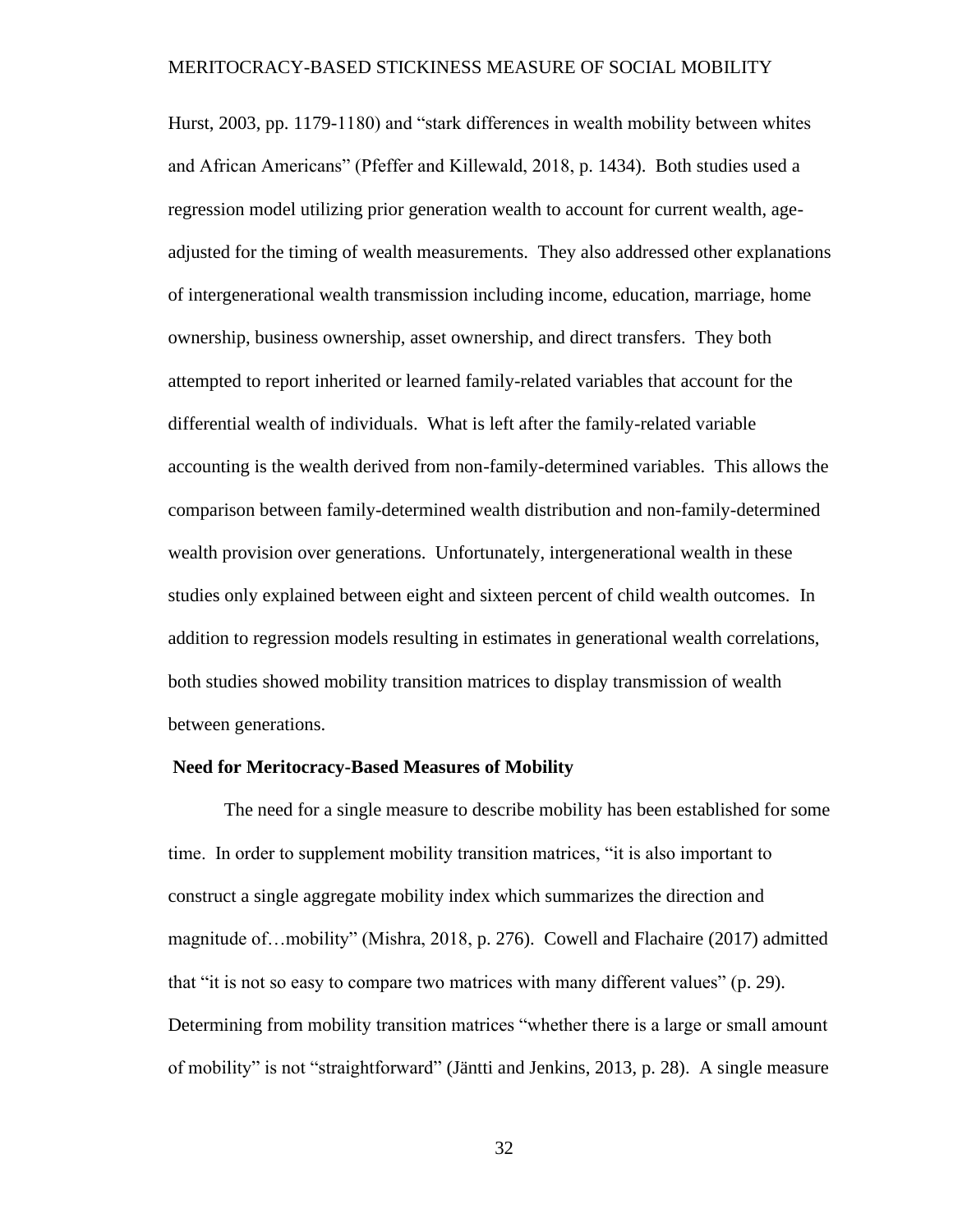of mobility summarizing a mobility transition matrix also helps in determining if mobility increases or decreases (Jäntti and Jenkins, 2013). Altham (1970) outlined the convenience of "a single expression for the measure of association" rather than multiple summaries or complete matrices (p. 66). These single measures of mobility allow easy comparisons "across time or countries in order to say whether mobility is greater or smaller" (Jäntti and Jenkins, 2013, p. 2).

Several authors have outlined the reasons we need to measure where a society stands compared to an ideal meritocracy. Prais (1955) compared his measure of the average time spent in a particular social class to the time expected in a "perfectly mobile society" by taking a ratio of the two (pp. 59-60). In addition, "one can judge the present imperfection of a particular society" with a meritocratically-comparable measurement (Allen, 2011, p. 368). In addition, Allen (2011) indicated that measuring mobility in meritocratic terms can indicate progress of different societies across geography and time. He also felt that a measurement involving meritocracy may be used as a proxy for corruption. Solon (2017) outlined the need for a meritocracy-based measure when he stated, "most people would like to know where our own society lies between the extremes" (p. 3). In addition, relating to "a perfectly meritocratic society" would "enable us to compare the reality with the 'perfect' model to gauge the extent to which the reality falls short of the ideal" (Saunders, 2010, p. 60). Without meritocracy-based measurement, there is disagreement about how "far from the perfect mobility of society" we are (Solon, 2017, p. 4). Because the idea of meritocracy and the SAD thesis are diametrically opposed, an objective measure that shows exactly where a society falls between a perfect meritocracy (shown by origin independence) and a perfect non-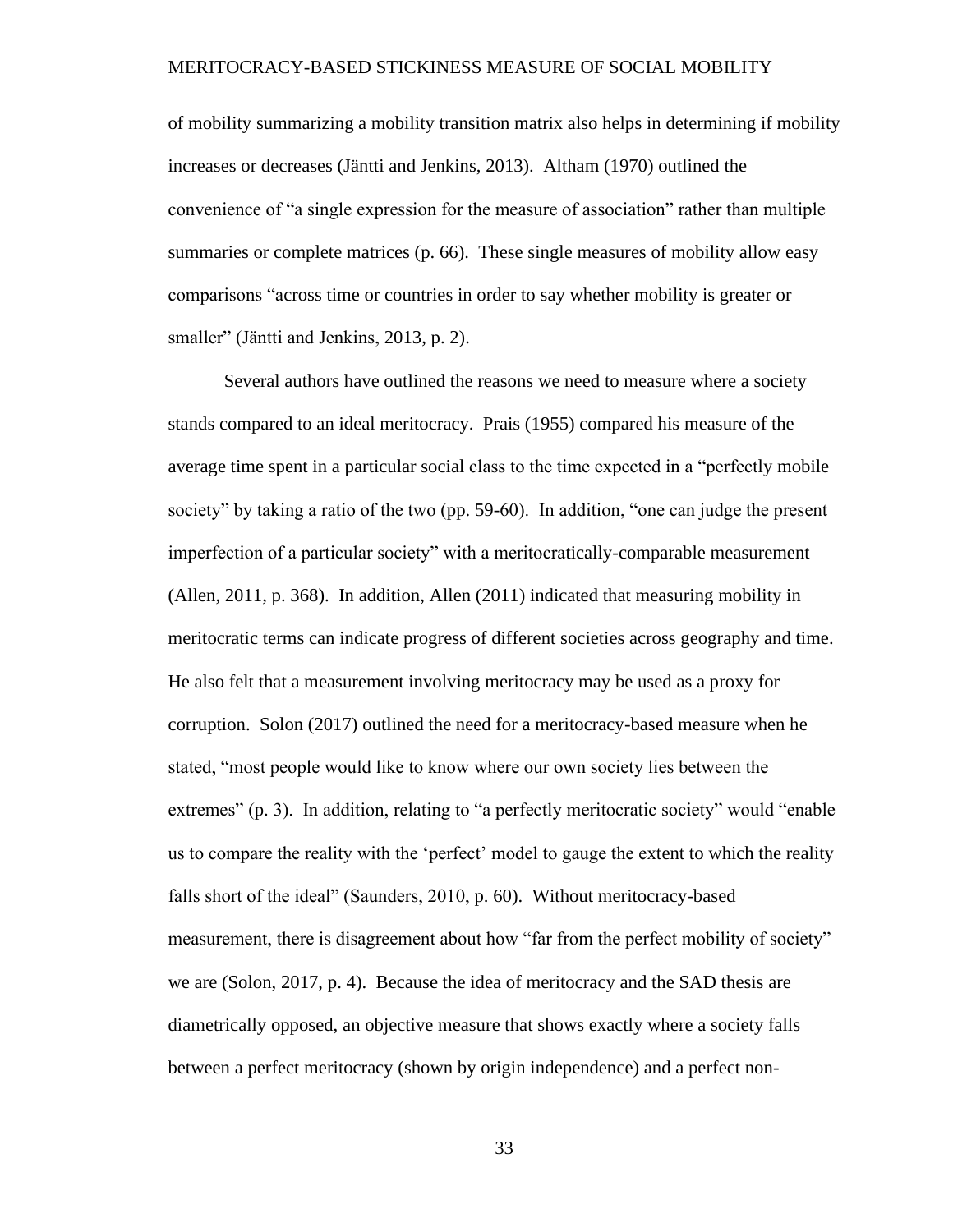meritocracy (shown by complete immobility) is needed (Saunders, 2010). Because researchers have found "a clustering of observations along the main diagonal," a stickiness measure of mobility related to meritocracy assumptions makes sense (Altham and Ferrie, 2007, p. 11). Besides meritocracy in mobility measurement being important, there have been different methods employed (Allen, 2011).

Economists and sociologists have used class, education, occupation, consumption, income, and wealth in order to estimate social mobility across generations. In fact, "there is a continuing debate about whether the rate of intergenerational social mobility has remained stagnant or declined in the past fifty years, but few think it has increased" and this immobility has been identified as an important western political problem which needs addressed (Young, 2015, p. 9). This political problem has been perceived as serious even though inequality may not have been on individuals' minds because "even as inequality worsens most people have tended to fare better" (Keister, 2014, p. 363). The assumption is that "societies can't possibly be meritocratic because of the low levels of social mobility" (Young, 2015, p. 11). But even if this assumption is true, it may only indicate a lack of meritocracy in the distribution of inborn talents (Young, 2015). This perception that immobility is a serious problem and is to blame for current social ills must still be tested. It is possible that society, including economists and sociologists are blaming the wrong thing. The common perception is that all democracies are far from being meritocracies (Young, 2015). One way to support or refute this common perception is to create an MBSMoM that shows where a society lies between assumptions of FM and LM. Besides this individual position of society, an MBSMoM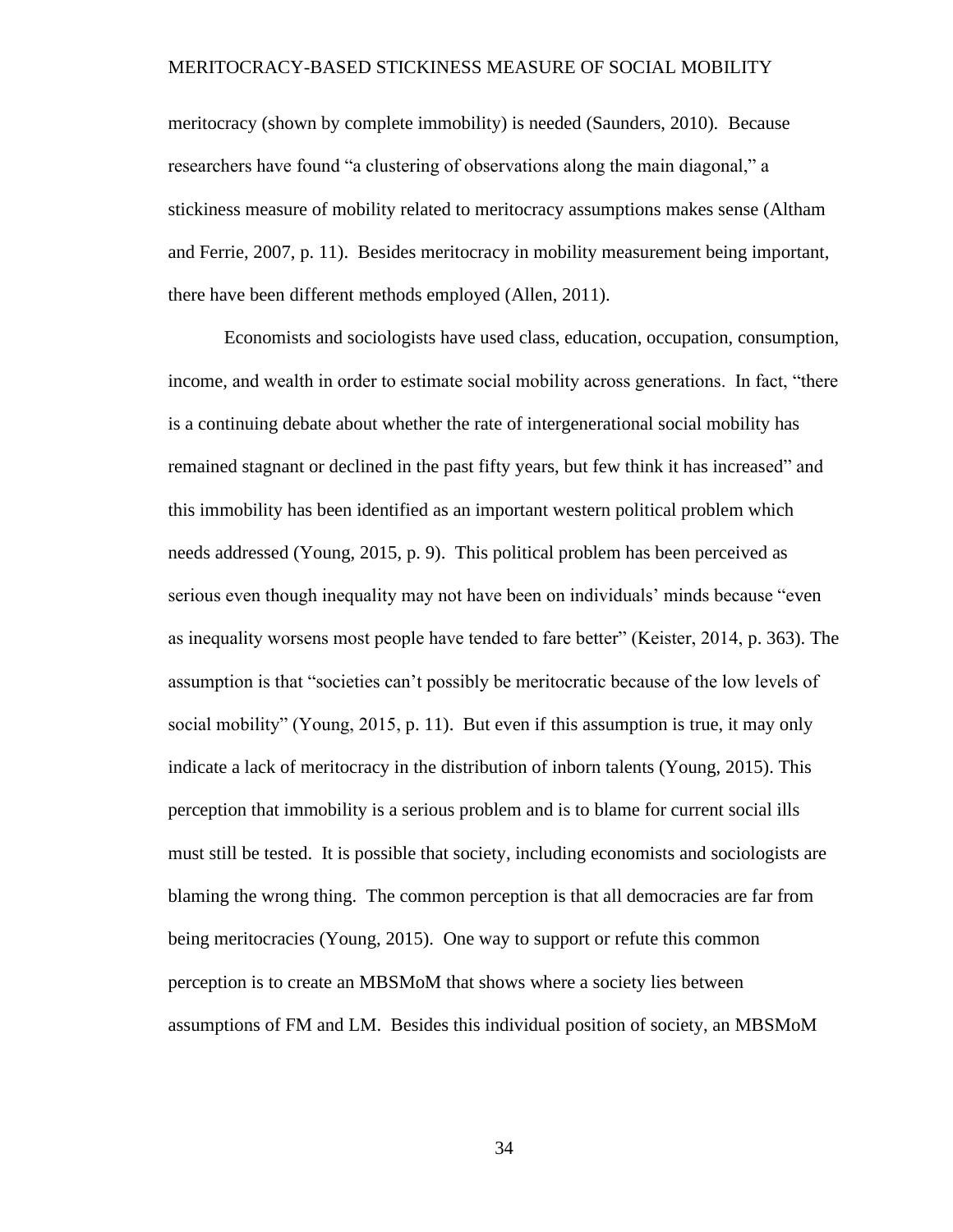will be able to compare class, education, occupation, consumption, income, and wealth mobility over time, geography, and among subpopulations (Keister, 2014; Young, 2015).

Gathering data on income and wealth in the US is a relatively new enterprise, starting in the 1950s (income) and 1980s (wealth) except for the 1962 Survey of the Financial Characteristics of Consumers (SFCC) which measured both. Other sources of income and wealth data include the US Census, the Social Security Administration (SSA), Current Population Survey (CPS), the National Longitudinal Survey of Youth (NLSY), the Panel Study of Income Dynamics (PSID), the Survey of Consumer Finances (SCF), the Health and Retirement Survey (HRS), the Survey of Income and Program Participation (SIPP), Statistics of Income (SOI), Occupational Change in a Generation Survey (OCGS), Federal Income Tax data, and Estate Tax data. In addition, cross national data has been harmonized in the Cross-National Equivalence File (CNEF). The PSID is the ideal dataset because it is "the world's longest running national household panel survey, collecting data since 1968 from the same families and their descendants" (Smeeding, 2018, p. 29). In order to measure how close a society is to meritocracy, there must exist mobility information (Auten et al., 2013; Jäntti and Jenkins, 2013; Keister, 2014; Long and Ferrie, 2013; Mazumder, 2014; Smeeding, 2018).

This research takes several steps. The first is: develop an SSMoM and WSMoM which may be used with intragenerational, intergenerational, and multigenerational mobility transition matrices. The second is: calculate SSMoM and WSMoM values using real-world transition matrices, and transition matrices under assumptions of FM and its opposite, LM. The third step is: take real-world values of the SSMoM and WSMoM and their values in FM and LM to create an MBSMoM.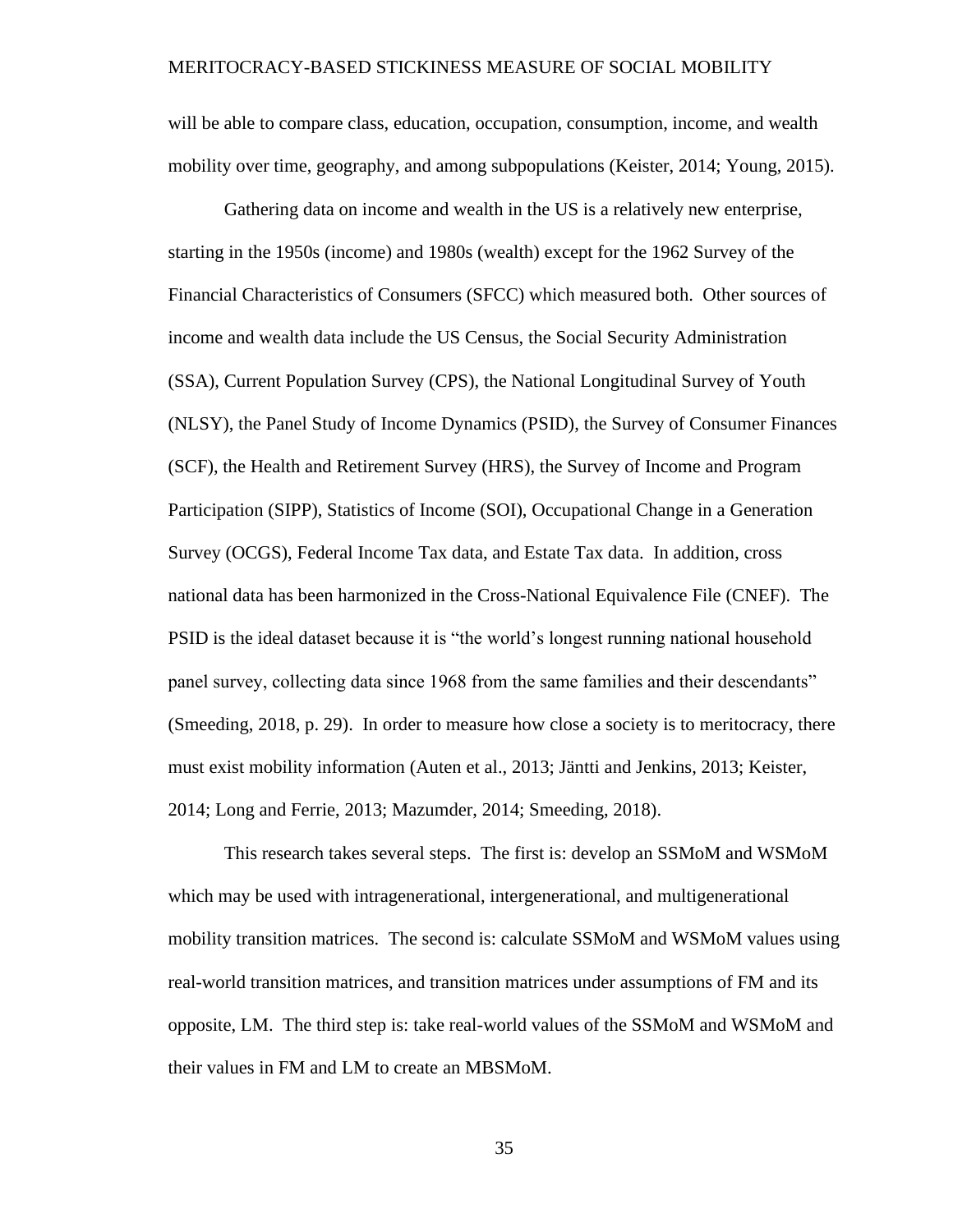#### **III. DATA AND METHODS**

# **Data**

Jäntti and Jenkins (2013) recognized that "different data sources and estimation methods may generate different results" (p. 170). Dardanoni et al. (2008) claimed that "there is no compelling reason to use three categories rather than two, four or any other number" (p. 13). Others have disagreed, pointing out that the number of categories leads to different results. For example, "the transition-matrix approach could be sensitive to the merging or splitting of classes or the adjustment of class boundaries" (Cowell and Flachaire, 2017, p. 14). The amount of measured mobility "heavily depends on the number of…groups, or is sensitive to the choice of the range over which movement (i.e., quintiles, deciles, and so on) is measured" (Mishra, 2018, p. 277). These differences may even be driven by the mobility variable chosen—education, occupation, SES, class, consumption, income, or wealth (Jäntti and Jenkins, 2013). Results can vary widely by class, education, occupation, consumption, income, and wealth mobility studies (Torche, 2015). Intragenerational, intergenerational, and multigenerational mobility and mechanisms differ by geography, structural institutions, governments, population subgroups and socioeconomic status, not to mention differences in results from research assumptions, approaches, and methods (Pfeffer, 2014). Mobility research "has produced wildly divergent estimates" (Lee & Solon, 2009, p. 766). When it comes to earnings, measures "over short periods of time may contain a large 'transitory' component" and cannot represent permanent or lifetime income (Mazumder, 2005, p. 81). These transitory shocks have been found to fluctuate over the life cycle, which have resulted in large variations in mobility estimates (Cowell and Flachaire, 2017; Dardanoni et al.,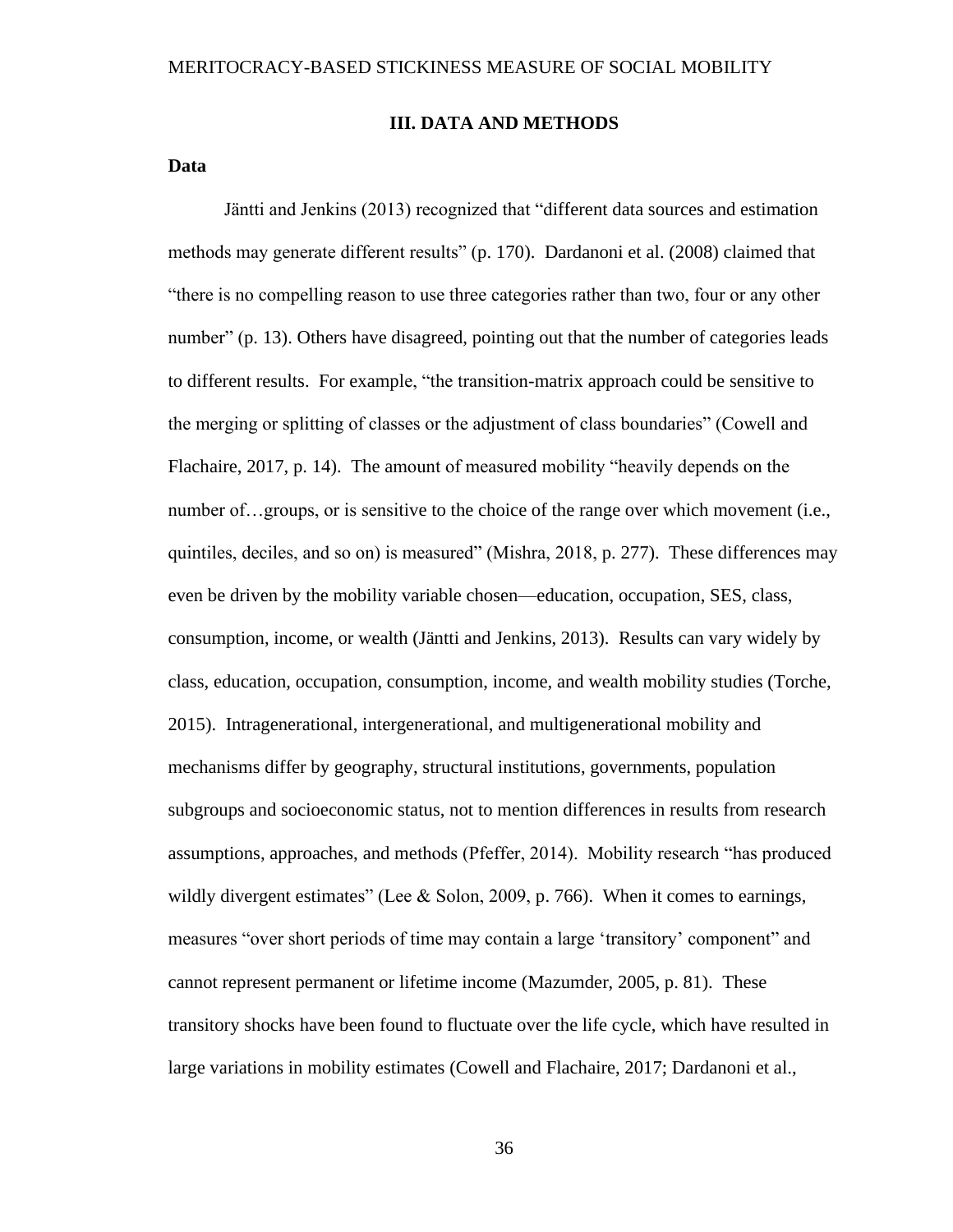2008; Jäntti and Jenkins, 2013; Lee & Solon, 2009; Mazumder, 2005; Mishra, 2018; Pfeffer, 2014; Torche, 2015).

#### **Methods**

The current study uses the MBSMoM in evaluating the results of 22 studies using 92 mobility transition matrices with sample sizes ranging from 799 to 43,701. Appendix Table 1(a) shows a mobility transition matrix under assumptions for an imaginary LM (perfect non-meritocracy), which represents perfect rigidity or complete immobility, indicated by all 100 percent entries in the main diagonal and zeros in all off-diagonal cells of the table (Burkhauser & Couch, 2008; Jäntti and Jenkins, 2013). Appendix Table 1(b) represents the mobility transition outcomes in an imaginary FM (optimal meritocracy), representing origin independence or perfect mobility, assuming randomly distributed natural talent represented by a lack of systemic relationship between origins and destinations (Burkhauser & Couch, 2008; Jäntti and Jenkins, 2013). Perfect mobility means "there is no connection between the children's origins and where they will end up" (Solon, 2017, p. 3). This optimal meritocracy is the opposite of the perfect nonmeritocracy shown in Appendix Table 1(a) (Saunders, 2010). However, actual transition matrices almost always lie somewhere between those represented by Appendix Table 1(a) and 1(b) (Bartholomew, 1982). As an illustration, Appendix Table 1(c) presents the wealth mobility results from Charles and Hurst (2003).

I first created two Stickiness Measures of Mobility (SMoMs) which may be used with intragenerational, intergenerational, and multigenerational mobility transition matrices, and applicable to multiple diverse studies. These different ways to measure mobility may be used with data of class, education, occupation, consumption, income,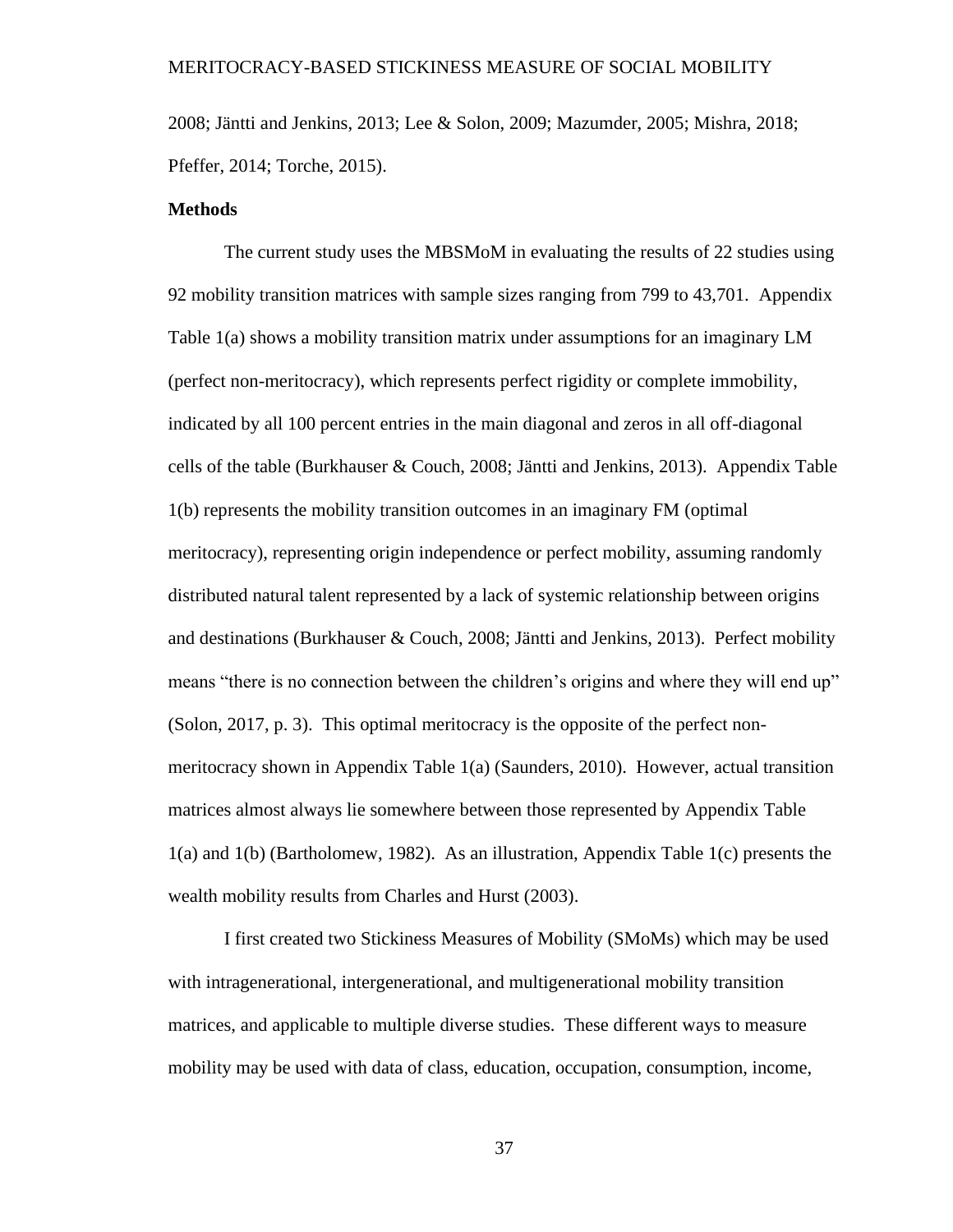and wealth contained in mobility transition matrices. These SMoMs may be calculated and compared with their values of an ideal FM ("perfect mobility") and its opposite, an LM (perfect immobility) (Saunders, 2010, p. 10). Because stickiness of class, education, occupation, consumption, income, and wealth may be important, these SMoMs bay be used to form an MBSMoM (Charles and Hurst, 2003; Pfeffer and Killewald, 2018; Saunders, 2010).

The SMoMs concentrate on the stickiness of class, education, occupation, consumption, income, and wealth within and across generations. They reflect a measure of the probabilities of remaining in the same category or quantile (quartile, quintile, decile, or percentile) taken across all categories of the mobility transition matrix. The objective was to transform commonly used mobility transition matrices into a Simple Stickiness Measure of Mobility (SSMoM) and/or a Weighted Stickiness Measure of Mobility (WSMoM) and then a Meritocracy-Based Stickiness Measure of Mobility (MBSMoM), using comparisons of these real-world SMoMs with SMoMs associated with FM and LM assumptions.

Mobility transition matrices consist of n by n matrices of numbers representing the proportions of individuals who begin a time period in the *ith* category or quantile (quartile, quintile, decile, or percentile) and end the time period in the *jth* category or quantile (quartile, quintile, decile, or percentile). For quartiles, n is equal to 4. For quintiles, n is equal to 5. Obviously, n is equal to 10 for deciles and 100 when using percentiles. Since this research deals with stickiness, only the principal diagonal of the mobility transition matrices matter because they represent those who begin and end in the same position. This limits the analysis to those entries with *i* equal to *j*.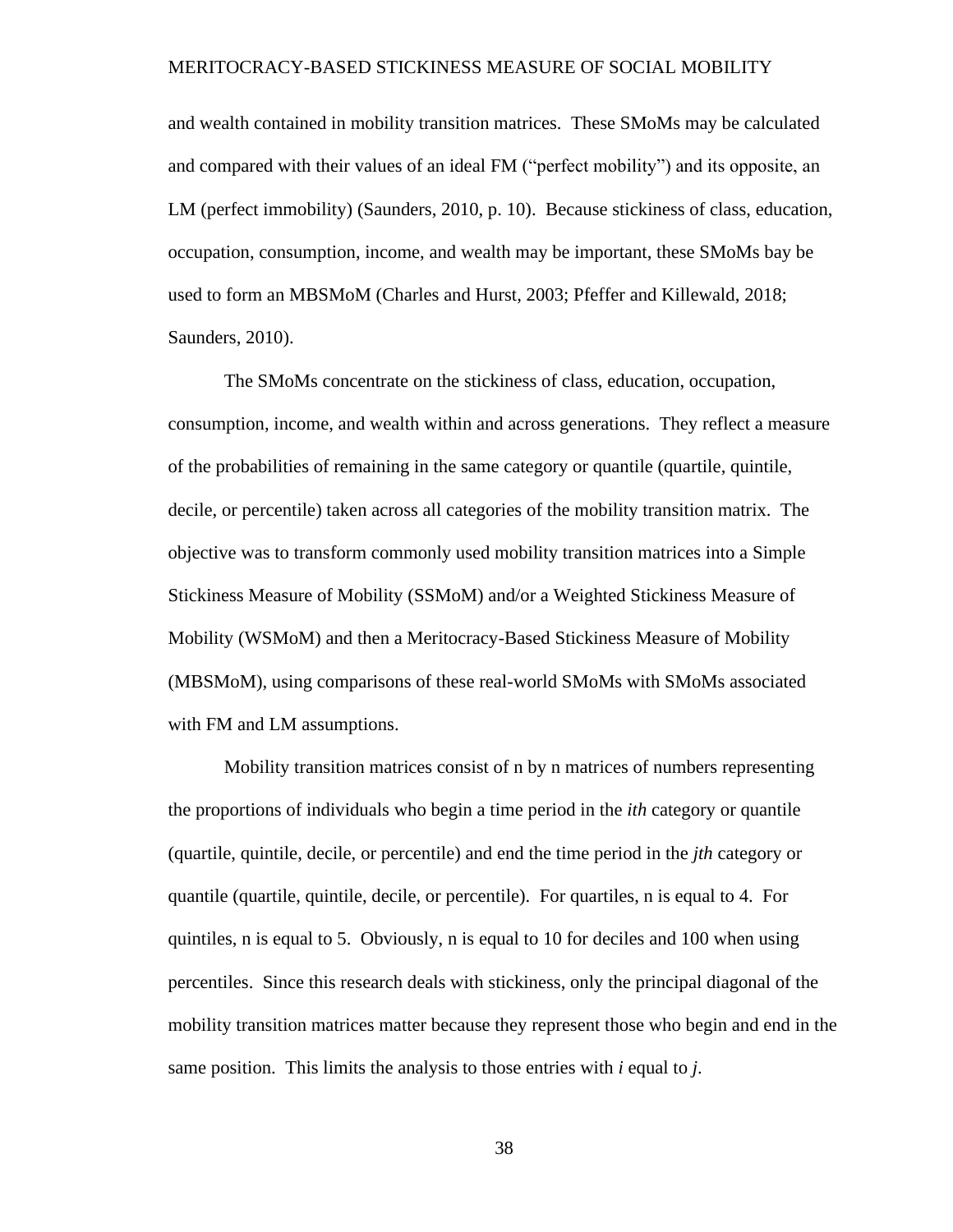A mobility matrix M has individual entries mij where *i* represents the row number and j represents the column number:

| $m_{11}$ | $m_{12}$ | $m_{13}$ | $m_{14}$ | $m_{15}$ |
|----------|----------|----------|----------|----------|
| $m_{21}$ | $m_{22}$ | $m_{23}$ | $m_{24}$ | $m_{25}$ |
| $m_{31}$ | $m_{32}$ | $m_{33}$ | $m_{34}$ | $m_{35}$ |
| $m_{41}$ | $m_{42}$ | $m_{43}$ | $m_{44}$ | $m_{45}$ |
| $m_{51}$ | $m_{52}$ | $m_{53}$ | $m_{54}$ | $m_{55}$ |

For example, the mobility matrix M calculated by Charles and Hurst (2003) is:

| 36 | 29 | 16 | 12 |    |
|----|----|----|----|----|
| 26 | 24 | 24 | 15 | 12 |
| 16 | 21 | 25 | 24 | 15 |
| 15 | 13 | 20 | 26 | 26 |
| 11 | 16 | 14 | 24 | 36 |

Stickiness measures of mobility are only concerned with the principal diagonal of the mobility matrix  $M$ , so taking the diagonal,  $D_M$ , of mobility matrix,  $M$ , results in the matrix (Horst, 1963):

| $m_{11}$ | U        | U        | U        |          |
|----------|----------|----------|----------|----------|
| 0        | $m_{22}$ | 0        | υ        | U        |
| 0        | U        | $m_{33}$ | U        | U        |
| 0        | U        | O        | $m_{44}$ | U        |
| O        | U        | U        | U        | $m_{55}$ |

The diagonal,  $D_M$ , of mobility matrix, M, may also be calculated by taking the "Hadamard-Schur" Product (HSP) (multiplying each individual element of two samesize matrices,  $a_{ii}$  and  $b_{ii}$  with each other to form a resultant matrix the same size as those being multiplied) of the matrix, M, and a matrix with all ones along the principal diagonal and zeros elsewhere (Rao and Rao, 1998):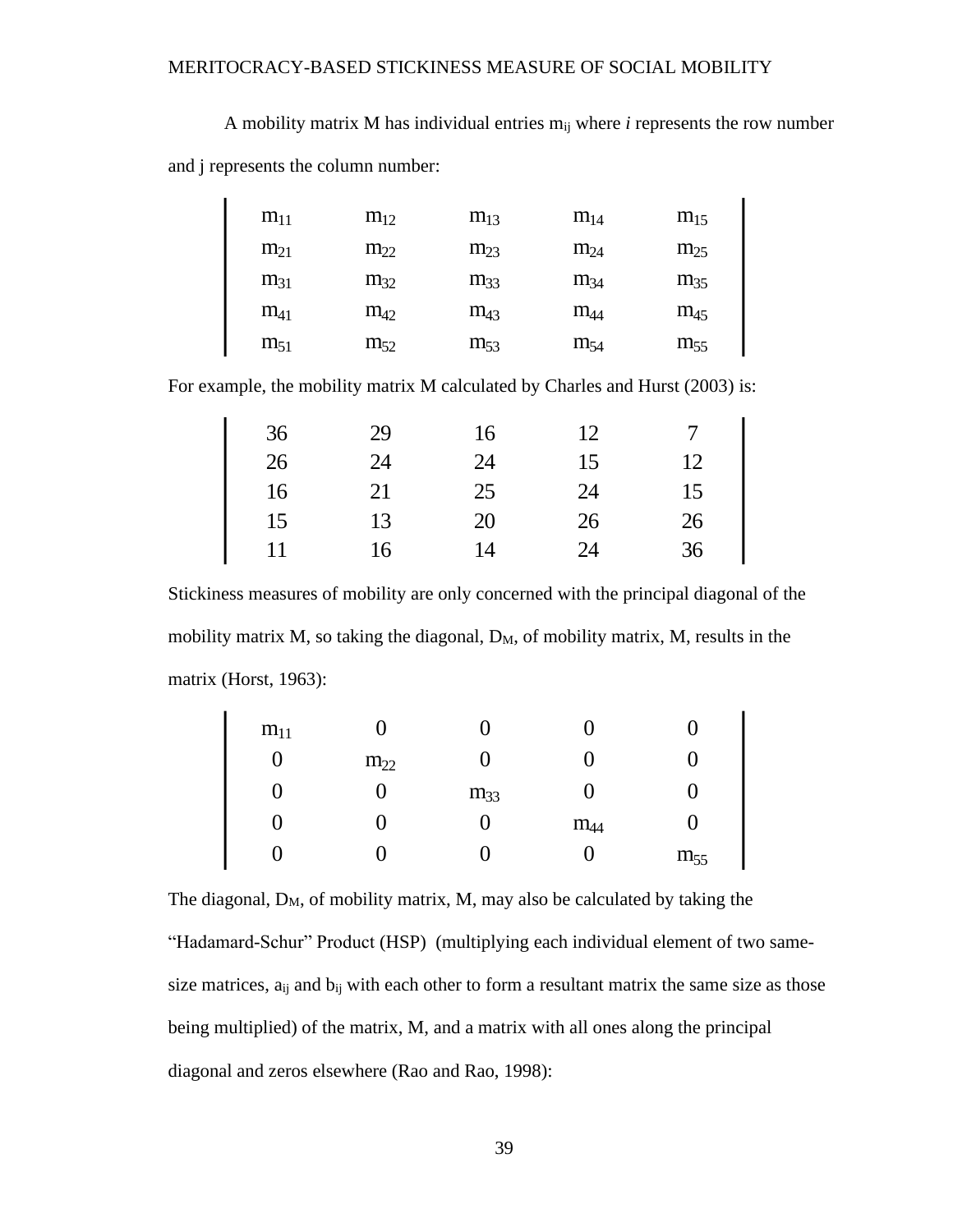|  | $\overline{0}$ | $\overline{0}$ | $\theta$ | $\theta$ | $m_{11}$ | $m_{12}$ | $m_{13}$ | $m_{14}$ |  |
|--|----------------|----------------|----------|----------|----------|----------|----------|----------|--|
|  |                |                |          |          | $m_{21}$ | $m_{22}$ | $m_{23}$ | $m_{24}$ |  |
|  |                |                |          |          | $m_{31}$ | $m_{32}$ | $m_{33}$ | $m_{34}$ |  |
|  |                |                |          |          | $m_{41}$ | $m_{42}$ | $m_{43}$ | $m_{44}$ |  |
|  |                |                |          |          | $m_{51}$ | $m_{52}$ | $m_{53}$ | $m_{54}$ |  |

For example, the diagonal, D<sub>M</sub>, of mobility matrix M calculated by Charles and Hurst (2003) is:

| $\theta$ |    | $\mathbf{\Omega}$ |     |
|----------|----|-------------------|-----|
| 24       | 0  | $\mathbf{\Omega}$ | ( ) |
| $\theta$ | 25 | $\left( \right)$  | 0   |
| 0        |    | 26                |     |
| 0        |    | 0                 | 36  |
|          |    |                   |     |

A Simple Stickiness Measure of Mobility (SSMoM) may be calculated as an average mobility rate by taking the trace of the diagonal of the mobility matrix, M, trace( $D_M$ ), and dividing it by n. The trace( $D_M$ ), is calculated by pre-multiplying and postmultiplying  $D_M$ , by vectors consisting of all ones (Horst, 1963):

 $trace(D_M) = m_{11} + m_{22} + m_{33} + m_{44} + m_{55}$ 

For example, the Simple Stickiness Measure of Mobility (SSMoM) consisting of the trace( $D_M$ ) divided by n calculated for the transition matrix of Charles and Hurst (2003) is:

 $SSMoM = trace(D<sub>M</sub>)/n = (36 + 24 + 25 + 26 + 36)/5 = 147/5 = 29.40$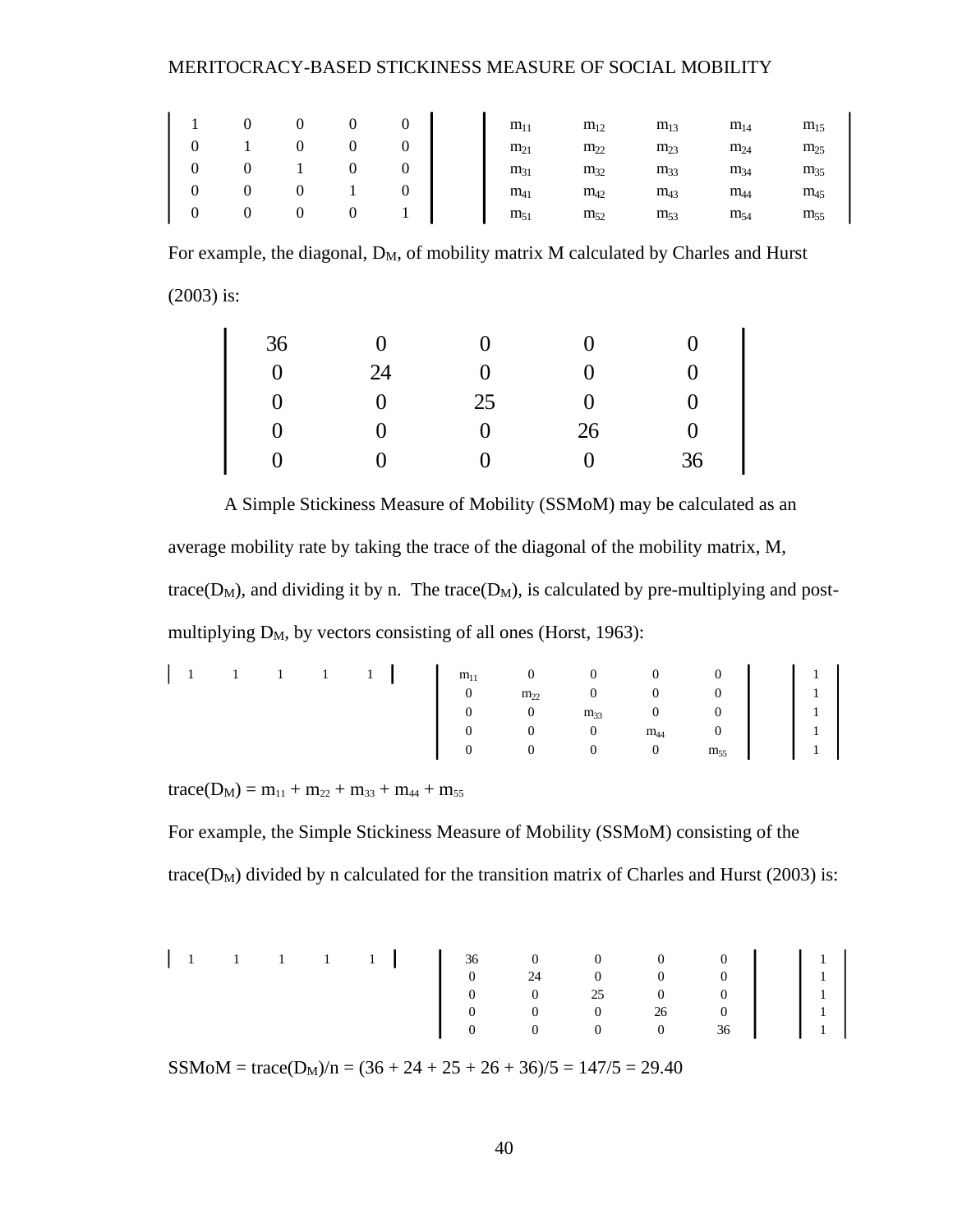A Weighted Stickiness Measure of Mobility (WSMoM) may be calculated by premultiplying  $D_M$  by a set of weights, post-multiplying by a vector of ones, dividing by n, then dividing by the average weight (weight vector multiplied by a vector of ones divided by  $n$ :

 $WSM oM = (WD<sub>M</sub>1/n)/(W1/n)$ 

Where  $WD_M1 =$ 

|  |  |  |  | $\begin{bmatrix} w_1 & w_2 & w_3 & w_4 & w_5 \end{bmatrix} \begin{bmatrix} m_{11} & 0 & 0 & 0 & 0 \ 0 & m_{22} & 0 & 0 & 0 \ 0 & 0 & m_{33} & 0 & 0 \ 0 & 0 & 0 & m_{44} & 0 \ 0 & 0 & 0 & 0 & m_{55} \end{bmatrix} \begin{bmatrix} 1 \ 1 \ 1 \ 1 \ 1 \ 1 \ 1 \ 1 \ 1 \end{bmatrix}$ |  |  |
|--|--|--|--|--------------------------------------------------------------------------------------------------------------------------------------------------------------------------------------------------------------------------------------------------------------------------------------|--|--|
|  |  |  |  |                                                                                                                                                                                                                                                                                      |  |  |
|  |  |  |  |                                                                                                                                                                                                                                                                                      |  |  |
|  |  |  |  |                                                                                                                                                                                                                                                                                      |  |  |
|  |  |  |  |                                                                                                                                                                                                                                                                                      |  |  |

 $WD_M1 = w_1m_{11} + w_2m_{22} + w_3m_{33} + w_4m_{44} + w_5m_{55}$ 

And  $W1 =$ 

| $\begin{vmatrix} w_1 & w_2 & w_3 & w_4 \end{vmatrix}$ |  | $W_5$ $\begin{array}{ c c c c }\n\hline\n1 & 1\n\end{array}$ |
|-------------------------------------------------------|--|--------------------------------------------------------------|
|                                                       |  |                                                              |
|                                                       |  |                                                              |
|                                                       |  |                                                              |
|                                                       |  |                                                              |

 $W1 = w_1 + w_2 + w_3 + w_4 + w_5$ 

Therefore,  $WSM oM =$ 

 $[(w_1m_{11}+w_2m_{22}+w_3m_{33}+w_4m_{44}+w_5m_{55})/n]/((w_1+w_2+w_3+w_4+w_5)/n)$ 

For example, a WSMoM using declining weights of 5, 4, 3, 2, 1, of the mobility matrix

calculated for the transition matrix of Charles and Hurst (2003) is:

 $WSM oM = (WD<sub>M</sub>1/n)/(W1/n)$ 

Where  $WD_M1 =$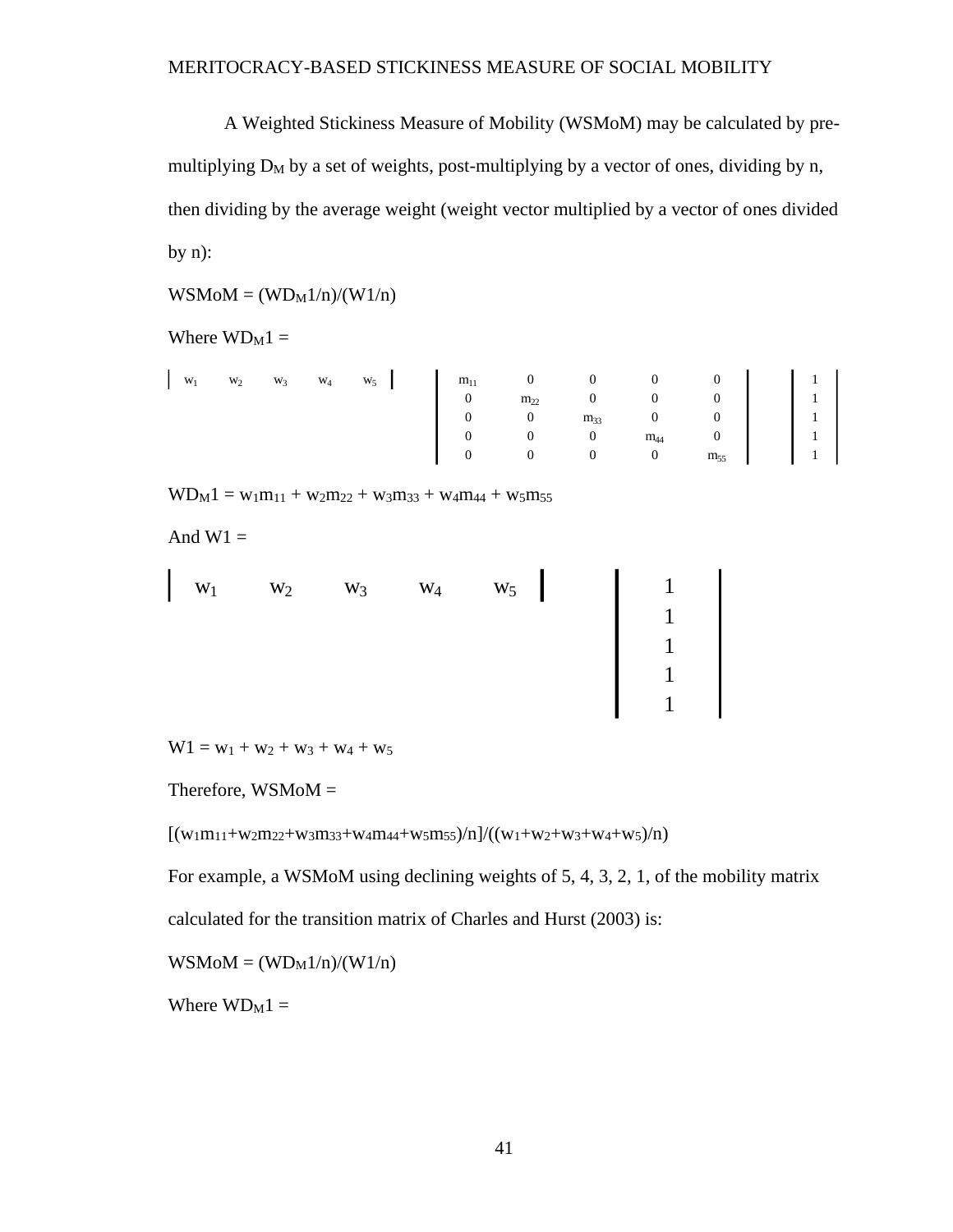$WD_M1/n = [5(36) + 4(24) + 3(25) + 2(26) + 1(36)]/5 = 439/5 = 87.8$ And  $W1 =$ 5 4 3 2 1 | 1 36 0 0 0 0 0 | 1 | 1 0 24 0 0 0 1 0 0 25 0 0 1 0 0 0 26 0 1 0 0 0 0 36 1 5 4 3 2 1 1 1 1 1 1

 $W1 = 5 + 4 + 3 + 2 + 1 = 15$ 

So WSMoM =  $(WD_M1/n)/(W1/n) = (439/5)/(15/5) = 87.8/3 = 29.27$ 

The SSMoM and WSMoM values calculated from mobility transition matrices will be compared with those calculated under hypothetical outcomes under FM and LM assumptions to gage where in the spectrum they lay. For example, an SSMoM of LM, SSMoMLM, assumes that there is a 100 percent chance of remaining in the quantile in which one is born and, for the 5X5 matrix shown in Appendix Table 1(a), may be calculated as (Saunders, 2010):

|  |  |  | $\begin{bmatrix} 1 & 1 & 1 & 1 & 1 & 1 \ 1 & & 1 & 1 & 1 & 1 \end{bmatrix}$ $\begin{bmatrix} 100 & 0 & 0 & 0 & 0 & 0 \ 0 & 100 & 0 & 0 & 0 & 0 \ 0 & 0 & 100 & 0 & 0 & 1 \ 0 & 0 & 0 & 0 & 100 & 0 \ 0 & 0 & 0 & 0 & 100 & 1 \end{bmatrix}$ $\begin{bmatrix} 1 \\ 1 \\ 1 \\ 1 \\ 1 \\ 1 \end{bmatrix}$ |  |  |  |  |
|--|--|--|--------------------------------------------------------------------------------------------------------------------------------------------------------------------------------------------------------------------------------------------------------------------------------------------------------|--|--|--|--|
|  |  |  |                                                                                                                                                                                                                                                                                                        |  |  |  |  |
|  |  |  |                                                                                                                                                                                                                                                                                                        |  |  |  |  |
|  |  |  |                                                                                                                                                                                                                                                                                                        |  |  |  |  |
|  |  |  |                                                                                                                                                                                                                                                                                                        |  |  |  |  |

$$
SSMoM_{LM} = (100 + 100 + 100 + 100 + 100)/5 = 100
$$

In addition, an SSMoM of FM, SSMoM<sub>FM</sub>, assumes that there is equal chance to move from each quantile to any other quantile, and, for the 5X5 matrix shown in Appendix Table 1(b), may be calculated as (Saunders, 2010):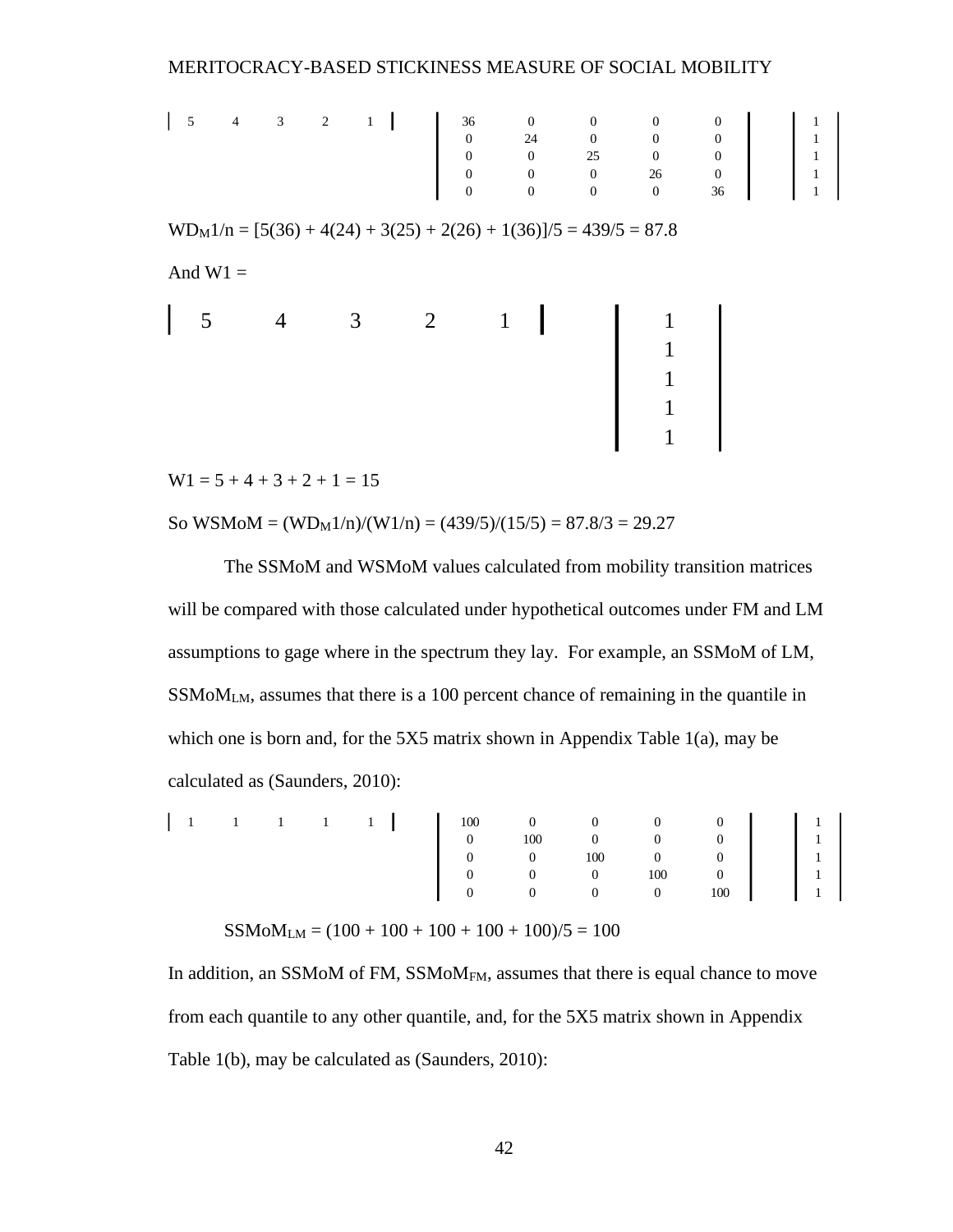$SSMoM<sub>FM</sub> = trace(D<sub>M</sub>)/n = (20 + 20 + 20 + 20 + 20)/5 = 20$ 

Since the values in the principal diagonal of each mobility matrix, M, associated with FM and LM assumptions are equal, the WSMoM for each will have the same value of 100 and 20 respectively, no matter the weights chosen.

A Meritocracy-Based Stickiness Measure of Mobility (MBSMoM) is calculated by taking an SSMoM (or WSMoM) and computing a percentage between its values of  $SSMoM<sub>FM</sub>$  (or WSMo $M<sub>FM</sub>$ ) and SSMo $M<sub>LM</sub>$  (or WSMo $M<sub>LM</sub>$ ):

 $MBSMoM<sub>S</sub> = (SSMoM - SSMoM<sub>FM</sub>)/(SSMoM<sub>LM</sub> - SSMoM<sub>FM</sub>)$ 

 $MBSMoM_W = (WSMoM - WSMoM<sub>FM</sub>)/(WSMoM<sub>LM</sub> - WSMoM<sub>FM</sub>)$ 

For example, the MBSMoMs calculated for the transition matrix of Charles and Hurst (2003) in Appendix Table 1(c) are:

 $MBSMoM<sub>S</sub> = (SSMoM - SSMoM<sub>FM</sub>)/(SSMoM<sub>LM</sub> - SSMoM<sub>FM</sub>)$  $MBSMoM<sub>S</sub> = (29.40 - 20)/(100 - 20) = 9.40/0.80 = 11.75$  $MBSMoM_W = (WSMoM - WSMoM<sub>FM</sub>)/(WSMoM<sub>LM</sub> - WSMoM<sub>FM</sub>)$  $MBSMoM<sub>W</sub> = (29.27 - 20)/(100 - 20) = 9.27/0.80 = 11.59$ 

The MBSMoM<sub>S</sub> value of 11.75 indicates that the real-world observation of mobility using the SSMoM  $=$  29.40, from the mobility table in Charles and Hurst (2003), is 11.75% away from the value under assumptions of FM. Using the WSMoM = 29.27, mobility lies 11.59% between the values under assumptions of FM and LM.

The MBSMoM may be interpreted as a measure of mobility that is the percentage between the hypothetical mobility table associated with assumptions of FM and the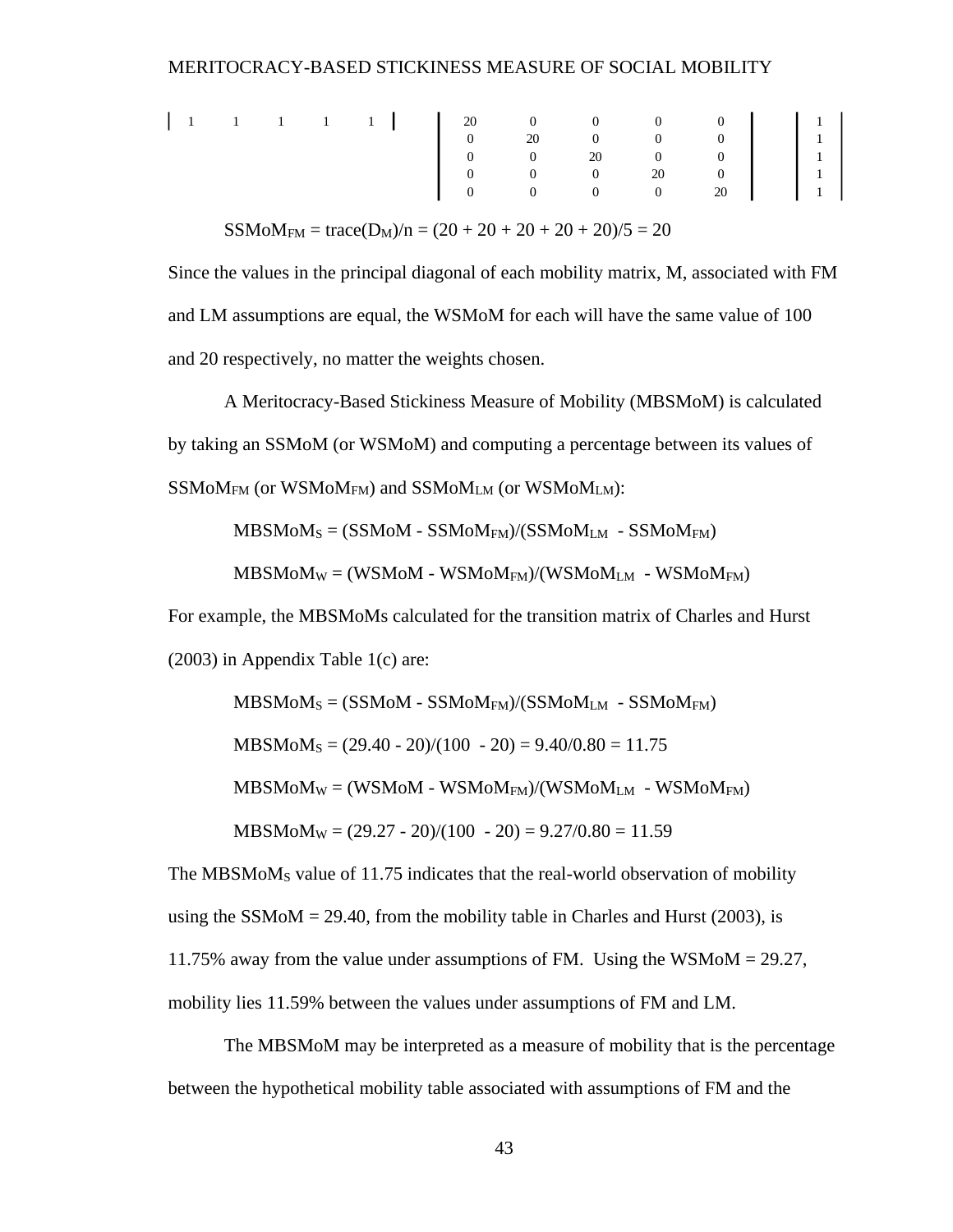hypothetical mobility table associated with assumptions of LM. In this sense, every MBSMoM conveys information by itself, in addition to allowing comparisons with other MBSMoM calculations. Many existing measures of mobility convey no information by themselves because they may only be used in comparison with other values. Because of the stickiness expectation of class, occupation, income, and wealth mobility, the values of real world calculated SMoMs should have a minimum of 1/n (associated with FM) and may not exceed the value of 1 (associated with LM). With a minimum of 1/n and maximum of 1, actual values of Stickiness SMoMs will fall somewhere in between. Since MBSMoMs are calculated as a percentage, they will range in value between 0 and 1. I selected the mobility studies I found that included mobility matrices.

#### **IV. FINDINGS**

The overall results are contained in Appendix Table 2. This table shows the source of each mobility transition matrix evaluated in this study, along with basic information about the sample used and the calculated value of the MBSMoM. First, I will describe the individual results and then make some generalizations about the trends and patterns of mobility based on observations. Authors from 22 studies created 92 mobility transition matrices with sample sizes ranging from 799 to 43,701.

#### **Calculated Values of the MBSMoM**

#### *Charles and Hurst (2003)*

Charles and Hurst (2003) used the PSID to evaluate relative family wealth mobility in the US. They evaluated 1,491 parent/child pairs in the US using quintiles to measure age-adjusted family wealth of parents in 1984-1989 and their children in 1999.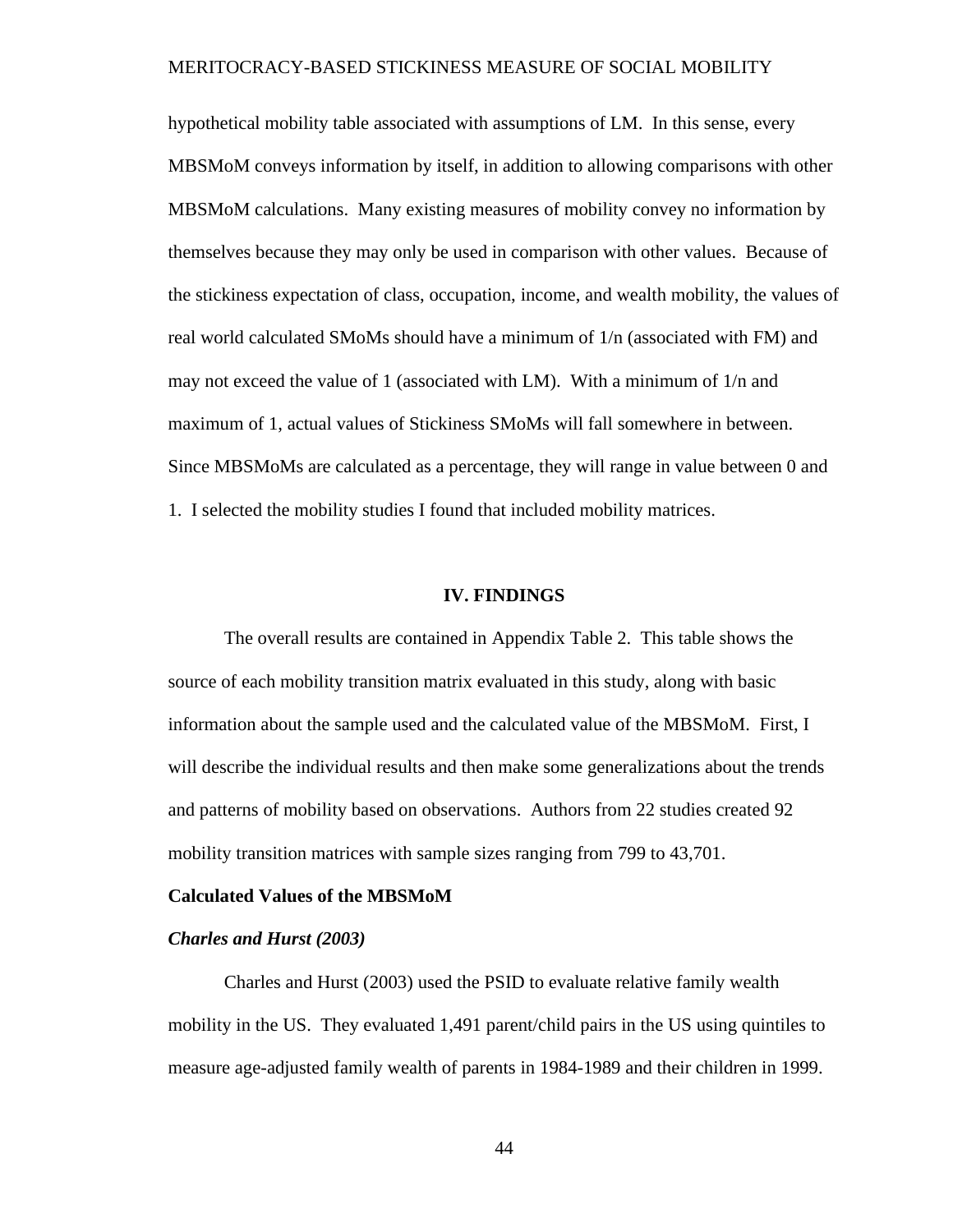This mobility transition matrix resulted in an MBSMoM value of 0.1154, meaning that mobility was 11.54 percent away from the mobility under FM assumptions. Charles and Hurst (2003) also controlled for lifetime income and asset composition to evaluate the 1,491 parent/child pairs in the US using quintiles to measure age-adjusted family wealth of parents in 1984-1989 and their children in 1999. This mobility transition matrix resulted in an MBSMoM value of 0.0126, meaning that mobility was 1.26 percent away from the mobility under FM assumptions.

#### *Pfeffer and Killewald (2018)*

Pfeffer and Killewald (2018) used the PSID to evaluate relative family wealth mobility in the US. They evaluated 2,001 parent/child pairs in the US using quintiles to measure intergenerational family wealth of parents in 1984 and their children in 2013. This mobility transition matrix resulted in an MBSMoM value of 0.1494, meaning that mobility was 14.94 percent away from the mobility under FM assumptions.

#### *Jäntti and Jenkins (2013)*

Jäntti and Jenkins (2013) used the PSID to evaluate relative mobility in intragenerational family income in the US. In order to investigate the effect of the number of divisions (categories or quantiles) chosen for analysis, I repeated the work of Jäntti and Jenkins (2013) with half the quantiles they chose to use. They evaluated income using deciles to measure intragenerational income of families between 1979 and 1988. This mobility transition matrix resulted in an MBSMoM value of 0.1213, meaning that mobility was 12.13 percent away from the mobility under FM assumptions. I reassessed the Jäntti and Jenkins (2013) family income in the US by dividing their deciles into quintiles by combining deciles 1 and 2, 3 and 4, 5 and 6, 7 and 8, and 9 and 10, to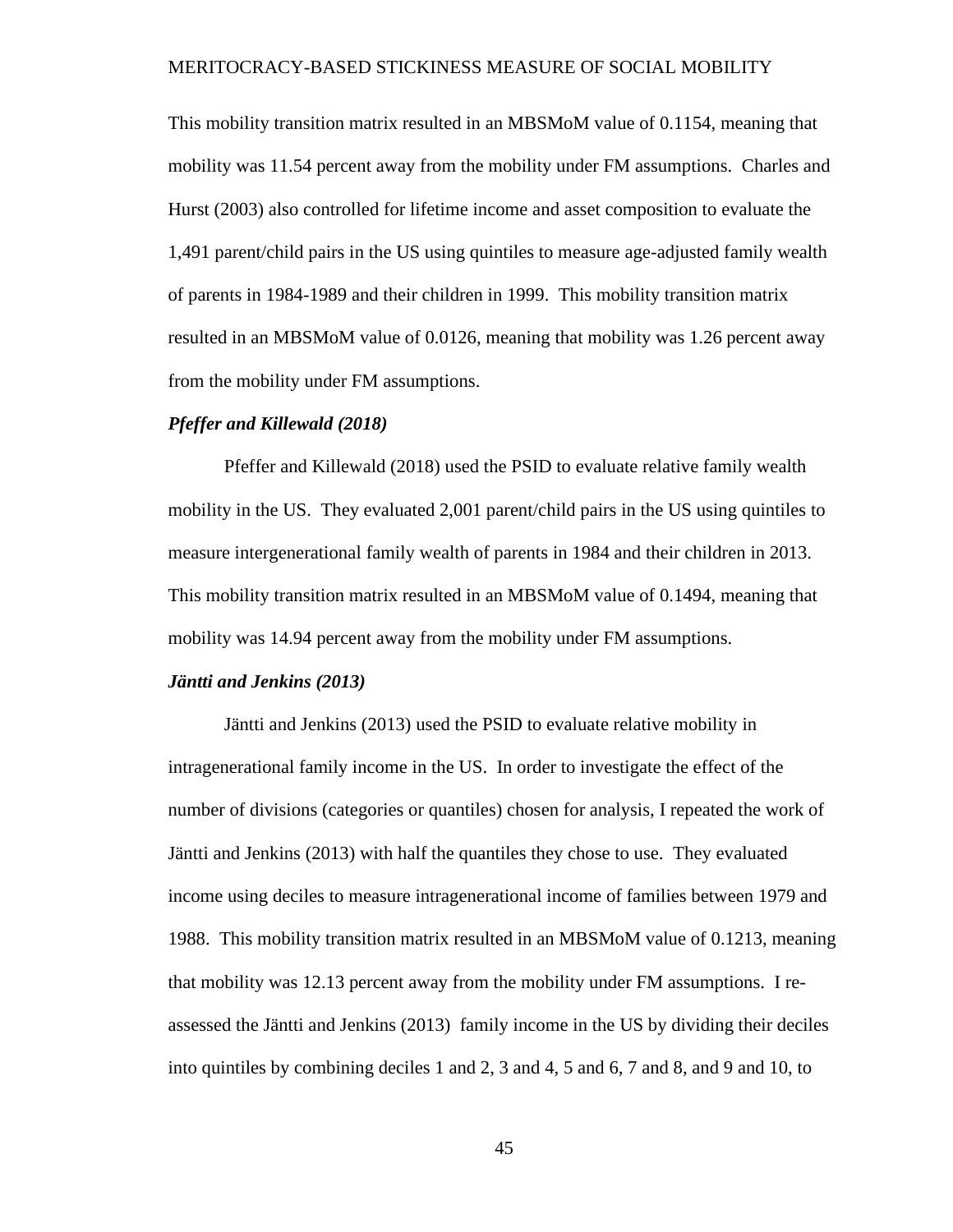measure family income between 1979 and their sons in 1988. This mobility transition matrix resulted in an MBSMoM value of 0.2206, meaning that mobility was 22.06 percent away from the mobility under FM assumptions. This is almost double (1.82 times) the value obtained using deciles with the same data.

Jäntti and Jenkins (2013) evaluated income using deciles to measure intragenerational income of families between 1989 and 1998. This mobility transition matrix resulted in an MBSMoM value of 0.1444, meaning that mobility was 14.44 percent away from the mobility under FM assumptions. I also re-assessed the Jäntti and Jenkins (2013) family income in the US by dividing their deciles into quintiles by combining deciles 1 and 2, 3 and 4, 5 and 6, 7 and 8, and 9 and 10, to measure family income between 1989 and their sons in 1998. This mobility transition matrix resulted in an MBSMoM value of 0.2580, meaning that mobility was 25.8 percent away from the mobility under FM assumptions. This is almost double (1.79 times) the value obtained using deciles with the same data.

#### *Mazumder (2005)*

Mazumder (2005) used SIPP and SSA data to evaluate relative intergenerational income mobility in the US for fathers and sons. In order to investigate the effect of the number of divisions (categories or quantiles) chosen for analysis, I repeated the work of Mazumder (2005) with half the quantiles they chose to use. They evaluated father/son pairs using deciles to measure relative intergenerational income mobility of fathers in 1985 and their sons in 1998. This mobility transition matrix resulted in an MBSMoM value of 0.0721, meaning that mobility was 7.21 percent away from the mobility under FM assumptions. I re-assessed the Mazumder (2005) father/son pairs in the US by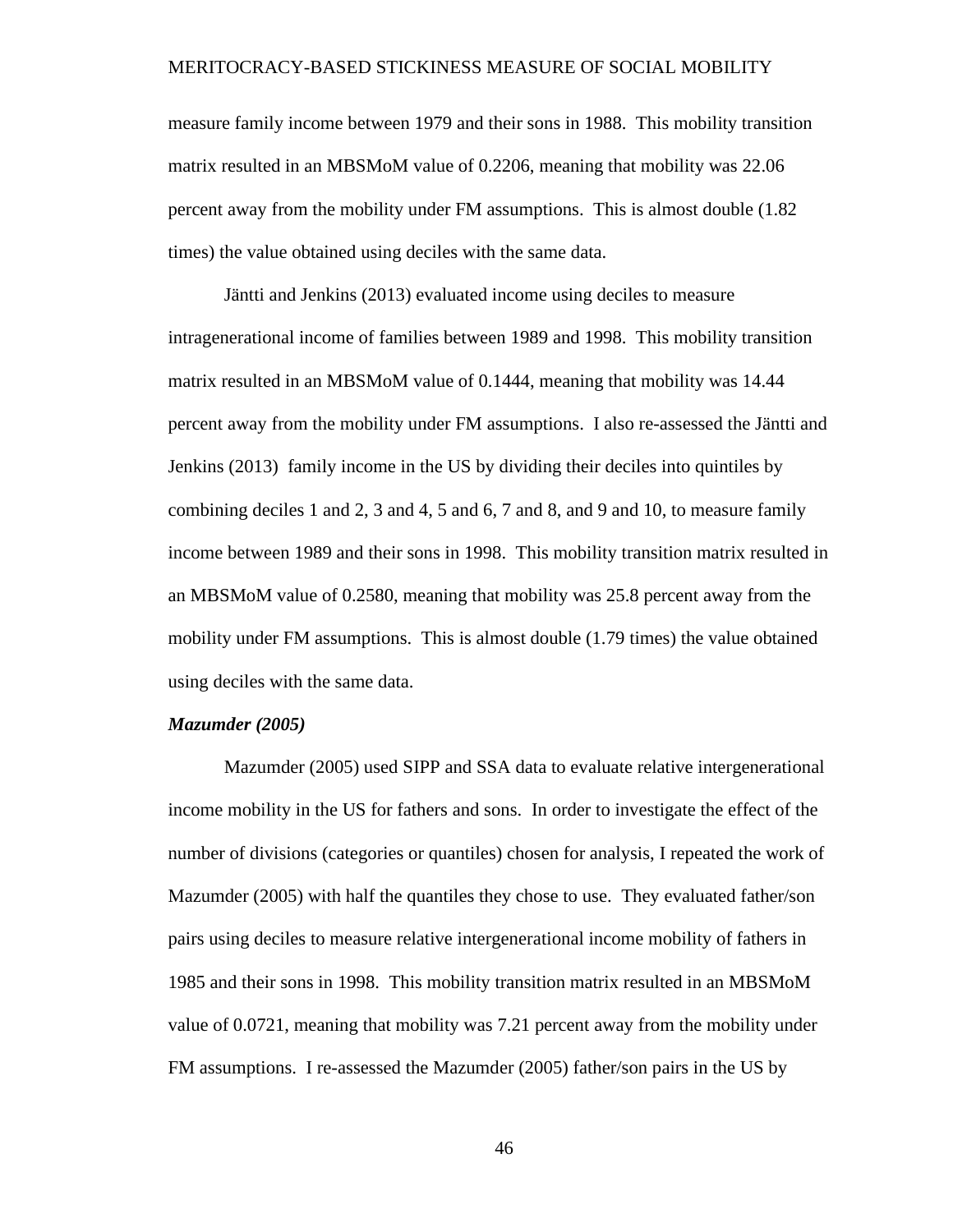dividing their deciles into quintiles by combining deciles 1 and 2, 3 and 4, 5 and 6, 7 and 8, and 9 and 10, to measure income of fathers in 1985 and their sons in 1998. This mobility transition matrix resulted in an MBSMoM value of 0.1160, meaning that mobility was 11.6 percent away from the mobility under FM assumptions. This is 1.61 times the value obtained using deciles with the same data.

Mazumder (2005) evaluated father/son pairs using quartiles to measure relative intergenerational income mobility of fathers in 1985 and their sons in 1998. This mobility transition matrix resulted in an MBSMoM value of 0.1196, meaning that mobility was 11.96 percent away from the mobility under FM assumptions. This is like using quintiles and 1.66 times the value obtained using deciles with the same data.

### *Corak and Heisz (1999)*

Corak and Heisz (1999) used tax data to evaluate relative income mobility in Canada for fathers and sons. In order to investigate the effect of the number of divisions (categories or quantiles) chosen for analysis, I repeated the work of Corak and Heisz (1999) with half the quantiles they chose to use. They evaluated father/son pairs in Canada and used deciles to measure income of fathers in 1982 and their sons in 1995. This mobility transition matrix resulted in an MBSMoM value of 0.0306, meaning that mobility was 3.06 percent away from the mobility under FM assumptions. I re-assessed the Corak and Heisz (1999) father/son pairs in Canada by dividing their deciles into quintiles by combining deciles 1 and 2, 3 and 4, 5 and 6, 7 and 8, and 9 and 10, to measure income of fathers in 1982 and their sons in 1995. This mobility transition matrix resulted in an MBSMoM value of 0.0589, meaning that mobility was 5.89 percent away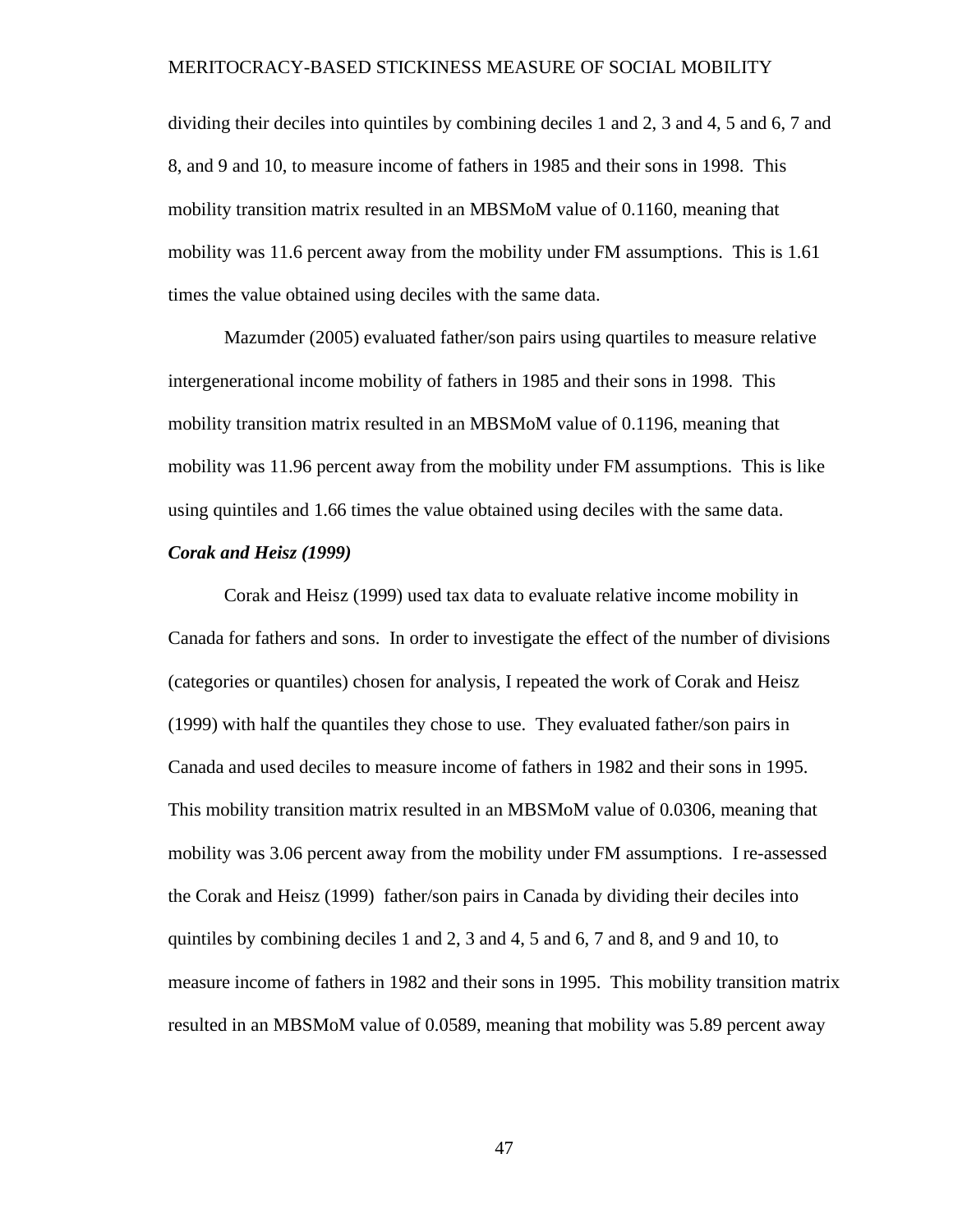from the mobility under FM assumptions. This is almost twice (1.92 times) the value obtained using deciles with the same data.

#### *Cowell and Flachaire (2017)*

Cowell and Flachaire (2017) used the China Health and Nutrition Survey (CHNS) to evaluate relative intragenerational household income mobility in China. They used quintiles to measure intragenerational household income mobility between 1989 and 2000. This mobility transition matrix resulted in an MBSMoM value of 0.0789, meaning that mobility was 7.89 percent away from the mobility under FM assumptions. Cowell and Flachaire (2017) also used quintiles to measure intragenerational household income mobility between 2000 and 2011. This mobility transition matrix resulted in an MBSMoM value of 0.1127, so mobility was 11.27 percent away from FM assumptions. *Chen and Cowell (2017)*

Chen and Cowell (2017) used the China Health and Nutrition Survey (CHNS) to evaluate relative intragenerational mobility of household income throughout all of China, rural China, and urban China. They started with long-term mobility of a 12-year time span. Chen and Cowell (2017) evaluated 2,843 households in China and used quintiles to measure intragenerational mobility of household income between 1989 and 2000. This mobility transition matrix resulted in an MBSMoM value of 0.0789, meaning that mobility was 7.89 percent away from the mobility under FM assumptions. Chen and Cowell (2017) also evaluated 2,600 households in China and used quintiles to measure intragenerational mobility of household income between 2000 and 2011. This mobility transition matrix resulted in an MBSMoM value of 0.1127, meaning that mobility was 11.27 percent away from the mobility under FM assumptions.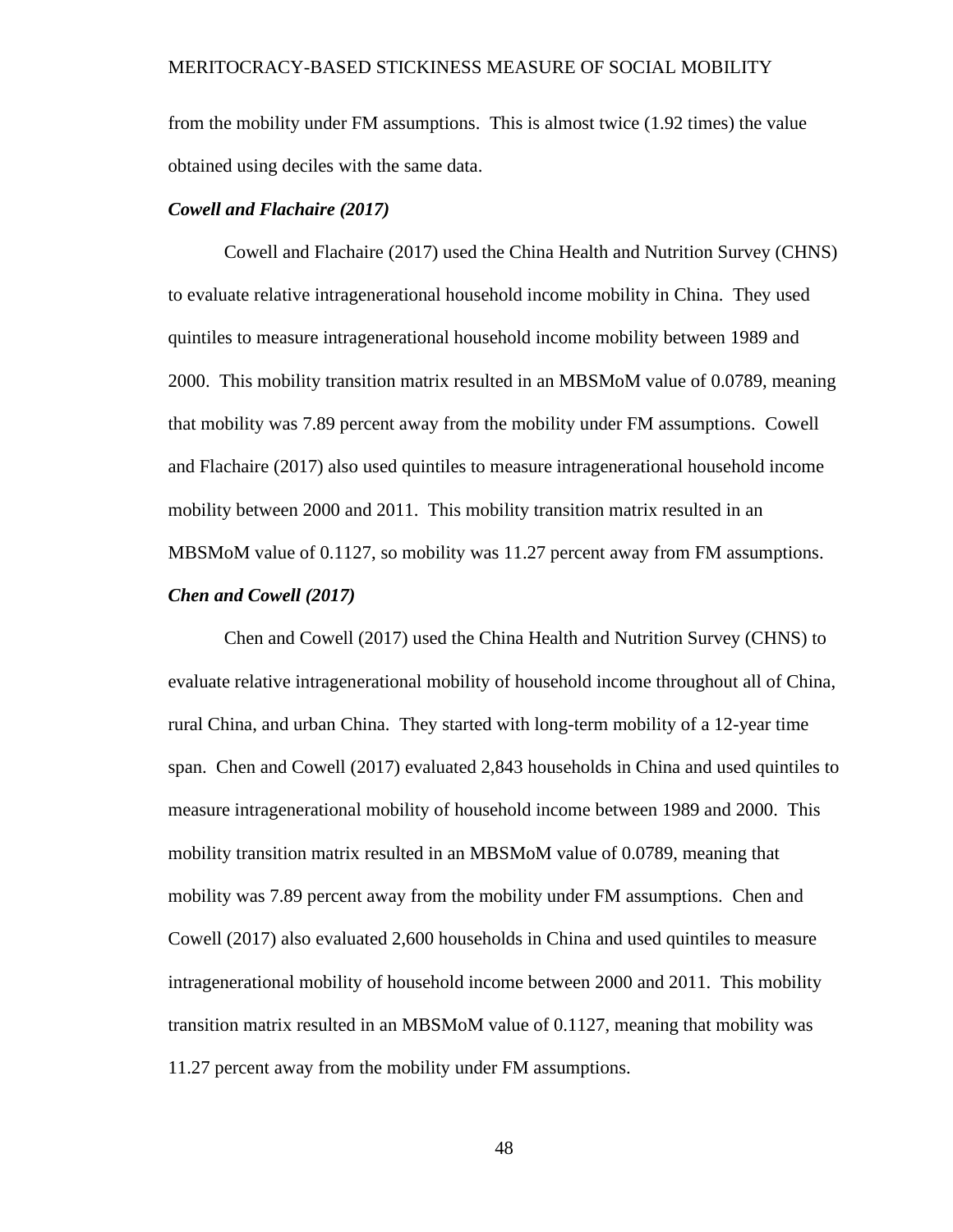Chen and Cowell (2017) evaluated rural households in China and used quintiles to measure intragenerational mobility of household income between 1989 and 2000. This mobility transition matrix resulted in an MBSMoM value of 0.0565, meaning that mobility was 5.65 percent away from the mobility under FM assumptions in rural China. Chen and Cowell (2017) also evaluated rural households in China and used quintiles to measure intragenerational mobility of household income between 2000 and 2011. This mobility transition matrix resulted in an MBSMoM value of 0.0834, meaning that mobility was 8.34 percent away from the mobility under FM assumptions in rural China.

Chen and Cowell (2017) evaluated urban households in China and used quintiles to measure intragenerational mobility of household income between 1989 and 2000. This mobility transition matrix resulted in an MBSMoM value of 0.0938, meaning that in urban China mobility was 9.38 percent away from the mobility under FM assumptions. Chen and Cowell (2017) also evaluated urban households in China and used quintiles to measure intragenerational mobility of household income between 2000 and 2011. This mobility transition matrix resulted in an MBSMoM value of 0.1613, meaning that in urban China mobility was 16.13 percent away from the mobility under FM assumptions.

In addition, Chen and Cowell (2017) evaluated short-term intragenerational income mobility by dividing the 12 years of data into 3-year time spans. They evaluated 3,600 households in China and used quintiles to measure intragenerational mobility of household income between 1989 and 1991. This mobility transition matrix resulted in an MBSMoM value of 0.1882, meaning that mobility was 18.82 percent away from the mobility under FM assumptions. Chen and Cowell (2017) evaluated 3,358 households in China and used quintiles to measure intragenerational mobility of household income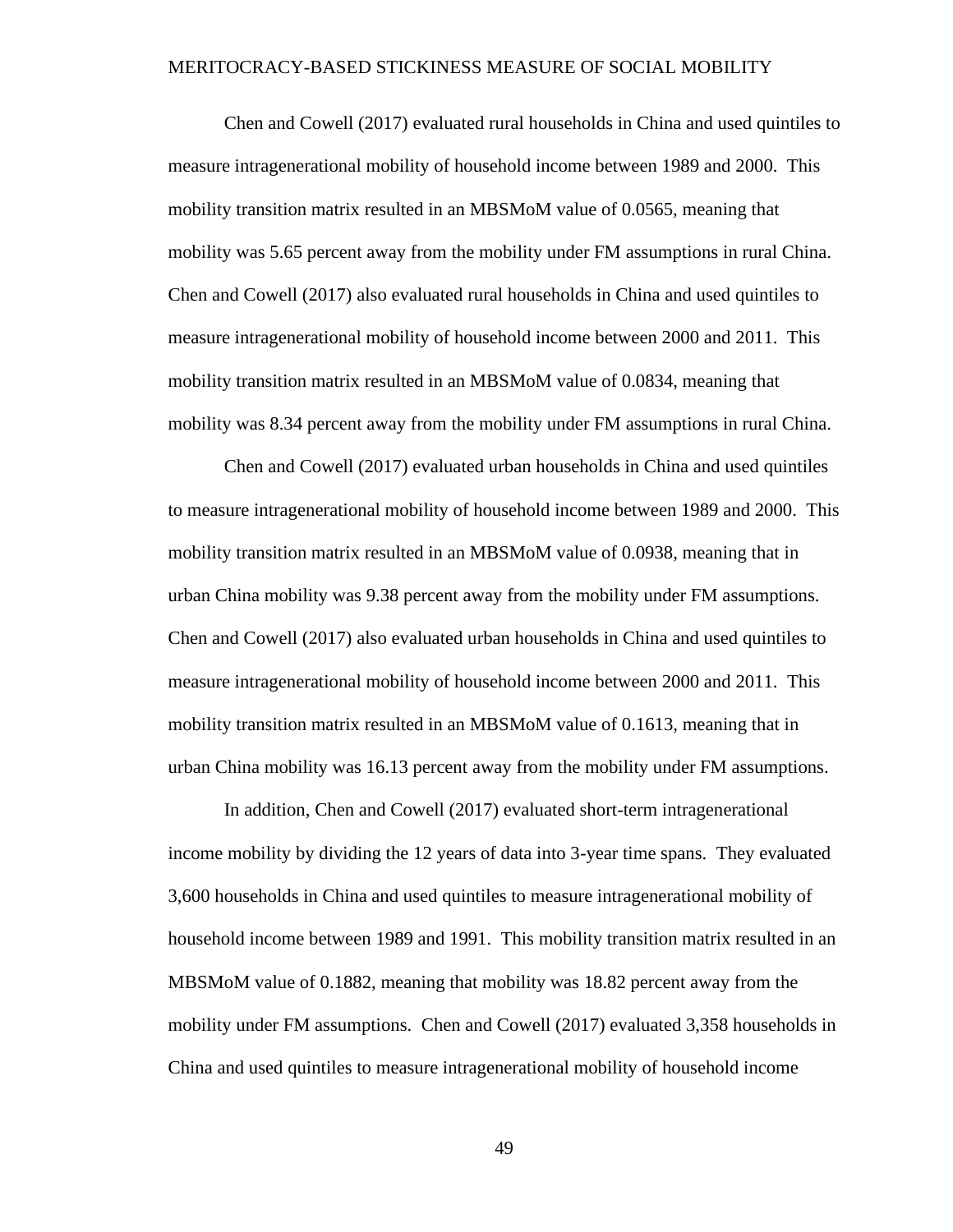between 1991 and 1993. This mobility transition matrix resulted in an MBSMoM value of 0.1768, meaning that mobility was 17.68 percent away from the mobility under FM assumptions. Chen and Cowell (2017) evaluated 3,400 households in China and used quintiles to measure intragenerational mobility of household income between 2004 and 2006. This mobility transition matrix resulted in an MBSMoM value of 0.2061, meaning that mobility was 20.61 percent away from the mobility under FM assumptions. Chen and Cowell (2017) evaluated 3,442 households in China and used quintiles to measure intragenerational mobility of household income between 2009 and 2011. This mobility transition matrix resulted in an MBSMoM value of 0.2239, meaning that mobility was 22.39 percent away from the mobility under FM assumptions.

#### *Formby et. al. (2004)*

Formby et. al. (2004) used data from the PSID and the German Socio-Economic Panel (GSEOP) to evaluate both absolute and relative individual intragenerational mobility of earnings in the US and Germany. They evaluated 5,000 individuals in the US using quintiles to measure relative individual intragenerational earnings between 1985 and 1990. This mobility transition matrix resulted in an MBSMoM value of 0.3670, meaning that mobility was 36.7 percent away from the mobility under FM assumptions. Formby et. al. (2004) also evaluated 6,000 individuals in Germany using quintiles to measure relative individual intragenerational earnings between 1985 and 1990. This mobility transition matrix resulted in an MBSMoM value of 0.4131, meaning that mobility was 41.31 percent away from the mobility under FM assumptions.

Formby et. al. (2004) evaluated 5,000 individuals in the US using quintiles to measure absolute individual intragenerational earnings between 1985 and 1990. This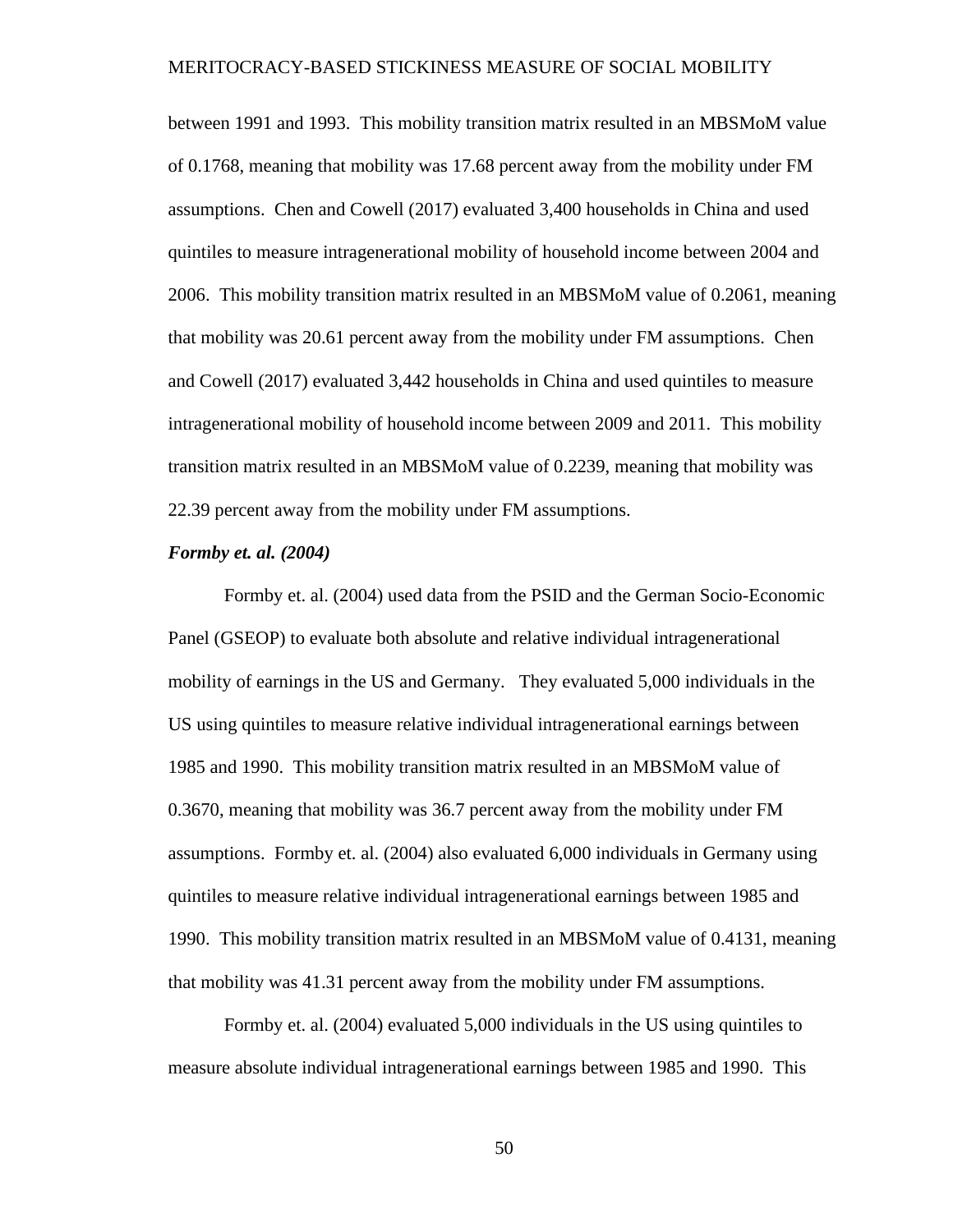mobility transition matrix resulted in an MBSMoM value of 0.3839, meaning that mobility was 38.39 percent away from the mobility under FM assumptions. Formby et. al. (2004) also evaluated 6,000 individuals in Germany using quintiles to measure absolute individual intragenerational earnings between 1985 and 1990. This mobility transition matrix resulted in an MBSMoM value of 0.5086, meaning that mobility was 50,86 percent away from the mobility under FM assumptions.

### *Mishra (2018)*

Mishra (2018) used the India Human Development Survey (IHDS) to evaluate relative intragenerational mobility of household income throughout all India, rural India, and urban India. They evaluated 40,018 households in India and used quintiles to measure intragenerational income of households between 2005 and 2012. This mobility transition matrix resulted in an MBSMoM value of 0.1543, meaning that mobility was 15.43 percent away from the mobility under FM assumptions. Mishra (2018) evaluated rural households in India and used quintiles to measure intragenerational income of households between 2005 and 2012. This mobility transition matrix resulted in an MBSMoM value of 0.1275, meaning that mobility was 12.75 percent away from the mobility under FM assumptions. Mishra (2018) also evaluated urban households in India using quintiles to measure intragenerational income of households between 2005 and 2012. This mobility transition matrix resulted in an MBSMoM value of 0.1525, meaning that mobility was 15.25 percent away from the mobility under FM assumptions.

#### *Long and Ferrie (2018)*

Long and Ferrie (2018) used Census data to evaluate absolute mobility in occupations in the US and Britain for different combinations of grandfathers, fathers and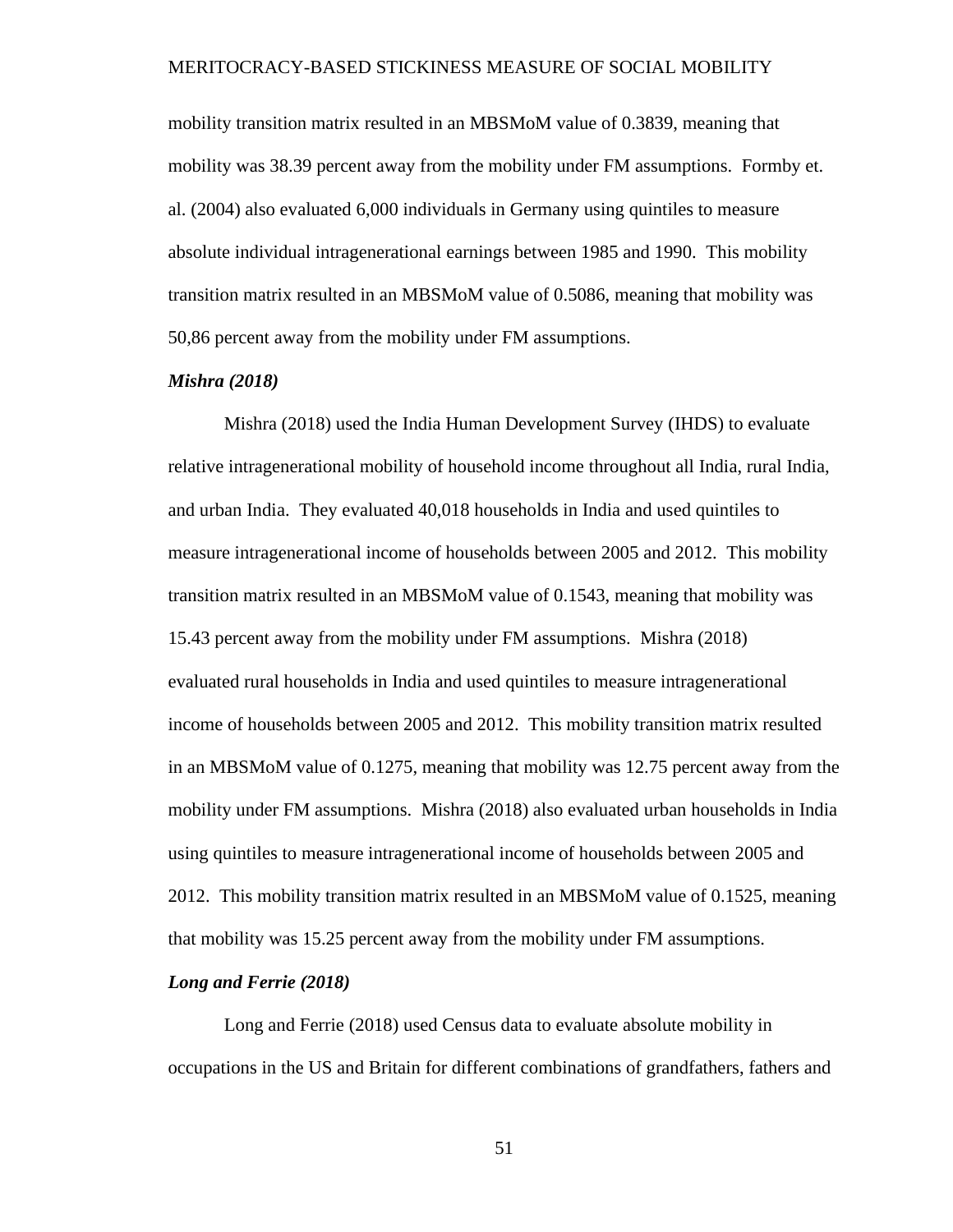sons. Long and Ferrie (2018) evaluated 4,943 father/son pairs in Britain and used four categories to measure occupations of fathers in 1851 and their sons in 1881. This mobility transition matrix resulted in an MBSMoM value of 0.3204, meaning that mobility was 32.04 percent away from the mobility under FM assumptions. Long and Ferrie (2018) also evaluated 4,887 father/son pairs in Britain and used four categories to measure occupations of fathers in 1881 and their sons in 1911. This mobility transition matrix resulted in an MBSMoM value of 0.2424, meaning that mobility was 24.24 percent away from the mobility under FM assumptions. In addition, Long and Ferrie (2018) evaluated 4,002 grandfather/grandson pairs in Britain and used four categories to measure occupations of grandfathers in 1851 and their grandsons in 1911. This mobility transition matrix resulted in an MBSMoM value of 0.1113, meaning that mobility was 11.13 percent away from the mobility under FM assumptions.

Long and Ferrie (2018) evaluated 43,701 father/son pairs in the US and used four categories to measure occupations of fathers in 1850 and their sons in 1880. This mobility transition matrix resulted in an MBSMoM value of 0.2418, meaning that mobility was 24.18 percent away from the mobility under FM assumptions. Long and Ferrie (2018) also evaluated 43,701 father/son pairs in the US and used four categories to measure occupations of fathers in 1880 and their sons in 1910. This mobility transition matrix resulted in an MBSMoM value of 0.2776, meaning that mobility was 27.76 percent away from the mobility under FM assumptions. In addition, Long and Ferrie (2018) evaluated 43,701 grandfather /grandson pairs in the US and used four categories to measure occupations of fathers in 1850 and their grandsons in 1910. This mobility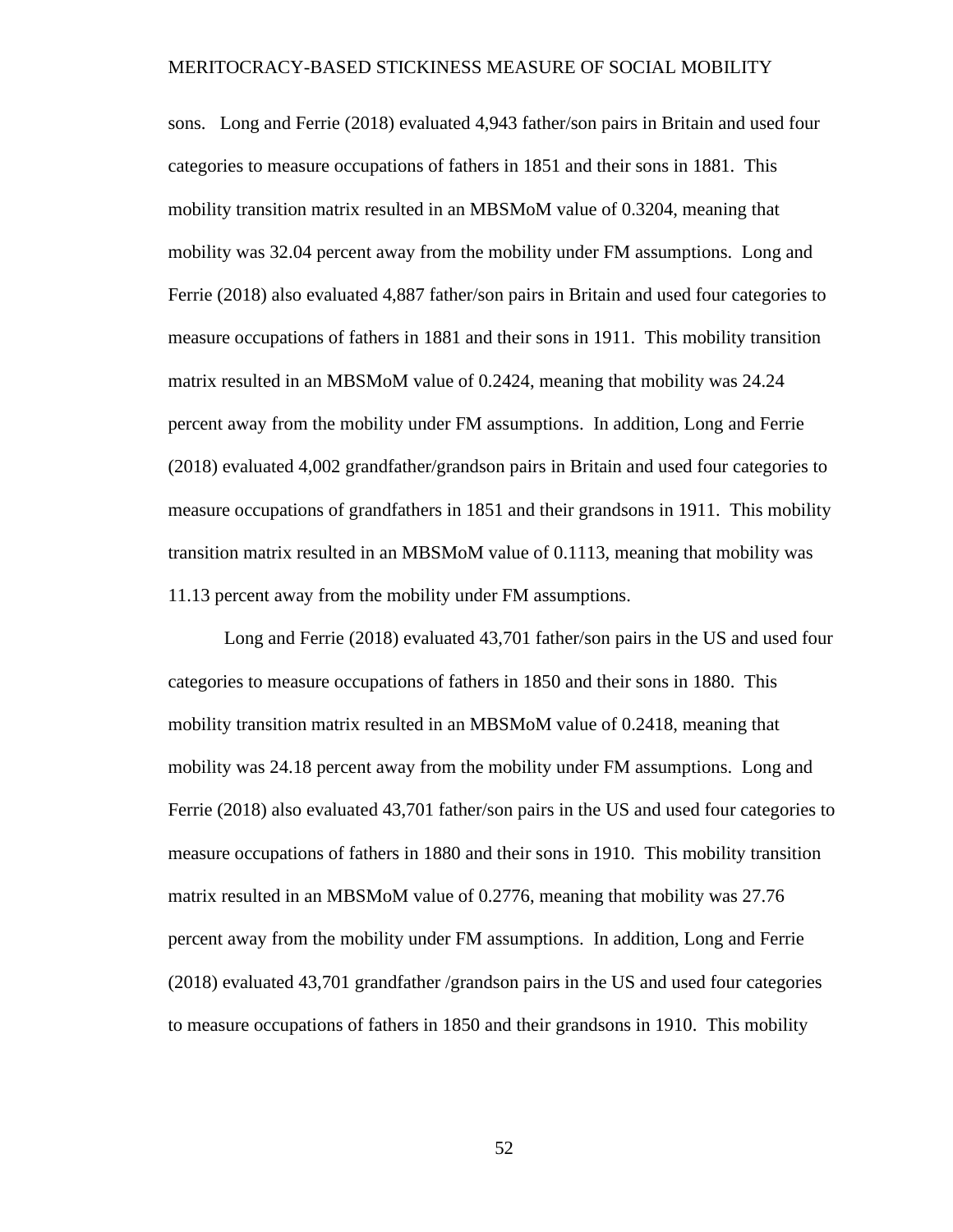transition matrix resulted in an MBSMoM value of 0.1421, meaning that mobility was 14.21 percent away from the mobility under FM assumptions.

Long and Ferrie (2018) evaluated 1,983 father/son pairs in Britain and used four categories to measure occupations of fathers in 1881 and their sons in 1911 for fathers who ended up in an occupation equal to that of the grandfather. This mobility transition matrix resulted in an MBSMoM value of 0.2227, meaning that mobility was 22.27 percent away from the mobility under FM assumptions. Long and Ferrie (2018) also evaluated 1,043 father/son pairs in Britain and used four categories to measure occupations of fathers in 1881 and their sons in 1911 for fathers who ended up in an occupation higher to that of the grandfather. This mobility transition matrix resulted in an MBSMoM value of 0.0601, so mobility was 6.01 percent away from the mobility under FM assumptions. In addition, Long and Ferrie (2018) evaluated 948 father/son pairs in Britain and used four categories to measure occupations of fathers in 1881 and their sons in 1911 for fathers who ended up in an occupation lower than that of the grandfather. This mobility transition matrix resulted in an MBSMoM value of 0.1198, meaning that mobility was 11.98 percent away from the mobility under FM assumptions. *Altham and Ferrie (2007)*

Altham and Ferrie (2007) used Census data to evaluate absolute intergenerational mobility in occupations in the US for fathers and sons. They evaluated 8,999 father/son pairs and used four categories to measure occupations of fathers in 1850 and their sons in 1880. This mobility transition matrix resulted in an MBSMoM value of 0.2045, meaning that mobility was 20.45 percent away from the mobility under FM assumptions. Altham and Ferrie (2007) also evaluated 17,733 father/son pairs using four categories to measure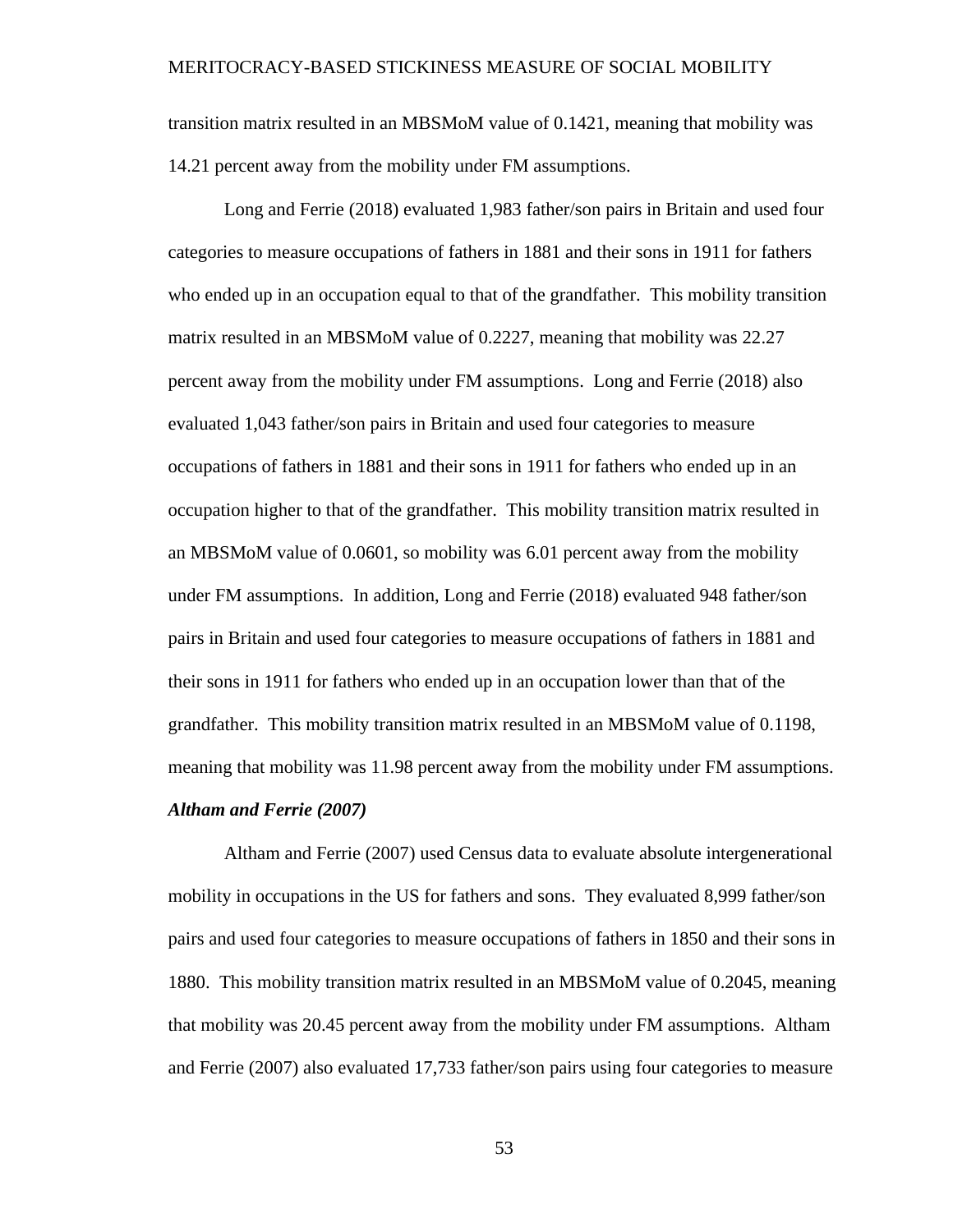occupations of fathers in 1880 and their sons in 1910. This mobility transition matrix resulted in an MBSMoM value of 0.1875, meaning that mobility was 18.75 percent away from the mobility under FM assumptions.

# *Neidhöfer and Stockhausen (2019)*

Neidhöfer and Stockhausen (2019) used the GSEOP, PSID, and British Household Panel Survey (BHPS) from the Cross-National Equivalent File to evaluate absolute multigenerational mobility of education in Germany, the US, and Britain for grandparents and grandchildren. They evaluated 1,890 German grandparents/ grandchildren pairs from the GSEOP and used three categories to measure education levels of grandparents and their grandchildren between 1960 and 1985. This mobility transition matrix resulted in an MBSMoM value of 0.1698, meaning that mobility was 16.98 percent away from the mobility under FM assumptions. Neidhöfer and Stockhausen (2019) also evaluated 5,554 US grandparents/ grandchildren pairs from the PSID using three categories to measure education levels of grandparents and their grandchildren between 1960 and 1985. This mobility transition matrix resulted in an MBSMoM value of 0.1020, meaning that mobility was 10.2 percent away from the mobility under FM assumptions. In addition, Neidhöfer and Stockhausen (2019) evaluated 5,554 British grandparents/ grandchildren pairs from the BHPS using three categories to measure education levels of grandparents and their grandchildren between 1960 and 1985. This mobility transition matrix resulted in an MBSMoM value of 0.0350, meaning that mobility was 3.5 percent away from FM assumptions mobility. *Long and Ferrie (2013)*

Long and Ferrie (2013) used the Oxford Mobility Study (OMS), Occupational Change in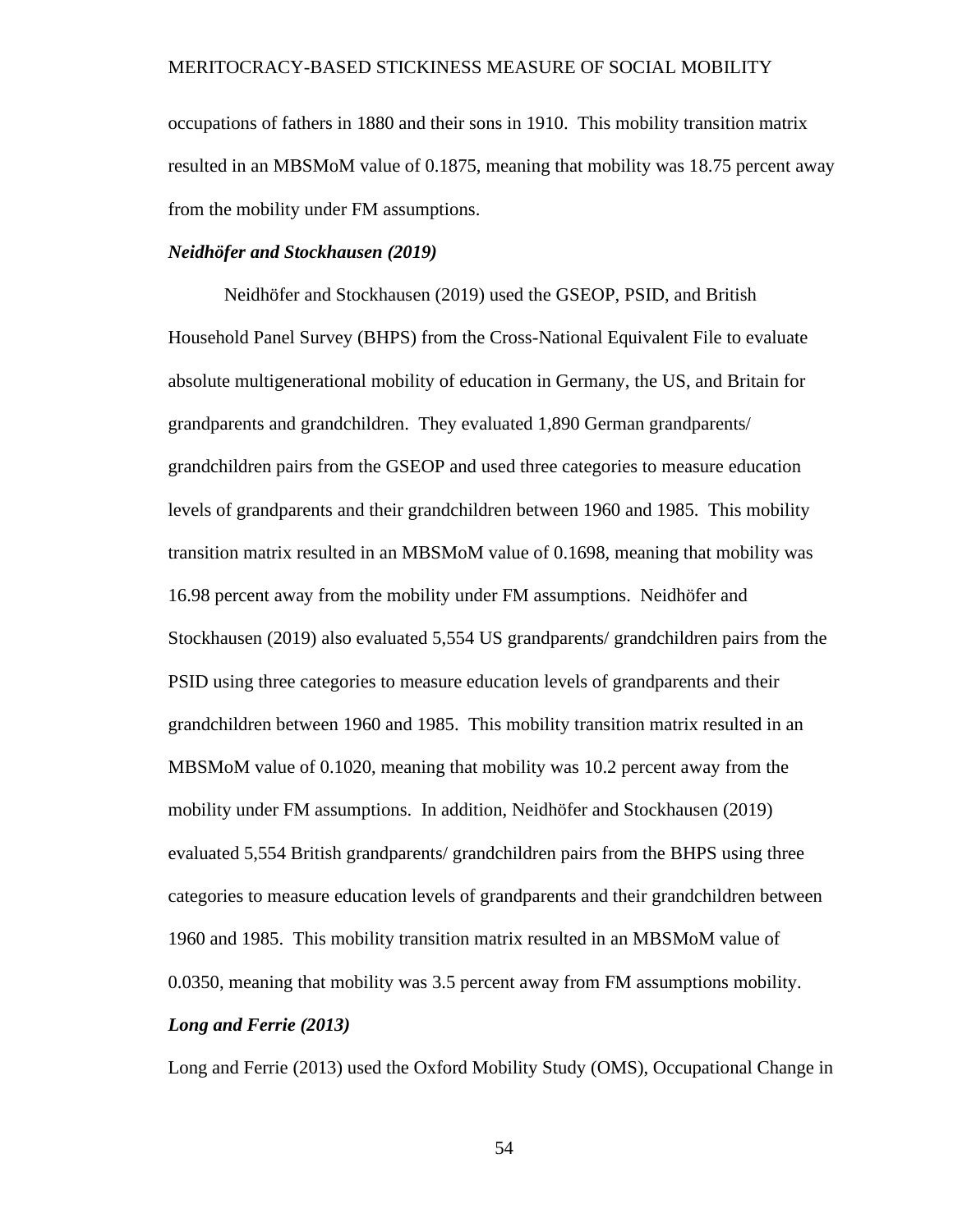a Generation Survey (OCGS), and Census data to evaluate absolute mobility in occupations in Britain and the US for fathers and sons. They evaluated 1,123 father/son pairs from the OMS in Britain and used four categories to measure occupations of fathers in 1949 and their sons in 1972. This mobility transition matrix resulted in an MBSMoM value of 0.2015, meaning that mobility was 20.15 percent away from the mobility under FM assumptions. Long and Ferrie (2013) evaluated 2,988 US father/son pairs from OCGS data using four categories to measure occupations of fathers in 1955 and their sons in 1973. This mobility transition matrix resulted in an MBSMoM value of 0.1493, meaning that mobility was 14.93 percent away from the mobility under FM assumptions.

Long and Ferrie (2013) evaluated 3,076 British father/son pairs from British Census data using four categories to measure occupations of fathers in 1851 and their sons in 1881. This mobility transition matrix resulted in an MBSMoM value of 0.3090, meaning that mobility was 30.9 percent away from the mobility under FM assumptions. Long and Ferrie (2013) evaluated 2,005 US father/son pairs from US Census data using four categories to measure occupations of fathers in 1850 and their sons in 1880. This mobility transition matrix resulted in an MBSMoM value of 0. 0.2161, meaning that mobility was 21.61 percent away from the mobility under FM assumptions. Long and Ferrie (2013) also evaluated 2,632 US father/son pairs from US Census data using four categories to measure occupations of fathers in 1860 and their sons in 1880. This mobility transition matrix resulted in an MBSMoM value of 0. 0.2222, meaning that mobility was 22.22 percent away from the mobility under FM assumptions. In addition, Long and Ferrie (2013) evaluated 2,499 US father/son pairs from US Census data using four categories to measure occupations of fathers in 1880 and their sons in 1900. This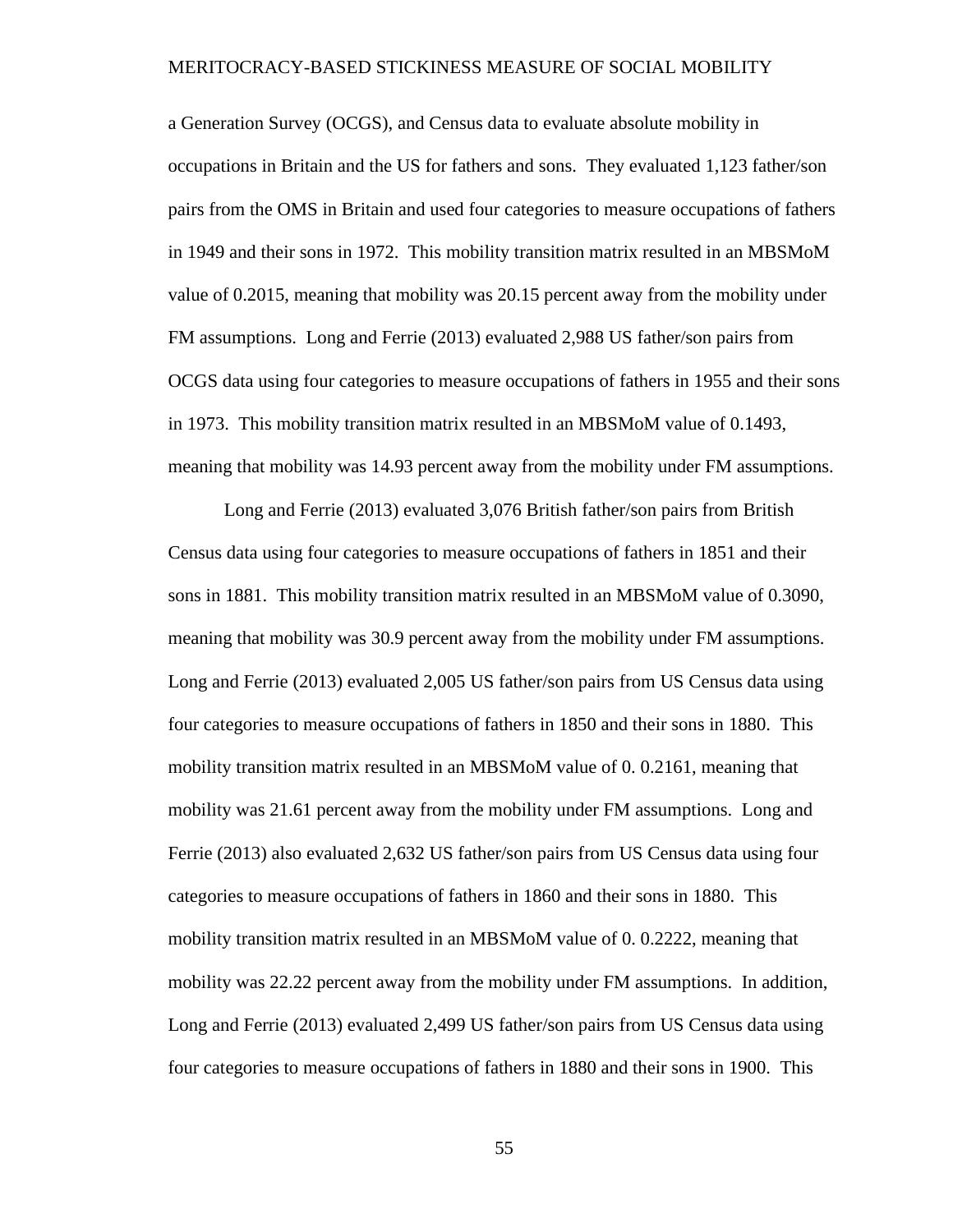mobility transition matrix resulted in an MBSMoM value of 0. 0.2664, meaning that mobility was 26.64 percent away from the mobility under FM assumptions.

#### *Goodman (1965; 1969)*

Goodman (1965; 1969) evaluated absolute mobility in occupations in Britain and Denmark for fathers and sons. He evaluated 2,391 father/son pairs in Denmark and used three categories to measure intergenerational occupational mobility of fathers and their sons. This mobility transition matrix resulted in an MBSMoM value of 0.2720, meaning that mobility was 27.2 percent away from the mobility under FM assumptions. Goodman (1965; 1969) also evaluated 3,497 father/son pairs in Britain using three categories to measure intergenerational occupational mobility of fathers and their sons. This mobility transition matrix resulted in an MBSMoM value of 0.2371, meaning that mobility was 23.71 percent away from the mobility under FM assumptions. In addition, Goodman (1965; 1969) evaluated the same 3,497 father/son pairs in Britain using five categories to measure intergenerational occupational mobility of fathers and their sons. This mobility transition matrix resulted in an MBSMoM value of 0.1868, meaning that mobility was 18.68 percent away from the mobility under FM assumptions. Using the same data, the calculated MBSMoM with three categories is 1.27 times the value using five categories.

## *Pfeffer and Killewald (2015)*

Pfeffer and Killewald (2015) used the PSID to evaluate relative intergenerational wealth mobility in the US for parents and their children. They evaluated 1,975 parent/child pairs in the US and used quintiles to measure intergenerational wealth mobility of parents in 1984 and their children in 2013. This mobility transition matrix resulted in an MBSMoM value of 0.1386, meaning that mobility was 13.86 percent away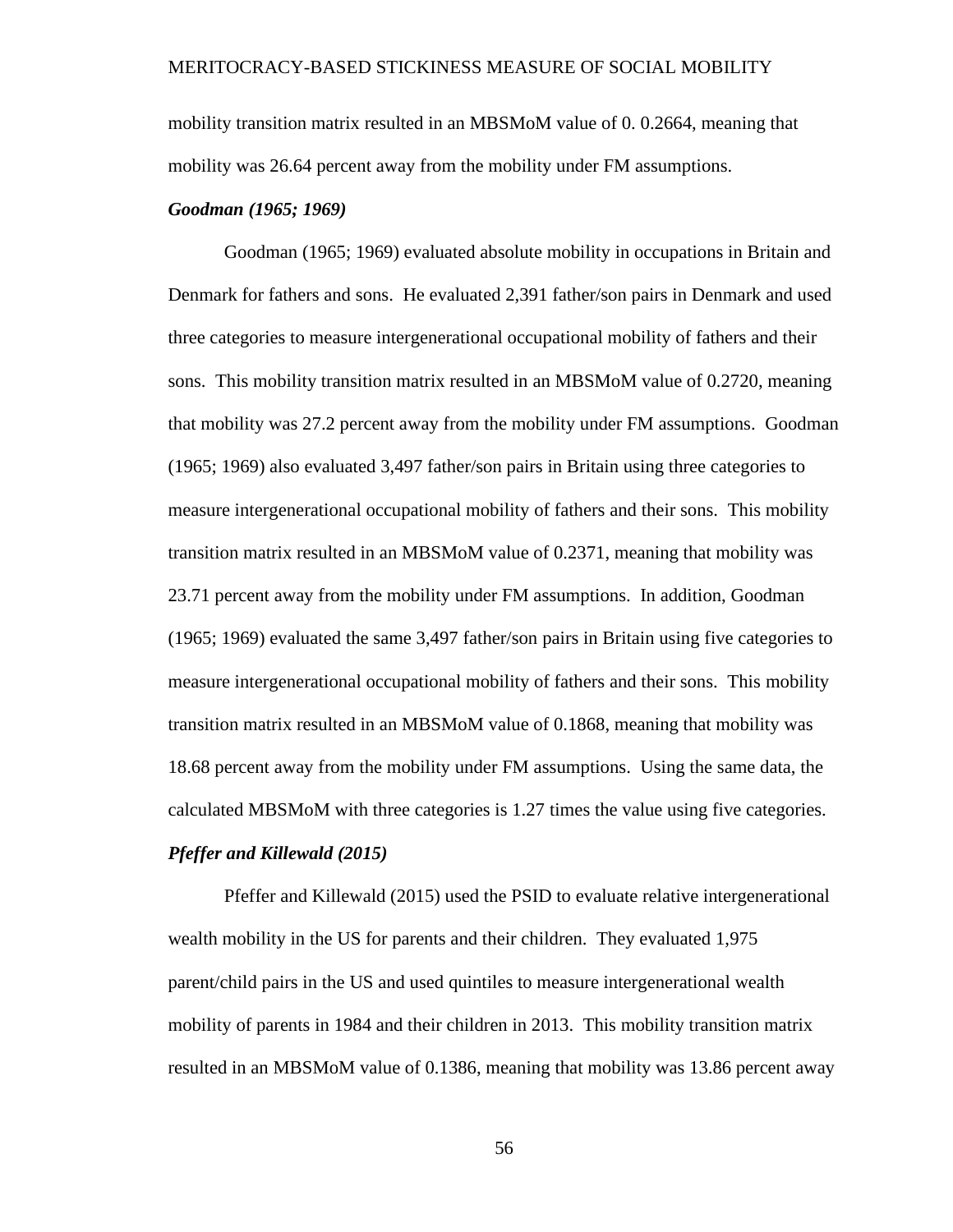from the mobility under FM assumptions. Pfeffer and Killewald (2015) also evaluated 1,105 White parent/child pairs in the US and used three quantiles to measure intergenerational wealth mobility of parents in 1984 and their children in 2013. This mobility transition matrix resulted in an MBSMoM value of 0.2243, meaning that mobility was 22.43 percent away from the mobility under FM assumptions. In addition, Pfeffer and Killewald (2015) evaluated 799 Black parent/child pairs in the US and used three quantiles to measure intergenerational wealth mobility of parents in 1984 and their children in 2013. This mobility transition matrix resulted in an MBSMoM value of 0.0669, meaning that mobility was 6.69 percent away from the mobility under FM assumptions.

Pfeffer and Killewald (2015) also investigated home ownership as a proxy for wealth. They evaluated 1,428 White grandparent/grandchildren pairs in the US and used two categories to measure multigenerational home ownership mobility of grandparents in 1984 and their grandchildren in 2013. This mobility transition matrix resulted in an MBSMoM value of 0.0750, meaning that mobility was 7.5 percent away from the mobility under FM assumptions. Pfeffer and Killewald (2015) also evaluated 942 Black grandparent/grandchildren pairs in the US and used two categories to measure multigenerational home ownership mobility of grandparents in 1984 and their grandchildren in 2013. This mobility transition matrix resulted in an MBSMoM value of 0.0690, meaning that mobility was 6.9 percent away from the mobility under FM assumptions.

### *Mazumder (2014)*

Mazumder (2014) used the SIPP and SSA data to evaluate relative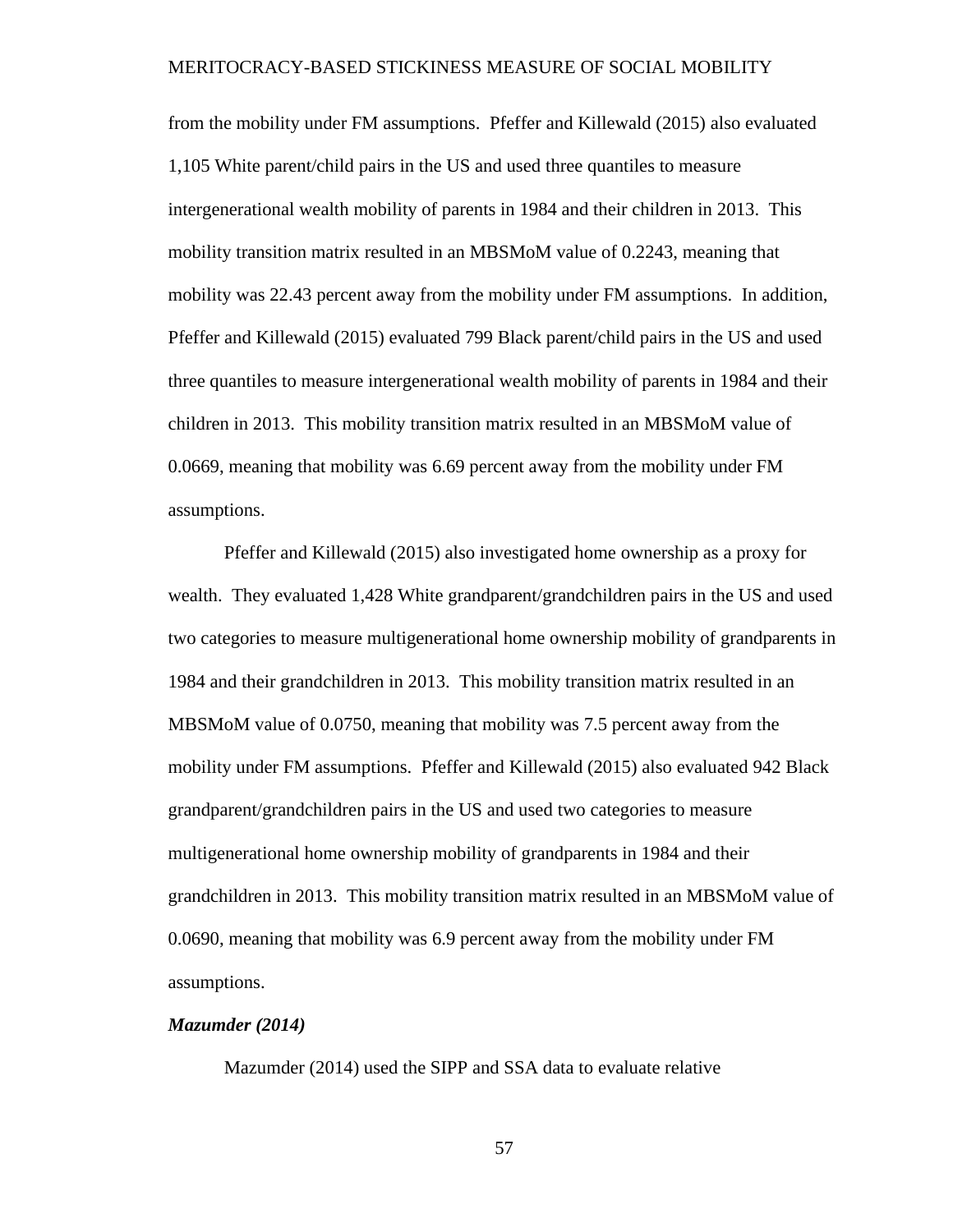intergenerational income mobility in the US for parents and sons. They evaluated 14,757 White parent/son pairs in the US and used quintiles to measure intergenerational income mobility of parents in 1986 and their sons in 2007. This mobility transition matrix resulted in an MBSMoM value of 0.0881, meaning that mobility was 8.81 percent away from the mobility under FM assumptions. Mazumder (2014) also evaluated 2,025 Black parent/son pairs in the US and used quintiles to measure intergenerational income mobility of parents in 1986 and their sons in 2007. This mobility transition matrix resulted in an MBSMoM value of 0.0860, meaning that mobility was 8.6 percent away from the mobility under FM assumptions.

#### *Charles et. al. (2014)*

Charles et. al. (2014) used the PSID to evaluate relative intergenerational expenditure mobility in the US for parents and children. They evaluated 3,000 parent/child pairs in the US and used quartiles to measure intergenerational expenditure mobility of parents and their children in 2009. This mobility transition matrix resulted in an MBSMoM value of 0.1324, meaning that mobility was 13.24 percent away from the mobility under FM assumptions. Charles et. al. (2014) evaluated 3,000 parent/child pairs in the US and used quartiles to measure intergenerational income mobility of parents and their children in 2009. This mobility transition matrix resulted in an MBSMoM value of 0.1633, meaning that mobility was 16.33 percent away from the mobility under FM assumptions.

#### *Long (2013)*

Long (2013) used Census data to evaluate absolute mobility in occupations in Britain for individual fathers and sons. They evaluated 12,516 father/son pairs in Britain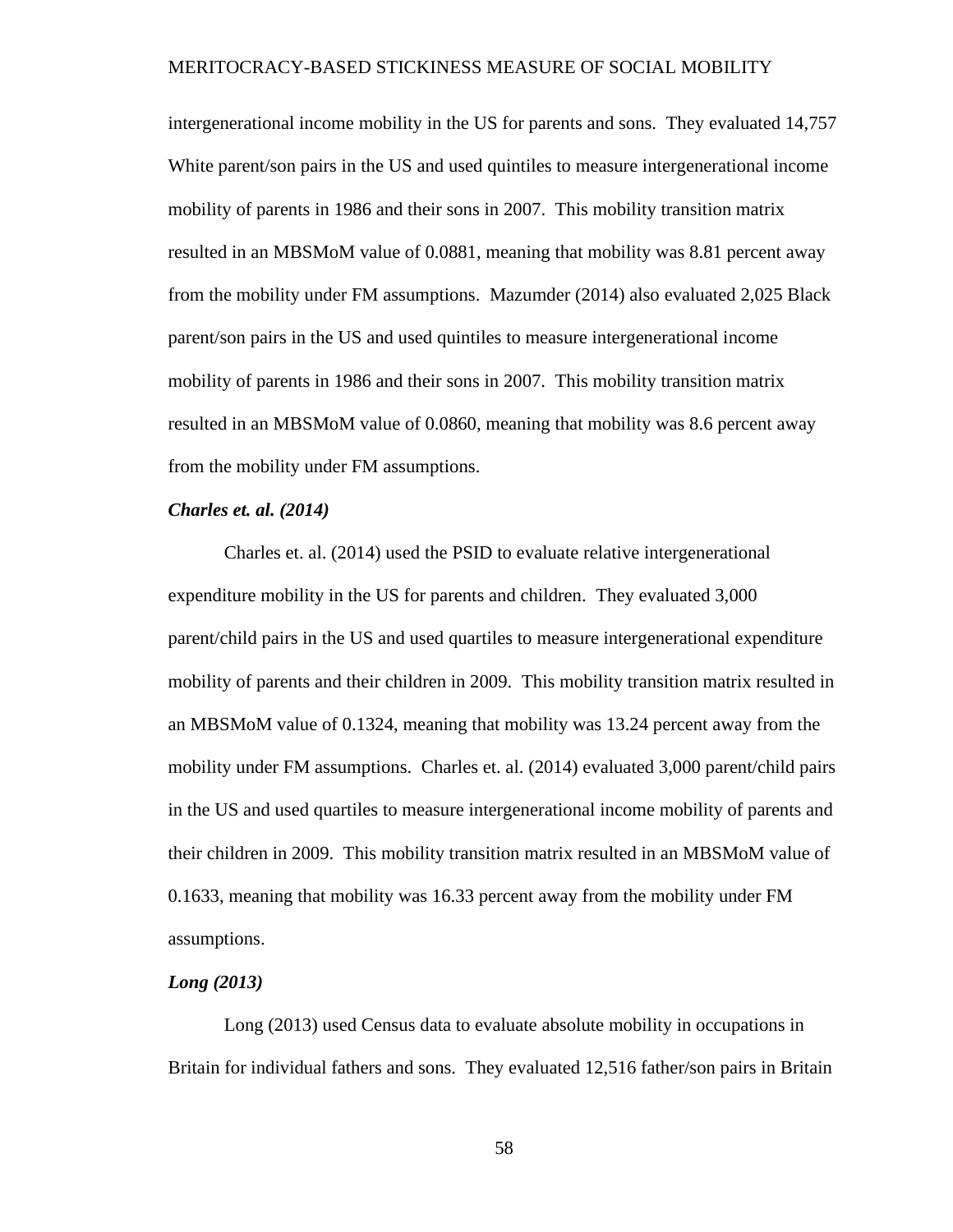and used five categories to measure occupations of fathers in 1851 and their sons in 1881. This mobility transition matrix resulted in an MBSMoM value of 0.2413, meaning that mobility was 24.13 percent away from the mobility under FM assumptions. Long (2013) also evaluated 4,071 father/son pairs in Britain and used five categories to measure occupations of fathers in 1881 and their sons in 1901. This mobility transition matrix resulted in an MBSMoM value of 0.2007, meaning that mobility was 20.07 percent away from the mobility under FM assumptions. In addition, Long (2013) evaluated 7,749 individuals in Britain and used five categories to measure intragenerational occupational mobility between 1851 and 1881. This mobility transition matrix resulted in an MBSMoM value of 0.3942, meaning that mobility was 39.42 percent away from the mobility under FM assumptions.

Long (2013) evaluated 12,516 father/son pairs in Britain and used nine categories to measure occupations of fathers in 1851 and their sons in 1881. This mobility transition matrix resulted in an MBSMoM value of 0.2369, meaning that mobility was 23.69 percent away from the mobility under FM assumptions. Long (2013) evaluated the same 12,516 father/son pairs in Britain using five categories to measure occupations of fathers in 1851 and their sons in 1881. This mobility transition matrix resulted in an MBSMoM value of 0.2615, meaning that mobility was 26.15 percent away from the mobility under FM assumptions. Using the same data, the calculated MBSMoM with five categories is 1.10 times the value using nine categories.

Long (2013) evaluated 2,483 father/son pairs using Marriage Registry data in Britain and five categories to measure occupations of fathers and their sons between 1859 and 1874. This mobility transition matrix resulted in an MBSMoM value of 0.4845,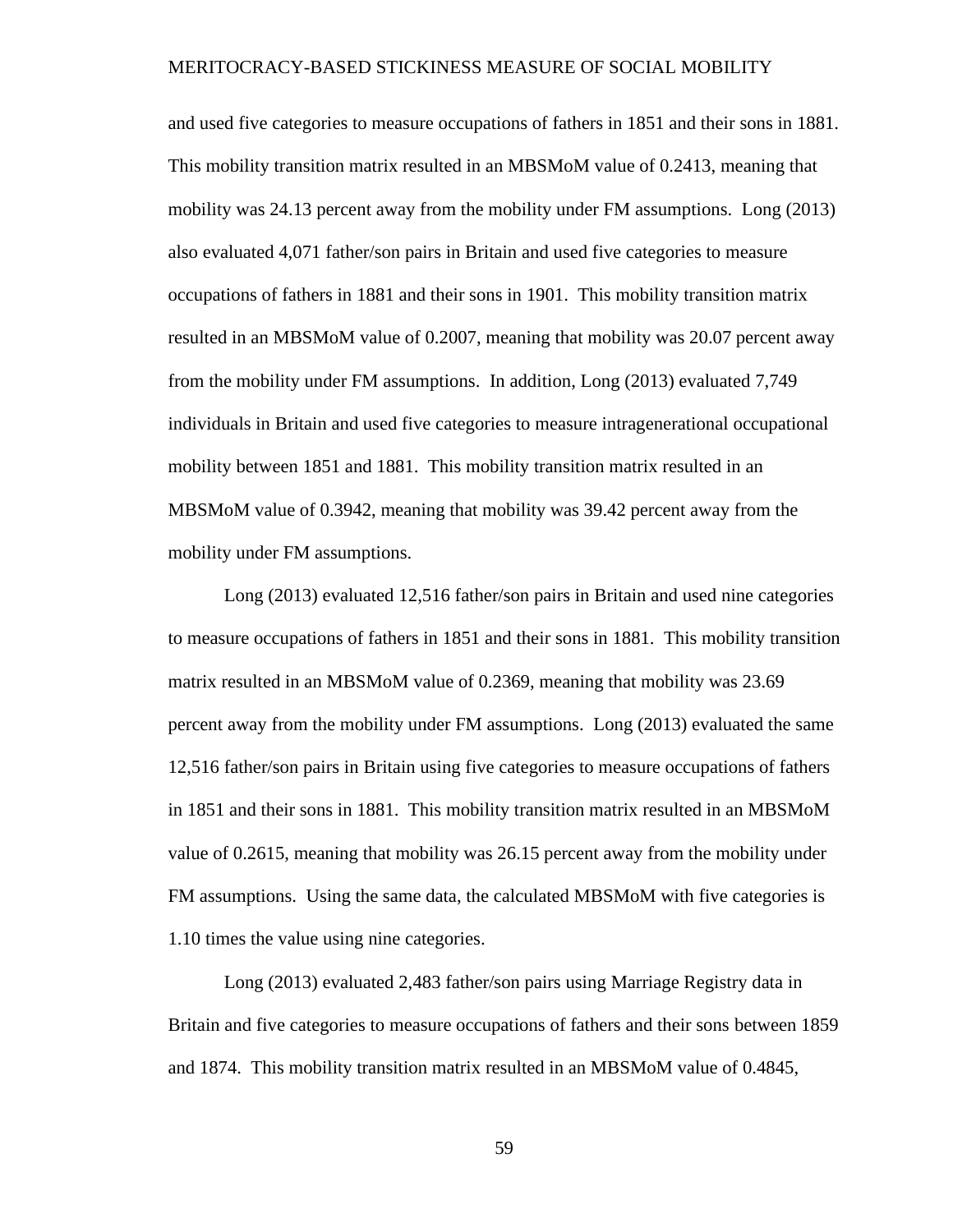meaning that mobility was 48.45 percent away from the mobility under FM assumptions. Long (2013) also evaluated 4,153 married individuals in Britain using Census data and five categories to measure intragenerational occupational mobility between 1851 and 1881. This mobility transition matrix resulted in an MBSMoM value of 0.4077, meaning that mobility was 40.77 percent away from the mobility under FM assumptions. In addition, Long (2013) evaluated 2,716 father/son pairs from wage occupational class III using Census data in Britain and five categories to measure occupations of fathers in 1851 and their sons in 1881. This mobility transition matrix resulted in an MBSMoM value of 0.4024, meaning that mobility was 40.24 percent away from the mobility under FM assumptions. Finally, Long (2013) evaluated 3,460 father/son pairs using the OMS in Britain and five categories to measure occupations of fathers and their sons in 1972. This mobility transition matrix resulted in an MBSMoM value of 0.1390, so mobility was 13.9 percent away from the mobility under FM assumptions.

#### *Auten et. al. (2013)*

Auten et. al. (2013) used SOI, Tax, and SSA data to evaluate relative intragenerational income mobility in the US for individuals, parents, and children. They evaluated individuals using six quantiles to measure individual intragenerational income mobility between 1987 and 2007. This mobility transition matrix resulted in an MBSMoM value of 0.1735, meaning that mobility was 17.35 percent away from the mobility under FM assumptions. Auten et. al. (2013) also evaluated individuals using quintiles to measure individual intragenerational income mobility between 1987 and 2007. This mobility transition matrix resulted in an MBSMoM value of 0.1904, meaning that mobility was 19.04 percent away from the mobility under FM assumptions. Using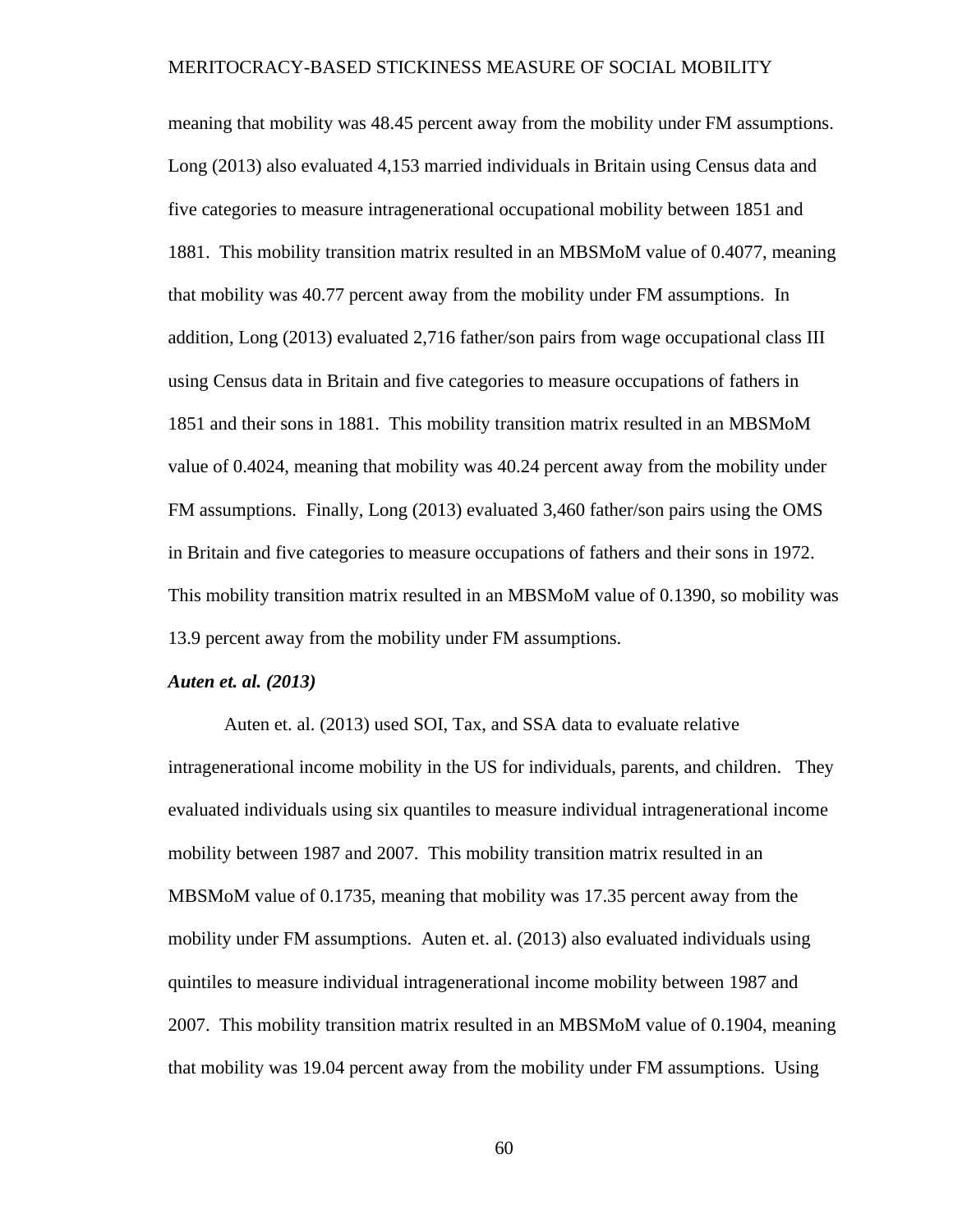the same data, the calculated MBSMoM with five categories is 1.10 times the value using six categories.

Auten et. al. (2013) evaluated parent/child pairs using six quantiles to measure intergenerational income mobility between parents in 1987 and their children in 2007. This mobility transition matrix resulted in an MBSMoM value of 0.0782, meaning that mobility was 7.82 percent away from the mobility under FM assumptions. Auten et. al. (2013) also evaluated parent/child pairs using quintiles to measure intergenerational income mobility between parents in 1987 and their children in 2007. This mobility transition matrix resulted in an MBSMoM value of 0.0741, meaning that mobility was 7.41 percent away from the mobility under FM assumptions. Using the same data, the calculated MBSMoM with six categories is 1.06 times the value using five categories.

#### *Urahn et al. (2012)*

Urahn et al. (2012) used the PSID to evaluate relative intergenerational income, earnings, and wealth mobility in the US for parents and children. They evaluated 2,736 parent/child pairs in the US and used quintiles to measure intergenerational income mobility of parents in 1968 and their children in 2009. This mobility transition matrix resulted in an MBSMoM value of 0.1344, meaning that mobility was 13.44 percent away from the mobility under FM assumptions. Urahn et al. (2012) also evaluated 1,014 father/son pairs in the US and used quintiles to measure intergenerational earnings mobility of fathers in 1968 and their sons in 2009. This mobility transition matrix resulted in an MBSMoM value of 0.1095, meaning that mobility was 10.95 percent away from the mobility under FM assumptions. In addition, Urahn et al. (2012) evaluated 2,277 parent/child pairs in the US and used quintiles to measure intergenerational wealth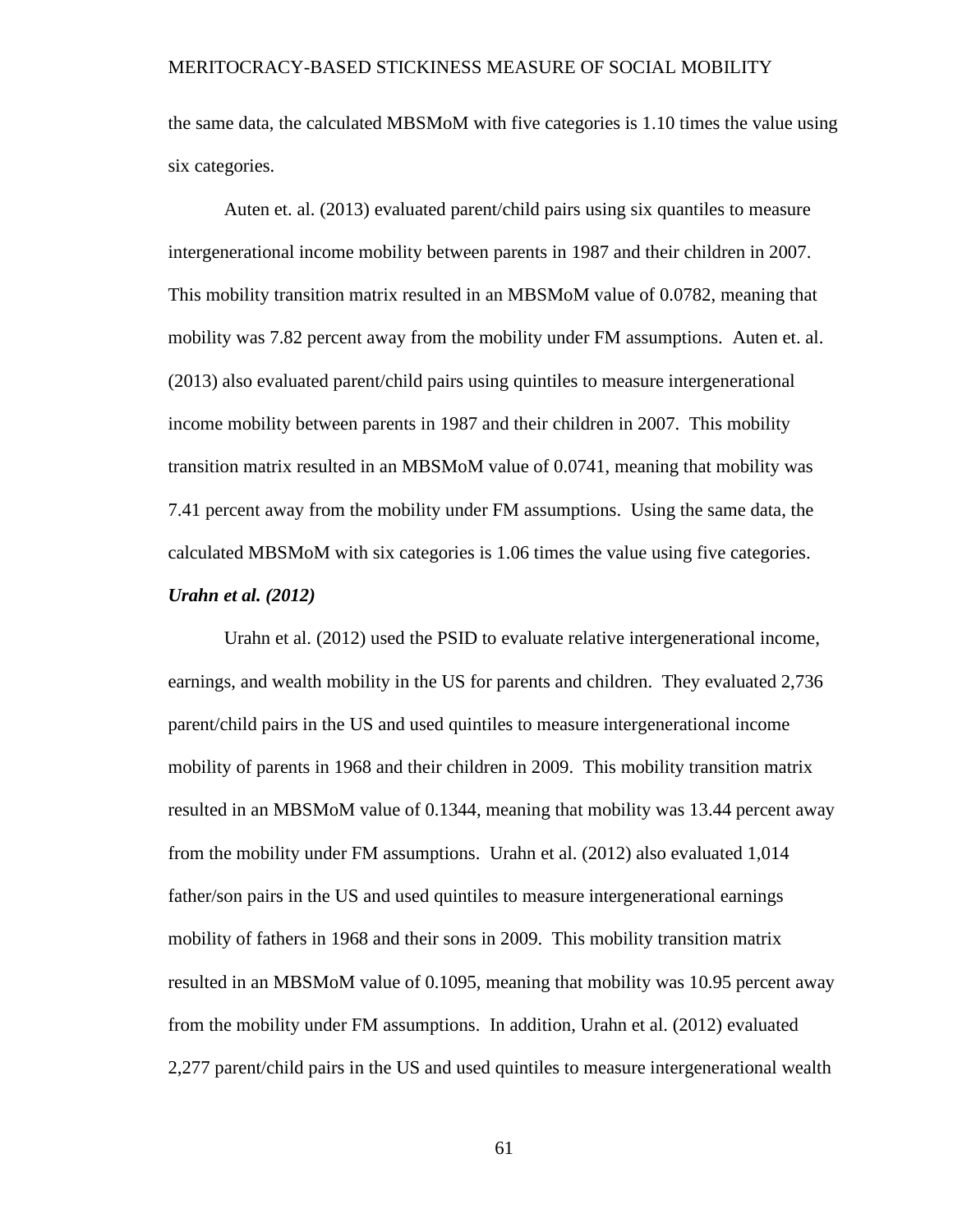mobility of parents in 1968 and their children in 2009. This mobility transition matrix resulted in an MBSMoM value of 0.1615, meaning that mobility was 16.15 percent away from the mobility under FM assumptions.

Urahn et al. (2012) evaluated White parent/child pairs in the US and used quintiles to measure intergenerational income mobility of parents in 1968 and their children in 2009. This mobility transition matrix resulted in an MBSMoM value of 0.1140, meaning that mobility was 11.4 percent away from the mobility under FM assumptions. Urahn et al. (2012) also evaluated Black parent/child pairs in the US and used quintiles to measure intergenerational income mobility of parents in 1968 and their children in 2009. This mobility transition matrix resulted in an MBSMoM value of 0.0703, meaning that mobility was 7.03 percent away from the mobility under FM assumptions. Urahn et al. (2012) evaluated White parent/child pairs in the US and used terciles to measure intergenerational wealth mobility of parents in 1968 and their children in 2009. This mobility transition matrix resulted in an MBSMoM value of 0.1015, meaning that mobility was 10.15 percent away from the mobility under FM assumptions. In addition, Urahn et al. (2012) evaluated Black parent/child pairs in the US and used terciles to measure intergenerational wealth mobility of parents in 1968 and their children in 2009. This mobility transition matrix resulted in an MBSMoM value of 0.0267, meaning that mobility was 2.67 percent away from the mobility under FM assumptions.

Urahn et al. (2012) evaluated non-college-graduate parent/child pairs in the US and used terciles to measure intergenerational income mobility of parents in 1968 and their children in 2009. This mobility transition matrix resulted in an MBSMoM value of 0.1087, meaning that mobility was 10.87 percent away from the mobility under FM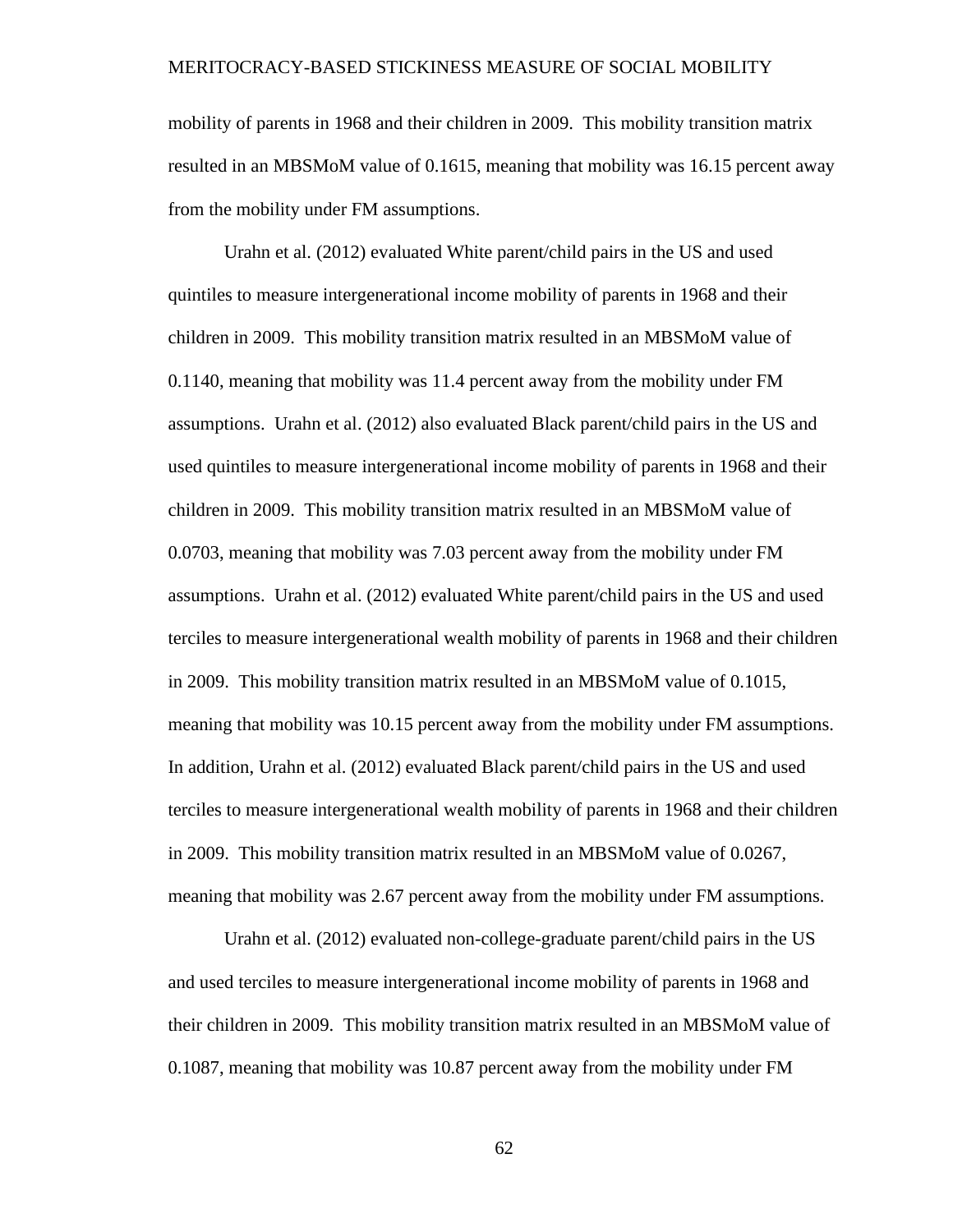assumptions. Urahn et al. (2012) also evaluated college-graduate parent/child pairs in the US and used terciles to measure intergenerational income mobility of parents in 1968 and their children in 2009. This mobility transition matrix resulted in an MBSMoM value of 0.0588, meaning that mobility was 5.88 percent away from the mobility under FM assumptions. Urahn et al. (2012) evaluated non-college-graduate parent/child pairs in the US and used terciles to measure intergenerational wealth mobility of parents in 1968 and their children in 2009. This mobility transition matrix resulted in an MBSMoM value of 0.1354, meaning that mobility was 13.54 percent away from the mobility under FM assumptions. In addition, Urahn et al. (2012) evaluated college-graduate parent/child pairs in the US and used terciles to measure intergenerational wealth mobility of parents in 1968 and their children in 2009. This mobility transition matrix resulted in an MBSMoM value of 0.1333, meaning that mobility was 13.33 percent away from the mobility under FM assumptions.

#### *Eberharter (2013)*

Eberharter (2013) used the GSEOP, the PSID, and the BHPS from the CNEF to evaluate relative intergenerational income mobility in Germany, the US, and Britain for parents and children. They evaluated 2,128 parent/child pairs in Germany and used quintiles to measure intergenerational income mobility of parents in 1988-1992 and their children in 2005-2009. This mobility transition matrix resulted in an MBSMoM value of 0.1174, meaning that mobility was 11.74 percent away from the mobility under FM assumptions. Eberharter (2013) also evaluated 2,585 parent/child pairs in the US and used quintiles to measure intergenerational income mobility of parents in 1987-1991 and their children in 2003-2007. This mobility transition matrix resulted in an MBSMoM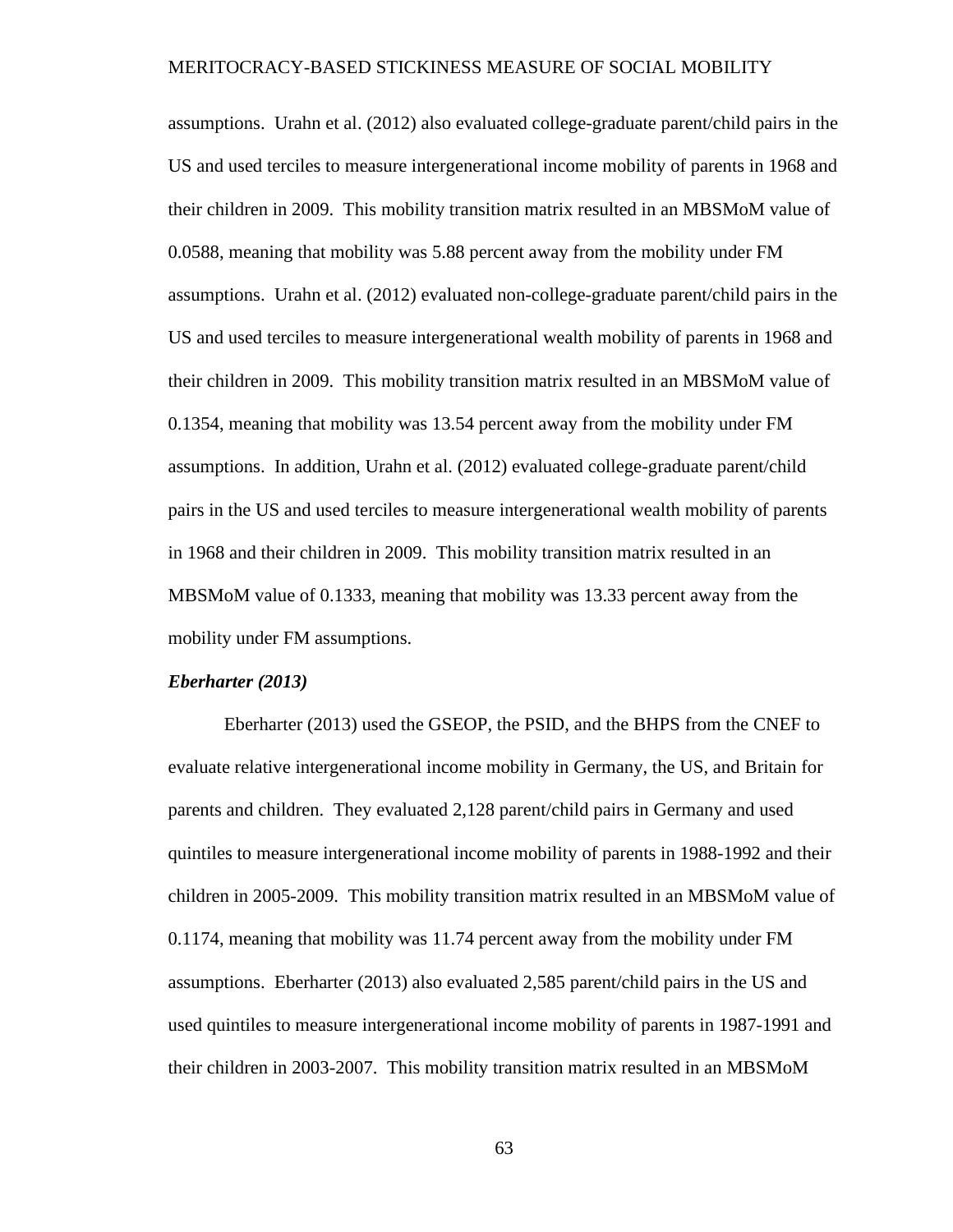value of 0.1438, meaning that mobility was 14.38 percent away from the mobility under FM assumptions. In addition, Eberharter (2013) evaluated 1,840 parent/child pairs in Britain and used quintiles to measure intergenerational income mobility of parents in 1991-1995 and their children in 2004-2008. This mobility transition matrix resulted in an MBSMoM value of 0.1529, meaning that mobility was 15.29 percent away from the mobility under FM assumptions.

#### *Dardanoni et al. (2012)*

Dardanoni et al. (2012) used the National Child Development Study (NCDS) to evaluate absolute mobility in occupations in Britain for fathers and sons. They evaluated 1,942 father/son pairs in Britain and used three categories to measure occupations of fathers in 1974 and their sons in 1991. This mobility transition matrix resulted in an MBSMoM value of 0.1987, meaning that mobility was 19.87 percent away from the mobility under FM assumptions. Dardanoni et al. (2012) also evaluated 1,104 father/son pairs in Britain and used three categories to measure wage level mobility of fathers in 1974 and their sons in 1991. This mobility transition matrix resulted in an MBSMoM value of 0.0802, meaning that mobility was 8.02 percent away from the mobility under FM assumptions.

### **Trends and Patterns of Mobility Generalized from the Values of the MBSMoM**

With 92 mobility matrices in 22 different studies, the overall mean computed value for the MBSMoM using all the different mobility variables is 0.1714 (Standard Deviation  $= 0.1030$ , with a minimum of 0.0126 and a maximum of 0.5086. This indicates that overall mobility is approximately seventeen percent away from the mobility expected under FM assumptions.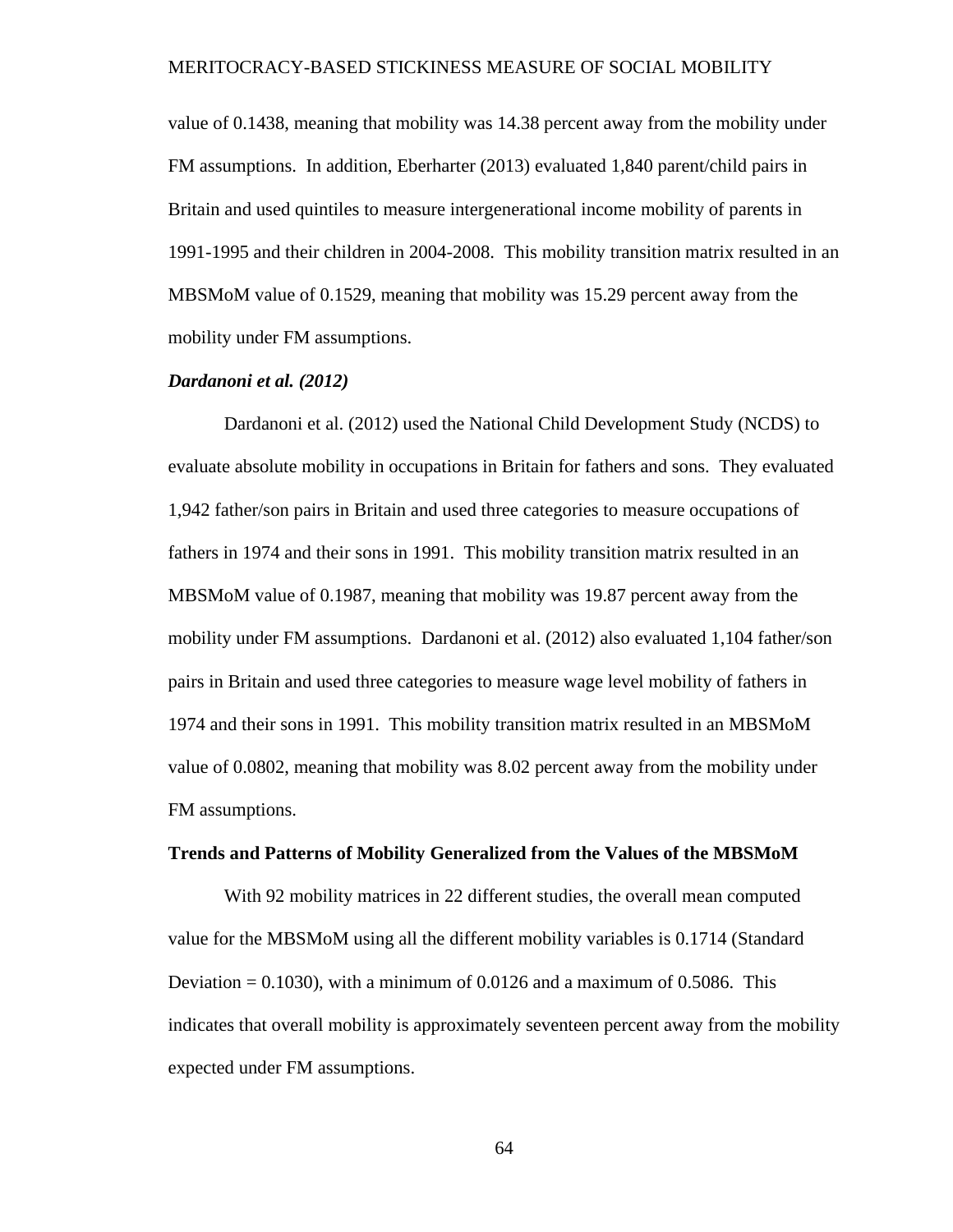When comparing the MBSMoMs of various countries, one finds some interesting differences. With 35 mobility matrices in 13 different studies, the mean computed value for the MBSMoM for the US is  $0.1614$  (Standard Deviation = 0.0847), with a minimum of 0.0126 and a maximum of 0.3839. This indicates that the US shows mobility that is 16.14 percent away from the mobility expected under FM assumptions. With 20 mobility matrices in 5 different studies, the mean computed value for the MBSMoM for the United Kingdom (UK) is  $0.2407$  (Standard Deviation = 0.1195), with a minimum of 0.0350 and a maximum of 0.4845. It is possible that the UK has less mobility than the US and is farther away from FM. With 12 mobility matrices in 2 different studies, the mean computed value for the MBSMoM for China is  $0.1210$  (Standard Deviation  $=$ 0.0571), with a minimum of 0.0565 and a maximum of 0.2239. This indicates that China shows more mobility as a percentage between outcomes under assumptions of FM and LM than the US. From 3 mobility matrices in one study, the mean computed value for the MBSMoM for India is  $0.1448$  (Standard Deviation = 0.0150), with a minimum of 0.1275 and a maximum of 0.1543. This indicates that India falls between China and the US when it comes to mobility as a percentage between FM and LM. Germany, on the other hand shows less mobility as a percentage between FM and LM than any of the other countries. With 3 mobility matrices in 2 different studies, the mean computed value for the MBSMoM for Germany is  $0.3638$  (Standard Deviation = 0.1747), with a minimum of 0.1698 and a maximum of 0.5086. Germany seems to exhibit less mobility than the US and UK.

Comparing the MBSMoMs of different measures of mobility like income, wealth, and occupation reveals differences between them. With 28 mobility matrices in 5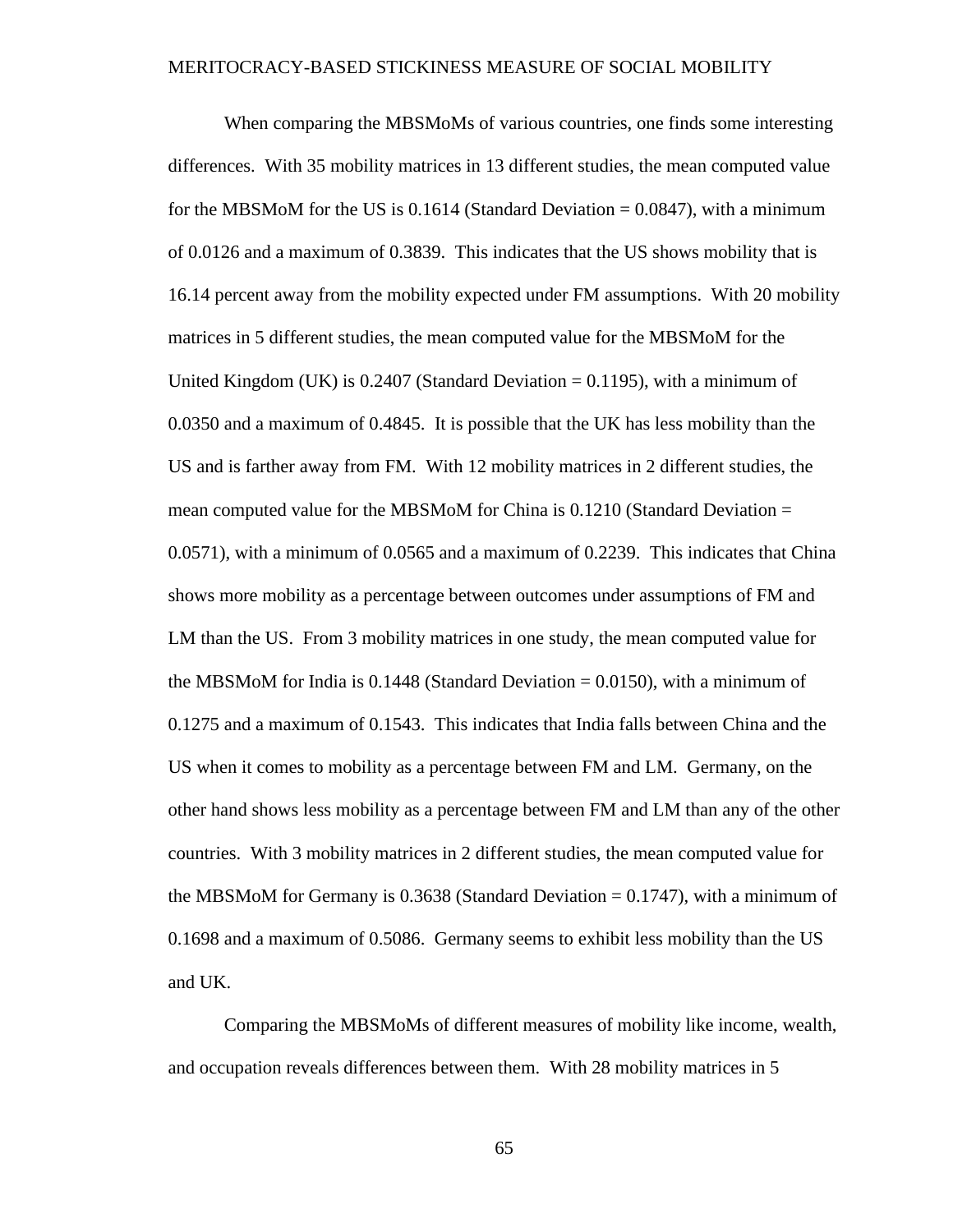different studies, the mean computed value for the MBSMoM using occupation as the mobility variable is  $0.2342$  (Standard Deviation = 0.0919), with a minimum of  $0.0801$ and a maximum of 0.4845. This indicates that income mobility is approximately 23.42 percent away from the mobility expected under FM assumptions. With 36 mobility matrices in 20 different studies, the mean computed value for the MBSMoM using income as the mobility variable is  $0.1613$  (Standard Deviation =  $0.1076$ ), with a minimum of 0.0306 and a maximum of 0.5086. This indicates that income mobility is approximately 16.13 percent away from the mobility expected under FM assumptions. With 6 mobility matrices in 3 different studies, the mean computed value for the MBSMoM using wealth as the mobility variable is  $0.1179$  (Standard Deviation  $=$ 0.0727), with a minimum of 0.0126 and a maximum of 0.2243. This indicates that wealth mobility is approximately 11.79 percent away from the mobility expected under FM assumptions. The measure of wealth seems to show more mobility than income and income more than occupation.

Comparing the MBSMoMs using different sizes of mobility matrices shows differences. With 15 mobility matrices in 9 different studies, the mean computed value for the MBSMoM using income as the mobility variable in the US and Canada using five income partitions is  $0.1610$  (Standard Deviation = 0.1038), with a minimum of 0.0589 and a maximum of 0.3839. This indicates that income mobility in the US and Canada with five income partitions is 16.1 percent away from the mobility expected under FM assumptions. With 4 mobility matrices in 3 different studies, the mean computed value for the MBSMoM using income as the mobility variable in the US and Canada using ten income partitions is  $0.0921$  (Standard Deviation = 0.0509), with a minimum of 0.0306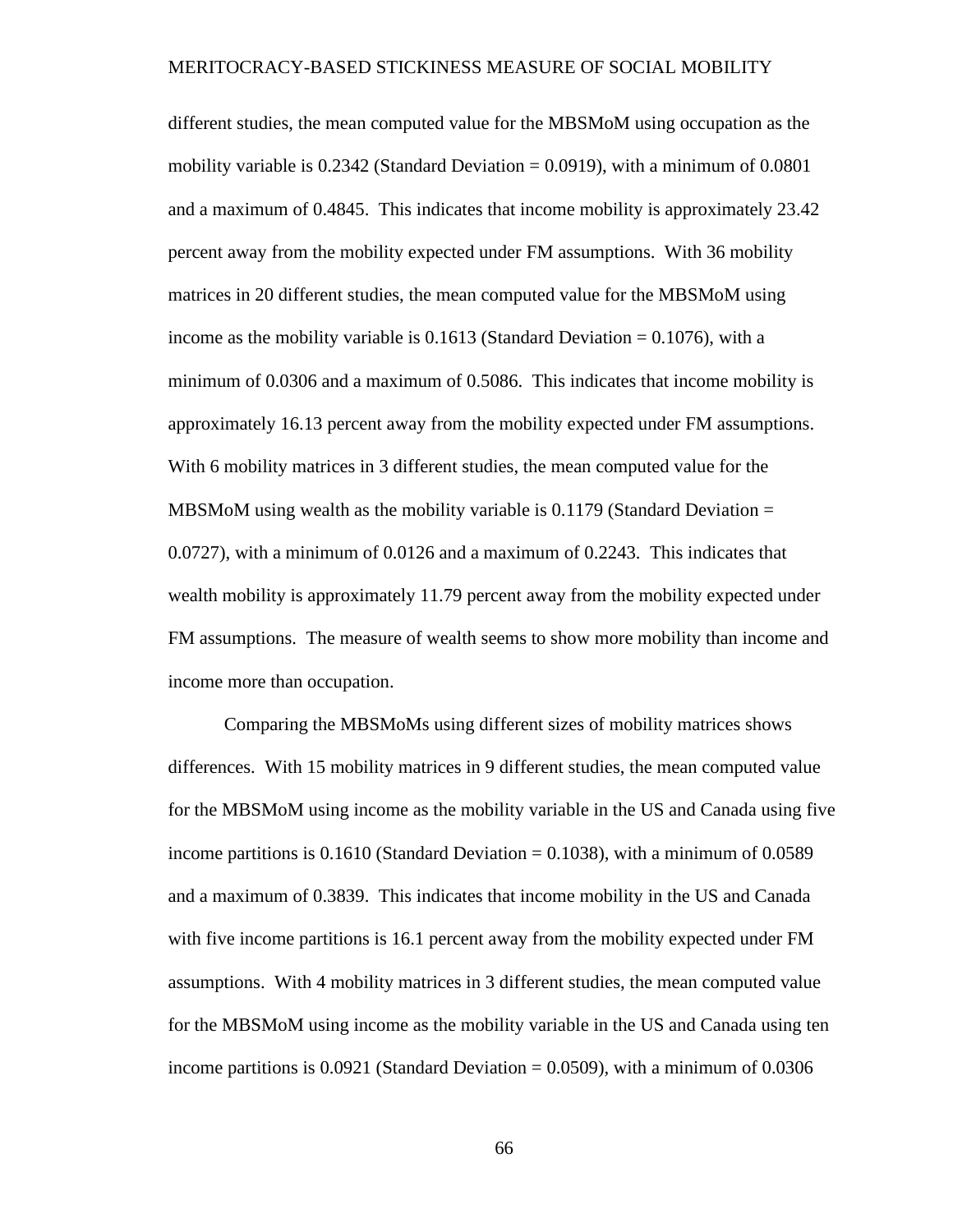and a maximum of 0.1444. This indicates that income mobility in the US and Canada with ten income partitions is 9.21 percent away from the mobility expected under FM assumptions. In addition, using the same studies to compare the five and ten income partitions shows a significant difference in the computed values of the MBSMoMs. With 4 mobility matrices in 3 different studies in the US and Canada, the mean computed value for the MBSMoM using income as the mobility variable and five income partitions is 0.1634 (Standard Deviation =  $0.0920$ ), with a minimum of 0.0589 and a maximum of 0.2580. With the same 4 mobility matrices in the same 3 studies, the mean computed value for the MBSMoM using income as the mobility variable and ten income partitions is only  $0.0921$  (Standard Deviation = 0.0509), with a minimum of 0.0306 and a maximum of 0.1444. Mobility seems to be greater when using more partitions, even when using the exact same data.

Comparing the MBSMoMs taken from studies evaluating the 19th and 20th centuries shows a difference in meritocracy-based mobility. With 23 mobility matrices in 4 different studies evaluating time periods during the  $19<sup>th</sup>$  century, the mean computed value for the MBSMoM is  $0.2510$  (Standard Deviation = 0.1020), with a minimum of 0.0601 and a maximum of 0.4845. This indicates that mobility during the  $19<sup>th</sup>$  century was 25.1 percent away from the mobility expected under FM assumptions. With 66 mobility matrices in 18 different studies evaluating time periods during the  $20<sup>th</sup>$  century, the mean computed value for the MBSMoM is 0.1409 (Standard Deviation = 0.0889), with a minimum of 0.0126 and a maximum of 0.5086. This indicates that mobility during the 20th century was only 14.09 percent away from the mobility expected under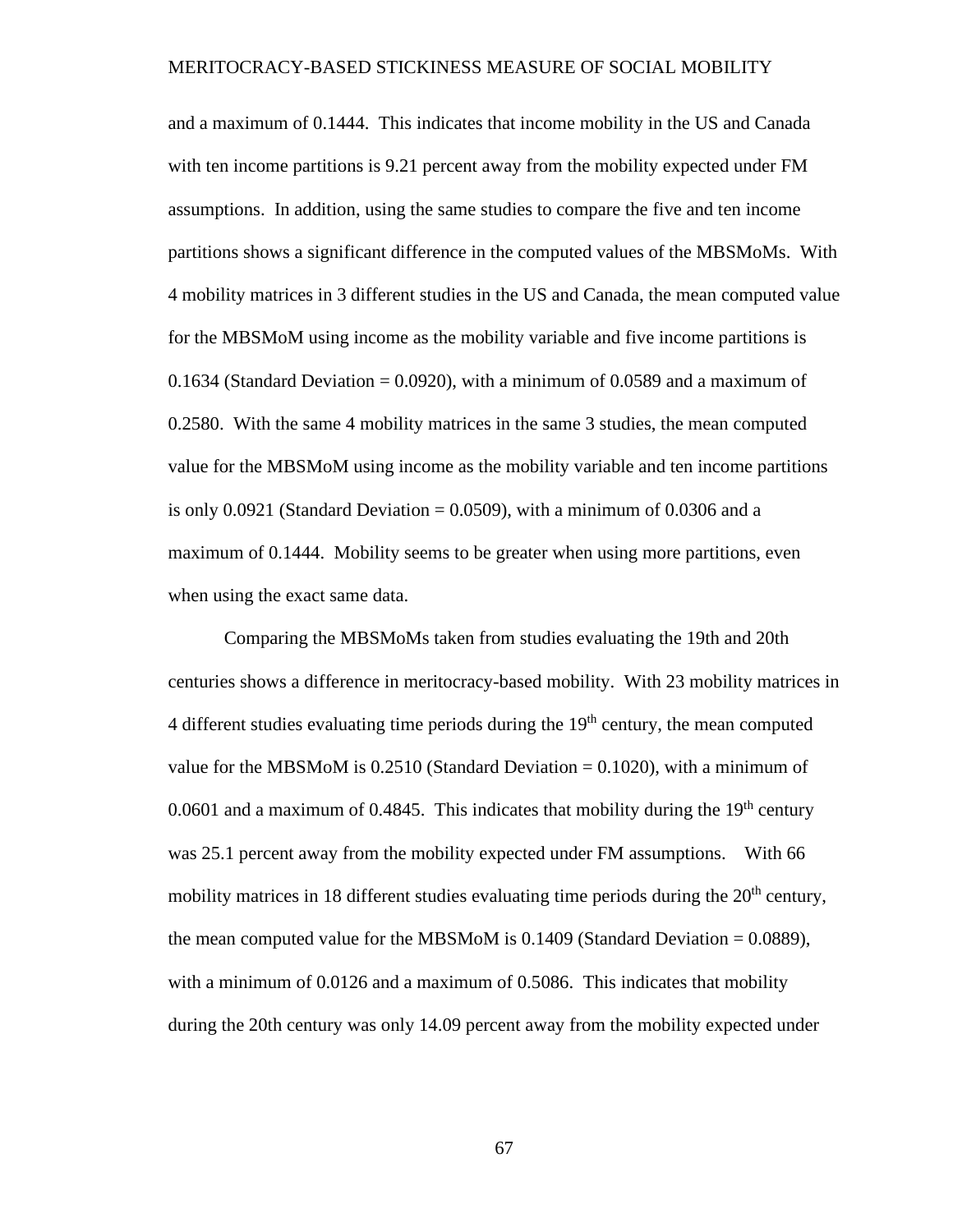FM assumptions. Mobility seemed to be greater during the  $20<sup>th</sup>$  century than the  $19<sup>th</sup>$ century.

Comparing the MBSMoMs taken from studies evaluating intragenerational, intergenerational, and multigenerational data shows differences in meritocracy-based mobility. With 27 mobility matrices in 7 different studies evaluating intragenerational data, the mean computed value for the MBSMoM is  $0.2070$  (Standard Deviation = 0.1237), with a minimum of 0.0565 and a maximum of 0.5086. This indicates that intragenerational mobility was 20.7 percent away from the mobility expected under FM assumptions. With 58 mobility matrices in 16 different studies evaluating intergenerational data, the mean computed value for the MBSMoM is 0.1634 (Standard Deviation  $= 0.0918$ , with a minimum of 0.0126 and a maximum of 0.4845. This indicates that intergenerational mobility was 16.34 percent away from the mobility expected under FM assumptions. With 7 mobility matrices in 3 different studies evaluating multigenerational data, the mean computed value for the MBSMoM is 0.1006 (Standard Deviation  $= 0.0458$ ), with a minimum of 0.0350 and a maximum of 0.1698. This indicates that multigenerational mobility was 10.06 percent away from the mobility expected under FM assumptions. Mobility seems to be higher when more generations are included.

#### **V. DISCUSSION AND CONCLUSIONS**

As mentioned earlier, the MBSMoM suffers from the same limitations as all summary measures using mobility matrices, except that it has a standalone interpretation based on its calculation being a percentage difference between outcomes based on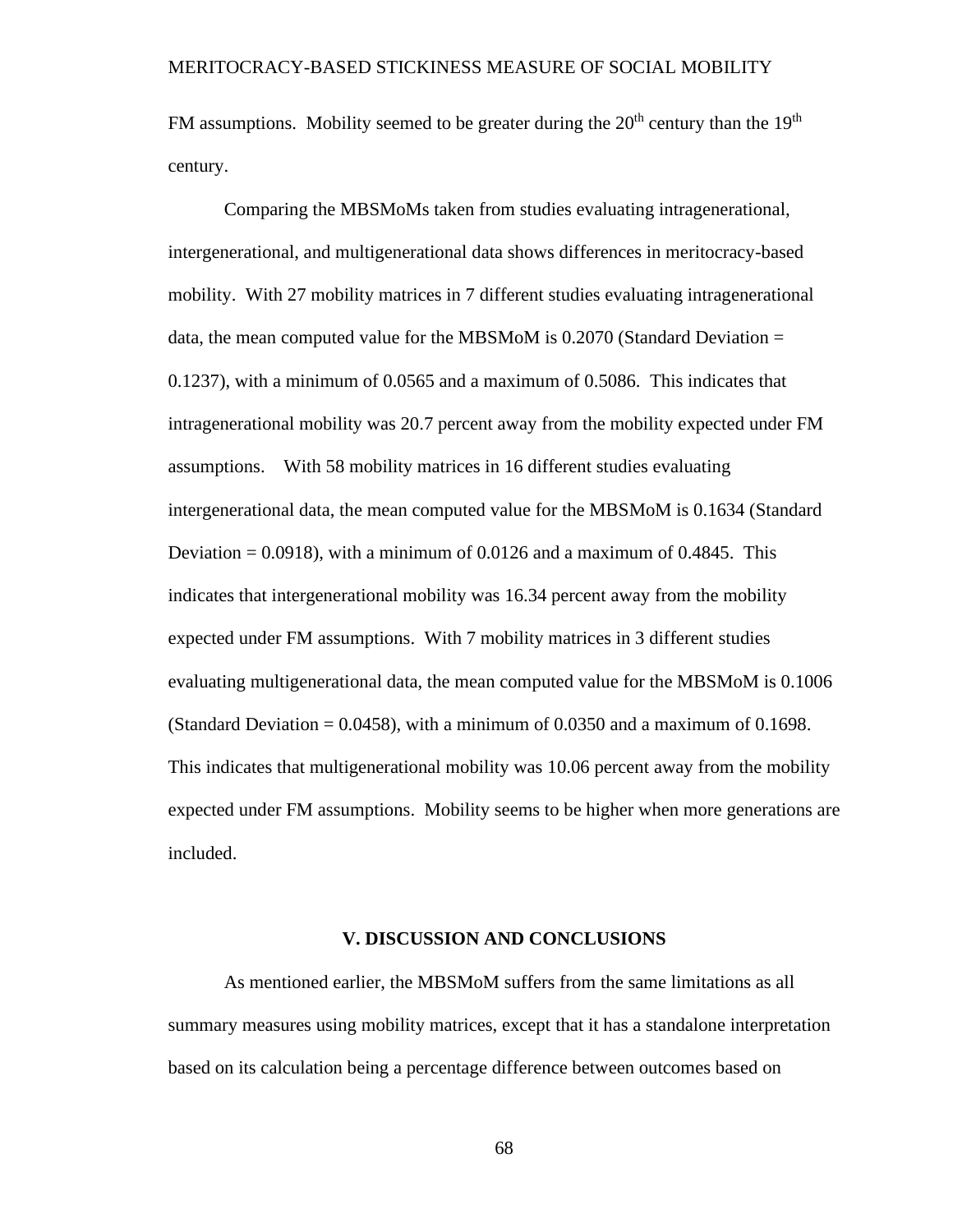assumptions of FM and LM. I calculated the MBSMoM values for 92 mobility matrices from 22 previous studies of mobility. Averaging the results of all 92 mobility matrices in 22 different studies, results in an overall mean computed value for the MBSMoM of 0.1714. This indicates that the average overall mobility of multiple countries, using multiple variables, over the last two centuries is approximately 17.14 percent away from the mobility expected under FM assumptions.

Dividing mobility matrices from the 22 previous studies into those evaluating different countries indicates, on average, that mobility, in order of highest to lowest, is China (MBSMoM =  $0.1210$ ), India (MBSMoM =  $0.1448$ ), United States (MBSMoM = 0.1614), United Kingdom (MBSMoM =  $0.2407$ ), and Germany (MBSMoM =  $0.3638$ ). Germany was farthest away (36.38%) from mobility expected under FM assumptions while China was the closest (12.1%) to mobility expected under FM assumptions. This indicates that mobility may be quite different by country and may be unrelated to the country level of standard of living. Mobility may be related to structural opportunity, degree of inequality, and/or government policies.

Separating mobility matrices from the 22 previous studies into those evaluating occupation, income, and wealth indicates, on average, that mobility using occupation  $(MBSM<sub>o</sub>M = 0.2342)$  is farther away from mobility expected under FM assumptions than mobility using income (MBSMoM  $= 0.1613$ ). In addition, mobility using income  $(MBSM<sub>o</sub>M = 0.1613)$  is farther away from mobility expected under FM assumptions than mobility using wealth (MBSMoM  $= 0.1179$ ). This indicates that mobility studies tend to show less mobility using occupation as the study variable than income. In addition, these mobility studies tend to show less mobility using income as the study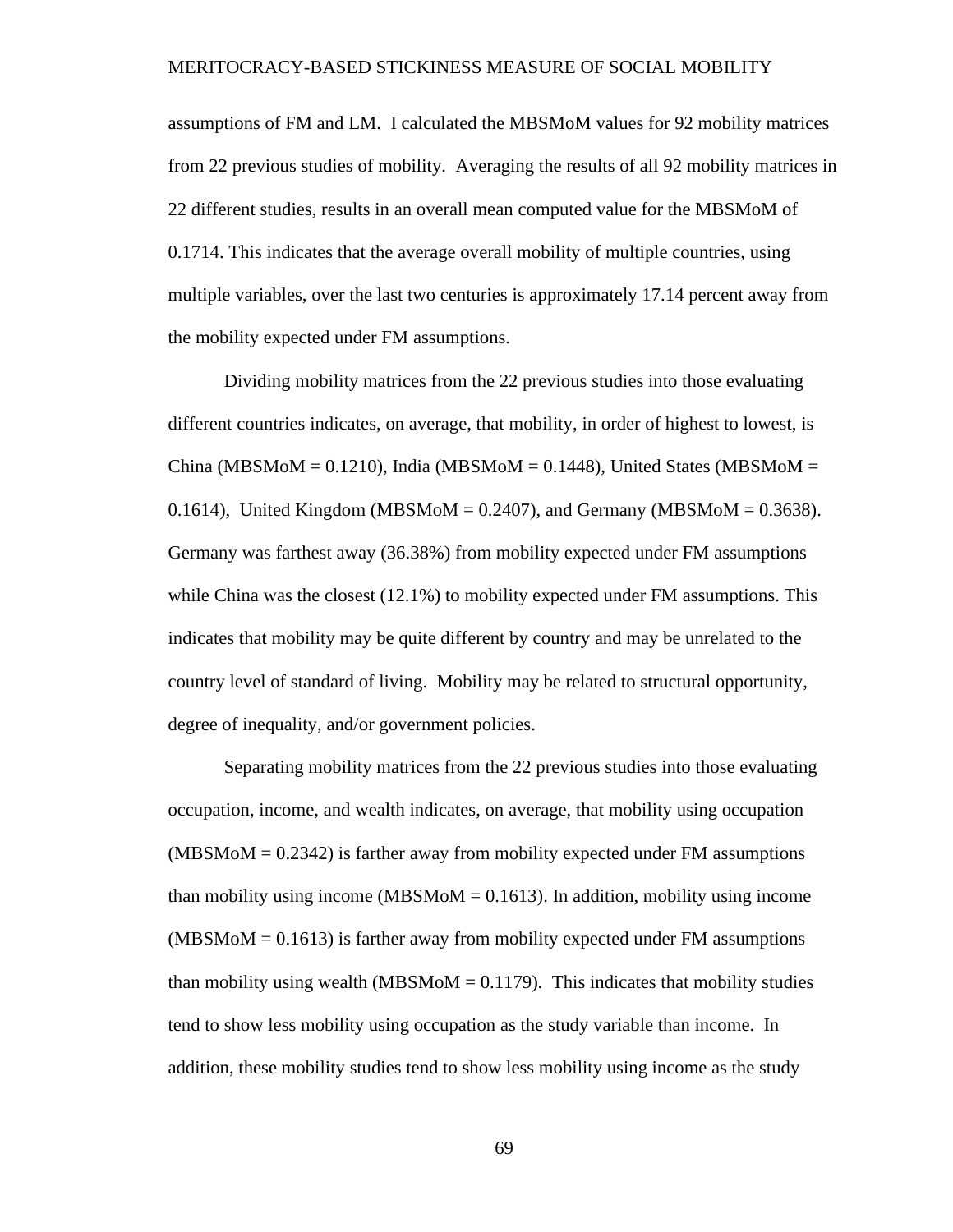variable than wealth. Wealth as a study variable tends to result in lower values of MBSMoM than income, and income lower values than occupation, which indicates that the study variable may influence the mobility measured.

Using 15 mobility matrices from the same 9 studies using income as the mobility variable indicates that income mobility with five income partitions is 16.10 percent away from the mobility expected under FM assumptions while the results of 4 mobility matrices from 3 studies using ten income partitions results in income mobility being only 9.21 percent away from the mobility expected under FM assumptions. Using the same 4 mobility matrices from the same 3 studies using income as the mobility variable indicates that income mobility with five income partitions is 16.34 percent away from the mobility expected under FM assumptions while using ten income partitions results in income mobility being only 9.21 percent away from the mobility expected under FM assumptions. The only difference is the number of income partitions, showing that mobility tends to be closer to that expected under assumptions of FM with more partitions.

Separating mobility matrices between the  $19<sup>th</sup>$  and  $20<sup>th</sup>$  centuries for these studies indicates, on average, that mobility during the  $19<sup>th</sup>$  century was 25.1 percent away from the mobility expected under FM assumptions while during the  $20<sup>th</sup>$  century mobility was only 14.09 percent away from the mobility expected under FM assumptions. Based on this result, it seems that mobility may have moved closer to that expected under assumptions of FM over time.

Separating mobility matrices from the 22 previous studies into those evaluating intragenerational, intergenerational, and multigenerational variables indicates, on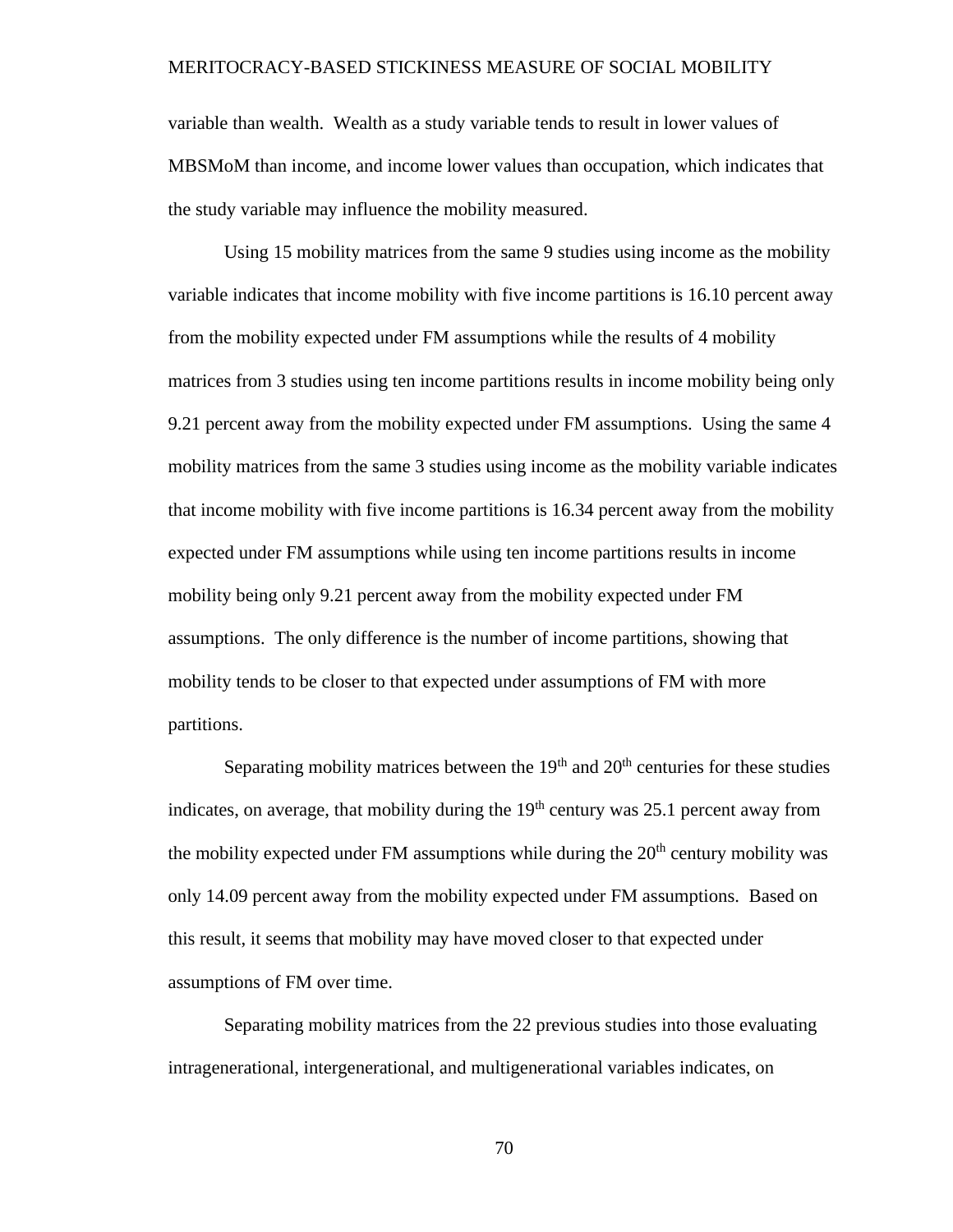average, that mobility using intragenerational variables (MBSMoM = 0.2070) is farther away from mobility expected under FM assumptions than mobility using intergenerational variables (MBSMoM  $= 0.1634$ ). In addition, mobility using intergenerational variables (MBSMoM  $= 0.1634$ ) is farther away from mobility expected under FM assumptions than mobility using multigenerational variables (MBSMoM  $=$ 0.1006). This indicates that mobility studies tend to show less mobility using intragenerational variables than intergenerational. In addition, these mobility studies tend to show less mobility using intergenerational variables than multigenerational. This is consistent with previous studies and common sense that mobility increases with the number of generations included.

I developed two different SMoMs and an MBSMoM using FM and LM assumptions. Until now, no one has computed a stickiness meritocracy-based measure of mobility using mobility transition matrices calculated as a percentage between outcomes based on FM and LM assumptions. In addition to conveying the percentage between outcomes expected under FM and LM assumptions, the MBSMoM may be used to make comparisons of population subsets, across time and space, and by identity (race, ethnicity, nationality, gender, sexuality, religion, ability, age, etc.). We may compare mobility over time and across geographic boundaries, drawing conclusions about meritocratic differences. The MBSMoM may help further our understanding of the roles of race, ethnicity, gender, sexuality, ability, age, etc. on intragenerational, intergenerational, and multigenerational correlations of class, education, occupation, consumption, income, and wealth in addition to comparisons between different identities over time and geography. The MBSMoM more fully describes the differences in outcomes attributable to these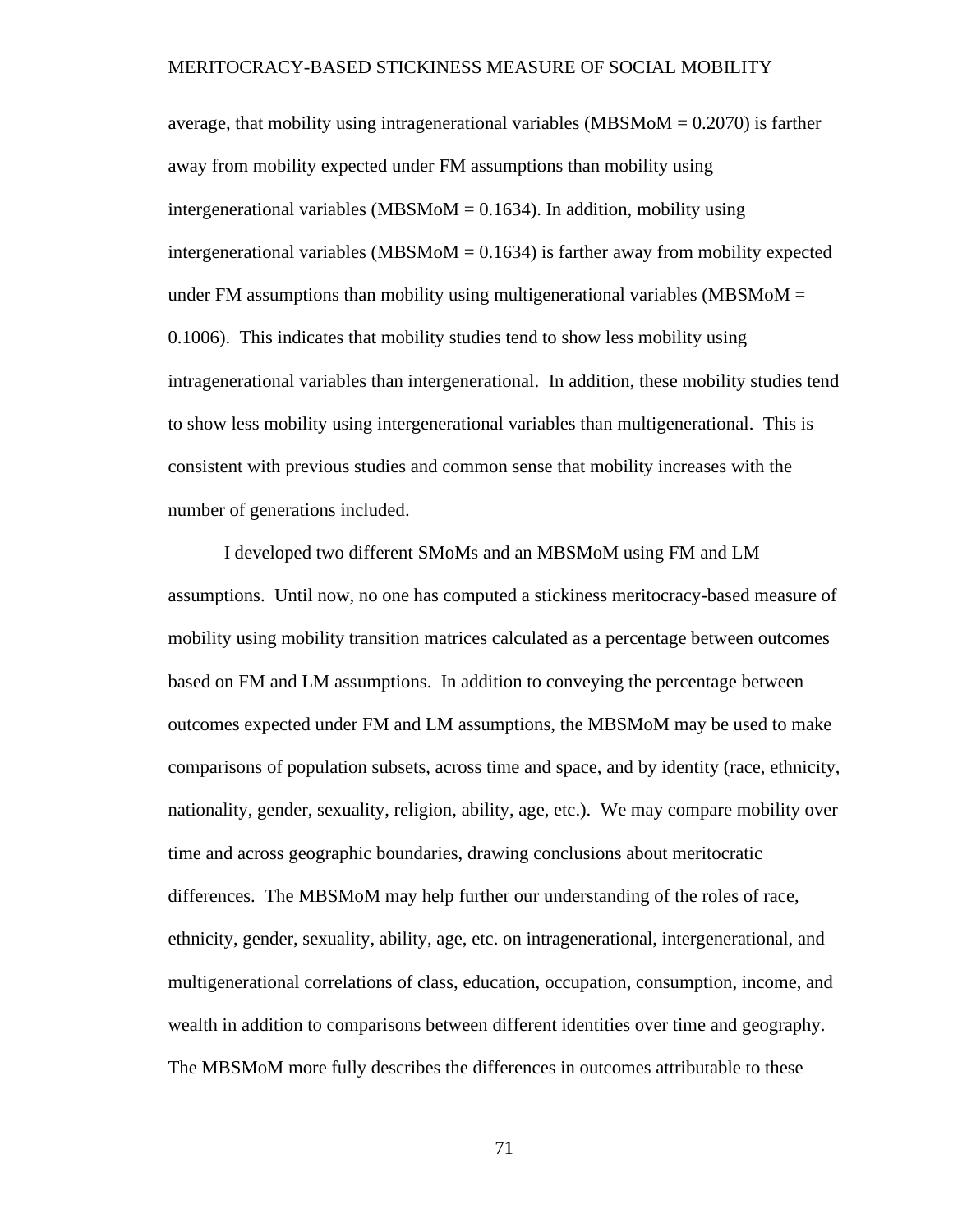identities. In addition, it may help us better understand the need for interactional variables between the channels of class, occupation, consumption, income, and wealth transmission, such as gifts and bequests, education, marriage, homeownership, and business ownership.

#### **Future Research**

There is still a need of much future research in studies of mobility. Keister (2014) identified two important gaps in the income and wealth inequality research. There has been less emphasis on explaining wealth inequality than income inequality and there is little knowledge about the demographics and life course effects on income and wealth. Pfeffer and Killewald (2018) also identified opportunities for future research, including earlier investments made on behalf of children, sources of disparities between Whites and blacks, family size adjustments, home values as asset proxy, neighborhood effects, differences among other minority groups, reverse transfers, causality, and life-cycle effects. Just as Pfeffer and Killewald (2019) found significant disparities in mobility between Whites and Blacks, racial differences in mobility have persisted throughout history whether measured by earnings gap or rank gap (Bayer and Charles, 2018; Pfeffer & Killewald, 2019). There is still "deep-seated and systematic differences in economic outcomes along lines of gender, ethnicity, social class and geographic location" (Allen, 2011, p. 367). While there has been some research regarding the differences between Whites and Blacks regarding intragenerational, intergenerational, and multigenerational mobility, larger samples are needed in order to compare outcomes among various races, ethnicities, genders, sexualities, abilities, ages, etc. (Allen, 2011; Pfeffer and Killewald, 2018). For example, "estimates…by race can provide insight on whether racial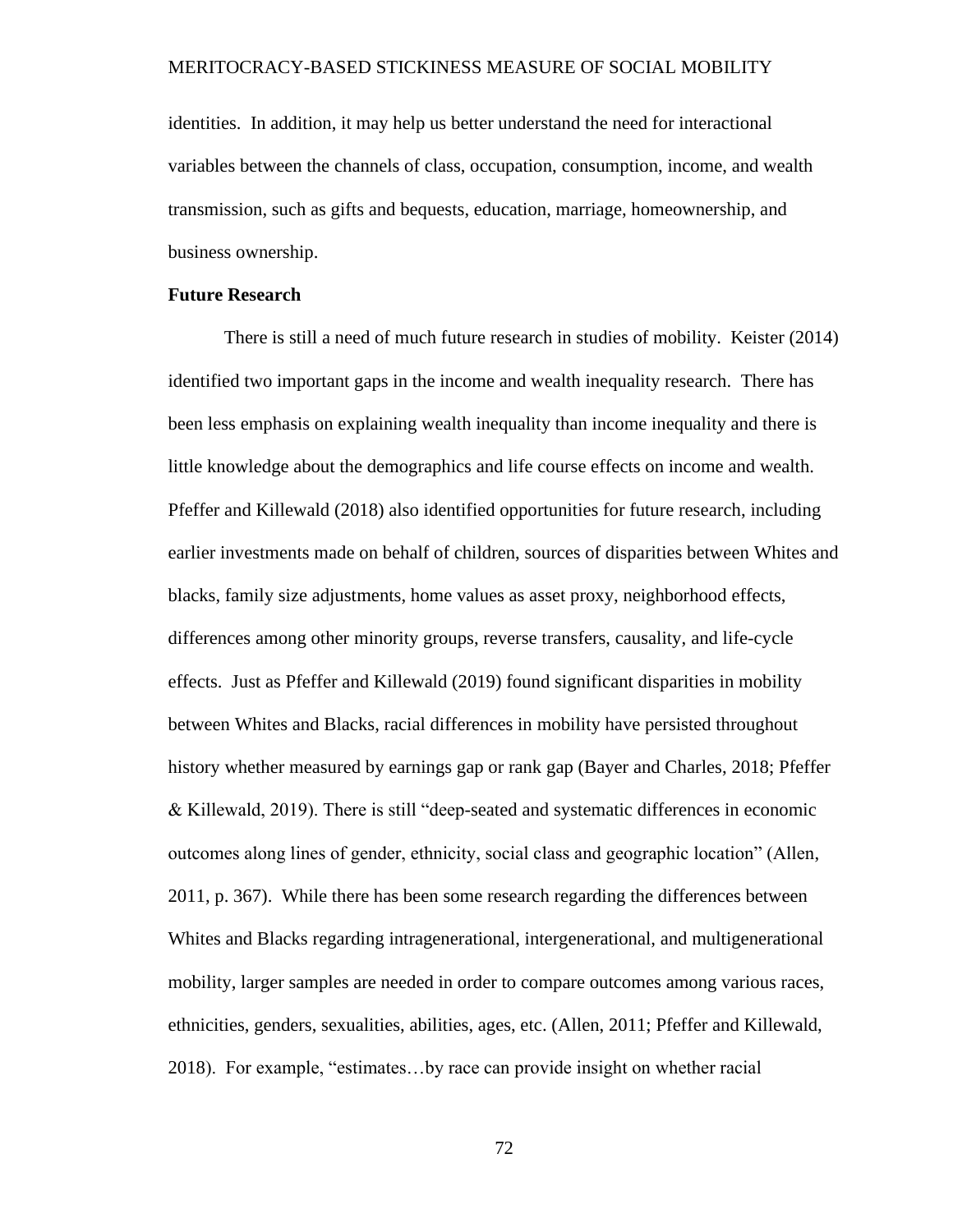differences in the US are likely to be eliminated and, if so, how long it might take" and might "shed light on the mechanisms behind the relatively high degree of intergenerational persistence of inequality in the United States" (Mazumder, 2014, p. 1).

Social mobility research has included intragenerational, intergenerational, and multigenerational transmission of status. Since individuals may continue improving their abilities and climb the social class ladder throughout their lives, combining intergenerational and intragenerational mobility into one theory makes sense for future research (Charles et al., 2013; Cheng & Song, 2019; Saunders, 2010). We may be able to combine intergenerational and intragenerational mobility by creating and comparing different intragenerational mobility transition matrices for those who come from different initial parent categories or quantiles, showing the different paths of mobility from parent to child and across the children's lives. (Burkhauser & Couch, 2008).

It seems that most, if not all, mobility studies have made the same assumption that mobility is randomly and evenly distributed among the population. Future studies may relax this assumption, especially with linked data, to verify who is actually mobile. It may be that the same individuals or households are moving up and down across multiple periods. Intergenerational income and wealth effects research may also concentrate on explaining their transference from parents through inheritance of personal and family traits, various networks, education, and other forms of capital. What may be more important is to concentrate on intergenerational well-being, life-course welfare, equality of opportunity, or real outcomes rather than focusing on relative inequality. There may be several alternative ways to measure class, occupation, income, and wealth mobility, which should be investigated. There is a need to determine the most appropriate time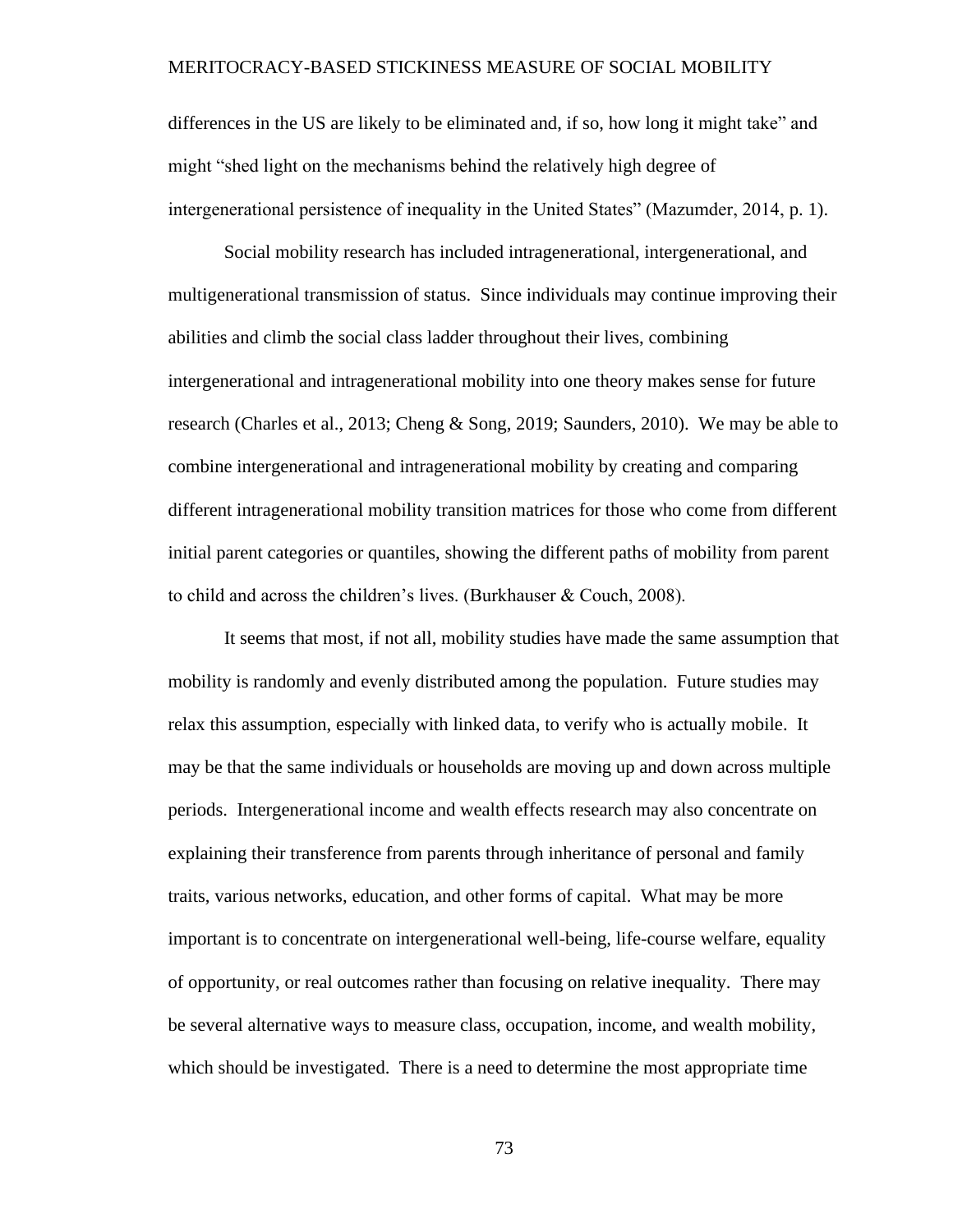lags for measuring mobility, take account of non-linearities, and the impact of structural systems such as politics, welfare, and cultural values on measuring mobility. No matter the direction taken in future research, an MBSMoM over time and between groups is needed so comparisons of intragenerational, intergenerational, and multigenerational transmission of class, education, occupation, consumption, income, and wealth may have meaning. Not only does an MBSMoM have meaning in comparison between geography and time (like other measures), they also have stand-alone meaning as a measure at a single place and time. They measure the percent distance between optimal mobility (under assumptions of FM) and complete immobility (under assumptions of LM) (Fields, 2010).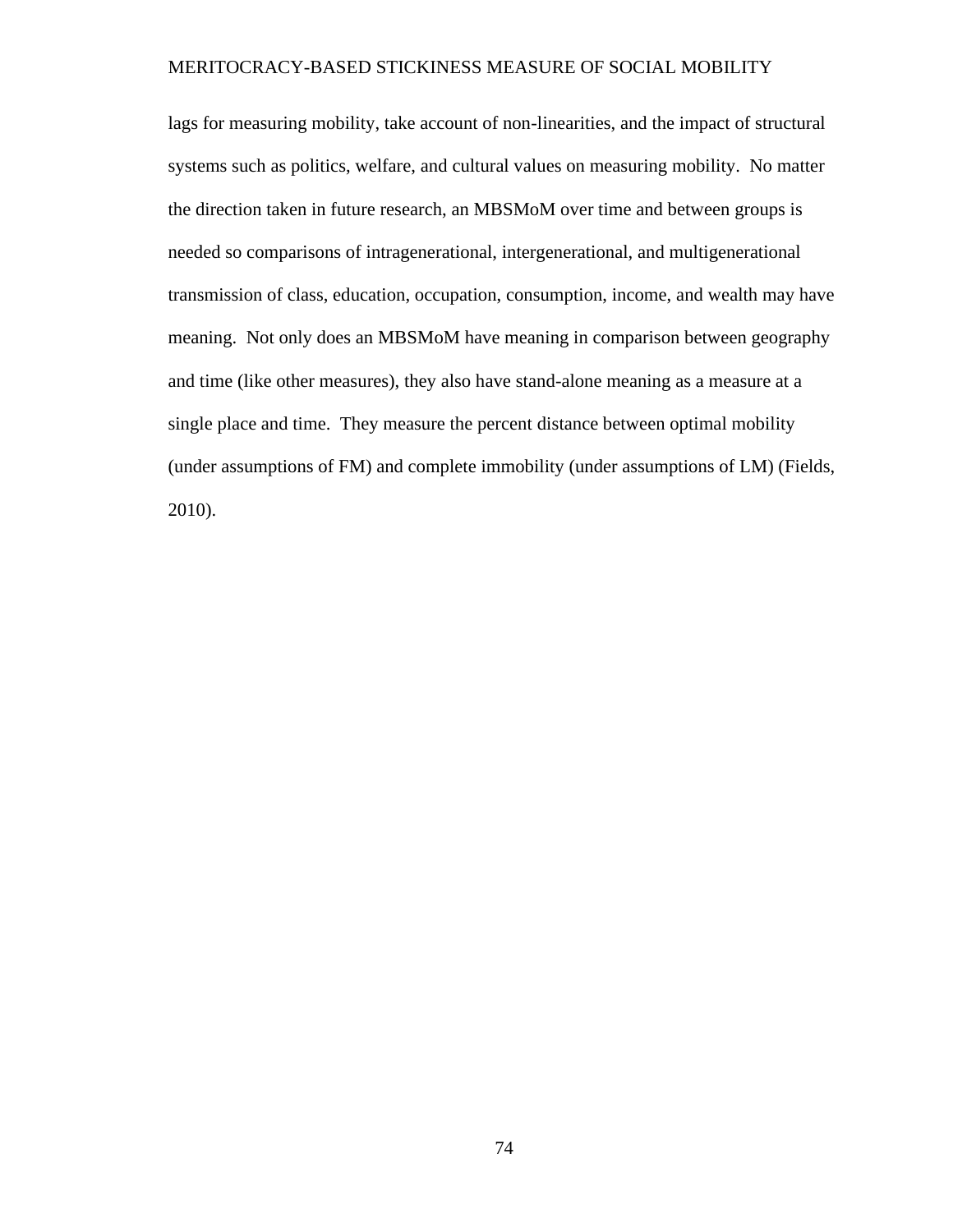#### **REFERENCES**

- Adermon, A., Lindahl, M., & Waldenström, D. (2018). Intergenerational Wealth Mobility and the Role of Inheritance: Evidence from Multiple Generations. *Economic Journal*, *128*(612), F482-F513.
- Allen, A. (2011). Michael Young's The Rise of the Meritocracy: A Philosophical Critique. *British Journal of Educational Studies*, 59(4), 367–382.
- Altham, P. M. (1970). The Measurement of Association of Rows and Columns for an r x s Contingency Table. *Journal of the Royal Statistical Society*, 32(1), 63-73.
- Altham, P. M. E. & Ferrie, J. P. (2007). Comparing Contingency Tables. *Historical Methods*, 40(1), 3-16.
- Arrow, K. J., Bowles, S., & Durlauf, S. N. (2000). *Meritocracy and Economic Inequality*. Princeton, NJ: Princeton University Press.
- Atkinson, A. B. and Bourguignon, F. (1982). The Comparison of Multi-Dimensioned Distributions of Economic Status. *Review of Economic Studies*, XLIX, 183-201.
- Auten, G., Gee, G., & Turner, N. (2013). Income Inequality, Mobility, and Turnover at the Top in the US, 1987-2010. *American Economic Review: Papers & Proceedings*, 103(3), 168-172.
- Bartholomew, D. J. (1982). *Stochastic Models for Social Processes* (3rd ed). London: Wiley.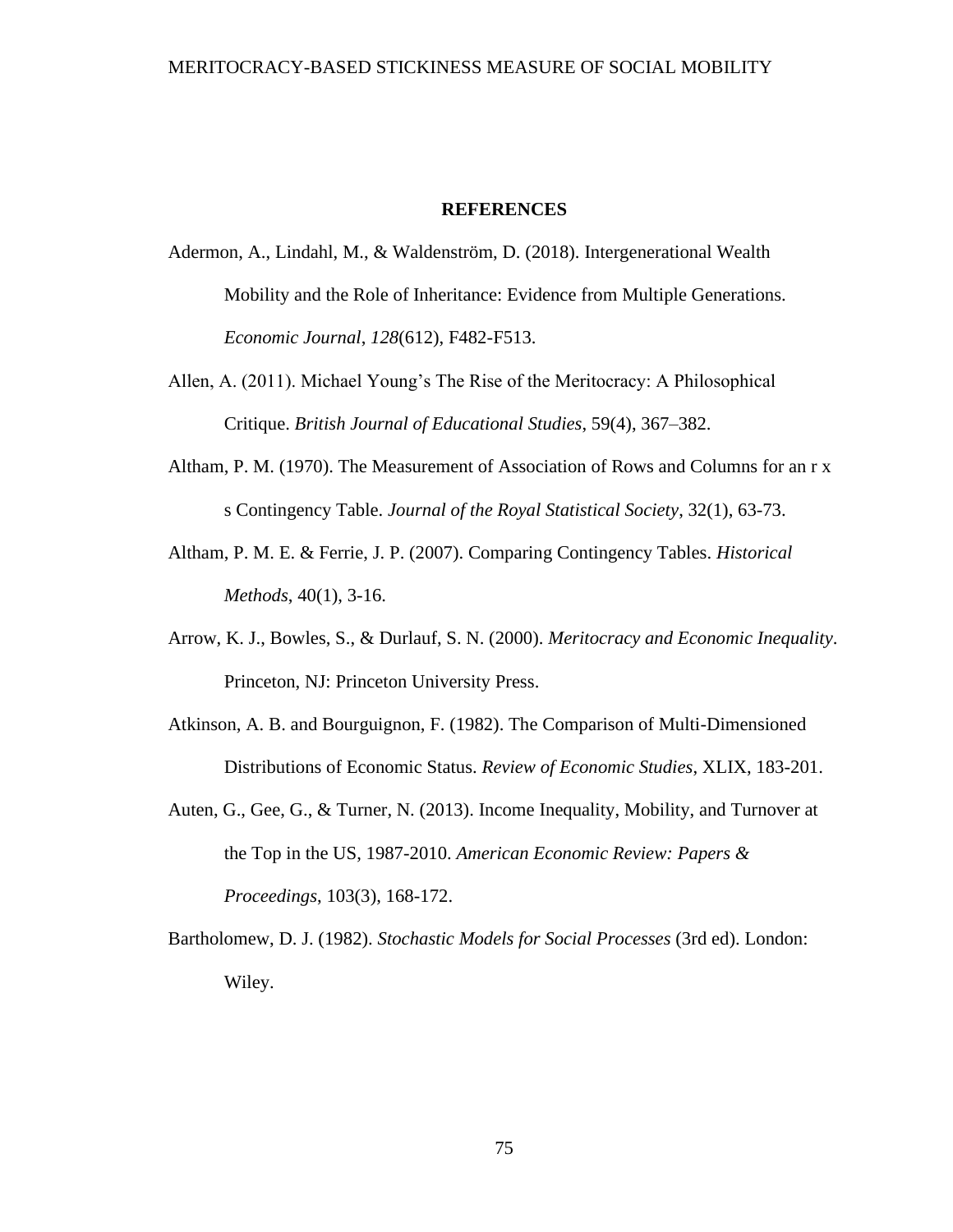- Bayer, P. & Charles, K. K. (2018). Divergent Paths: A New Perspective on Earnings Differences Between Black and White Men Since 1940. *Quarterly Journal of Economics*. 1459-1501.
- Becker, G. S., Murphy, K. M., Kominers, S. D., & Spenkuch, J. L. (2018). A Theory of Intergenerational Mobility. *Journal of Political Economy*, 126 (S1), S7–S25.
- Benabou, R. & Ok, E. A. (2001). Mobility as Progressivity: Ranking Income Processes According to Equality of Opportunity. *NBER Working Paper Series*. Working Paper 8431.
- Benabou, R. (2000). Meritocracy, Redistribution, and the Size of the Pie. In K. Arrow, S. Bowles, & S. Durlauf (Eds.), *Meritocracy and Economic Inequality* (pp. 317– 339). Princeton, NJ: Princeton University Press.
- Bloom, M. (2011). The Meritocracy Myth. Retrieved from https://wellbeing.nd.edu/assets/169463/meritocracy\_myth.pdf
- Bond, B., Brown, J. D., Luque, A., & O'hara, A. (2014). The Nature of the Bias When Studying Only Linkable Person Records: Evidence from the American Community Survey. *CARRA Working Paper Series*. Working Paper #2014-08.
- Bradbury, K. (2011). Trends in U.S. Family Income Mobility, 1969-2006. *Federal Reserve Bank of Boston Working Papers*. Working Paper No. 11-10.
- Brunori, P., Ferreira, F. H. G., & Peragine, V. (2013). Inequality of Opportunity, Income Inequality and Economic Mobility. *World Bank Policy Research Working Paper 6304*.
- Burkhauser, R. V., & Couch, K. A. (2009). Intragenerational Inequality and Intertemporal Mobility. In W.Salverda, , B.Nolan, , & T. M.Smeeding (eds.), *The*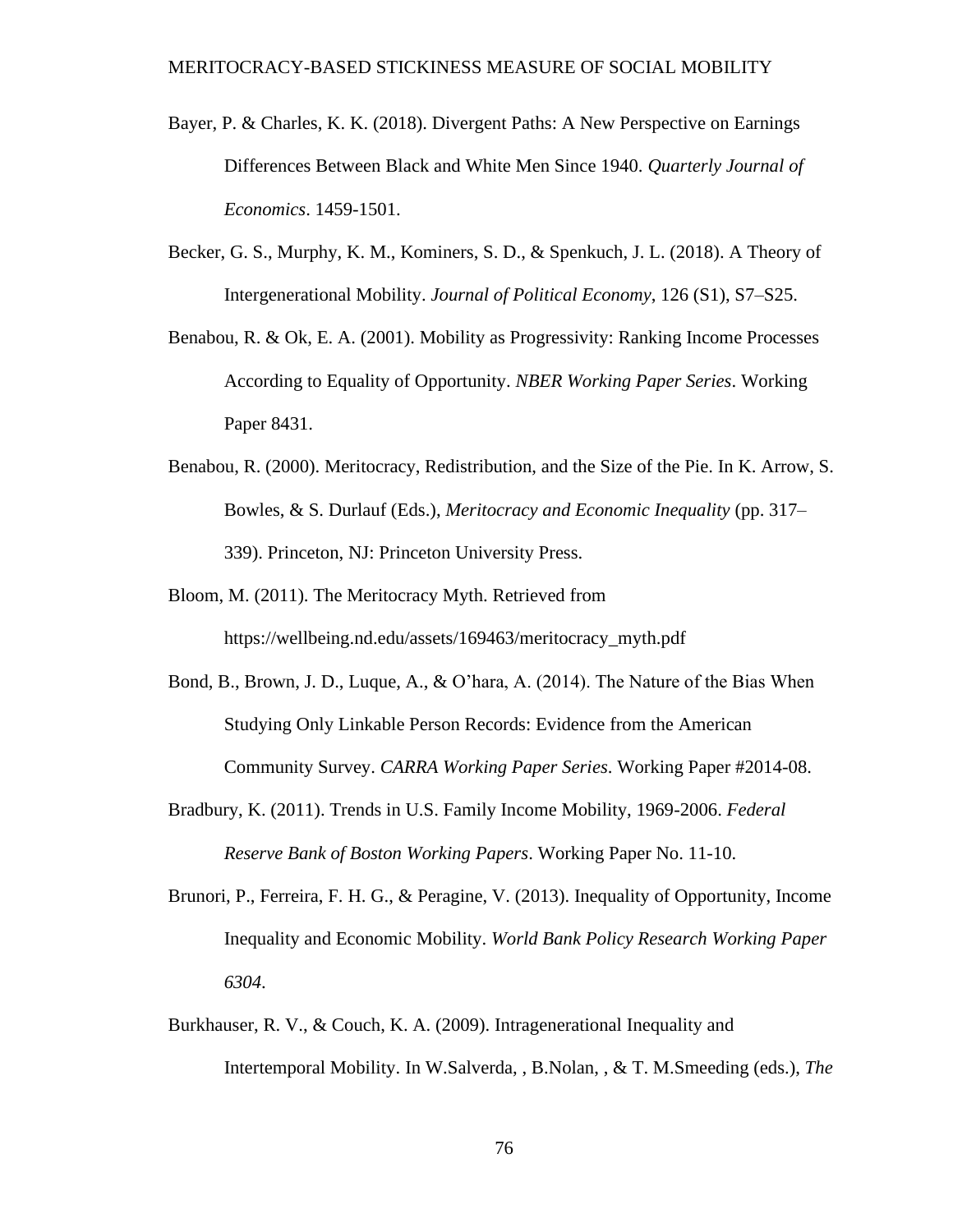*Oxford handbook of economic inequality* (pp. 522-545). Oxford: Oxford University Press.

- Celarent, B. (2009). The Rise of the Meritocracy, 1870-2033. *American Journal of Sociology*, 115(1), 322.
- Chakravarty, S. R., Dutta, B., & Weymark, J. A. (1985). Ethical Indices of Income Mobility. *Social Choice and Welfare*, 2(1), 1-21.
- Charles, K. K., Hurst, E., & Killewald, A. (2013). Marital Sorting and Parental Wealth. *Demography*, 50(1), 51-70.
- Charles, K. K., Danziger, S., Li, G., & Schoeni, R. (2014). The Intergenerational Correlation of Consumption Expenditures. *American Economic Review: Papers & Proceedings*, 104(5), 136-140.
- Charles, K. K., & Hurst, E. (2003). The Correlation of Wealth across Generations. *Journal of Political Economy*, (6), 1155-1182.
- Charron, N., Dahlström, C., & Lapuente, V. (2016). Measuring Meritocracy in the Public Sector in Europe: A New National and Sub-National Indicator. *European Journal on Criminal Policy & Research*, 22(3), 499–523.
- Chen, Y., & Cowell, F. A. (2017). Mobility in China. *Review of Income & Wealth*, 63(2), 203–218.
- Cheng, S. & Song, X., (2019). Linked Lives, Linked Trajectories: Intergenerational Association of Intragenerational Income Mobility. *American Sociological Review*, 84(6), 1037-1068.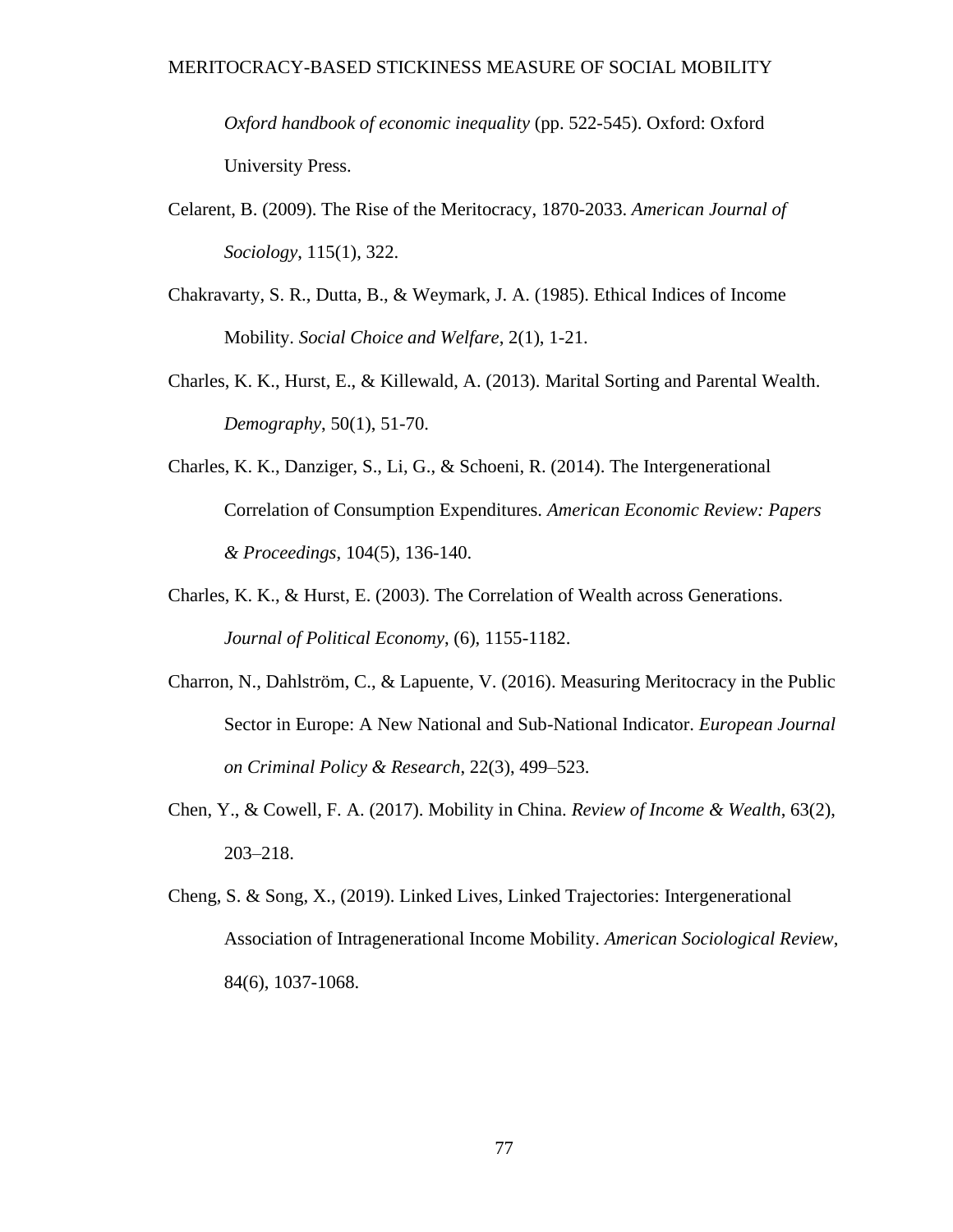- Chetty, R., Hendren, N., Kline, P., Saez, E., & Turner, N. (2014). Is the United States Still a Land of Opportunity? Recent Trends in Intergenerational Mobility. *The American Economic Review*, (5), 141-147.
- Clark, G. (2013). What is the True Rate of Social Mobility? Evidence from the Information Content of Surnames. Retrieved from https://pdfs.semanticscholar.org/7a10/72d491feee204dac612c634f72636e80c1a9. pdf?\_ga=2.197587183.171663119.1588635080-2006937851.1579704800
- Corak, M., & Heisz, A. (1999). The Intergenerational Earnings and Income Mobility of Canadian Men: Evidence from Longitudinal Income Tax Data. *Journal of Human Resources*, 34(3), 504–533.
- Corak M. (ed.). (2004). Generational Income Mobility in North America and Europe. Cambridge, New York, and Melbourne: Cambridge University Press.

Cowell, F. A. & Flachaire, E. (2017). *Measuring Mobility*.

- Damazer, M. (2019). Why We Get Our Unjust Deserts. *New Statesman*, 148(5487), 42– 44.
- Dardanoni V., Fiorini, M., & Forcina, A. (2008). Stochastic Monotonicity in Intergenerational Mobility Tables. *Working Paper Series 156, Finance Discipline Group, UTS Business School, University of Technology, Sydney*.
- Dardanoni, V., Fiorini, M., & Forcina, A. (2012). Stochastic Monotonicity in Intergenerational Mobility Tables. *Journal of Applied Econometrics*, 27(1), 85– 107.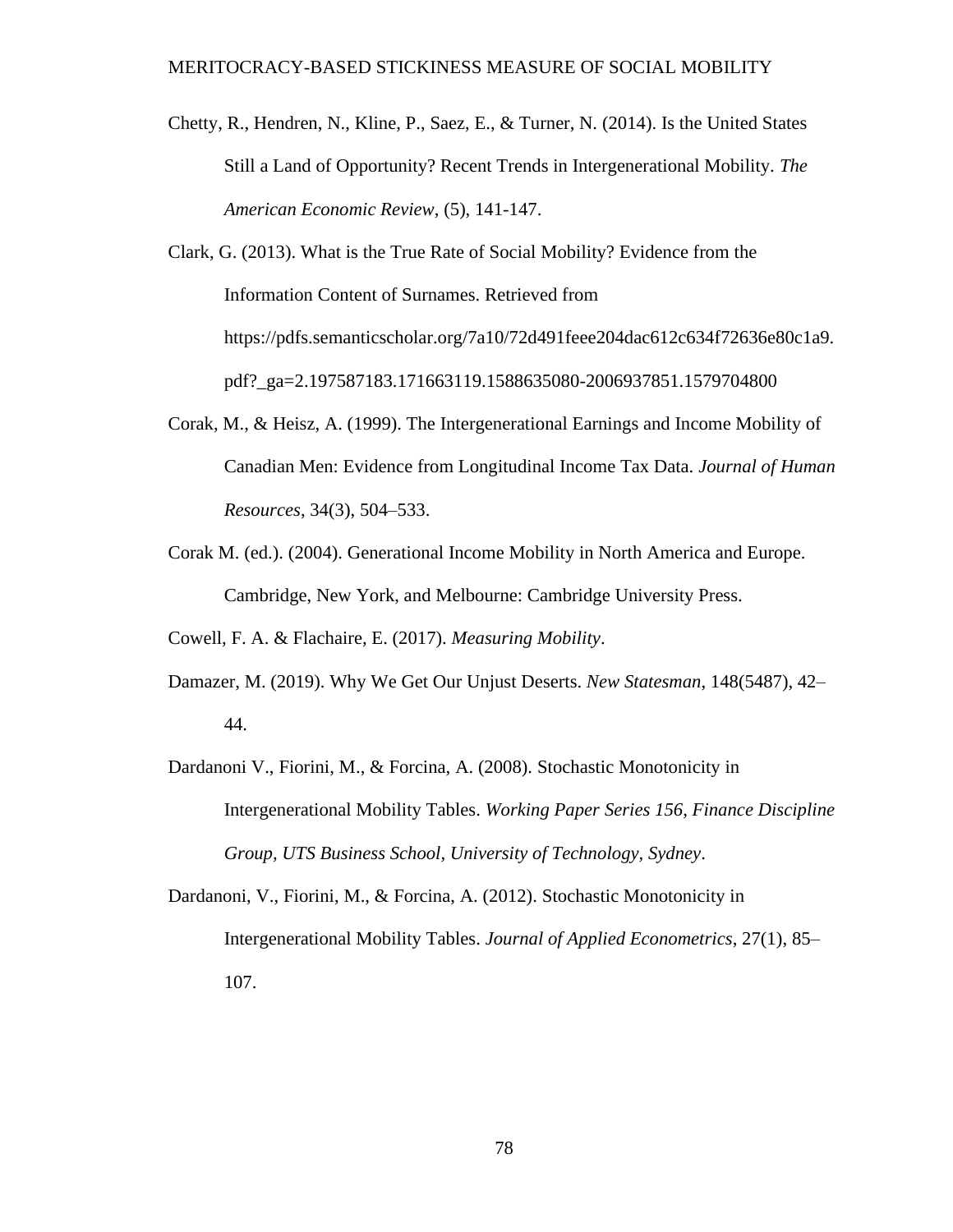- Eberharter, V. V. (2013). The Intergenerational Dynamics of Social Inequality: Empirical Evidence from Europe and the United States. *SOEP papers on Multidisciplinary Panel Data Research*, No. 588.
- Edwards, A. W. F. (1963). The Measure of Association in a 2 x 2 Table. *Journal of the Royal Statistical Society*, 126, 109-114.
- Featherman, D. L., & Hauser, R. M. (1976). Changes in the Socioeconomic Stratification of the Races, 1962-73. *American Journal of Sociology*, 82(3), 621–651.
- Ferreira, F. H. G. & Gignoux, J. (2011). The Measurement of Inequality of Opportunity: Theory and An Application to Latin America. *Review of Income and Wealth*, 1- 36.
- Fields, G. S. (2010). Does Income Mobility Equalize Longer-Term Incomes? New Measures of an Old Concept. *Journal of Economic Inequality*, 8, 409-427.
- Fields, G. S. & Ok, E. A. (1996). The Meaning and Measurement of Income Mobility. *Journal of Economic Theory*, 71, 349-377.
- Fields, G. & Ok, E. (1999a). The Measurement of Income Mobility: An Introduction to the Literature. In J. Silber (Ed.), *Handbook on Income Inequality Measurement* (pp. 557-596). Norwell, MA: Kluwer Academic Publishers.
- Fields, G. S. & Ok, E. A. (1999b). Measuring Movement of Incomes. *Economica*, 66, 455-471.
- Formby, J. P., Smith, W. J., & Zheng, B. (2004). Mobility Measurement, Transition Matrices and Statistical Inference. *Journal of Econometrics*, 120, 181-205.

Glass, D. V. (1954). *Social Mobility in Britain*. London: Routledge & Kegan Paul Ltd.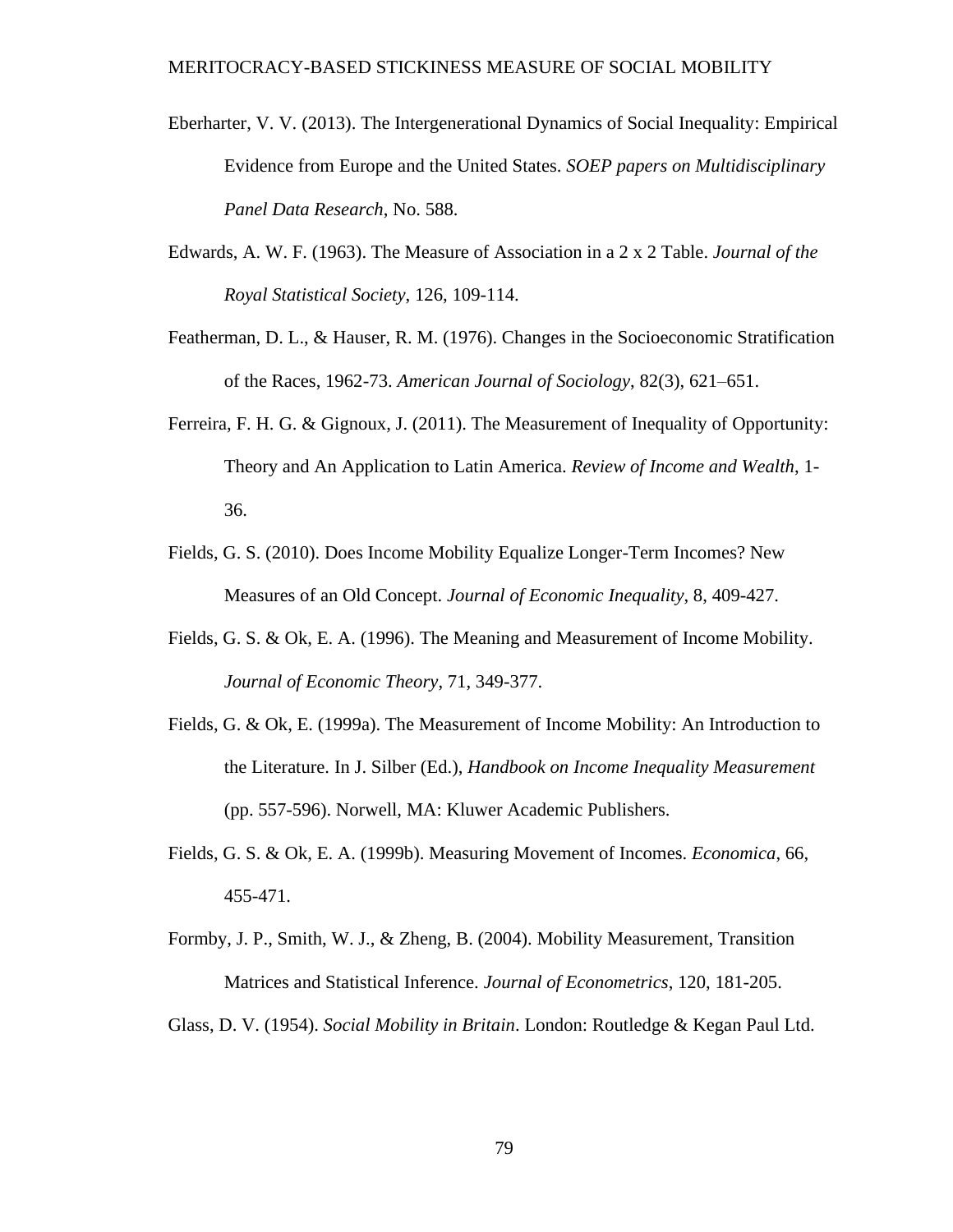Good, I. J. (1965). The Estimation of Probabilities: An Essay on Modern Bayesian Methods. *Research Monographs No. 30*. Cambridge: MIT Press.

Goode, C., & Keefer, L. A. (2016). Meritocracy Scale. *PsycTESTS*.

- Goodman, L. A. (1965). On the Statistical Analysis of Mobility Tables. *The American Journal of Sociology*, 70, 564-585.
- Goodman, L. A. (1969). On the Measurement of Social Mobility: An Index of Status Persistence. *American Sociological Review*, 34(6), 831-850.
- Gündemir, S., Homan, A. C., Usova, A., & Galinsky, A. D. (2017). Multicultural Meritocracy: The Synergistic Benefits of Valuing Diversity and Merit. *Journal of Experimental Social Psychology*, 73, 34–41.
- Hällsten, M. (2014). Inequality Across Three and Four Generations in Egalitarian Sweden: 1st and 2nd Cousin Correlations in Socio-economic Outcomes. *Research in Social Stratification and Mobility*, 35 (Inequality Across Multiple Generations), 19-33.
- Herrnstein, R. J., & Murray, C. (1994). *The Bell Curve: Intelligence and Class Structure in American Life*. New York: The Free Press.
- Hill, N. (2003). *Law of Success: The 21st-Century Edition*. Los Angeles: Highroads Media.
- Horst, P. (1963). *Matrix Algebra for Social Scientists*. New York: Holt, Rinehart and Winston.
- Hout, M. (1983). *Mobility Tables*. Beverly Hills: Sage Publications.
- Hurst, E., Luoh, M. C., & Stafford, F. P. (1998). The Wealth Dynamics of American Familites, 1984-94. *Brookings Papers on Economic Activity*, 1998(1).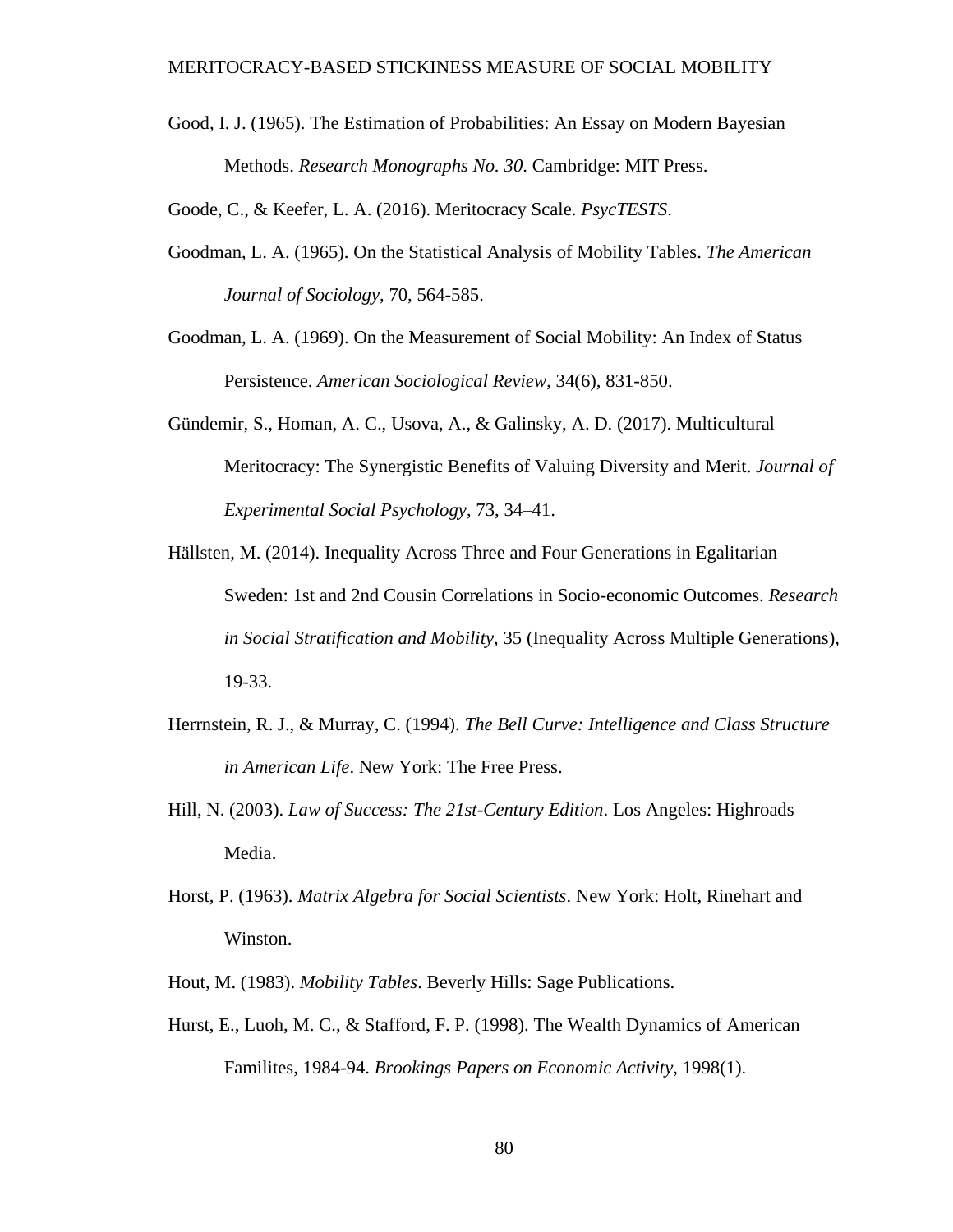- Jäntti, M., & Jenkins, S. P. (2013). Income Mobility. *The Institute for the Study of Labor Discussion Paper No. 7730*.
- Johnson, A. G. (2000). *The Blackwell Dictionary of Sociology: A User's Guide to Sociological Language*. Malden, MA: Blackwell Publishers.

Keister, L. A. (2014). The One Percent. *Annual Review of Sociology*, 40, 347-67.

- Killewald, A., Pfeffer, F. T., & Schachner, J. N. (2017). Wealth Inequality and Accumulation. *Annual Review of Sociology*, 43, 379–404.
- Kim, C., & Tamborini, C. R. (2012) Do Survey Data Estimate Earnings Inequality Correctly? Measurement Errors Among Black and White Male Workers. *Social Forces*, 90 (4), 1157-1181.
- King, M. A. (1983). An Index of Inequality: With Applications to Horizontal Equity and Social Mobility. *Econometrica*, 51(1), 99-115.
- Lee, C. & Solon, G. (2009). Trends in Intergenerational Income Moblity. *Review of Economics and Statistics*, 91(4), 766-772.
- Lefranc, A., Pistolesi, N., & Trannoy, A. (2006). Inequality of Oportunities Vs. Inequality of Outcomes: Are Western Societies All Alike? *ECINEQ*, 2006-54.
- Littler, J. (2017). Meritocracy: The Great Delusion that Ingrains Inequality. *The Guardian*, March 20, 2017. Retrieved from https://www.theguardian.com/commentisfree/2017/mar/20/meritocracyinequality-theresa-may-donald-trump
- Littler, J. (2018). Narratives and Values: Young and old meritocracy: from radical critique to neoliberal tool. *Renewal*, 26(1), 40–51.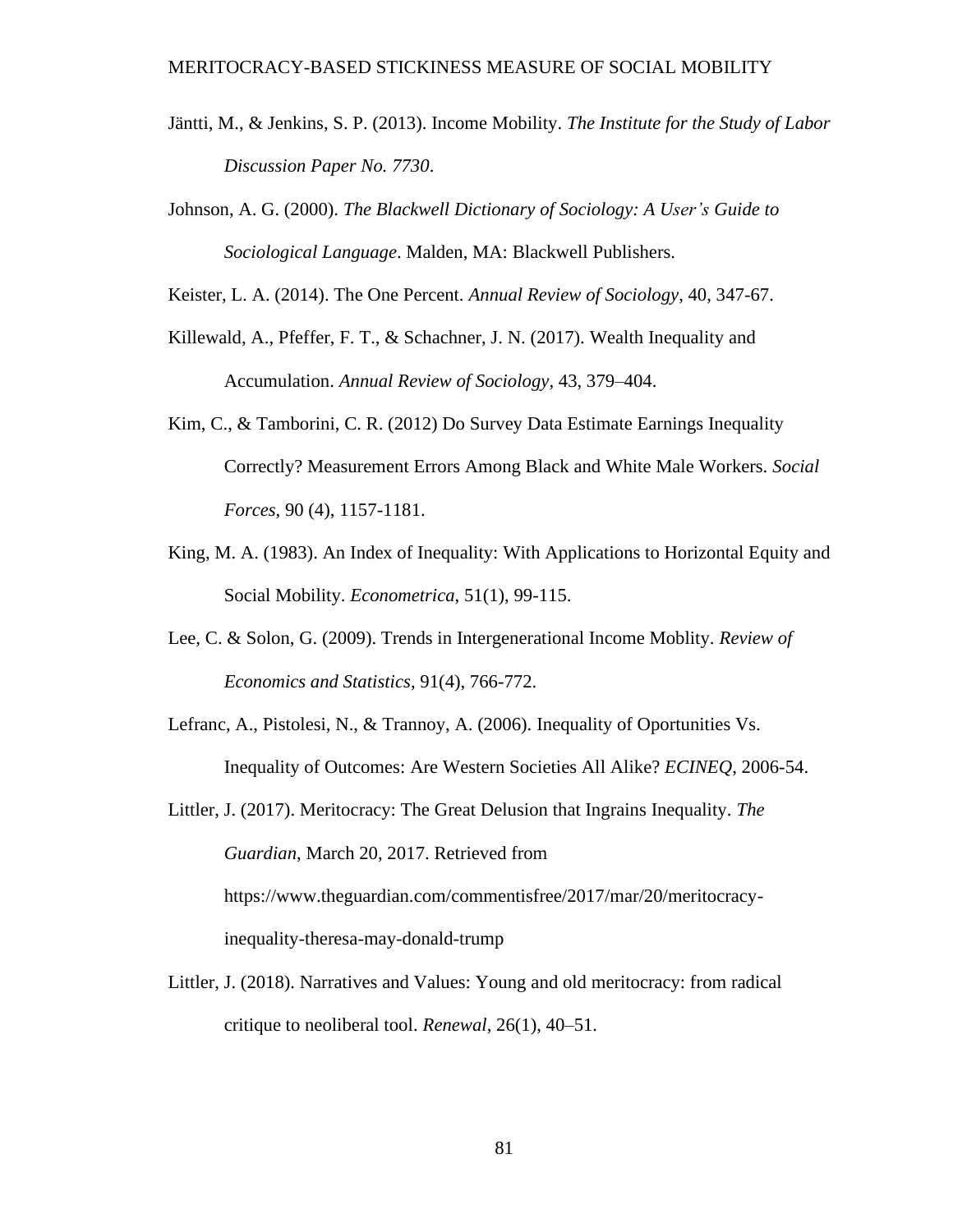- Long, J. (2013). The Surprising Social Mobility of Victorian Britain. *European Review of Economic History*, 17(1), 1-23.
- Long, J. & Ferrie, J. (2018). Grandfathers Matter(ed): Occupational Mobility Across Three Generations in the US and Britain, 1850-1911. *Economic Journal*, 128(July), F422-F445.
- Long, J. & Ferrie, J. P. (2013). Intergenerational Occupational Mobility in Britain and the U.S. since 1850. *American Economic Review*, 103(4), 1109-1137.
- Lundberg, I., & Stewart, B. (2020). Comment: Summarizing Income Mobility with Multiple Smooth Quantiles Instead of Parameterized Means. Retrieved from https://scholar.princeton.edu/sites/default/files/bstewart/files/lundbergstewart\_co mmenton\_mitnikgrusky.pdf
- Mazumder, B. (2014). Black-White Differences in Intergenerational Economic Mobility in the United States. *Federal Reserve Bank of Chicago Economic Perspectives*, 1Q, 1-18.
- Mazumder, B. (2005). The Apple Falls Even Closer to the Tree than We Thought: New and Revised Estimates of the Intergenerational Inheritance of Earnings. In S. Bowles, H. Gintis, & M. O. Groves (Eds.), *Unequal chances: Family background and economic success* (pp. 80–99). Princeton, NJ: Princeton University Press.
- McNamee, S. J., & Miller, R. K. (2014). *The Meritocracy Myth*. Lanham, MD: Rowman & Littlefield.
- Mishra, A. K. (2018). Household Income Inequality and Income Mobility: Implications Towards Equalizing Longer-Term Incomes in India. *International Economic Journal*, 32(2), 271-290.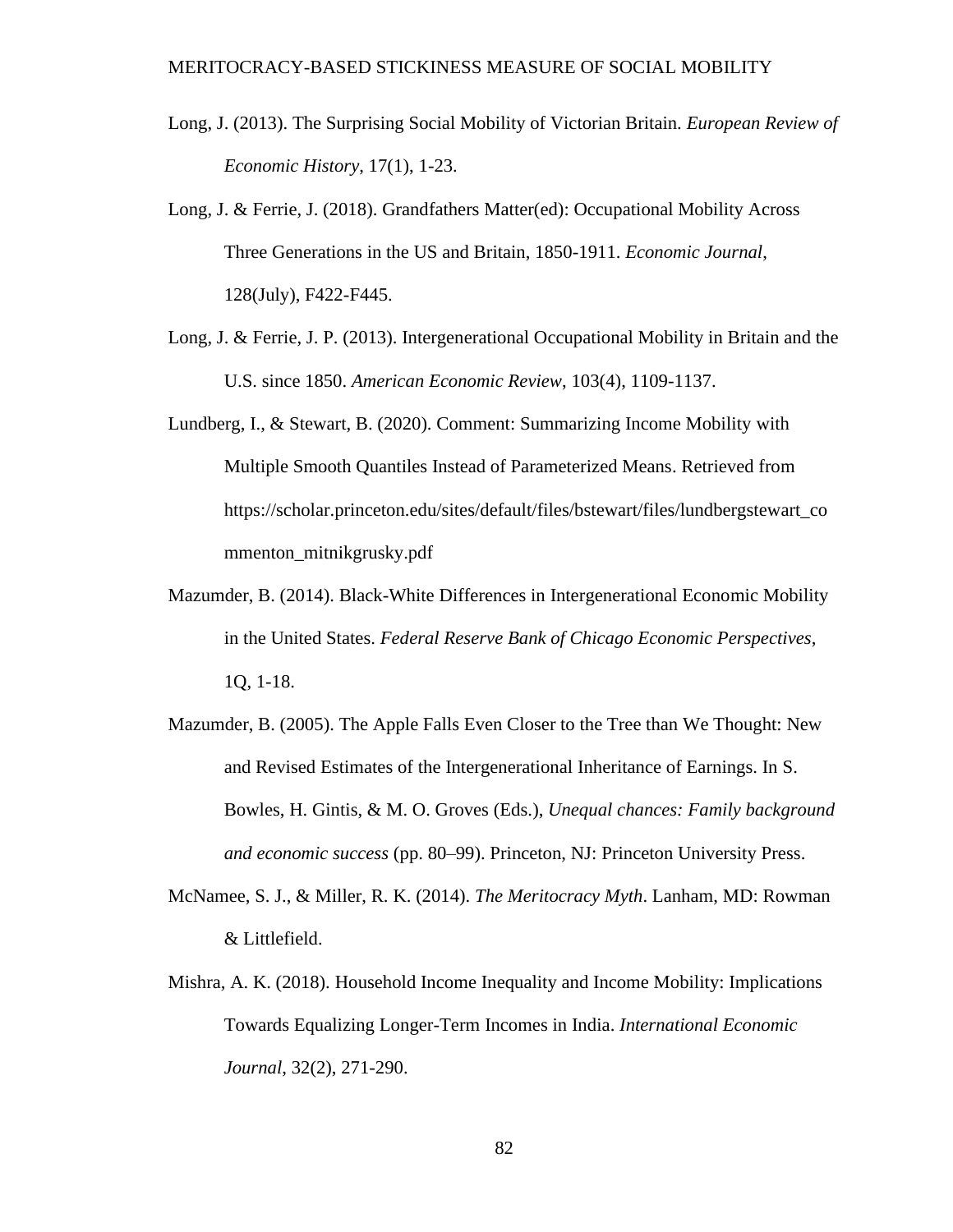- Mitnik, P. A., Bryant, V., & Weber, M. (2019). The Intergenerational Transmission of Family-Income Advantages in the United States. *Sociological Science*, 6, 380- 415.
- Murray, C. (2012). *Coming Apart: The State of White America 1960-2010*. New York: Crown Forum.
- Nahai, R. N. (2013). Is meritocracy fair? A qualitative case study of admissions at the University of Oxford. *Oxford Review of Education*, 39(5), 681–701.
- Neidhöfer, G. & Stockhausen, M., (2019). Dynastic Inequality Compared: Multigenerational Mobility in the United States, the United Kingdom, and Germany. *Review of Income and Wealth*, 65(2), 383-414.
- Nettles, D. (2003). Intelligence and Class Mobility in the British Population. *British Journal of Psychology*, 94, 551-61.
- Nybom, M., & Stuhler, J. (2019). Steady-State Assumptions in Intergenerational Mobility Research. *The Journal of Economic Inequality*, 17, 77-97.
- Pfeffer, F. T. (2014). Multigenerational Approaches to Social Mobility: A Multifaceted Research Agenda. *Research in Social Stratification and Mobility*, 35, 1–12.
- Pfeffer, F. T., & Killewald, A. (2019). Intergenerational Wealth Mobility and Racial Inequality. *Socius: Sociological Research for a Dynamic World*, 5. 1-2.
- Pfeffer, F. T., & Killewald, A. (2018). Generations of Advantage: Multigenerational Correlations in Family Wealth. *Social Forces*, 96(4), 1411-1441.
- Pfeffer, F. T., & Killewald, A. (2015). How Rigid is the Wealth Structure and Why? Inter- and Multi-generational Associations in Family Wealth. *Populations Studies Center Research Report* 15-845.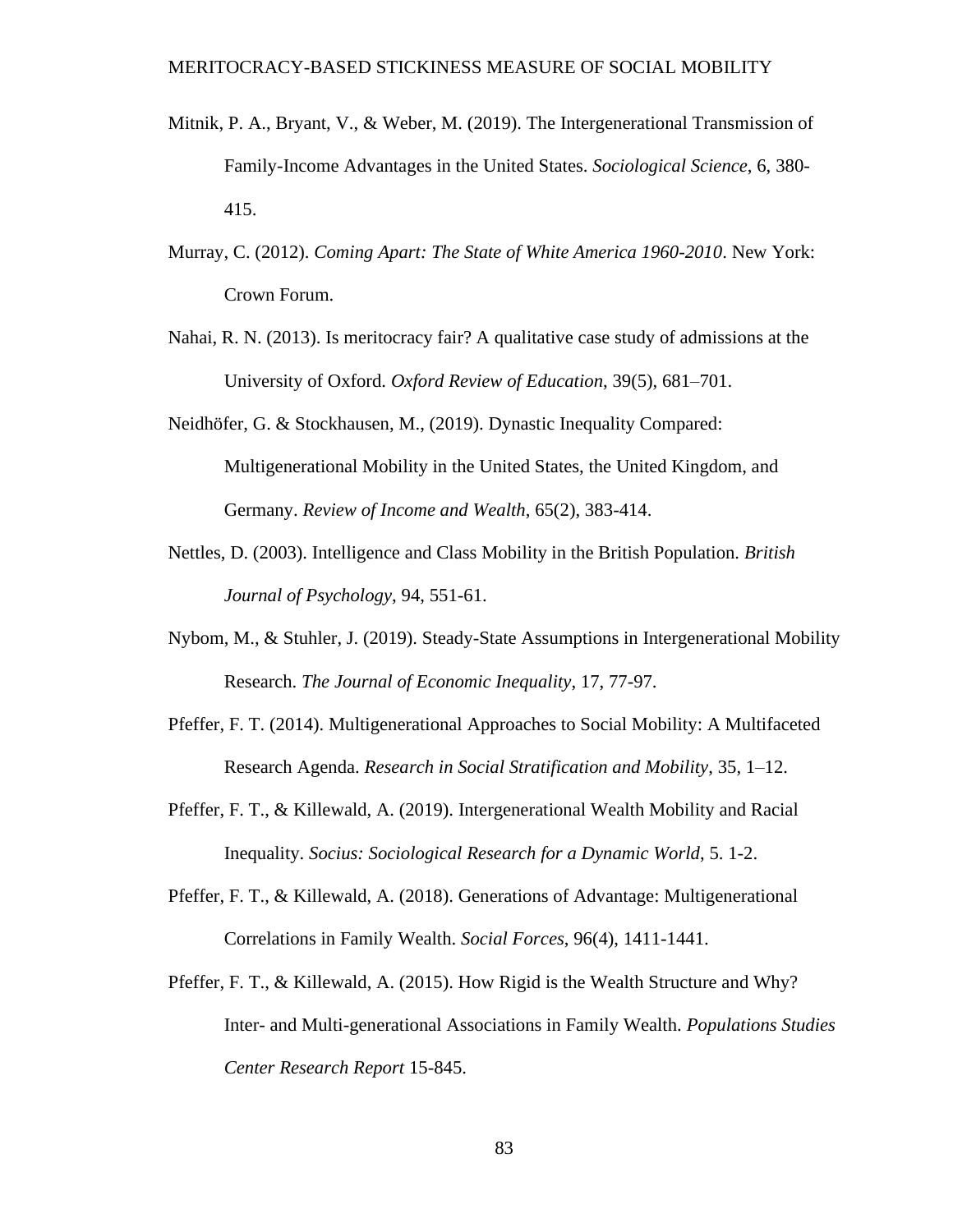- Phillips, P. C. B. (2016). Meritocracy Voting: Measuring the Unmeasurable. *Econometric Reviews*, 35(1), 2–40.
- Prais, S. J. (1955). Measuring Social Mobility. *Journal of the Royal Statistical Society*, Series A (General), 118(1), 56-66.
- Rao, C. R. & Rao, M. B. (1998). *Matrix Algebra and Its Applications to Statistics and Econometrics*. New Jersey: World Scientific.
- Roemer J. E. & Trannoy, A. (2016). Equality of Opportunity: Theory and Measurement. *Journal of Economic Literature*, 54(4), 1288-1332.
- Ryan, A. (2002). Does Inequality Matter—For its Own Sake? In E. Paul, F. Miller, & J. Paul (Eds.), *Should Differences in Income and Wealth Matter?* (pp. 225–243). Cambridge; New York: Cambridge University Press.
- Saunders, P. (1996). *Unequal But Fair? A Study of Class Barriers in Britain*. London: Institute of Economic Affairs, Health & Welfare Unit.
- Saunders, P. (2002). Reflections on the Meritocracy Debate in Britain: A Response to Richard Breen & John Goldthorpe. *British Journal of Sociology*, 53(4), 559-574.
- Saunders, P. (2010). *Social Mobility Myths*. London: Civitas: Institute for the Study of Civil Society.
- Schiller, B. R. (1977). Relative Earnings Mobility in the US. *American Economic Review*, 67, 926-941.
- Scott, C. D. & Litchfield, J. A. (1994). Inequality, Mobility and the Determinants of Income Among the Rural Poor in Chile, 1968-1986. *Discussion Paper 53, Development Economics Research Programme, London School of Economics*.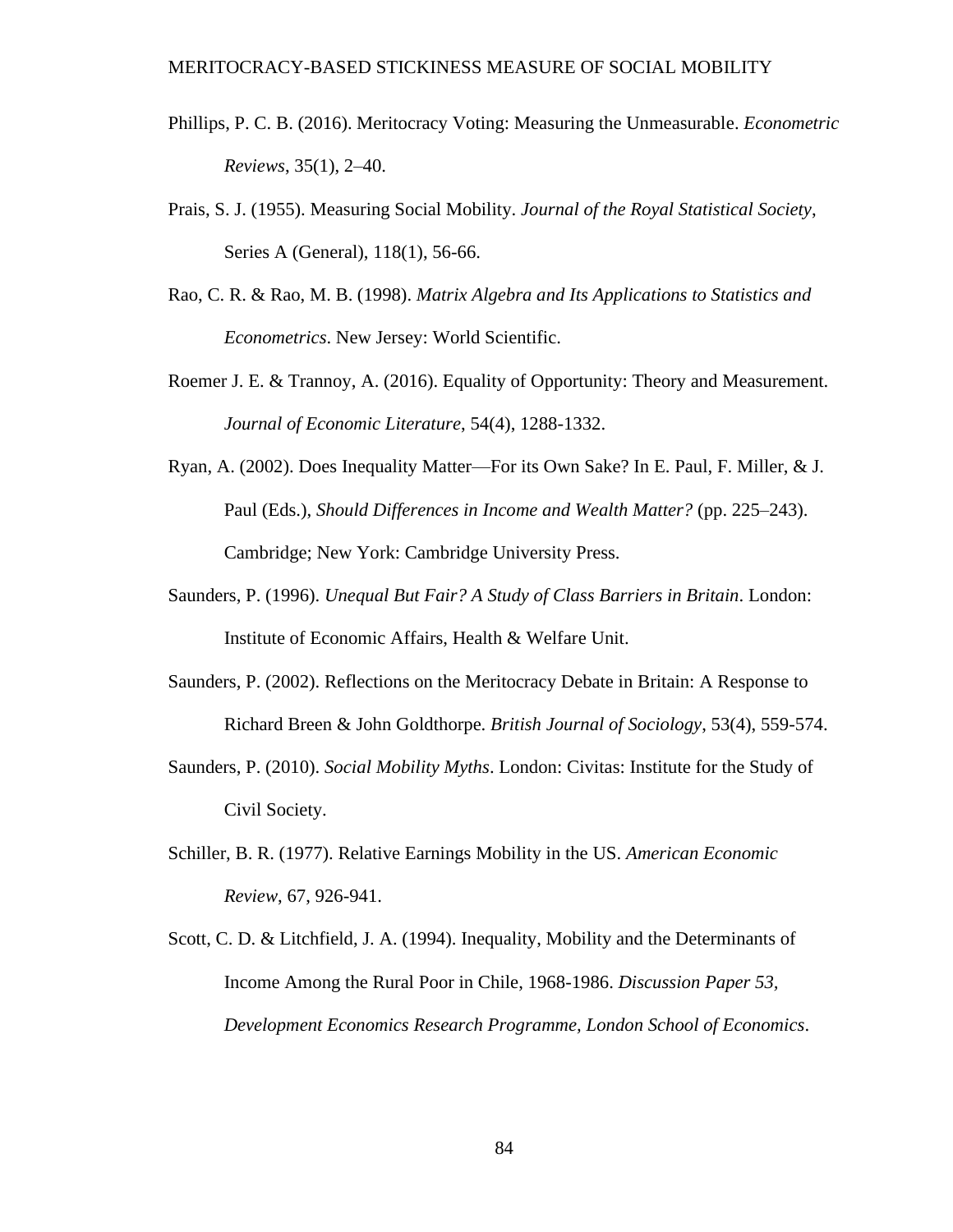- Sen, A. (2000). Merit and Justice. In K. Arrow, S. Bowles, & S. Durlauf (Eds.), *Meritocracy and Economic Inequality* (pp. 5–16). Princeton, NJ: Princeton University Press.
- Shea, J. (2000). Does Parents' Money Matter? *Journal of Public Economics*, 77, 155-184.
- Shorrocks, A. F. (1978). The Measurement of Mobility. *Econometrica*, 46(5), 1013-1024.
- Smeeding, T. M. (2018). The PSID in Research and Policy. *Annals of the American Academy of Political & Social Science*, 680(1), 29–47.
- Soares, J. A. (2017). Meritocracy Dismissed. *Ethnic & Racial Studies*, 40(13), 2300– 2307.
- Solon, G. (2017). Intergenerational Transmission of Income Inequality: What Do We Know? *Focus*, 33(2), 3-5.
- Solon, G. (2018). What Do We Know So Far About Multigenerational Mobility? *The Economic Journal*, 128(July), F340-F352.
- Solt, F., Hu, Y., Hudson, K., Song, J., & Yu, D. E. (2016). Economic Inequality and Belief in Meritocracy in the United States. *Research & Politics*, 3, 1-7.
- Song, X., Massey, C. G., Rolf, K. A., Ferrie, J. P. Roghbaum, J. L., & Xie, Y. (2020). Long-Term Decline in Intergenerational Mobility in the United States Since the 1850s. *PNAS*, 117(1), 251-258.
- Stokey, N. L. (1996). *Shirtsleeves to Shirtsleeves: The Economics of Social Mobility*. Nancy L. Schwartz Lecture. University of Chicago. Retrieved from http://home.uchicago.edu/~nstokey/papers/im22.pdf
- Torche, F. (2015). Analyses of Intergenerational Mobility: An Interdisciplinary Review. *Annals of the American Academy of Political and Social Science*, 657, 37–62.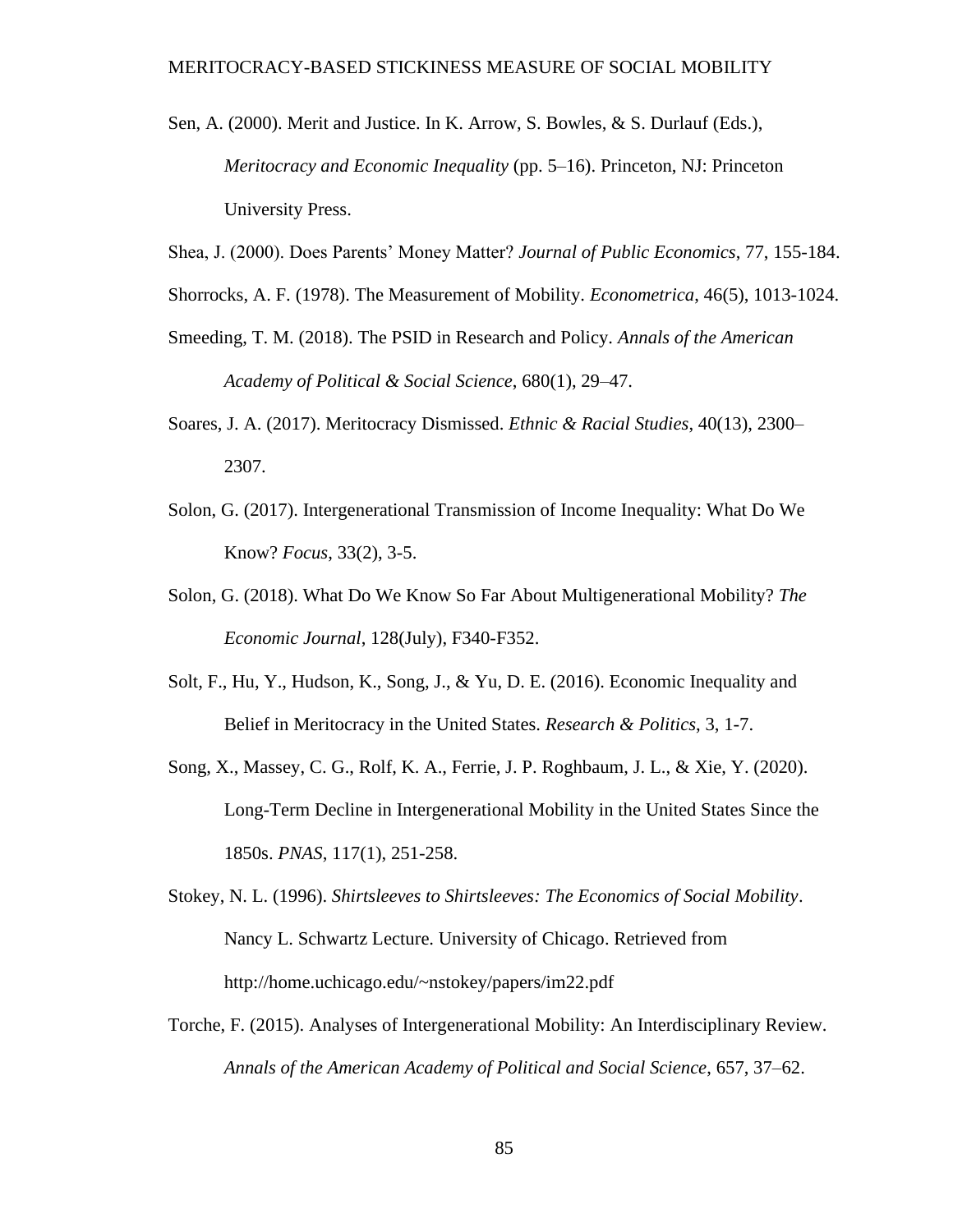- Trede, M. (1998). Making Mobility Visible: A Graphical Device. *Economics Letters*, 59, 77-82.
- Urahn, S. K., Currier, E., Elliott, D., Wechsler, L., Wilson, D., & Colbert, D. (2012). *Pursuing the American Dream: Economic Mobility Across Generations*. Washington D.C: Pew Charitable Trusts.

VannPashak, J. (2019). Measuring Meritocracy: The Simple Version. *Medium*, September 9, 2019. Retrieved from

https://medium.com/@jvannpashak/measuring-meritocracy-c1ce2ec42feb

Voegeli, W. (2019). Meritocracy and its Discontents. *National Review*, 71(19), 46-48.

- Walton, G. M., Spencer, S. J., & Erman, S. (2013). Affirmative Meritocracy. *Social Issues & Policy Review*, 7(1), 1–35.
- Warikoo, N. (2017). A research Agenda on Race and Meritocracy*. Ethnic & Racial Studies*, 40(13), 2308–2315.
- Young, M. (1958). *The Rise of the Meritocracy, 1870-2033*. London: Thames and Hudson.
- Young, M. (1994a). Looking Back on Meritocracy. *Political Quarterly*, 77(S1), 73–77. Young, M. (1994b). Meritocracy Revisited, *Society*, 31(6), 87.
- Young T. (2015). The Fall of the Meritocracy, *Quadrant Magazine*, 59(9), 9–17.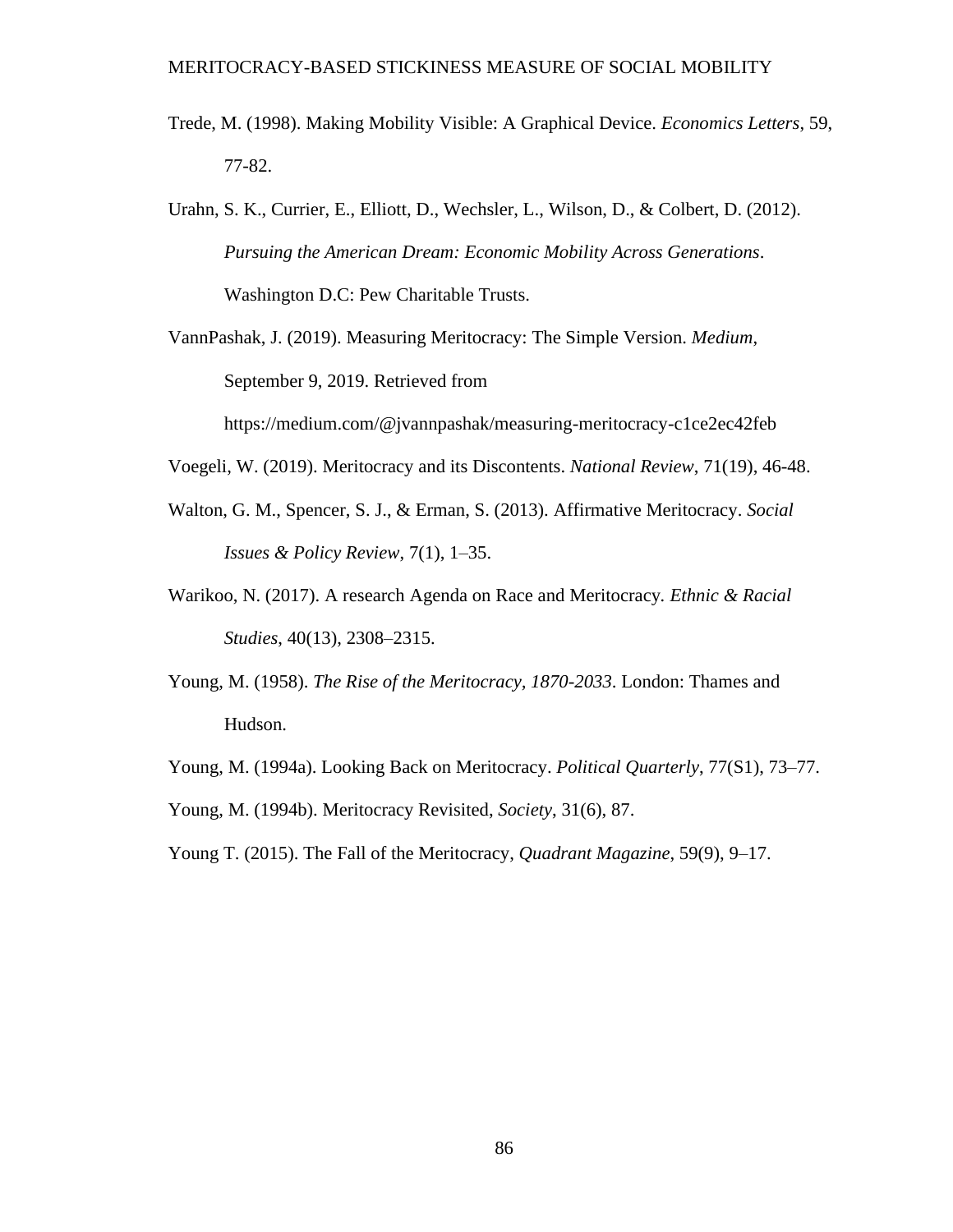### **APPENDIX**

# **Table 1.** Mobility Transition Matrices

| (a) Mobility Transition Matrix (%) for LM                               |        |                |            |                         |              |  |  |  |  |  |  |
|-------------------------------------------------------------------------|--------|----------------|------------|-------------------------|--------------|--|--|--|--|--|--|
| <b>Parental Wealth Quintile</b><br>Child's Wealth Quintile              |        |                |            |                         |              |  |  |  |  |  |  |
|                                                                         | 1      | $\overline{2}$ | 3          | $\overline{4}$          | 5            |  |  |  |  |  |  |
|                                                                         |        |                |            | Quintile                |              |  |  |  |  |  |  |
|                                                                         | Lowest | Quintile 2     | Quintile 3 | 4                       | Highest      |  |  |  |  |  |  |
|                                                                         |        |                |            |                         |              |  |  |  |  |  |  |
| Lowest                                                                  | 100.0  | 0.0            | 0.0        | 0.0                     | 0.0          |  |  |  |  |  |  |
| Quintile 2                                                              | 0.0    | 100.0          | 0.0        | 0.0                     | 0.0          |  |  |  |  |  |  |
| Quintile 3                                                              | 0.0    | 0.0            | 100.0      | 0.0                     | 0.0          |  |  |  |  |  |  |
| Quintile 4                                                              | 0.0    | 0.0            | $0.0\,$    |                         | 0.0          |  |  |  |  |  |  |
| Highest                                                                 | 0.0    | 0.0            | 0.0        | 0.0                     | <b>100.0</b> |  |  |  |  |  |  |
| (b) Mobility transition matrix (%) for FM                               |        |                |            |                         |              |  |  |  |  |  |  |
|                                                                         |        |                |            |                         |              |  |  |  |  |  |  |
| Parental Wealth Quintile                                                |        | $\overline{2}$ |            | Child's Wealth Quintile |              |  |  |  |  |  |  |
|                                                                         |        |                | 3          | $\overline{4}$          | 5            |  |  |  |  |  |  |
|                                                                         | Lowest | Quintile 2     | Quintile 3 | Quintile 4              | Highest      |  |  |  |  |  |  |
|                                                                         |        |                |            |                         |              |  |  |  |  |  |  |
| Lowest                                                                  | 20.0   | 20.0           | 20.0       | 20.0                    | 20.0         |  |  |  |  |  |  |
| Quintile 2                                                              | 20.0   | 20.0           | 20.0       | 20.0                    | 20.0         |  |  |  |  |  |  |
| Quintile 3                                                              | 20.0   | 20.0           | 20.0       | 20.0                    | 20.0         |  |  |  |  |  |  |
| Quintile 4                                                              | 20.0   | 20.0           | 20.0       | 20.0                    | 20.0         |  |  |  |  |  |  |
| Highest                                                                 | 20.0   | 20.0           | 20.0       | 20.0                    | 20.0         |  |  |  |  |  |  |
| (c) Wealth Mobility transition matrix (%) from Charles and Hurst (2003) |        |                |            |                         |              |  |  |  |  |  |  |
| Parental Wealth Quintile                                                |        |                |            | Child's Wealth Quintile |              |  |  |  |  |  |  |
|                                                                         | 1      |                | 3          | $\overline{4}$          | 5            |  |  |  |  |  |  |
|                                                                         | Lowest | Quintile 2     | Quintile 3 | Quintile 4              | Highest      |  |  |  |  |  |  |
| Lowest                                                                  | 36.0   | 29.0           | 16.0       | 12.0                    | 7.0          |  |  |  |  |  |  |
| Quintile 2                                                              | 26.0   | 24.0           | 24.0       | 15.0                    | 12.0         |  |  |  |  |  |  |
| Quintile 3                                                              | 16.0   | 21.0           | 25.0       | 24.0                    | 15.0         |  |  |  |  |  |  |
| Quintile 4                                                              | 15.0   | 13.0           | 20.0       | 26.0                    | 26.0         |  |  |  |  |  |  |
| Highest                                                                 | 11.0   | 16.0           | 14.0       | 24.0                    | 36.0         |  |  |  |  |  |  |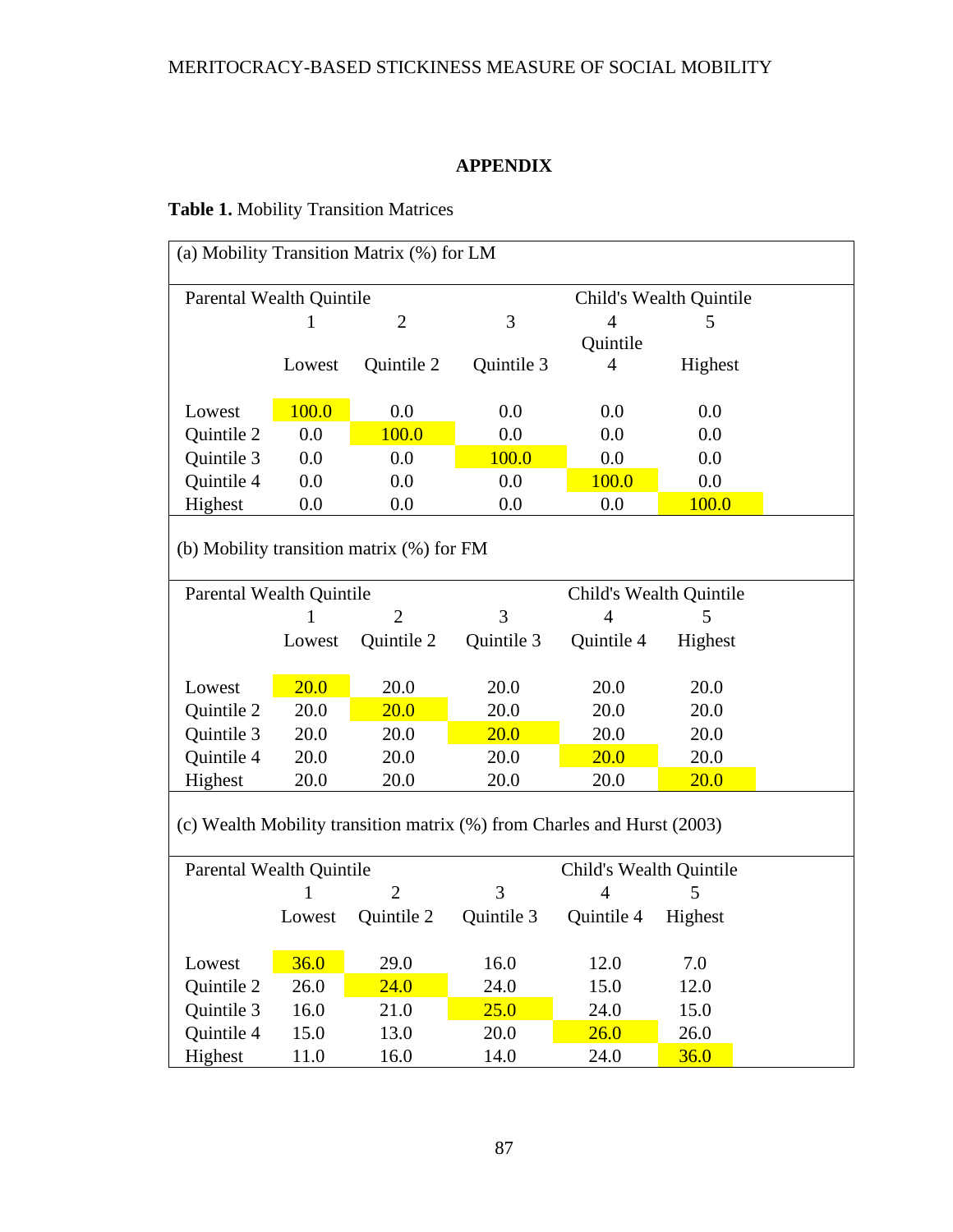|                                |                   | Sample      | Sample         |                  |                | Quan                    | Origin       | Destination |                         | Gen MBSMoM       |
|--------------------------------|-------------------|-------------|----------------|------------------|----------------|-------------------------|--------------|-------------|-------------------------|------------------|
| Study                          | Database          | Description | Size           | Measure          | Location       | $\mathbf n$             | Time Period  | Time Period | Span                    | Value            |
|                                |                   |             |                |                  |                |                         |              |             |                         |                  |
| Charles and Hurst (2003)       | PSID              |             | 1,491          | Wealth           | <b>USA</b>     | 5                       | 1984-1989    | 1999        | 2                       | 0.1154           |
| Charles and Hurst (2003)       | <b>PSID</b>       |             | 1,491          | Wealth           | <b>USA</b>     | 5                       | 1984-1989    | 1999        | $\overline{c}$          | 0.0126           |
| Pfeffer and Killewald (2018)   | PSID              |             | 2,001          | Wealth           | <b>USA</b>     | 5                       | 1984         | 2013        | $\overline{c}$          | 0.1494           |
| Jäntti and Jenkins (2013)      | PSID              |             | N/R            | Income           | <b>USA</b>     | 10                      | 1979         | 1988        | $\mathbf{1}$            | 0.1213           |
| Jäntti and Jenkins (2013)      | PSID              |             | N/R            | Income           | <b>USA</b>     | 5                       | 1979         | 1988        | $\mathbf{1}$            | 0.2206           |
| Jäntti and Jenkins (2013)      | PSID              |             | N/R            | Income           | <b>USA</b>     | 10                      | 1989         | 1998        | $\mathbf{1}$            | 0.1444           |
|                                |                   |             | N/R            |                  | <b>USA</b>     | 5                       | 1989         | 1998        | $\mathbf{1}$            | 0.2580           |
| Jäntti and Jenkins (2013)      | PSID              |             | N/R            | Income           | <b>USA</b>     | 10                      |              | 1998        | 2                       |                  |
| Mazumder (2005)                | SIPP/SSA          |             |                | Income           |                |                         | 1985         |             |                         | 0.0721           |
| Mazumder (2005)                | SIPP/SSA          |             | N/R            | Income           | <b>USA</b>     | 5                       | 1985         | 1998        | 2                       | 0.1160           |
| Mazumder (2005)                | SIPP/SSA          |             | N/R            | Income           | <b>USA</b>     | 4                       | 1985         | 1998        | 2                       | 0.1196           |
| Corak and Heisz (1999)         | Tax               |             | N/R            | Income           | Canada         | 10                      | 1982         | 1995        | 2                       | 0.0306           |
| Corak and Heisz (1999)         | Tax               |             | N/R            | Income           | Canada         | 5                       | 1982         | 1995        | $\overline{c}$          | 0.0589           |
| Cowell (2017)                  | <b>CHNS</b>       |             | N/R            | Income           | China          | 5                       | 1989         | 2000        | 1                       | 0.0789           |
| Cowell (2017)                  | <b>CHNS</b>       |             | N/R            | Income           | China          | 5                       | 2000         | 2011        | 1                       | 0.1127           |
| Chen and Cowell (2017)         | <b>CHNS</b>       |             | 2,843          | Income           | China          | 5                       | 1989         | 2000        | 1                       | 0.0789           |
| Chen and Cowell (2017)         | <b>CHNS</b>       |             | 2,600          | Income           | China          | 5                       | 2000         | 2011        | 1                       | 0.1127           |
| Chen and Cowell (2017)         | <b>CHNS</b>       |             | N/R            | Income           | China-Rural    | 5                       | 1989         | 2000        | 1                       | 0.0565           |
| Chen and Cowell (2017)         | <b>CHNS</b>       |             | N/R            | Income           | China-Rural    | 5                       | 2000         | 2011        | 1                       | 0.0834           |
| Chen and Cowell (2017)         | <b>CHNS</b>       |             | N/R            | Income           | China-Urban    | 5                       | 1989         | 2000        | 1                       | 0.0938           |
| Chen and Cowell (2017)         | <b>CHNS</b>       |             | N/R            | Income           | China-Urban    | 5                       | 2000         | 2011        | 1                       | 0.1613           |
| Chen and Cowell (2017)         | <b>CHNS</b>       |             | 3,600          | Income           | China          | 5                       | 1989         | 1991        | 1                       | 0.1882           |
| Chen and Cowell (2017)         | <b>CHNS</b>       |             | 3,358          | Income           | China          | 5                       | 1991         | 1993        | 1                       | 0.1768           |
| Chen and Cowell (2017)         | <b>CHNS</b>       |             | 3,400          | Income           | China          | 5                       | 2004         | 2006        | 1                       | 0.2061           |
| Chen and Cowell (2017)         | <b>CHNS</b>       |             | 3,442          | Income           | China          | 5                       | 2009         | 2011        | 1                       | 0.2239           |
| Formby et. al. (2004)          | <b>PSID</b>       |             | 5,000          | Earnings         | <b>USA</b>     | 5                       | 1985         | 1990        | 1                       | 0.3670           |
| Formby et. al. (2004)          | GSOEP             |             | 6,000          | Earnings         | Germany        | 5                       | 1985         | 1990        | 1                       | 0.4131           |
| Formby et. al. (2004)          | <b>PSID</b>       |             | 5,000          | Earnings         | <b>USA</b>     | 5                       | 1985         | 1990        | $\mathbf{1}$            | 0.3839           |
|                                | <b>GSOEP</b>      |             |                |                  |                | 5                       | 1985         | 1990        | 1                       | 0.5086           |
| Formby et. al. (2004)          |                   |             | 6,000          | Earnings         | Germany        |                         |              |             |                         |                  |
| Mishra (2018)                  | <b>IHDS</b>       |             | 40,018         | Income           | All India      | 5                       | 2005         | 2012        | $\mathbf{1}$            | 0.1543           |
| Mishra (2018)                  | <b>IHDS</b>       |             | N/R            | Income           | Rural India    | 5                       | 2005         | 2012        | $\mathbf{1}$            | 0.1275           |
| Mishra (2018)                  | <b>IHDS</b>       |             | N/R            | Income           | Urban India    | 5                       | 2005         | 2012        | $\mathbf{1}$            | 0.1525           |
| Long & Ferrie $(2018)$         | Census            |             | 4.943          | Occupation       | Britain        | $\overline{4}$          | 1851         | 1881        | 2                       | 0.3204           |
| Long & Ferrie (2018)           | Census            |             | 4,887          | Occupation       | Britain        | $\overline{4}$          | 1881         | 1911        | 2                       | 0.2424           |
| Long & Ferrie $(2018)$         | Census            |             | 4,002          | Occupation       | Britain        | 4                       | 1851         | 1911        | 3                       | 0.1113           |
| Long & Ferrie $(2018)$         | Census            |             | 43,701         | Occupation       | <b>USA</b>     | $\overline{4}$          | 1850         | 1880        | $\overline{c}$          | 0.2418           |
| Long & Ferrie $(2018)$         | Census            |             | 43,701         | Occupation       | <b>USA</b>     | $\overline{4}$          | 1880         | 1910        | 2                       | 0.2776           |
| Long $&$ Ferrie (2018)         | Census            |             | 43,701         | Occupation       | <b>USA</b>     | $\overline{4}$          | 1850         | 1910        | 3                       | 0.1421           |
| Long $&$ Ferrie $(2018)$       | Census            |             | 1,983          | Occupation       | Britain        | $\overline{4}$          | 1881         | 1911        | $\overline{c}$          | 0.2227           |
| Long $&$ Ferrie $(2018)$       | Census            |             | 1,043          | Occupation       | Britain        | $\overline{4}$          | 1881         | 1911        | $\overline{c}$          | 0.0601           |
| Long & Ferrie $(2018)$         | Census            |             | 948            | Occupation       | Britain        | 4                       | 1881         | 1911        | $\overline{c}$          | 0.1198           |
| Altham & Ferrie (2007)         | Census            |             | 8.999          | Occupation       | <b>USA</b>     | $\overline{4}$          | 1850         | 1880        | $\overline{c}$          | 0.2045           |
| Altham & Ferrie (2007)         | Census            |             | 17,733         | Occupation       | <b>USA</b>     | 4                       | 1880         | 1910        | 2                       | 0.1875           |
| Neidhöfer & Stockhausen (2019) | <b>GSEOP/CNEF</b> |             | 1,890          | Education        | Germany        | 3                       | Parent/Grand | 1960-1985   | 3                       | 0.1698           |
| Neidhöfer & Stockhausen (2019) | <b>PSID/CNEF</b>  |             | 5,554          | Education        | <b>USA</b>     | 3                       | Parent/Grand | 1960-1985   | 3                       | 0.1020           |
| Neidhöfer & Stockhausen (2019) | <b>BHPS/CNEF</b>  |             | 1,392          | Education        | UK             | 3                       | Parent/Grand | 1960-1985   | 3                       | 0.0350           |
| Long & Ferrie $(2013)$         | OMS               |             | 1,123          | Occupation       | Britain        | $\overline{4}$          | 1949         | 1972        | $\overline{c}$          | 0.2015           |
| Long & Ferrie $(2013)$         | OCGS              |             | 2,988          | Occupation       | <b>USA</b>     | $\overline{4}$          | 1955         | 1973        | $\overline{2}$          | 0.1493           |
| Long & Ferrie (2013)           | Census            |             |                | 3,076 Occupation | Britain        | 4                       | 1851         | 1881        | $\overline{\mathbf{c}}$ | 0.3090           |
| Long & Ferrie (2013)           | Census            |             |                | 2,005 Occupation | USA            | 4                       | 1850         | 1880        | 2                       | 0.2161           |
| Long & Ferrie $(2013)$         | Census            |             |                | 2,632 Occupation | USA            | 4                       | 1860         | 1880        | 2                       | 0.2222           |
| Long & Ferrie $(2013)$         | Census            |             | 2,499          | Occupation       | USA            | 4                       | 1880         | 1900        | 2                       | 0.2664           |
| Goodman (1965, 1969)           | N/R               |             | 3,497          | Occupation       | Britain        | 3                       | N/R          | N/R         | 2                       | 0.2371           |
| Goodman (1965, 1969)           | N/R               |             |                | Occupation       | Denmark        |                         |              |             | 2                       |                  |
| Goodman (1965, 1969)           | N/R               |             | 2,391<br>3,497 | Occupation       | <b>Britain</b> | 3<br>5                  | N/R<br>N/R   | N/R<br>N/R  | $\overline{\mathbf{c}}$ | 0.2720<br>0.1868 |
|                                |                   |             |                |                  |                |                         |              |             |                         |                  |
| Pfeffer & Killewald (2015)     | PSID              | Population  | 1,975          | Wealth           | USA            | 5                       | 1984         | 2013        | 2                       | 0.1386           |
| Pfeffer & Killewald (2015)     | PSID              | White       | 1,105          | Wealth           | <b>USA</b>     | 3                       | 1984         | 2013        | $\overline{\mathbf{c}}$ | 0.2243           |
| Pfeffer & Killewald (2015)     | PSID              | Black       | 799            | Wealth           | USA            | 3                       | 1984         | 2013        | $\overline{\mathbf{c}}$ | 0.0669           |
| Pfeffer & Killewald (2015)     | PSID              | White       |                | 1,428 Home Own   | <b>USA</b>     | $\boldsymbol{2}$        | 1984         | 2013        | 3                       | 0.0750           |
| Pfeffer & Killewald (2015)     | PSID              | Black       | 942            | Home Own         | <b>USA</b>     | $\boldsymbol{2}$        | 1984         | 2013        | 3                       | 0.0690           |
| Mazumder (2014)                | SIPP/SSA          | White       | 14,757         | Income           | USA            | 5                       | 1986         | 2007        | $\overline{c}$          | 0.0881           |
| Mazumder (2014)                | SIPP/SSA          | Black       | 2,025          | Income           | <b>USA</b>     | 5                       | 1986         | 2007        | $\overline{c}$          | 0.0860           |
| Charles, et. al. (2014)        | PSID              |             | 3,000          | Expenditure      | USA            | $\overline{\mathbf{4}}$ | Parents      | 2009        | 2                       | 0.1324           |
| Charles, et. al. (2014)        | PSID              |             | 3,000          | Income           | <b>USA</b>     | 4                       | Parents      | 2009        | 2                       | 0.1633           |